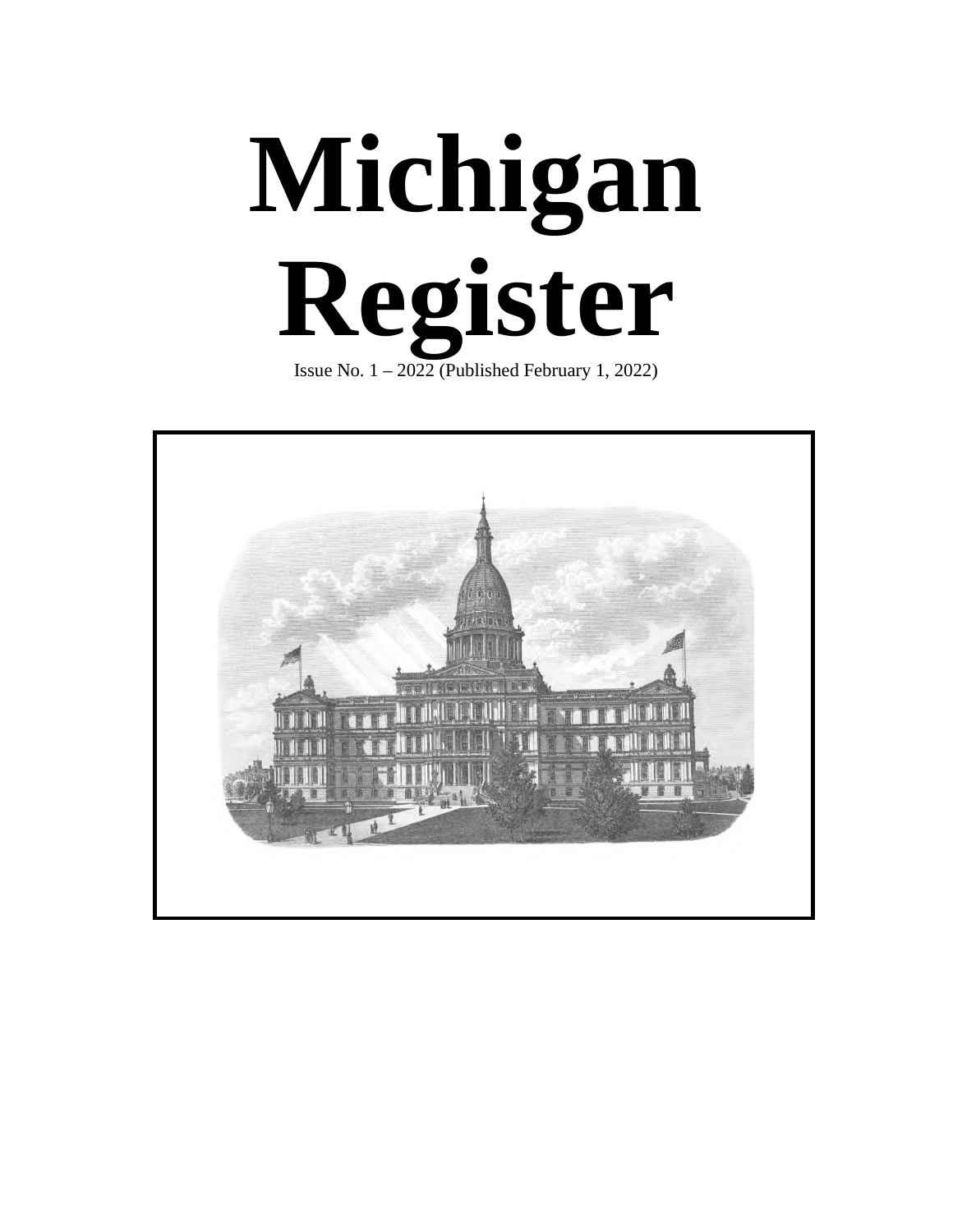#### **GRAPHIC IMAGES IN THE**

# **MICHIGAN REGISTER**

#### **COVER DRAWING**

#### *Michigan State Capitol:*

This image, with flags flying to indicate that both chambers of the legislature are in session, may have originated as an etching based on a drawing or a photograph. The artist is unknown. The drawing predates the placement of the statue of Austin T. Blair on the capitol grounds in 1898.

(Michigan State Archives)

#### **PAGE GRAPHICS**

#### *Capitol Dome:*

The architectural rendering of the Michigan State Capitol's dome is the work of Elijah E. Myers, the building's renowned architect. Myers inked the rendering on linen in late 1871 or early 1872. Myers' fine draftsmanship, the hallmark of his work, is clearly evident.

Because of their size, few architectural renderings of the 19<sup>th</sup> century have survived. Michigan is fortunate that many of Myers' designs for the Capitol were found in the building's attic in the 1950's. As part of the state's 1987 sesquicentennial celebration, they were conserved and deposited in the Michigan State Archives.

(Michigan State Archives)

#### *East Elevation of the Michigan State Capitol:*

When Myers' drawings were discovered in the 1950's, this view of the Capitol – the one most familiar to Michigan citizens – was missing. During the building's recent restoration (1989-1992), this drawing was commissioned to recreate the architect's original rendering of the east (front) elevation.

(Michigan Capitol Committee)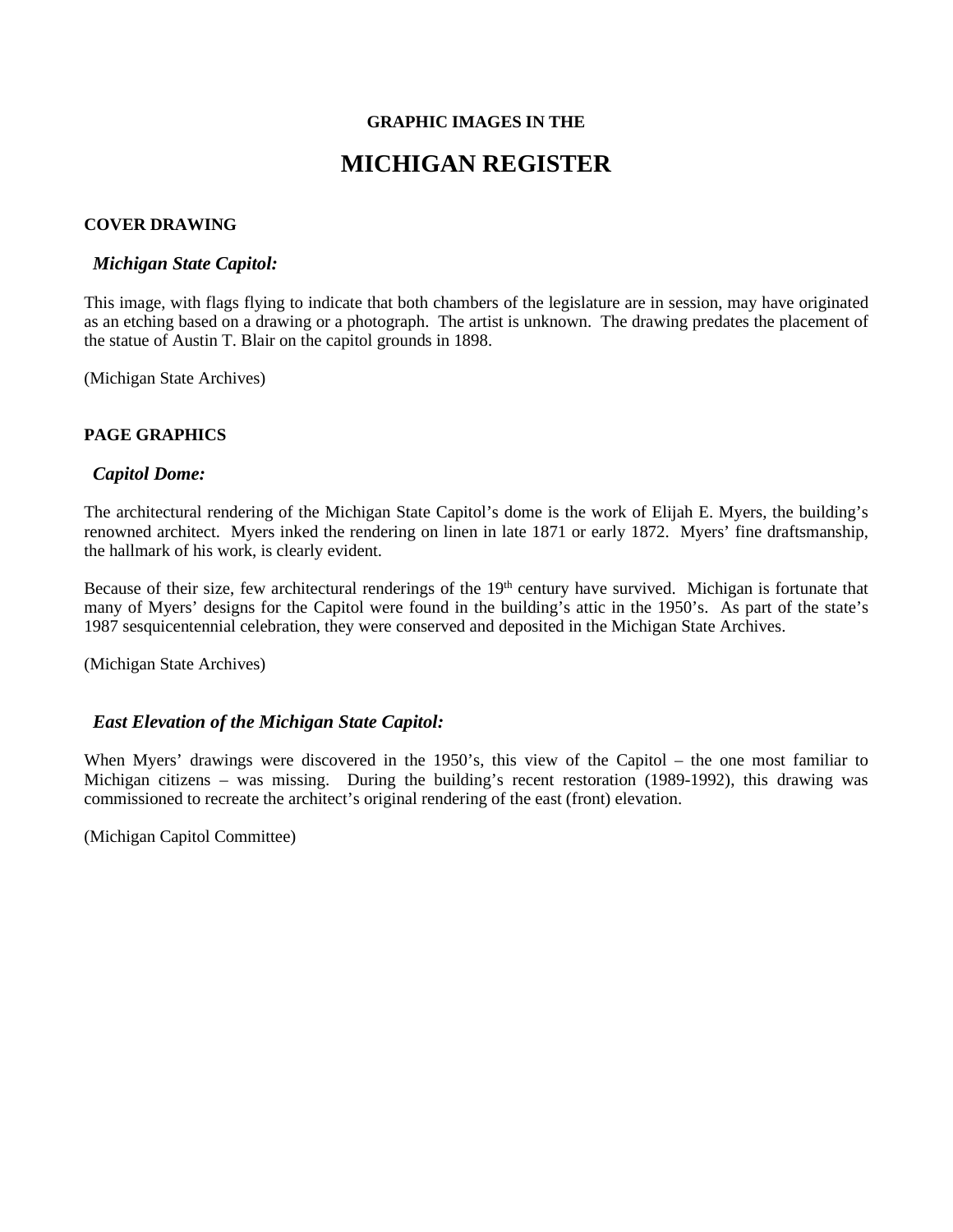# **Michigan Register**

**Published pursuant to § 24.208 of The Michigan Compiled Laws** 



Issue No. 1— 2022 (This issue, published February 1, 2022, contains documents filed from January 1, 2022 to January 15, 2022)

Compiled and Published by the Michigan Office of Administrative Hearings and Rules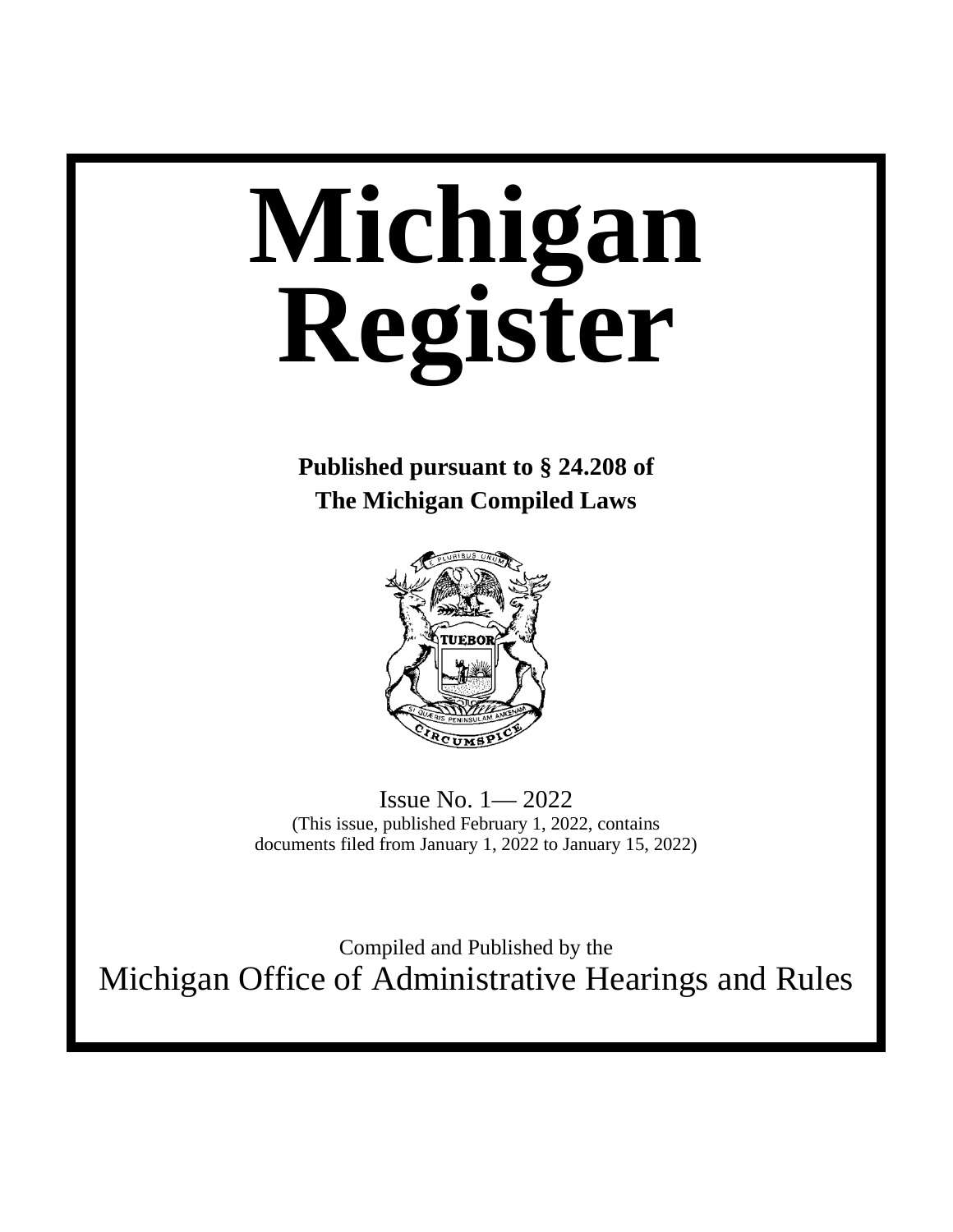#### © 2022 by Michigan Office of Administrative Hearings and Rules, State of Michigan All rights reserved. Printed in the United States of America

**Michigan Register (ISSN 0892-3124)**. Published twice per month, with a cumulative index, by the Michigan Office of Administrative Hearings and Rules, pursuant to §24.208 of the Michigan Compiled Laws. Subscription \$400.00 per year, postpaid to points in the U.S. First class postage paid at Lansing, Michigan. Direct all mail concerning subscriptions to Michigan Office of Administrative Hearings and Rules, Ottawa Building – Second Floor, 611 W. Ottawa Street, Lansing, MI 48909.

Katie Wienczewski, Administrative Rules Division Director, Michigan Office of Administrative Hearings and Rules; Deidre O'Berry, Administrative Rules Specialist for Operations and Publications.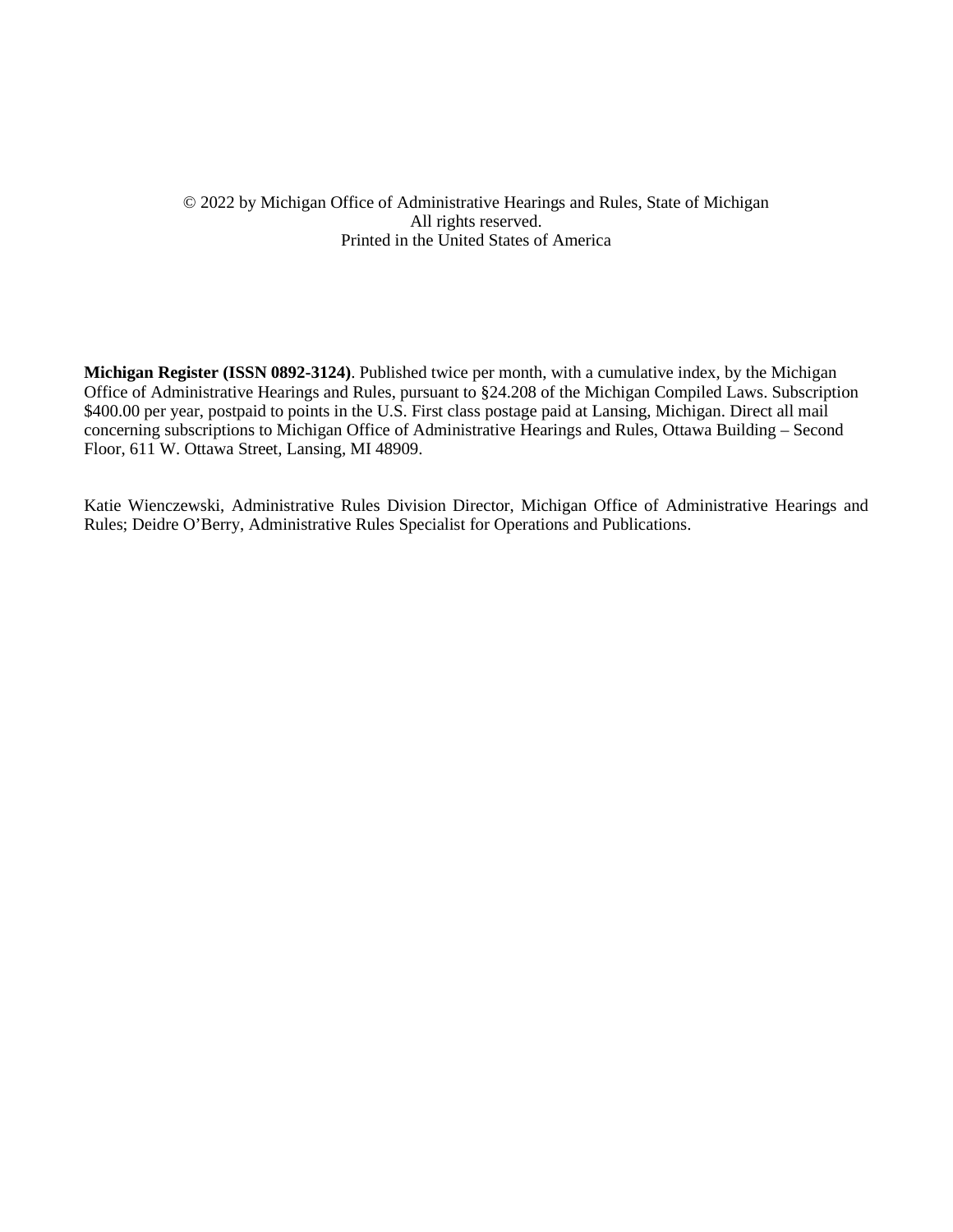# **Gretchen Whitmer, Governor**



# **Garlin Gilchrist, Lieutenant Governor**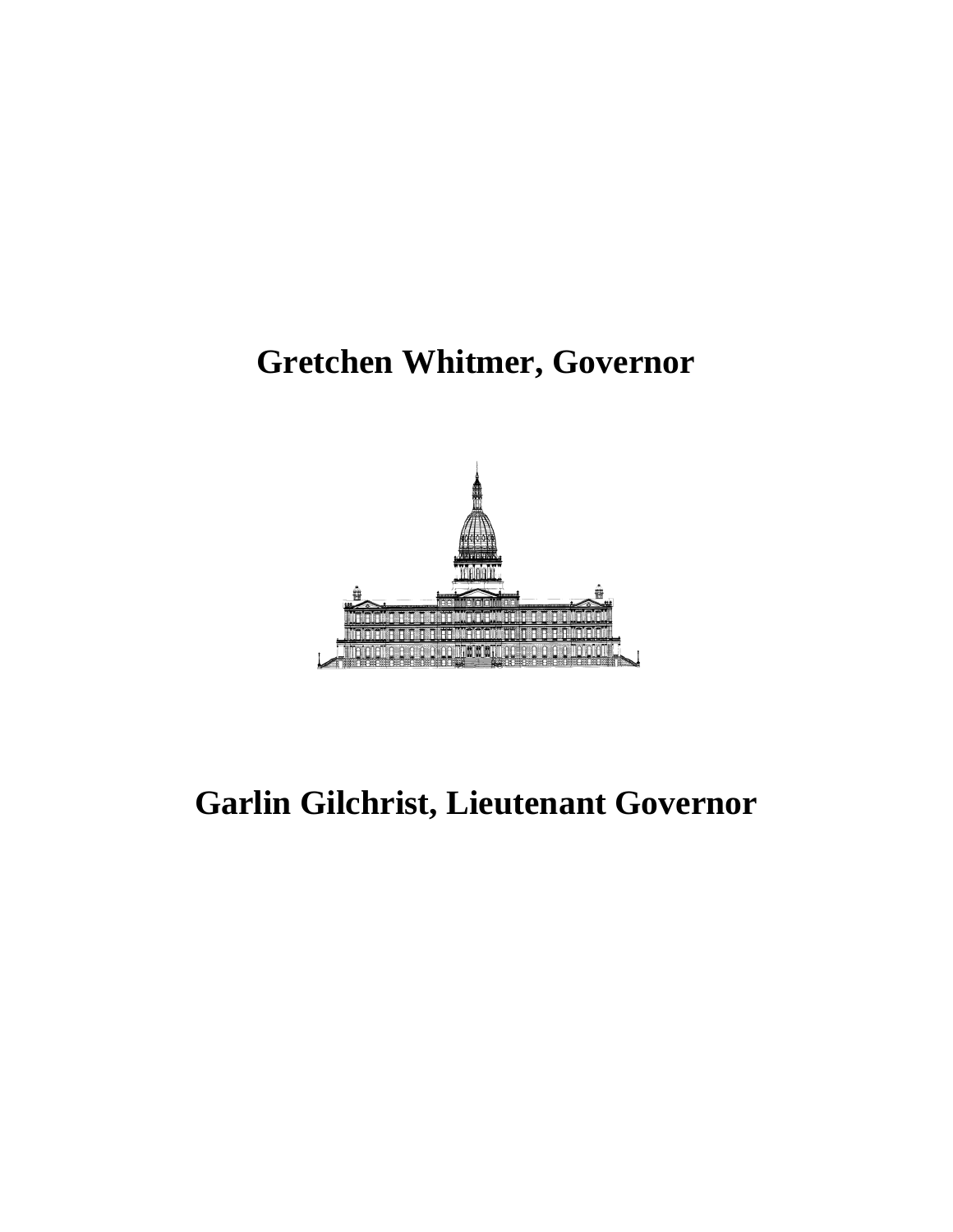#### **PREFACE**

#### **PUBLICATION AND CONTENTS OF THE MICHIGAN REGISTER**

The Michigan Office of Administrative Hearings and Rules publishes the *Michigan Register*.

While several statutory provisions address the publication and contents of the *Michigan Register*, two are of particular importance.

#### **24.208 Michigan register; publication; cumulative index; contents; public subscription; fee; synopsis of proposed rule or guideline; transmitting copies to office of regulatory reform.**

Sec. 8.

(1) The office of regulatory reform shall publish the Michigan register at least once each month. The Michigan register shall contain all of the following:

(a) Executive orders and executive reorganization orders.

(b) On a cumulative basis, the numbers and subject matter of the enrolled senate and house bills signed into law by the governor during the calendar year and the corresponding public act numbers.

(c) On a cumulative basis, the numbers and subject matter of the enrolled senate and house bills vetoed by the governor during the calendar year.

(d) Proposed administrative rules.

(e) Notices of public hearings on proposed administrative rules.

(f) Administrative rules filed with the secretary of state.

(g) Emergency rules filed with the secretary of state.

(h) Notice of proposed and adopted agency guidelines.

(i) Other official information considered necessary or appropriate by the office of regulatory reform.

(j) Attorney general opinions.

(k) All of the items listed in section 7(m) after final approval by the certificate of need commission under section 22215 of the public health code, 1978 PA 368, MCL 333.22215.

(2) The office of regulatory reform shall publish a cumulative index for the Michigan register.

(3) The Michigan register shall be available for public subscription at a fee reasonably calculated to cover publication and distribution costs.

(4) If publication of an agency's proposed rule or guideline or an item described in subsection (1)(k) would be unreasonably expensive or lengthy, the office of regulatory reform may publish a brief synopsis of the proposed rule or guideline or item described in subsection  $(1)(k)$ , including information on how to obtain a complete copy of the proposed rule or guideline or item described in subsection  $(1)(k)$  from the agency at no cost.

(5) An agency shall electronically transmit a copy of the proposed rules and notice of public hearing to the office of regulatory reform for publication in the Michigan register.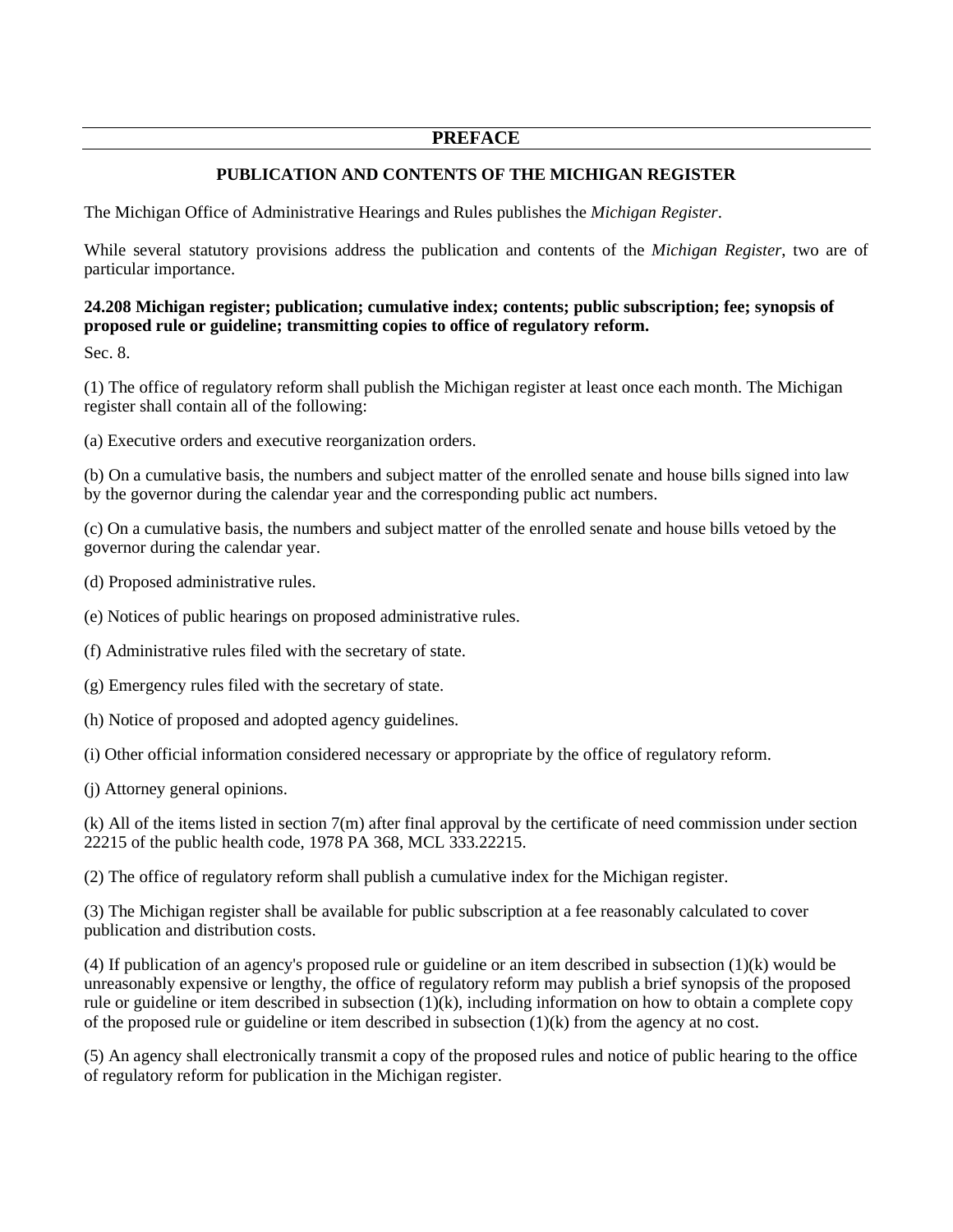**4.1203 Michigan register fund; creation; administration; expenditures; disposition of money received from sale of Michigan register and amounts paid by state agencies; use of fund; price of Michigan register; availability of text on internet; copyright or other proprietary interest; fee prohibited; definition.**

Sec. 203.

(1) The Michigan register fund is created in the state treasury and shall be administered by the office of regulatory reform. The fund shall be expended only as provided in this section.

(2) The money received from the sale of the Michigan register, along with those amounts paid by state agencies pursuant to section 57 of the administrative procedures act of 1969, 1969 PA 306, MCL 24.257, shall be deposited with the state treasurer and credited to the Michigan register fund.

(3) The Michigan register fund shall be used to pay the costs of preparing, printing, and distributing the Michigan register.

(4) The department of management and budget shall sell copies of the Michigan register at a price determined by the office of regulatory reform not to exceed the cost of preparation, printing, and distribution.

(5) Notwithstanding section 204, beginning January 1, 2001, the office of regulatory reform shall make the text of the Michigan register available to the public on the internet.

(6) The information described in subsection (5) that is maintained by the office of regulatory reform shall be made available in the shortest feasible time after the information is available. The information described in subsection (5) that is not maintained by the office of regulatory reform shall be made available in the shortest feasible time after it is made available to the office of regulatory reform.

(7) Subsection (5) does not alter or relinquish any copyright or other proprietary interest or entitlement of this state relating to any of the information made available under subsection (5).

(8) The office of regulatory reform shall not charge a fee for providing the Michigan register on the internet as provided in subsection (5).

(9) As used in this section, "Michigan register" means that term as defined in section 5 of the administrative procedures act of 1969, 1969 PA 306, MCL 24.205.

#### **CITATION TO THE MICHIGAN REGISTER**

The *Michigan Register* is cited by year and issue number. For example, 2022 MR 1 refers to the year of issue (2022) and the issue number (1).

#### **CLOSING DATES AND PUBLICATION SCHEDULE**

The deadlines for submitting documents to the Michigan Office of Administrative Hearings and Rules for publication in the *Michigan Register* are the first and fifteenth days of each calendar month, unless the submission day falls on a Saturday, Sunday, or legal holiday, in which event the deadline is extended to include the next day which is not a Saturday, Sunday, or legal holiday. Documents filed or received after 5:00 p.m. on the closing date of a filing period will appear in the succeeding issue of the *Michigan Register*.

The Michigan Office of Administrative Hearings and Rules is not responsible for the editing and proofreading of documents submitted for publication.

Documents submitted for publication should be delivered or mailed in an electronic format to the following address: MICHIGAN REGISTER, Michigan Office of Administrative Hearings and Rules, Ottawa Building – Second Floor, 611 W. Ottawa Street, Lansing, MI 48933.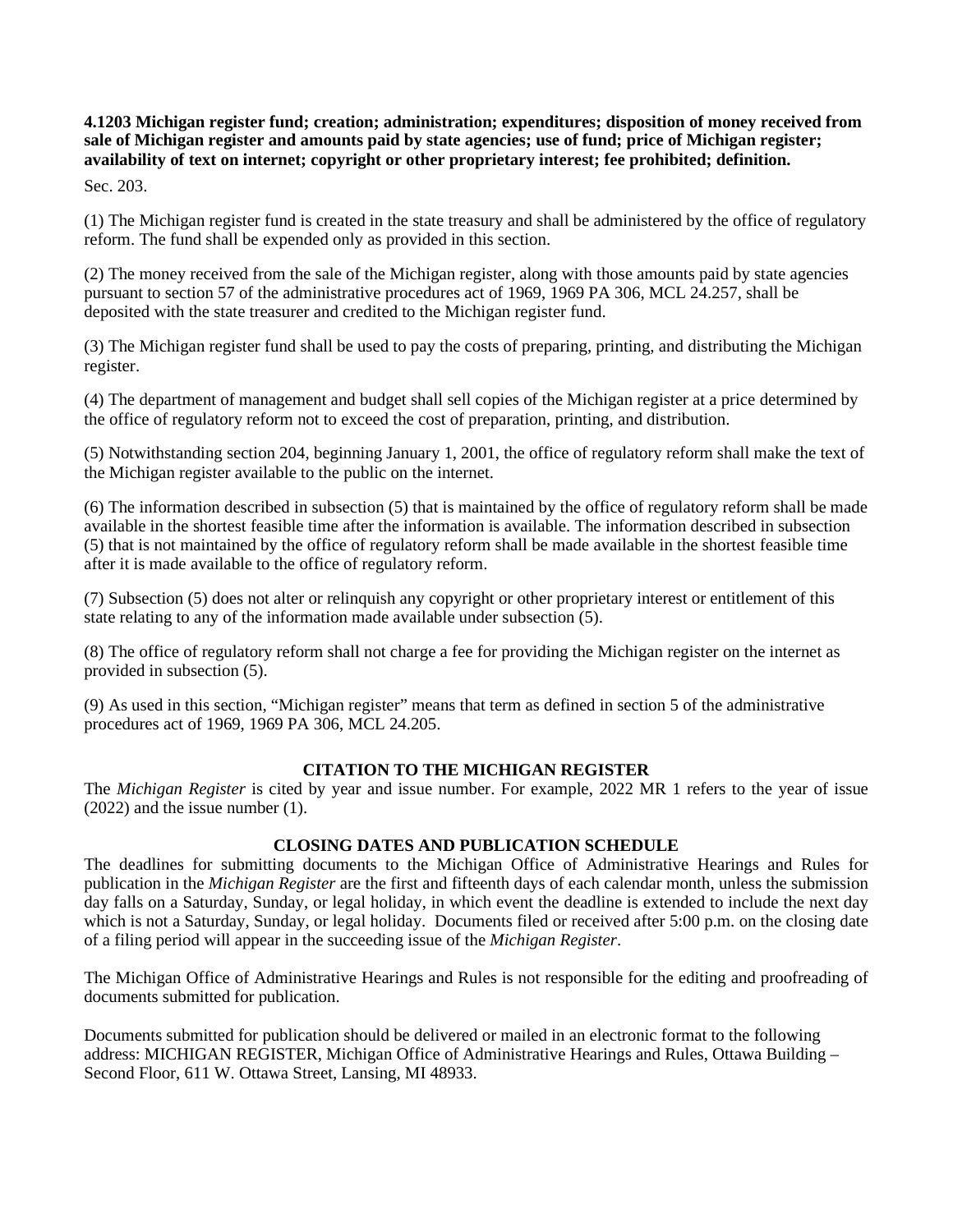#### **RELATIONSHIP TO THE MICHIGAN ADMINISTRATIVE CODE**

The *Michigan Administrative Code* (1979 edition), which contains all permanent administrative rules in effect as of December 1979, was, during the period 1980-83, updated each calendar quarter with the publication of a paperback supplement. An annual supplement contained those permanent rules, which had appeared in the 4 quarterly supplements covering that year.

Quarterly supplements to the Code were discontinued in January 1984, and replaced by the monthly publication of permanent rules and emergency rules in the *Michigan Register*. Annual supplements have included the full text of those permanent rules that appear in the twelve monthly issues of the *Register* during a given calendar year. Emergency rules published in an issue of the *Register* are noted in the annual supplement to the Code.

#### **SUBSCRIPTIONS AND DISTRIBUTION**

The *Michigan Register*, a publication of the State of Michigan, is available for public subscription at a cost of \$400.00 per year. Submit subscription requests to: Michigan Office of Administrative Hearings and Rules, Ottawa Building –Second Floor, 611 W. Ottawa Street, Lansing, MI 48933. Checks Payable: State of Michigan. Any questions should be directed to the Michigan Office of Administrative Hearings and Rules (517) 335-2484.

#### **INTERNET ACCESS**

The *Michigan Register* can be viewed free of charge on the website of the Michigan Office of Administrative Hearings and Rules – Administrative Rules Division: www.michigan.gov/ard.

Issue 2000-3 and all subsequent editions of the *Michigan Register* can be viewed on the Michigan Office of Administrative Hearings and Rules website. The electronic version of the *Register* can be navigated using the blue highlighted links found in the Contents section. Clicking on a highlighted title will take the reader to related text, clicking on a highlighted header above the text will return the reader to the Contents section.

> Executive Director, Michigan Office of Administrative Hearings and Rules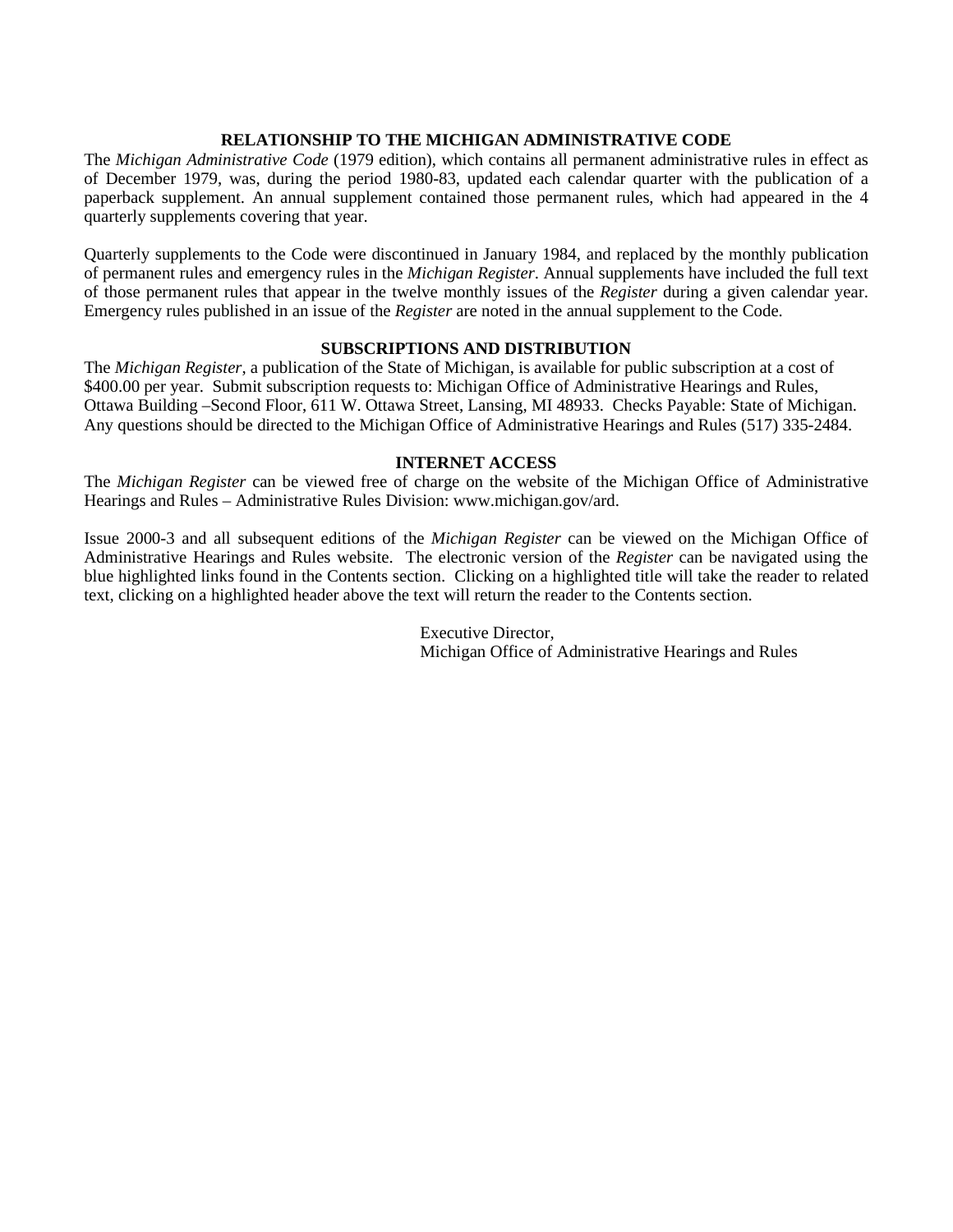# **2022 PUBLICATION SCHEDULE**

|                  | Closing Date for                              |                     |  |
|------------------|-----------------------------------------------|---------------------|--|
| Issue<br>No.     | Filing or Submission<br>Of Documents (5 p.m.) | Publication<br>Date |  |
|                  |                                               |                     |  |
|                  |                                               |                     |  |
| $\mathbf{1}$     | January 15, 2022                              | February 1, 2022    |  |
| $\overline{c}$   | February 1, 2022                              | February 15, 2022   |  |
| 3                | February 15, 2022                             | March 1, 2022       |  |
| $\overline{4}$   | March 1, 2022                                 | March 15, 2022      |  |
| 5                | March 15, 2022                                | April 1, 2022       |  |
| 6                | April 1, 2022                                 | April 15, 2022      |  |
| $\boldsymbol{7}$ | April 15, 2022                                | May 1, 2022         |  |
| 8                | May 1, 2022                                   | May 15, 2022        |  |
| 9                | May 15, 2022                                  | June 1, 2022        |  |
| 10               | June 1, 2022                                  | June 15, 2022       |  |
| 11               | June 15, 2022                                 | July 1, 2022        |  |
| 12               | July 1, 2022                                  | July 15, 2022       |  |
| 13               | July 15, 2022                                 | August 1, 2022      |  |
| 14               | August 1, 2022                                | August 15, 2022     |  |
| 15               | August 15, 2022                               | September 1, 2022   |  |
| 16               | September 1, 2022                             | September 15, 2022  |  |
| 17               | September 15, 2022                            | October 1, 2022     |  |
| 18               | October 1, 2022                               | October 15, 2022    |  |
| 19               | October 15, 2022                              | November 1, 2022    |  |
| 20               | November 1, 2022                              | November 15, 2022   |  |
| 21               | November 15, 2022                             | December 1, 2022    |  |
| 22               | December 1, 2022                              | December 15, 2022   |  |
| 23               | December 15, 2022                             | January 1, 2023     |  |
| 24               | <b>January 1, 2023</b>                        | January 15, 2023    |  |
|                  |                                               |                     |  |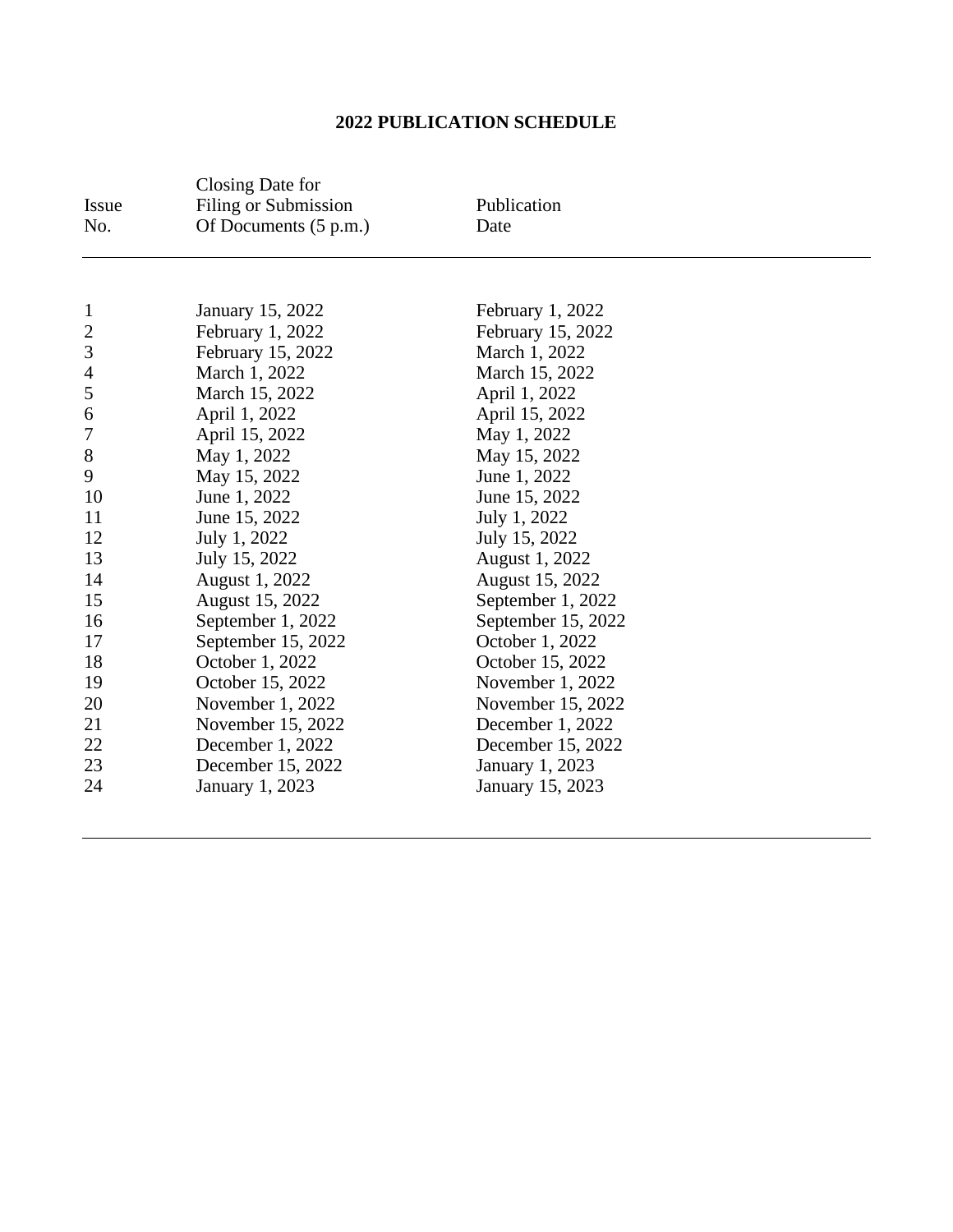# **CONTENTS**

#### **ADMINISTRATIVE RULES FILED WITH SECRETARY OF STATE**

#### **Licensing & Regulatory Affairs**

Bureau of Professional Licensing (2020-82) Pharmacy - Controlled Substances ................................................................................... 2-25

#### **PROPOSED ADMINISTRATIVE RULES, NOTICES OF PUBLIC HEARINGS**

#### **Licensing & Regulatory Affairs**

| <b>Bureau of Construction Codes (2019-138)</b> |  |
|------------------------------------------------|--|
|                                                |  |
|                                                |  |

#### **CUMULATIVE INDEX**

Cumulative Index (2022) .............................................................................................................. 46-47

# **MICHIGAN ADMINISTRATIVE CODE TABLE**

Table (2022 Session)..................................................................................................................... 48-48

# **BILLS SIGNED INTO LAW OR VETOED**

Appendix Table 1 (2021 Session) (Legislative Service Bureau Pages (1-21) .............................. 49-49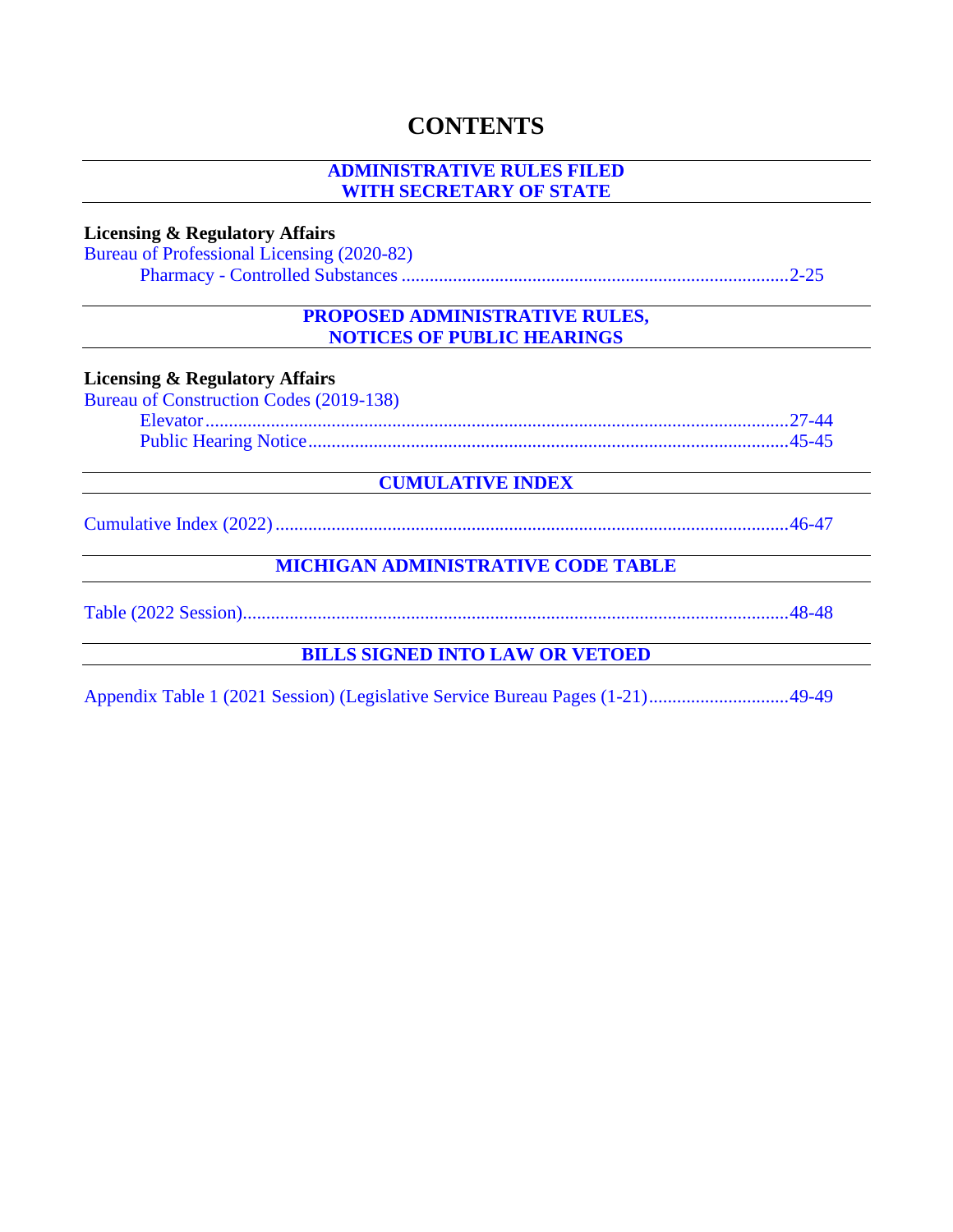# **ADMINISTRATIVE RULES FILED WITH THE SECRETARY OF STATE**

*MCL 24.208 states in part:* 

*"Sec. 8. (1) The Office of Regulatory Reform shall publish the Michigan register at least once each month. The Michigan register shall contain all of the following:* 

*\* \* \** 

*(f) Administrative rules filed with the secretary of state."*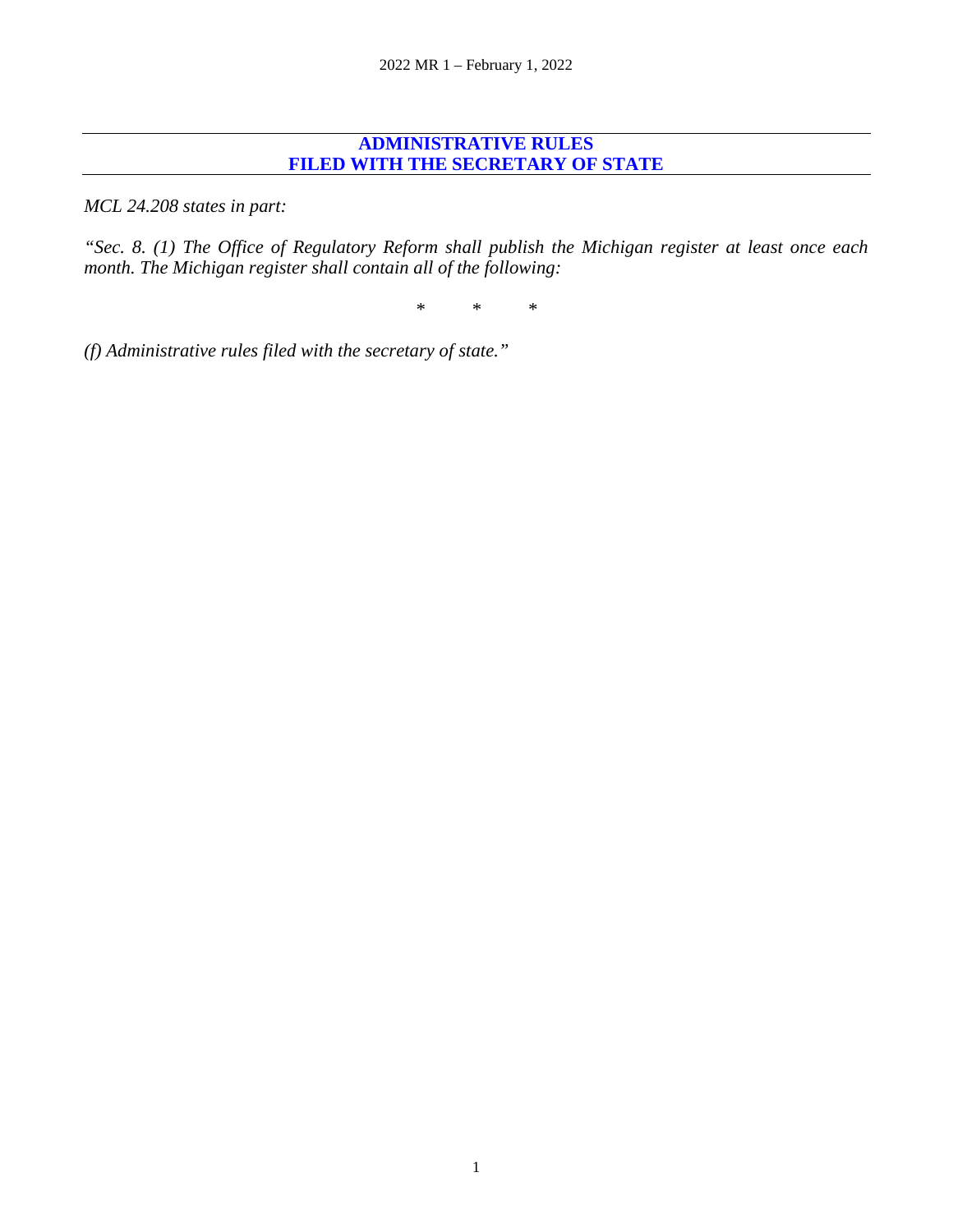#### **ADMINISTRATIVE RULES**

#### DEPARTMENT OF LICENSING AND REGULATORY AFFAIRS

#### BOARD OF PHARMACY

#### PHARMACY – CONTROLLED SUBSTANCES

#### Filed with the secretary of state on January 6, 2022

These rules take effect immediately upon filing with the secretary of state unless adopted under section 33, 44, or 45a(9) of the administrative procedures act of 1969, 1969 PA 306, MCL 24.233, 24.244, or 24.245a. Rules adopted under these sections become effective 7 days after filing with the secretary of state.

(By authority conferred on the board of pharmacy by sections 7106, 7109, 7203, 7216, 7301, 7303, 7303a, 7321, 7333, 7333a, and 17754 of the public health code, 1978 PA 368, MCL 333.7106, 333.7109, 333.7203, 333.7216, 333.7301, 333.7303, 333.7303a, 333.7321, 333.7333, 333.7333a, and 333.17754, and Executive Reorganization Order Nos. 1991-9, 1996-2, 2003-1, and 2011-4, MCL 338.3501, 445.2001, 445.2011, and 445.2030)

R 338.3101, R 338.3102, R 338.3104, R 338.3108, R 338.3111, R 338.3132, R 338.3135, R 338.3137, R 338.3141, R 338.3143, R 338.3145, R 338.3151, R 338.3153, R 338.3153a, R 338.3154, R 338.3161, R 338.3161a, R 338.3162, R 338.3162a, R 338.3162b, R 338.3162c, R 338.3162d, R 338.3163, R 338.3164, R 338.3165, R 338.3166, R 338.3167, R 338.3168, R 338.3170, R 338.3181, R 338.3183, R 338.3185 and R 338.3186 of the Michigan Administrative Code are amended, R 338.3109, R 338.3112, R 338.3113, R 338.3113a, R 338.3114, R 338.3114a, R 338.3116, R 338.3117, R 338.3118, R 338.3119, R 338.3119a, R 338.3119b, R 338.3120, R 338.3121, R 338.3121a, R 338.3122, R 338.3123, R 338.3125, R 338.3126, R 338.3127, R 338.3129, R 338.3136, R 338.3152, R 338.3162e, and R 338.3182 are rescinded, as follows:

#### PART 1. GENERAL PROVISIONS

R 338.3101 Definitions; A to H.

Rule 1. As used in these rules:

(a) "Automated device" means a mechanical system that performs an operation or activity, other than compounding or administration, relating to the storage, packaging, dispensing, or delivery of a drug and that collects, controls, and maintains transaction information.

(b) "Board" means the board of pharmacy.

(c) "Code" means the public health code, 1978 PA 368, MCL 333.1101 to 333.25211.

(d) "Department" means the department of licensing and regulatory affairs (LARA).

 (e) "Electronic signature" means an electronic sound, symbol, or process attached to or logically associated with a record and executed or adopted by an individual with the intent to sign the record. An electronic signature also is a unique identifier protected by appropriate security measures such that it is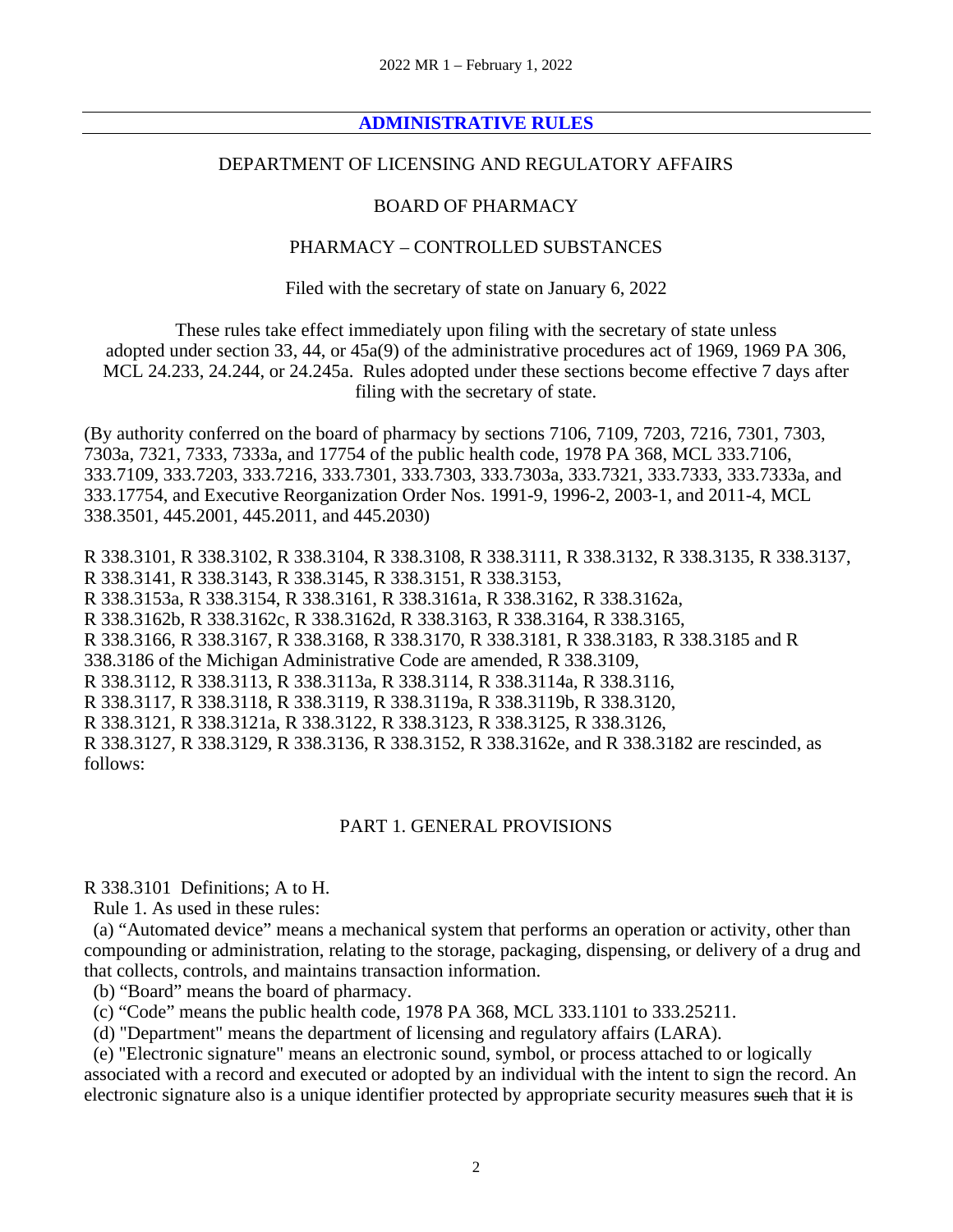only available for use by the intended individual and ensures nonrepudiation so that the signature may not be rejected based on its validity.

R 338.3102 Definitions; I to P.

Rule 2. As used in these rules:

 (a) "Inventory" means all stocks in finished form of a controlled substance that are manufactured or otherwise acquired by a licensee, whether in bulk or commercial containers or contained in pharmaceutical preparations in the possession of the licensee.

(b) "Licensee" means a person who is licensed pursuant to section 7303 of the code, MCL 333.7303.

 (c) "Michigan automated prescription system (MAPS) claim form" means a form, to be determined by the department, that is in the format and includes the information as specified by the American Society for Automation in Pharmacy (ASAP) 4.1 Standard for Prescription Drug Monitoring Programs and contains the information specified in R 338.3162b.

 (d) "National drug code number (NDC)" means a number that identifies the labeler, vendor, product, and package size and is assigned to each drug product listed under section 510 Registration of Producers of Drugs and Devices, of the Federal Food, Drug, and Cosmetic Act (FDCA) of 2017, 21 USC 360.

 (e) "Officer" means a federal, state, county, or local law enforcement officer who enforces the laws of this state.

(f) "Patient identifier" means all of the following information about a patient:

(i) Full name.

(ii) Address, including zip code.

(iii) Date of birth.

(iv) Any 1 of the following identification numbers:

(A) A state-issued driver's license number obtained from a state-issued driver's license.

(B) A state-issued identification number obtained from a state-issued photo identification card.

(C) A federal passport number obtained from a federal passport.

 (D) The number zero. Zeroes must be entered as the identification number, if the positive identification presented for the patient or client does not include a license number, identification number, or passport number as listed in subparagraphs (A) to (C) of this paragraph, the patient is under the age of 16, or the animal's owner cannot be identified.

 (g) "Positive identification" means identification that includes a photograph of an individual in addition to his or her date of birth. Positive identification includes an identification card issued by a governmental agency, if the identification card meets the requirements of this rule.

(h) "Medical institution" means the term as defined in R 338.486.

 (i) "Pharmacy services" means the direct and indirect patient care services associated with the practice of pharmacy, as defined in section 17707 of the code, MCL 333.17707.

R 338.3104 Definitions; R, S.

Rule 4. As used in these rules:

 (a) "Readily retrievable" means a record which is kept so that it can be separated from all other records within 48 hours and in which a listed controlled substance is marked with an asterisk, redlined, or in some other manner visually identifiable apart from the other substances listed in the record.

(b) "Substance" means a controlled substance unless the context indicates otherwise.

R 338.3108 Terms defined in code.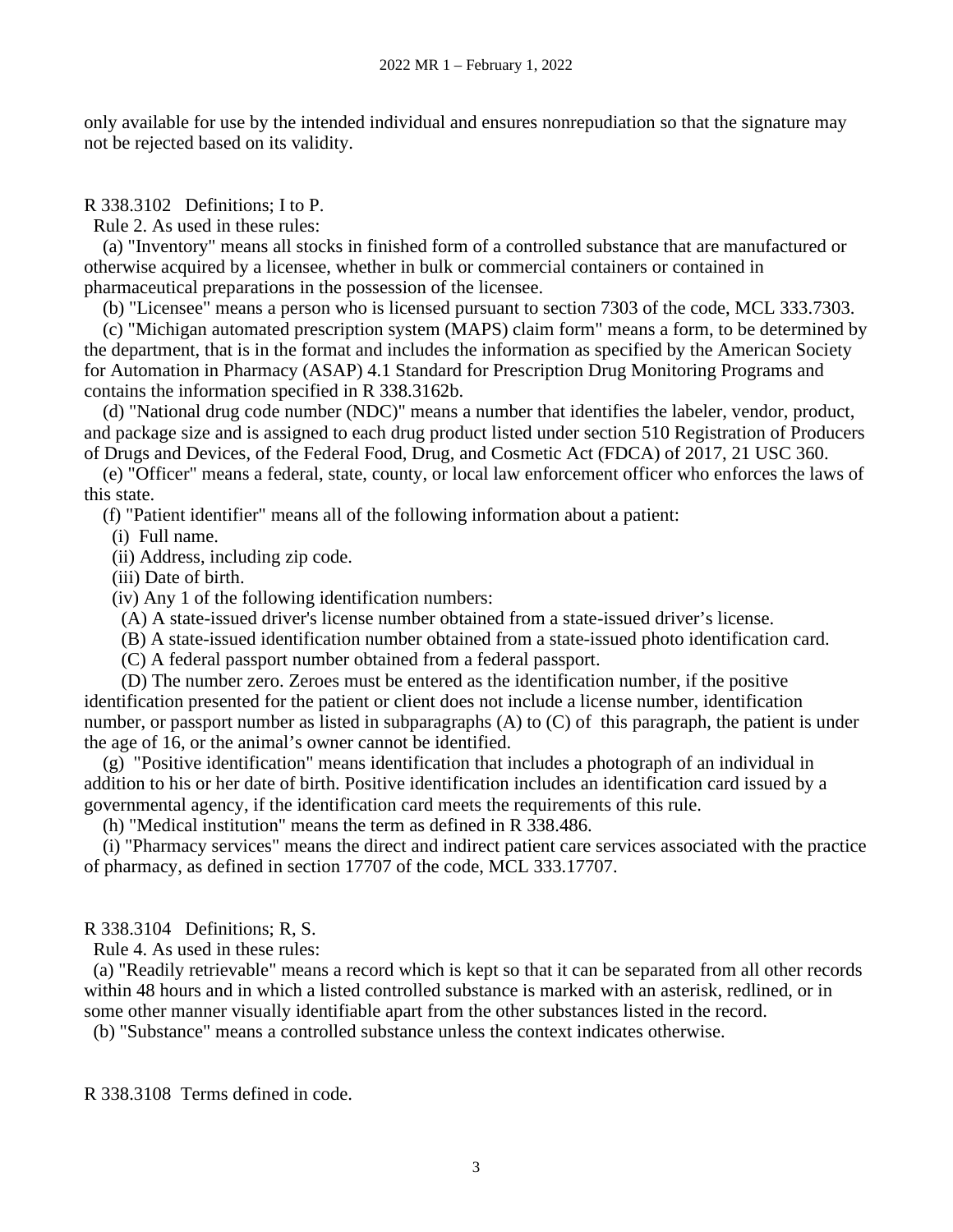Rule 8. Unless otherwise defined in these rules, the terms defined in the code have the same meaning when used in these rules.

R 338.3109 Rescinded.

# PART 2. SCHEDULES

R 338.3111 Schedules; federal controlled substance schedules adopt by reference; exceptions. Rule 11. (1) The board approves and adopts by reference the complete list of drugs and other substances that are considered controlled substances under the Controlled Substance Act (CSA) of 1970, 21 USC 801, that have been divided into 5 schedules as published in 21 CFR 1308.11 to 1308.15, except for those drugs or other substances specifically excepted by this state's laws enacted after the effective date of these rules or as listed in subrule (3) of this rule.

 (2) The standards adopted by reference in subrule (1) of this rule are available at no cost at [https://www.deadiversion.usdoj.gov/21cfr/cfr/2108cfrt.htm,](https://www.deadiversion.usdoj.gov/21cfr/cfr/2108cfrt.htm) or at 10 cents per page from the Board of Pharmacy, Bureau of Professional Licensing, Michigan Department of Licensing and Regulatory Affairs, Ottawa Building, 611 West Ottawa, P.O. Box 30670, Lansing, Michigan 48909.

(3) The following drugs and other substances are scheduled as follows:

 (a) Marijuana including pharmaceutical-grade cannabis, as those terms are defined in parts 71 and 81 of the code, MCL 333.7101 to 333.7125 and MCL 333.8101 to 333.8119, is a schedule 2 controlled substance if it is manufactured, obtained, stored, dispensed, possessed, grown, or disposed of in compliance with the code and as allowed by federal authority but only for the purpose of treating a debilitating medical condition as that term is defined in section 3(b) of the Michigan medical marihuana act, 2008 IL 1, MCL 333.26423, and as allowed under the code.

 (b) Tianeptine sodium by whatever official, common, usual, chemical, or brand name designated is a schedule 2 controlled substance.

 (c) Gabapentin by whatever official, common, usual, chemical, or brand name designated is a schedule 5 controlled substance.

(d) Loperamide is not a scheduled controlled substance in this state.

(e) Pentazocine is a schedule 4 controlled substance.

(f) Brorphine is a schedule 1 controlled substance.

 (g) Except in subdivision (h) of this subrule, ephedrine, a salt of ephedrine, an optical isomer of ephedrine, a salt of an optical isomer of ephedrine, or a compound, mixture, or preparation containing ephedrine, a salt of ephedrine, an optical isomer of ephedrine, or a salt of an optical isomer of ephedrine is included in schedule 5.

 (h) A product containing ephedrine, a salt of ephedrine, an optical isomer of ephedrine, or a salt of an optical isomer of ephedrine is not included in schedule 5 if the drug product meets all of the following criteria:

(i) May lawfully be sold over the counter without a prescription under federal law.

 (ii) Is labeled and marketed in a manner consistent with the pertinent over-the- counter tentative final or final monograph.

 (iii) Is manufactured and distributed for legitimate medical use in a manner that reduces or eliminates the likelihood for abuse.

 (iv) Is not marketed, advertised, or labeled for an indication of stimulation, mental alertness, energy, weight loss, appetite control, or muscle enhancement.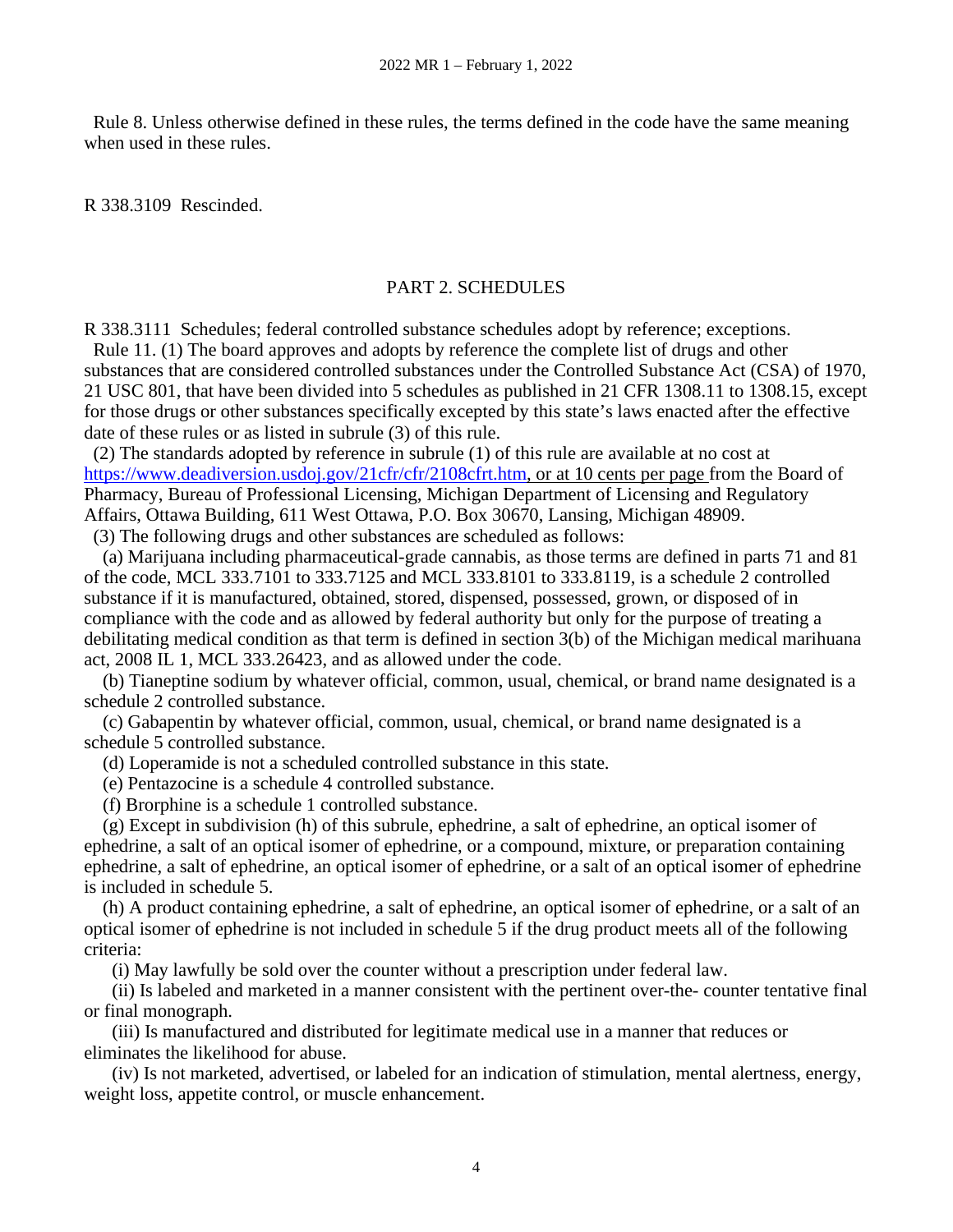(v) The drug product is 1 of the following:

 (A) A solid dosage form, including, but not limited to, a soft gelatin caplet that combines as active ingredients not less than 400 milligrams of guaifenesin and not more than 25 milligrams of ephedrine per dose and is packaged in blister packs with not more than 2 tablets or caplets per blister.

(B) An anorectal preparation containing not more than 5% ephedrine.

 (C) A food product or a dietary supplement containing ephedrine, if the food product or dietary supplement meets all of the following criteria:

 (I) Contains, per dosage unit or serving, not more than the lesser of 25 milligrams of ephedrine alkaloids or the maximum amount of ephedrine alkaloids in applicable regulations adopted by the Federal Food and Drug Administration (FDA) and contains no other controlled substance.

(II) Does not contain hydrochloride or sulfate salts of ephedrine alkaloids.

 (III) Is packaged with a prominent label securely affixed to each package that includes all of the following:

(1) The amount in milligrams of ephedrine in a serving or dosage unit.

 (2) The amount of the food product or dietary supplement that constitutes a serving or dosage unit.

 (3) That the maximum recommended dosage of ephedrine for a healthy adult human is the lesser of 100 milligrams in a 24-hour period or the maximum recommended dosage or period of use in applicable regulations adopted by the FDA.

(4) That improper use of the product may be hazardous to an individual's health.

R 338.3112 Rescinded.

R 338.3113 Rescinded.

R 338.3113a Rescinded.

R 338.3114 Rescinded.

R 338.3114a Rescinded.

R 338.3116 Rescinded.

R 338.3117 Rescinded.

R 338.3118 Rescinded.

R 338.3119 Rescinded.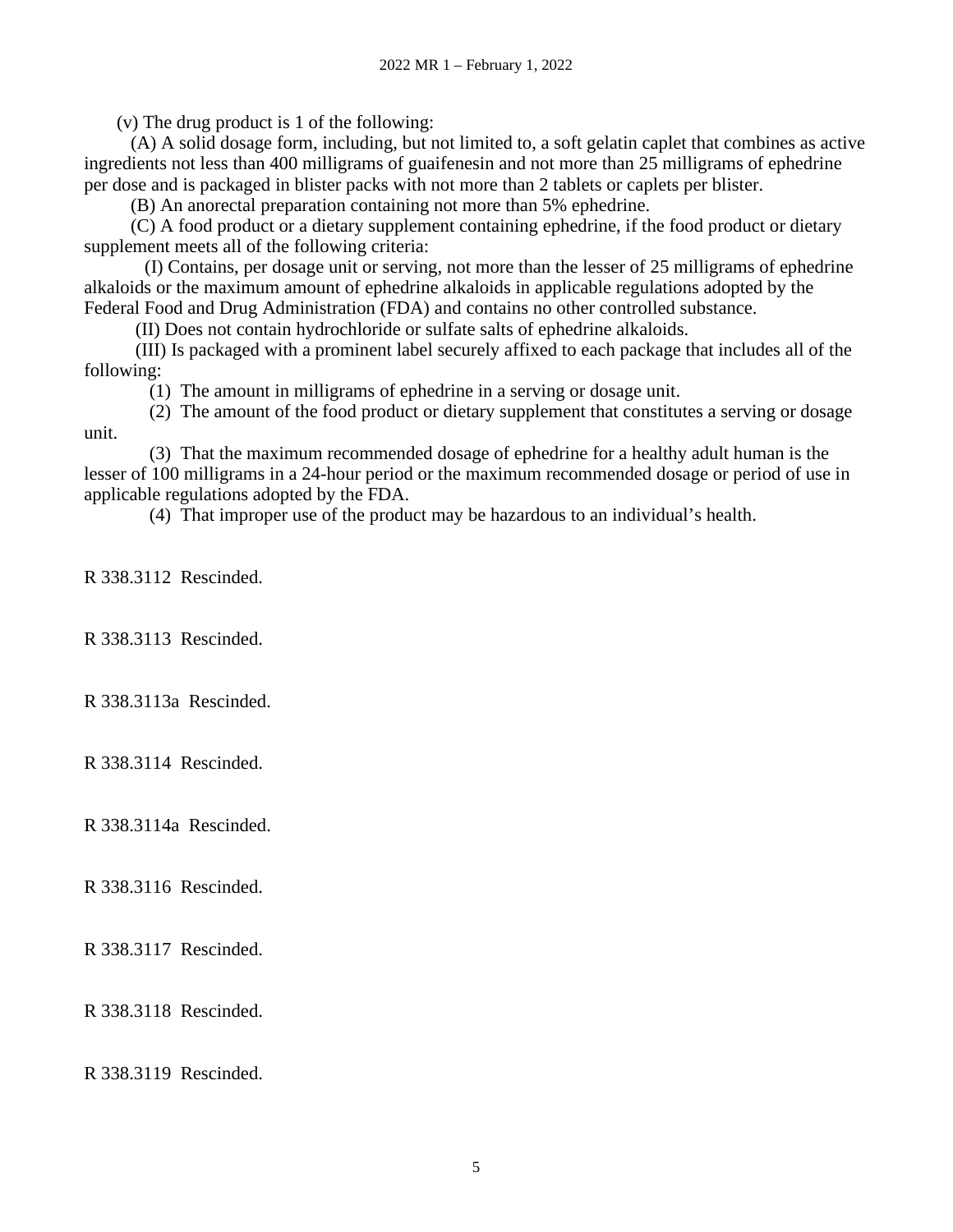R 338.3119a Rescinded.

R 338.3119b Rescinded.

R 338.3120 Rescinded.

R 338.3121 Rescinded.

R 338.3121a Rescinded.

R 338.3122 Rescinded.

R 338.3123 Rescinded.

R 338.3125 Rescinded.

R 338.3126 Rescinded.

R 338.3127 Rescinded.

R 338.3129 Rescinded.

#### PART 3. LICENSES

R 338.3132 Controlled substance license.

 Rule 32. (1) A person who manufactures, distributes, prescribes, or dispenses a controlled substance in this state or who proposes to engage in the manufacture, distribution, prescribing, or dispensing of a controlled substance in this state shall apply for a controlled substance license by submitting to the department a completed application on a form provided by the department along with the requisite fee.

 (2) In addition to meeting the requirements of section 7303 of the code, MCL 333.7303, an applicant's license shall be verified by the licensing agency of any state of the United States in which the applicant holds or has ever held a controlled substance license. This includes, but is not limited to, showing proof of any disciplinary action taken or pending against the applicant.

 (3) Except as otherwise provided in subrules (8) and (9) of this rule, a separate controlled substance license is required in each of the following circumstances: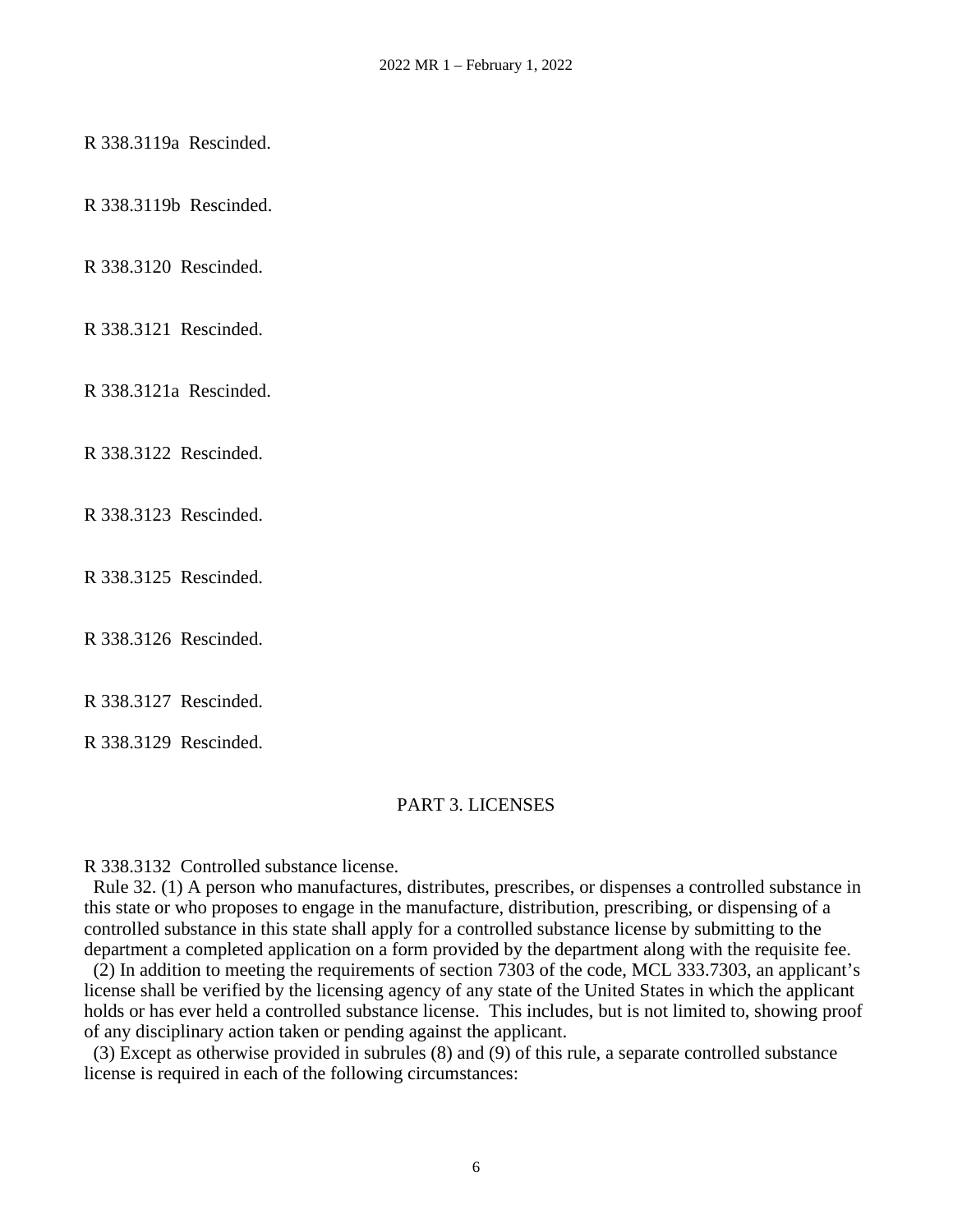(a) For each principal place of business or professional practice where the applicant stores, manufactures, distributes, prescribes, or dispenses controlled substances.

 (b) Manufacturing and distributing a controlled substance in schedules 2-5. An individual, partnership, cooperative, association, private corporation, other legal entity, or governmental entity that is licensed in this state to manufacture a controlled substance listed in schedules 2 to 5 may also conduct chemical analysis and research with a substance that is listed in the schedules under the same controlled substance license.

 (c) Dispensing a controlled substance listed in schedules 2 to 5. A prescriber or practitioner who is licensed in this state to prescribe or dispense controlled substances listed in schedules 2 to 5 may also prescribe, dispense, administer, and conduct research with those substances under the same controlled substance license.

 (d) Conducting research and instructional activity with a controlled substance listed in schedule 1. An individual, partnership, cooperative, association, private corporation, other legal entity, or governmental entity that is licensed in this state to conduct research with controlled substances listed in schedule 1 may do both of the following:

 (i) Manufacture the specific substances as set forth in the research protocol that is filed and approved by the FDA and the DEA pursuant to the provisions of 21 CFR 1301.18 and submitted to the department with the application for licensure.

 (ii) Distribute the specific substances to others who are licensed by this state to conduct research or chemical analysis with the schedule 1 substances.

 (e) Conducting research with a controlled substance listed in schedules 2 to 5. An individual, partnership, cooperative, association, private corporation, other legal entity, or governmental entity who is licensed in this state to conduct research with the controlled substances listed in schedules 2 to 5 may also participate in all of the following activities:

(i) Conduct chemical analysis with the specific substances listed in those schedules.

 (ii) Manufacture the specific substances if, and to the extent that, the manufacture of the specific controlled substances is set forth in a statement filed with the application for licensure.

 (iii) Distribute the specific substances to others who are licensed in this state to conduct research, chemical analysis, or instructional activity with the substances.

(iv) Conduct instructional activities with the specific substances.

(f) Conducting instructional activities with a specific controlled substance listed in schedules 2 to 5.

 (g) Conducting chemical analysis with a controlled substance listed in any schedule An individual, partnership, cooperative, association, private corporation, other legal entity, or governmental entity that is licensed in this state to conduct chemical analysis with all controlled substances may manufacture the substances for analytical or instructional purposes, distribute the substances to others who are licensed to conduct chemical analysis, instructional activity or research with the substances, and conduct instructional activities with the substances.

 (h) A pharmacy stocking patient medication in an automated device located at an affiliated hospital location pursuant to section 17760 of the code, MCL 333.17760, or a hospital, county medical care facility, nursing home, hospice, or other skilled nursing facility as defined in section 20109 of the code, MCL 333.20109. The pharmacy responsible for the device shall obtain an additional controlled substance license for each location. If substances are stored at a health facility without an onsite pharmacy or an automated device stocked by a pharmacy, a designated prescriber shall obtain a controlled substance license.

 (4) An applicant shall obtain a separate controlled substance license for each practitioner license issued under article 15 of the code, MCL 333.16101 to 333.18838. The controlled substance license must be renewed when the article 15 license is renewed and the controlled substance license is renewed for an equal number of years as the article 15 license.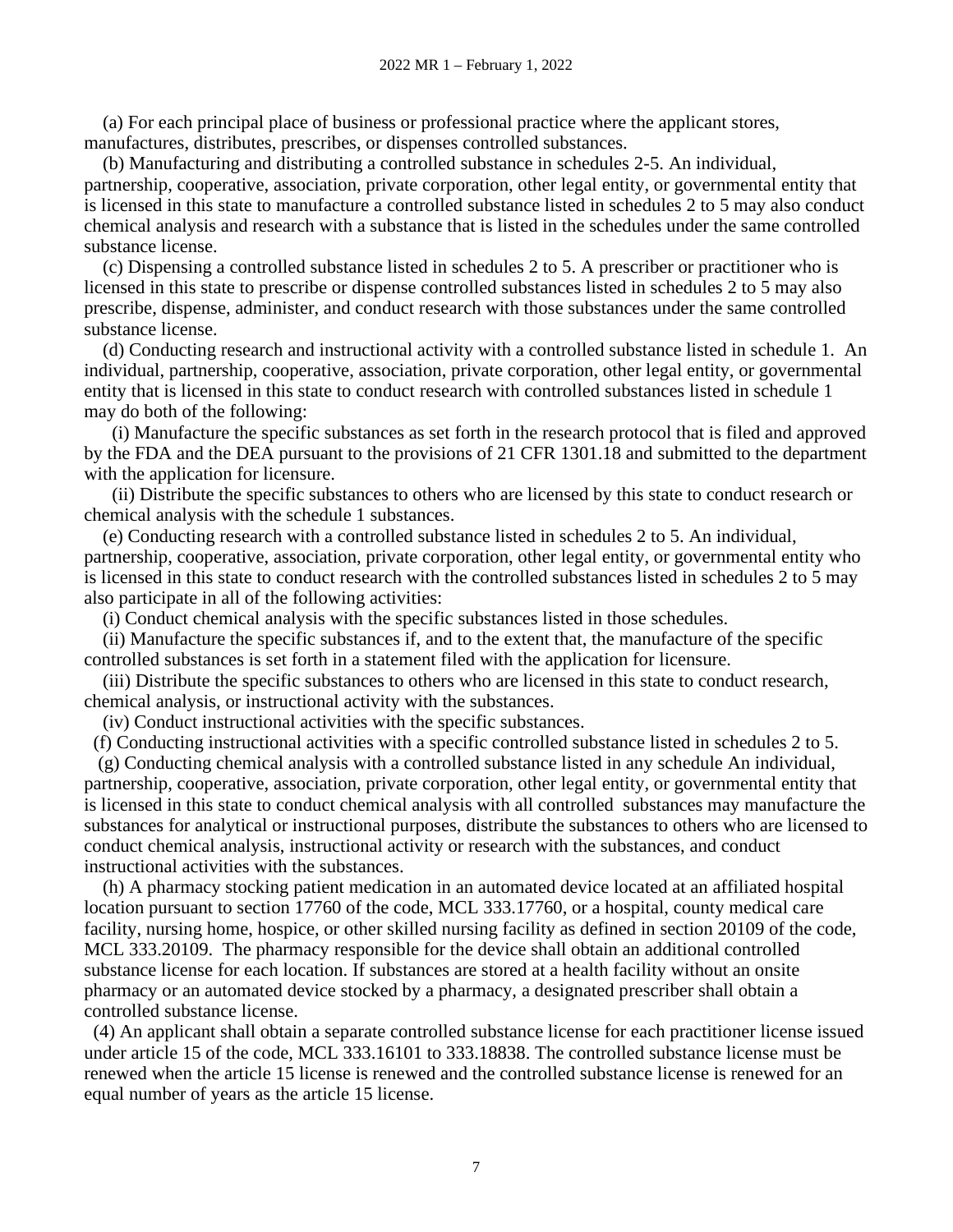(5) An applicant who intends to conduct research involving controlled substances shall submit all of the following with his or her application required under subrule (1) of this rule:

(a) The applicant's credentials to conduct the proposed research.

 (b) The protocol and description of the nature of the proposed research that is filed and approved by the FDA and the Federal Drug Enforcement Administration (DEA) pursuant to the provisions of 21 CFR 1301.18.

(c) A list of the controlled substances and doses to be used.

 (6) An applicant who intends to conduct instructional activity involving controlled substances shall submit all of the following information with his or her application required under subrule (1) of this rule:

(a) The applicant's credentials to conduct the proposed instructional activity.

(b) A course outline for the proposed instructional activity.

(c) A list of the controlled substances and doses to be used.

 (7) An applicant who intends to conduct chemical analysis involving controlled substances shall submit all of the following information with his or her application required under subrule (1) of this rule:

(a) The applicant's credentials to conduct the proposed chemical analysis.

 (b) The protocol and description of the nature of the chemical analysis that is filed and approved by the FDA and the DEA pursuant to the provisions of 21 CFR 1301.18.

(c) A list of the controlled substances and doses to be used.

 (8) A prescriber or practitioner who is licensed in this state to prescribe, administer, or dispense controlled substances at a principal place of business or professional practice consisting of multiple locations is not required to obtain a separate controlled substance license for each additional physical location of the business or professional practice if the prescriber or practitioner only prescribes controlled substances at each additional physical location of the business or professional practice.

 (9) A pharmacist shall maintain 1 controlled substance license in this state to dispense from any licensed pharmacy in this state.

R 338.3135 Opioids and other controlled substances awareness training standards for prescribers and dispensers of controlled substances; requirements.

 Rule 35. (1) An individual who is applying for a controlled substance license or who is licensed to prescribe or dispense controlled substances pursuant to section 7303 of the code, MCL 333.7303, shall complete a 1-time training in opioids and controlled substances awareness that meets the following standards:

(a) Training content must cover all of the following topics:

(i) Use of opioids and other controlled substances.

(ii) Integration of treatments.

(iii) Alternative treatments for pain management.

 (iv) Counseling on the effects and risks associated with using opioids and other controlled substances.

(v) The stigma of addiction.

(vi) Utilizing the MAPS.

(vii) State and federal laws regarding prescribing and dispensing controlled substances.

 (viii) Security features for opioids and other controlled substances and prescriptions, and proper disposal requirements for opioids and other controlled substances.

(b) Topics covered under subrule (1)(a) of this rule may be obtained from more than 1 program.

(c) Acceptable providers or methods of training include any of the following:

(i) Training offered by a nationally recognized or state-recognized health-related organization.

(ii) Training offered by, or in conjunction with, a state or federal agency.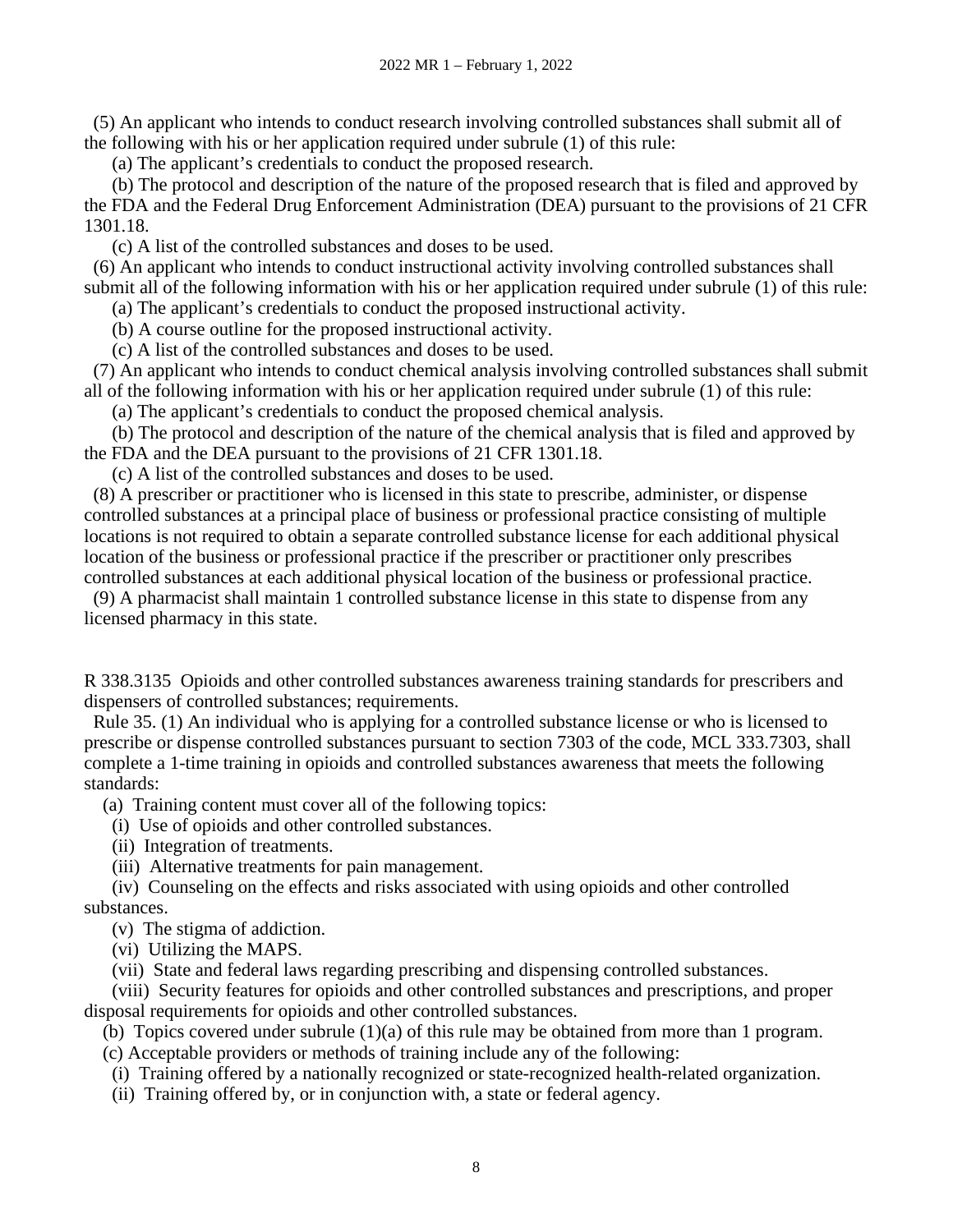(iii) Training offered by a continuing education program or activity that is accepted by a licensing board established under article 15 of the code, MCL 333.16101 to 333.18838.

 (iv) Training obtained in an educational program that has been approved by a board established under article 15 of the code, MCL 333.16101 to 333.18838, for initial licensure or registration, or by a college or university.

(d) Acceptable modalities of training include any of the following:

- (i) Teleconference or webinar.
- (ii) Online presentation.
- (iii) Live presentation.
- (iv) Printed or electronic media.

 (2) A prescriber or dispenser shall not delegate, allow by a practice agreement, or order the prescribing, or dispensing of a controlled substance as allowed by the code to an individual, other than a physician's assistant, only after the individual has complied with subrules (1) and (5) of this rule. A physician's assistant is subject to subrules (1), (3), and (4) of this rule.

 (3) The department may select and audit licensees and request documentation of proof of completion of training. A licensee shall maintain proof of completion of training for 3 renewal periods plus 1 additional year. If audited, an individual shall provide an acceptable proof of completion of training, including either of the following:

 (a) A completion certificate issued by the training provider that includes the date, provider name, name of training, and individual's name.

 (b) A self-attestation by the individual that includes the date, provider name, name of training, and individual's name.

 (4) An individual who has been issued a controlled substance license pursuant to section 7303 of the code, MCL 333.7303, shall complete the controlled substance training required by subrule (1) of this rule as follows:

 (a) A licensee who is renewing his or her controlled substance license shall complete the controlled substance training by the end of the first renewal cycle that begins after January 4, 2019.

 (b) Other than a license renewal under subdivision (a) of this subrule, beginning September 1, 2019, the department shall not issue a controlled substance license until an applicant provides proof of having completed the controlled substance training.

 (5) Beginning December 31, 2021, an individual, other than a physician's assistant, who is a delegatee, or allowed by a practice agreement or an order to prescribe or dispense a controlled substance by a prescriber or dispenser as allowed by the code, shall complete the controlled substance training required by subrule (1) of this rule.

 (6) An individual who is licensed under section 7303 of the code, MCL 333.7303, to prescribe or dispense controlled substances only for research on animals is exempt from this rule.

R 338.3136 Rescinded.

R 338.3137 Eliminate drug treatment program prescriber license requirement.

Rule 37. The drug treatment program prescriber license is eliminated.

# PART 4. SECURITY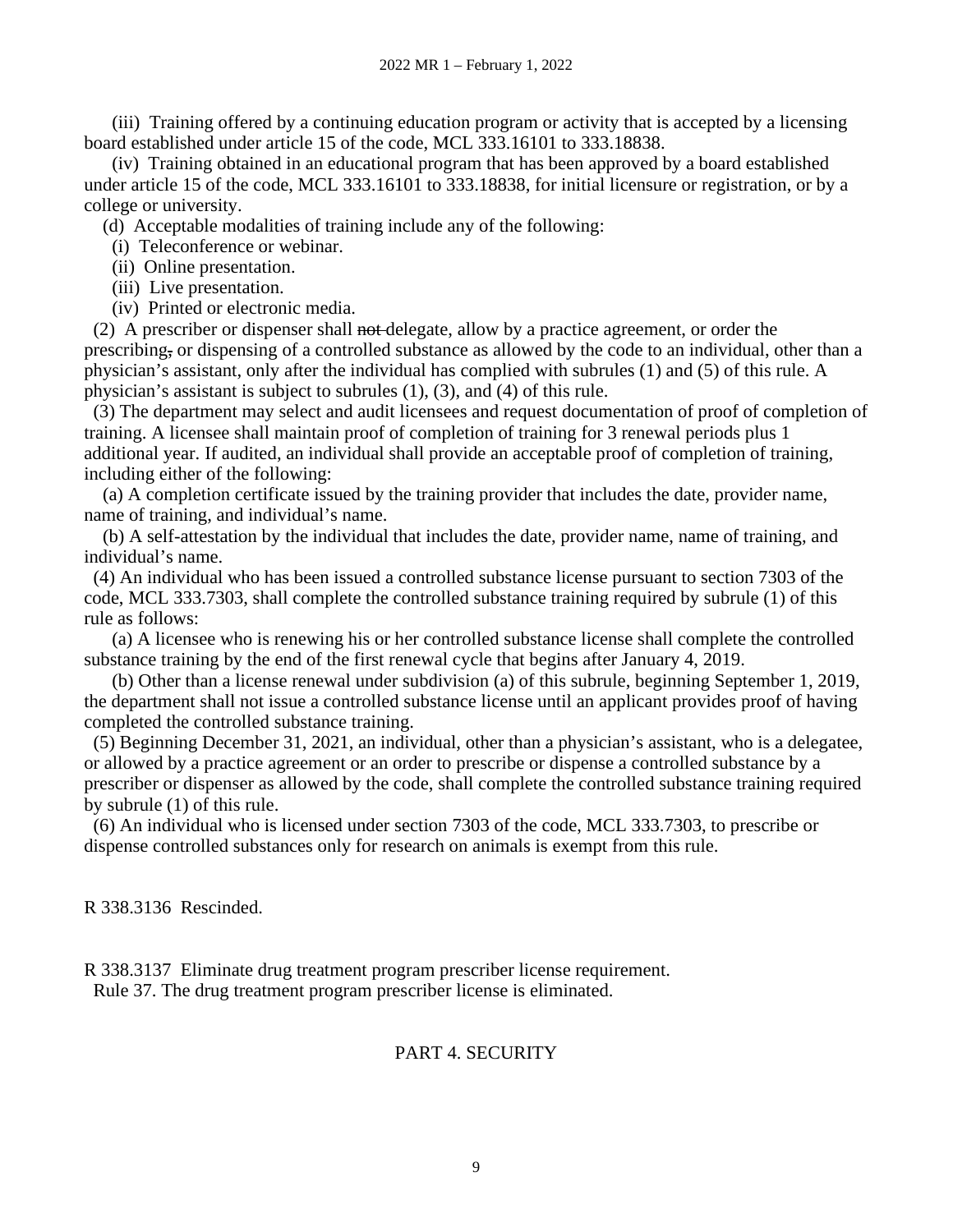R 338.3141 Thefts and diversions.

 Rule 41. (1) An applicant or licensee shall provide effective controls against theft and diversion of controlled substances.

 (2) A licensee shall confirm that a person is licensed to possess a controlled substance before distributing the substance to the person.

 (3) Within 15 days of completion of an investigation regarding a suspected theft or significant loss of a controlled substance, a licensee shall notify the department of the suspected theft or significant loss of a controlled substance and submit a copy of the DEA theft and loss report form 106, or equivalent document, to the department, whether or not the controlled substance is recovered or the responsible person is identified and action is taken against him or her, and whether or not it is also reported to the DEA.

 (4) A licensee shall use all of the following criteria to determine if the loss in subrule (3) of this rule is significant:

(a) The quantity of the controlled substance lost in relation to the type of business.

(b) The specific controlled substance lost.

 (c) Whether the loss of the controlled substance can be associated with access to the controlled substance by specific individuals, or whether the loss can be attributed to unique activities that may take place involving the controlled substance.

 (d) A pattern of loss over a specific time period, whether the loss appears to be random, and the results of efforts taken to resolve the loss.

(e) Whether the specific controlled substance is a likely candidate for diversion.

(f) Local trends and other indicators of the diversion potential of the missing controlled substance.

#### R 338.3143 Storage of controlled substances.

 Rule 43. (1) A licensee shall store controlled substances that are listed in schedule 1 in a securely locked, substantially constructed cabinet that is anchored to a wall or the floor.

 (2) A licensee shall store controlled substances that are listed in schedules 2, 3, 4, and 5 in a securely locked, substantially constructed cabinet, room, or cart. However, in a pharmacy, the controlled substances may be dispersed throughout the stock of noncontrolled substances in a manner to obstruct the theft or diversion of controlled substances.

R 338.3145 Employees; disqualification.

 Rule 45. (1) An individual, partnership, cooperative, association, private corporation, other legal entity, or governmental entity who is licensed by the department pursuant to section 7303 of the code, MCL 333.7303 or section 17748 of the code, MCL 333.17748, shall not employ or utilize, with or without compensation, or allow the following individuals access to controlled substances:

 (a) An individual who the licensee knows, or should reasonably know, to be a substance abuser as defined in section 16106a of the code, MCL 333.16106a. This subdivision does not apply to a licensee enrolled in the health professional recovery program under a current monitoring agreement.

(b) An individual whose controlled substance license is suspended, revoked, or denied.

 (c) An individual whose license issued by this state or another state is under suspension or revoked for a violation that involves controlled substances.

 (d) An individual who has been convicted of a crime that involves controlled substances and who is currently under sentence for that conviction.

 (2) A licensee shall not delegate, pursuant to section 16215 of the code, MCL 333.16215, to a licensed or unlicensed individual unless the delegation complies with this rule.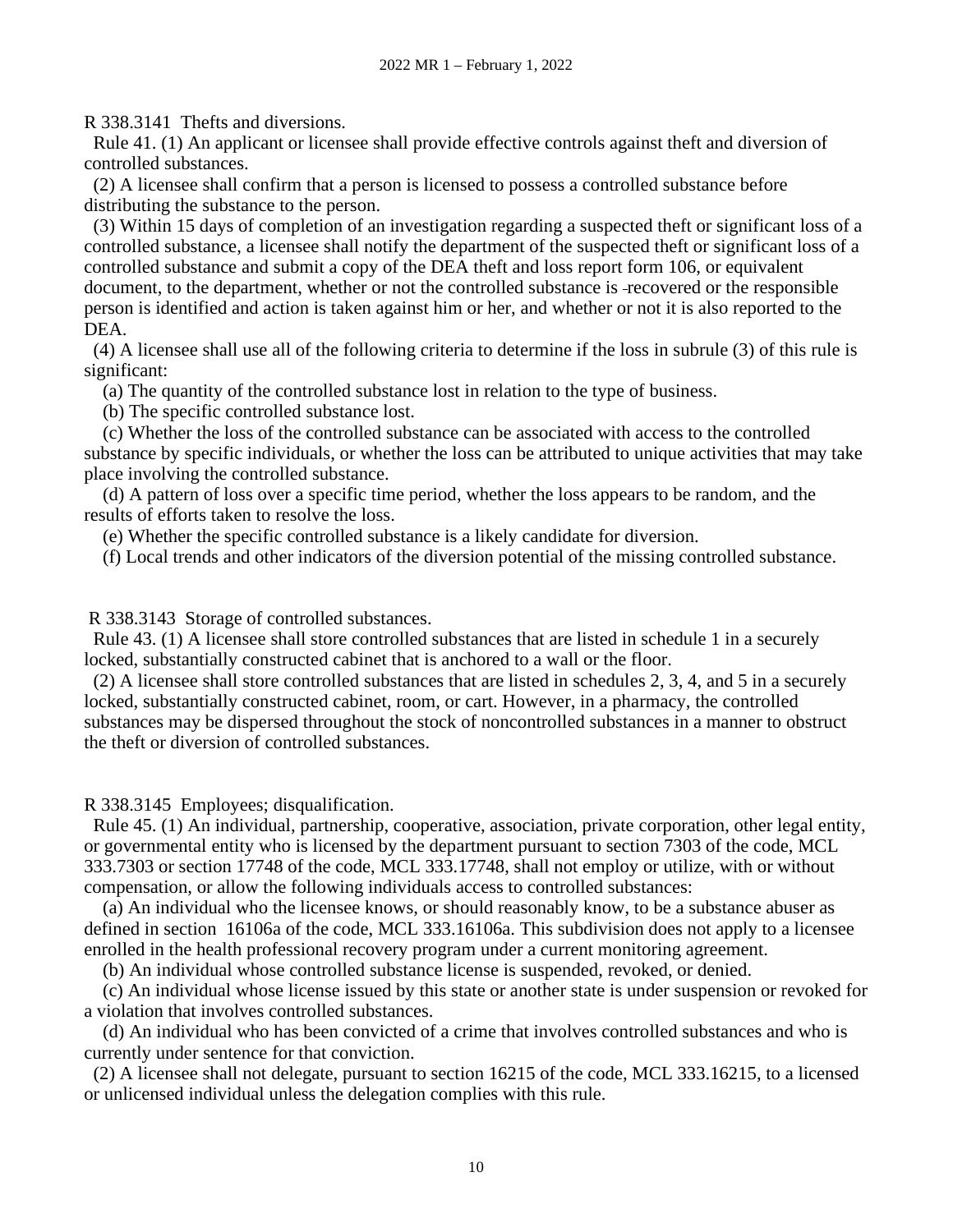#### PART 5. RECORDS

R 338.3151 Inventories.

 Rule 51. (1) An individual, partnership, cooperative, association, private corporation, other legal entity, or governmental entity licensed to manufacture, distribute, prescribe, or dispense controlled substances shall annually perform and maintain a complete and accurate inventory of all stocks of controlled substances in the possession and control of the licensee.

 (2) The inventory must contain a complete and accurate record of all controlled substances in the possession or control of the licensee on the date the inventory is taken as follows:

 (a) If the substance is listed in schedule 1 or 2, then the licensee shall make an exact count or measure of the contents.

 (b) If the substance is listed in schedule 3, 4, or 5, then the licensee shall make an estimated count or measure of the contents, but if the container holds more than 1,000 dosage units, then the licensee shall make an accurate account of the contents.

 (3) A licensee shall make a separate inventory for each licensed location on the date that he or she first engages in the activity covered by his or her license, including a change of a pharmacist in charge. The beginning inventory record for a licensed location shall be kept at the licensed location and a copy shall be forwarded to the department upon request.

 (4) A licensee shall indicate on the inventory record whether the inventory was taken at the opening or closing of the day that the inventory is taken.

 (5) A licensee shall maintain the inventory in a written, typewritten, or printed form at the licensed location. The inventory taken by use of an oral recording device must be promptly transcribed.

(6) A licensee shall sign and date the inventory record.

(7) A licensee's printed name, address, and DEA number shall be recorded on the inventory.

(8) Schedule 2 drugs must be separated on the inventory from all other drugs.

(9) A licensee that is open for 24 hours shall indicate the time that the inventory was taken.

 (10) On the effective date of the addition of a controlled substance to a schedule, which substance was not previously listed in any schedule, a licensee who possesses the substance shall take an inventory of all stocks of the substance on hand and incorporate it in the current inventory. Thereafter, the substance shall be included in each inventory taken.

R 338.3152 Rescinded.

R 338.3153 Invoices, acquisition, dispensing, administration, and distribution records.

 Rule 53. For 2 years, a licensee shall maintain in the pharmacy responsible for the automated device, for review by the department, an agency, or the board, all records for controlled substances, including invoices, acquisition records, and sales receipts, as follows:

(a) A licensee may keep acquisition records, except for executed or voided DEA 222 order forms, in an electronic form at a central location with notice to the department.

 (b) A licensee shall maintain invoices and other acquisition records of all controlled substances listed in schedules 1 and 2 in a separate file from invoices and other acquisition records of controlled substances listed in schedules 3, 4, and 5. The information must be readily retrievable from the ordinary acquisition records maintained by the dispenser.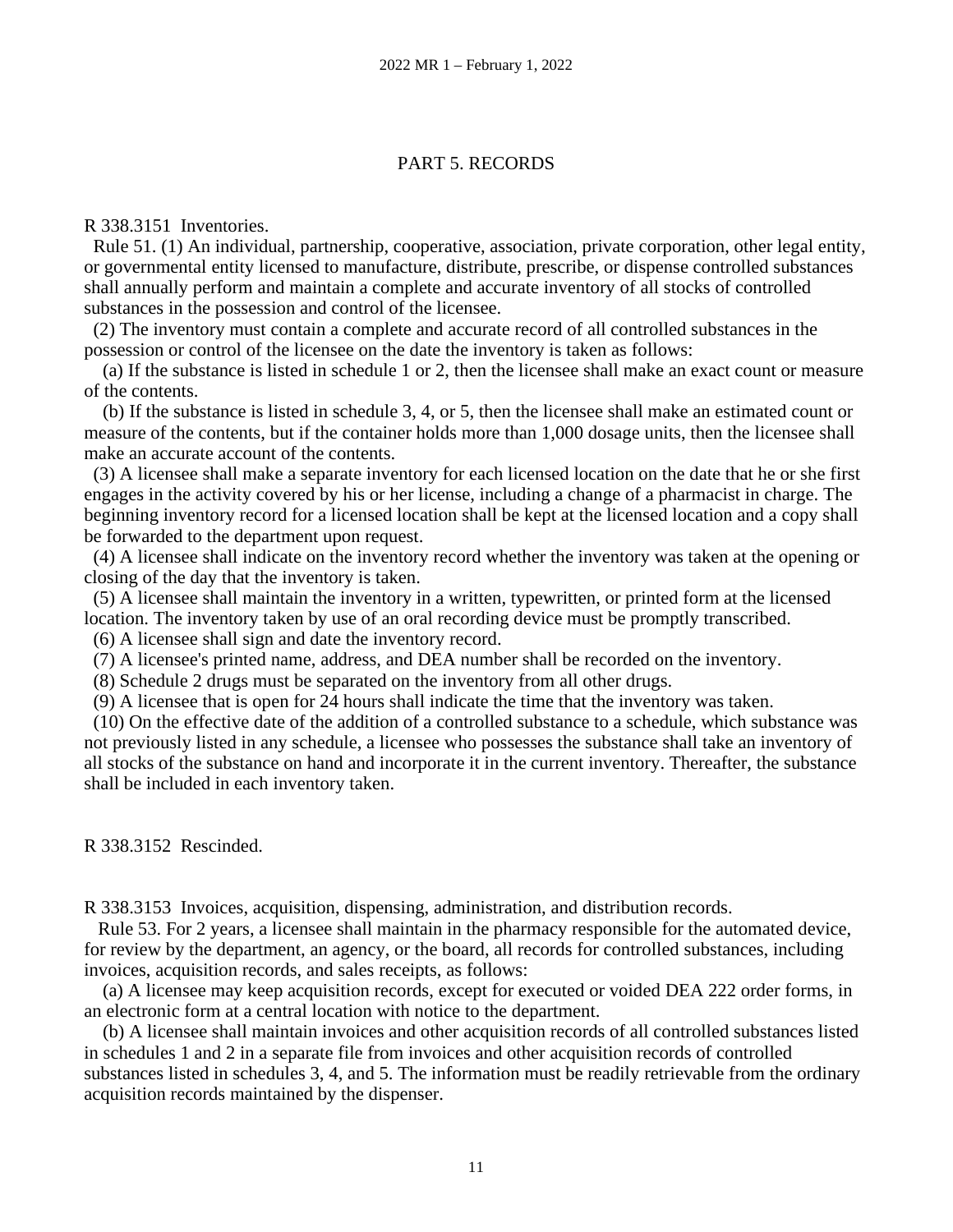(c) A licensee shall retain sales receipts for 90 days in electronic or paper form.

 (d) A licensee shall initial or electronically initial the invoice and indicate the date that the controlled substances are received.

 (e) A licensee shall keep a record, which may be electronic, of all controlled substances dispensed by him or her.

 (f) A licensee that prescribes controlled substances shall keep a record separate from the patient chart which contains all of the following information for controlled substances dispensed or administered by the prescriber:

(i) Name of the patient.

(ii) Name and strength of the controlled substance.

(iii) Quantity of the controlled substance.

(iv) Date the controlled substance was dispensed or administered.

(v) Name of the individual who dispensed or administered the controlled substance.

 (g) Except in medical institutions, a licensee shall sequentially number and maintain in chronological order the patients' original prescriptions as follows:

(i) A licensee shall maintain a separate file for dispensed substances listed in schedule 2.

(ii) A licensee shall maintain a separate file for dispensed substances listed in schedules 3, 4, and 5.

 (h) The licensee shall keep the original prescription record on site for 5 years from the last date of dispensing. However, after 2 years from the last date of dispensing, if an electronic duplicate is made of the original paper prescription, which becomes the original prescription, the original prescription may be destroyed.

 (i) A licensee shall maintain records of controlled substances distributed to another licensee, which shall include all of the following information and be maintained in the appropriate file described in subdivision (b) of this rule or in a separate record that is available for inspection:

(i) Name, address, and DEA number of receiver.

(ii) Name, address, and DEA number of supplier.

(iii) Name and quantity of the controlled substances distributed.

(iv) Date the controlled substances were distributed.

(j) A DEA 222 order form must be used for schedule 2 drugs.

 (k) Except for controlled substance prescriptions pursuant to subdivision (h) of this rule, a licensee shall maintain controlled substances records for 2 years.

R 338.3153a Medication orders for patients in medical institutions.

Rule 53a. (1) A licensee shall include all of the following information in a prescription for controlled substance medications to be dispensed for administration to an inpatient in a medical institution:

(a) The patient's name.

 (b) The prescriber's name, address, and DEA number. In place of including the address and DEA number on each medication order, the pharmacy may maintain a separate list of prescribers. The list must contain the prescriber's name, address, and DEA number.

(c) The prescriber's signature.

(d) The name, dose, and frequency of administration of the medication.

(e) The date of the medication order.

(2) If alternative therapy has been evaluated and the immediate administration of a controlled substance, including a schedule 2 medication, is necessary for the proper treatment of a patient, then a pharmacist may dispense the controlled substance for administration to the inpatient if all of the following conditions are satisfied: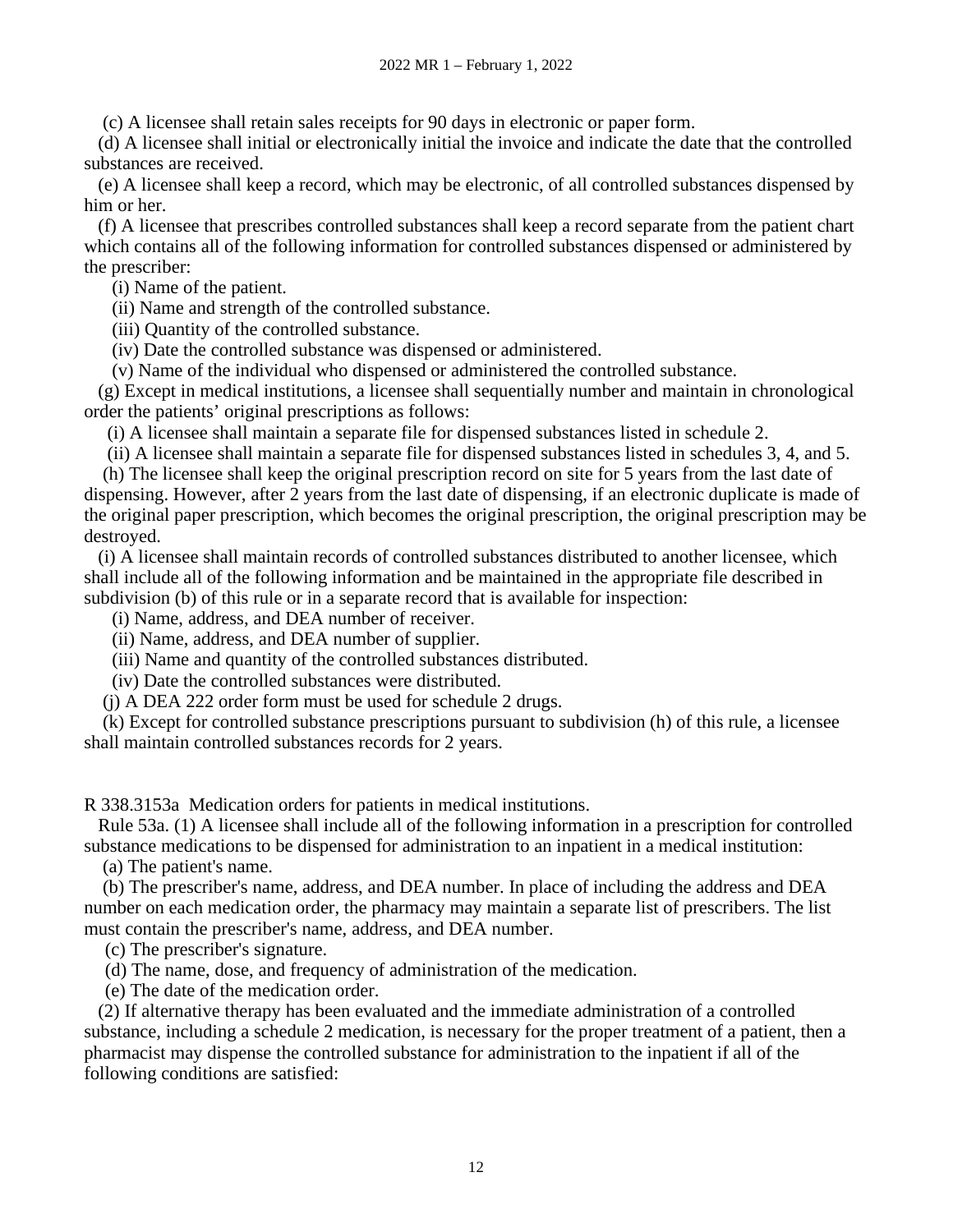(a) The oral order of the prescriber is committed to a written or electronic order in the patient chart by a nurse licensed under part 172 of the code, MCL 333.17201 to 333.17242, a physician's assistant licensed under part 170 of the code, MCL 333.17001 to 333.17097, or part 175 of the code, MCL 333.17501 to 333.17556, or a pharmacist licensed under part 177 of the code, MCL 333.17701 to 333.17780, who has communicated directly with the prescriber.

(b) The order states the name of the prescriber and the name of the nurse, physician's assistant, or pharmacist who received the verbal order.

(c) The order is forwarded to the pharmacy.

(d) The prescriber signs the original order at the next visit or within 7 days.

(3) A licensee shall preserve an original order for a period of 5 years from the patient discharge date and the original order must be readily retrievable. After 2 years, a licensee may make an electronic duplicate of the original order which becomes the original order. If a licensee maintains patient records electronically, then a printed copy must be immediately available for a current inpatient and within 48 hours upon request of an authorized agent of the board for any patient of the previous 5 years.

R 338.3154 Medication records in medical institutions.

 Rule 54. (1) A patient's chart shall constitute a record of medications ordered for, and actually administered to, a patient of medical institutions.

 (2) Medication records are required for all controlled substances listed in schedules 2, 3, 4, and 5. At a minimum, these records must include all of the following information:

(a) The number of doses of controlled substances purchased.

(b) The number of doses dispensed to individual patients or distributed to nursing stations or both.

(c) The number of doses administered.

(d) The number of doses dispensed, but not administered, to the patient.

 (3) If the controlled substance is not dispensed to an individual patient, all of the following provisions must be complied with:

(a) Medication records for those controlled substances in schedules 2, 3, 4, and 5 must be maintained.

 (b) Distribution of a controlled substance to a nursing unit may not be more than 25 doses per container.

 (c) A distribution record for each multiple of 25 doses must be used to account for delivery to a nursing unit. The record must include all of the following information:

(i) The name and dose of the controlled substance.

(ii) The quantity of the substance.

(iii) The date of delivery.

(iv) The location of the nursing unit.

 (v) The name of the distributing pharmacy and address if a different location from the medical institution.

(vi) Name of distributing pharmacist.

(vii) The name of the individual on the nursing unit who receives the substance.

 (d) A proof of use record must be maintained to account for all doses of an administered substance. The record must include all of the following:

(i) The name of the substance.

(ii) The dose administered.

(iii) The date and time a dose was administered.

(iv) The name of the patient.

(v) The signature of the individual who administered the dose.

(e) Subrule 3 of this rule does not apply to automated devices.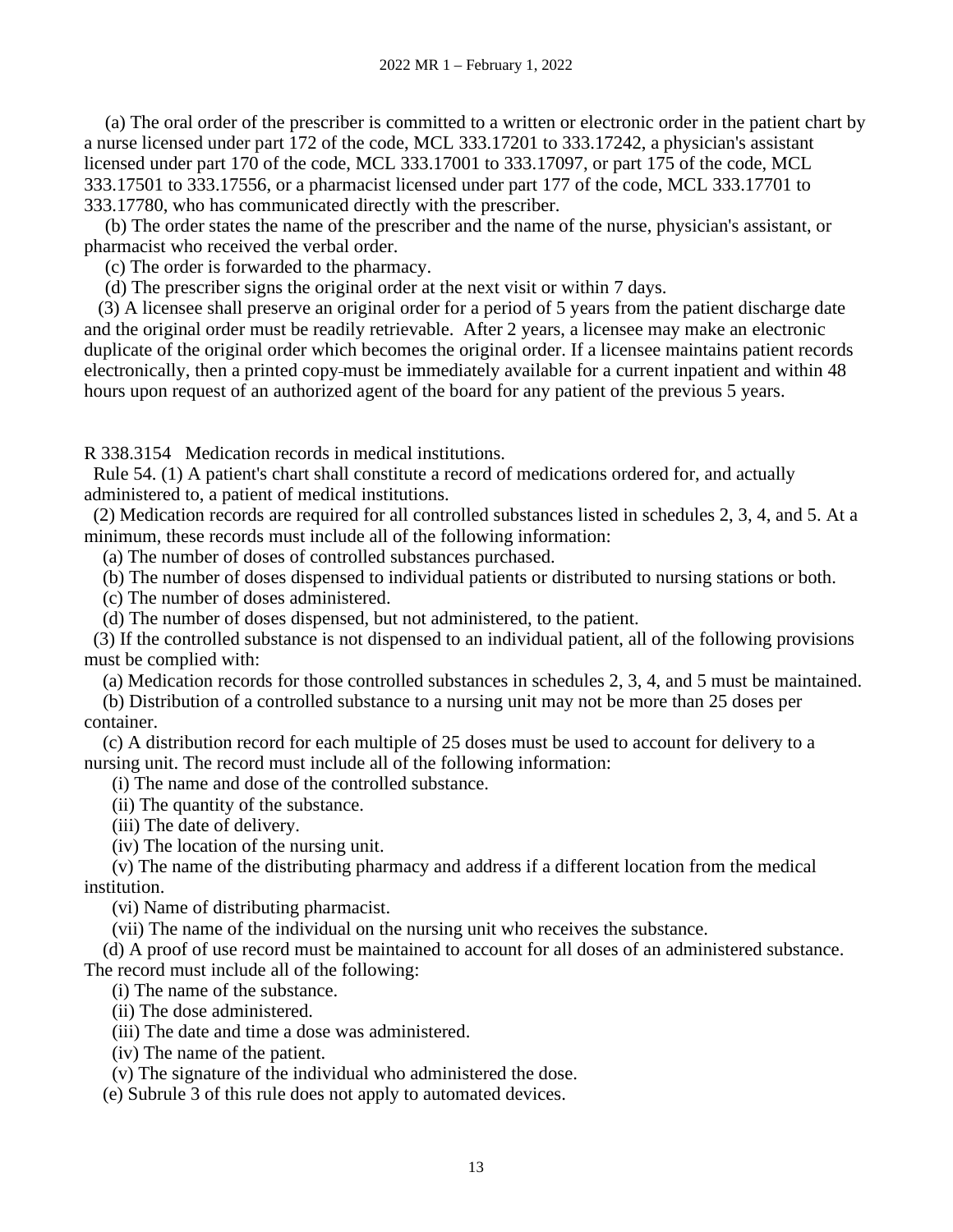(4) A controlled substance that is maintained at a nursing unit must be stored in a securely locked cabinet or medication cart that is accessible only to an individual who is responsible for the administration or distribution of the medication.

 (5) If a controlled substance is dispensed from an automated device, then documentation of all of the following must be maintained on-site in the pharmacy responsible for the automated device for 2 years for review by the department, an agency, or the board:

 (a) The name and address of the pharmacy or facility responsible for the operation of the automated device.

(b) The manufacturer, serial number, and model number of the automated device.

(c) The location of the automated device.

(d) The contents of the automated device.

 (e) The quality assurance policy and procedure to determine continued appropriate use and performance of the automated device that includes all of the following quality assurance documentation for the use and performance of the automated device:

 (i) Use of monitors that alert the user when the wrong medication is filled or removed for administration to a patient.

 (ii) Use of security monitors that include an alert for unauthorized access, patients not in the system, system security breaches, and controlled substance audits.

 (iii) Corrective measures to address issues and errors identified in the internal quality assurance program.

(f) The policy and procedure for system operation that includes all of the following:

(i) Safety.

 (ii) Security systems and procedures that include prevention of unauthorized access or use and comply with federal and state regulations.

(iii) Accuracy.

(iv) Patient confidentiality.

(v) Access.

(vi) Type of controlled substances.

(vii) Data retention or archival.

(viii) Definitions.

(ix) Downtime procedures.

(x) Emergency procedures.

(xi) Operator inspections.

(xii) Installation requirements.

(xiii) Maintenance.

(xiv) Medication security.

(xv) Medication inventory.

(xvi) Staff education and training.

(xvii) System set-up and malfunction.

 (xviii) List of medications qualifying for emergency dose removal without pharmacist prior review of the prescription or medication order.

 (xix) The use of the automated device that includes a requirement that a pharmacist review a prescription or medication order before system profiling or removal of any medication from the automated device for immediate patient administration, except in the following situations where a pharmacist shall review the orders and authorize any further dispensing within 48 hours:

 (A) The automated device is being used as an after-hours cabinet for medication dispensing in the absence of a pharmacist under R 338.486(4)(j).

(B) The system is being used in place of an emergency kit under R 338.486(4)(c).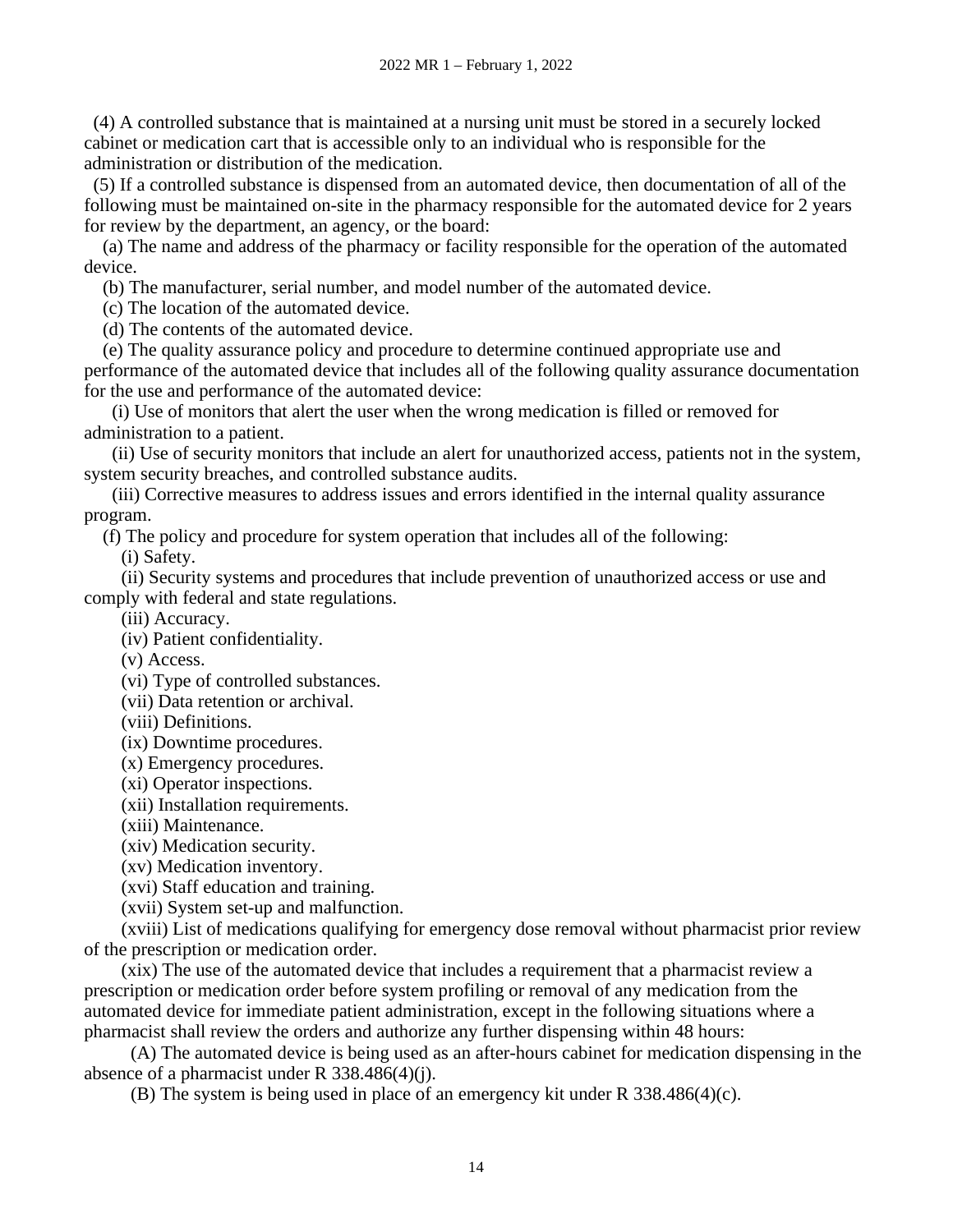(C) The system is being accessed to remove medication required to treat the emergent needs of a patient under R 338.486(4)(c). A sufficient quantity to meet the emergent needs of the patient may be removed until a pharmacist is available to review the medication order.

 (g) The automated device must maintain transaction data that includes all activity regarding access to the contents of the automated device.

 (h) The pharmacy responsible for the automated device shall maintain records related to access to the automated device. The records must be readily retrievable and must include all of the following information:

(i) The unique identity of the device.

(ii) Identification of the individual accessing the automated device.

(iii) The type of transaction.

(iv) The name, strength, dosage form**,** and quantity of the drug accessed.

(v) The name of the patient.

 (vi) The identification of the pharmacist checking for the accuracy of the medications to be stocked or restocked in the automated device.

(vii) Any other information the pharmacist considers necessary.

 (i) For medication removed from the automated device for on-site patient administration, the automated device must document all of the following information:

(i) The name of the patient.

(ii) The date and time medication was removed from the automated device.

(iii) The name, initials, or other unique identifier of the individual removing the drug.

 (iv) The name, strength, and dosage form of the drug. The documentation may be on paper or electronic medium.

 (j) If the pharmacist delegates the stocking of the automated device, then technologies must be in place and utilized to ensure that the correct drugs are stocked in their appropriate assignment utilizing bar-coding or another a board-approved error prevention technology.

 (k) The automated device must provide a mechanism for securing and accounting for controlled substances removed from the automated device return bin. Controlled substances may not be returned directly to the automated device for immediate reissue or reuse. Controlled substances removed from the automated device may not be reused or reissued, except as indicated in R 338.486(7).

 (l) The automated device must provide a mechanism for securing and accounting for wasted or discarded medications.

 (6) An individual who is responsible for administering a controlled substance or a portion thereof shall record the quantity, disposition and an explanation of the destruction of the controlled substance on the proper accountability record. If the institution has a policy that reflects current practice standards and delineates the method of destruction, an explanation would only be required if policy was not followed.

# PART 6. DISPENSING AND ADMINISTERING CONTROLLED SUBSTANCE PRESCRIPTIONS

R 338.3161 Controlled substance prescriptions.

 Rule 61. (1) A prescription that is issued for a controlled substance must be dated and signed by the prescriber, when issued, and contain all of the following information:

(a) The full name and address of the patient for whom the substance is being prescribed.

(b) The prescriber's DEA registration number, preprinted, stamped, typed, or manually printed name, address, telephone number or pager number, and professional designation.

(c) The drug name, strength, and dosage form.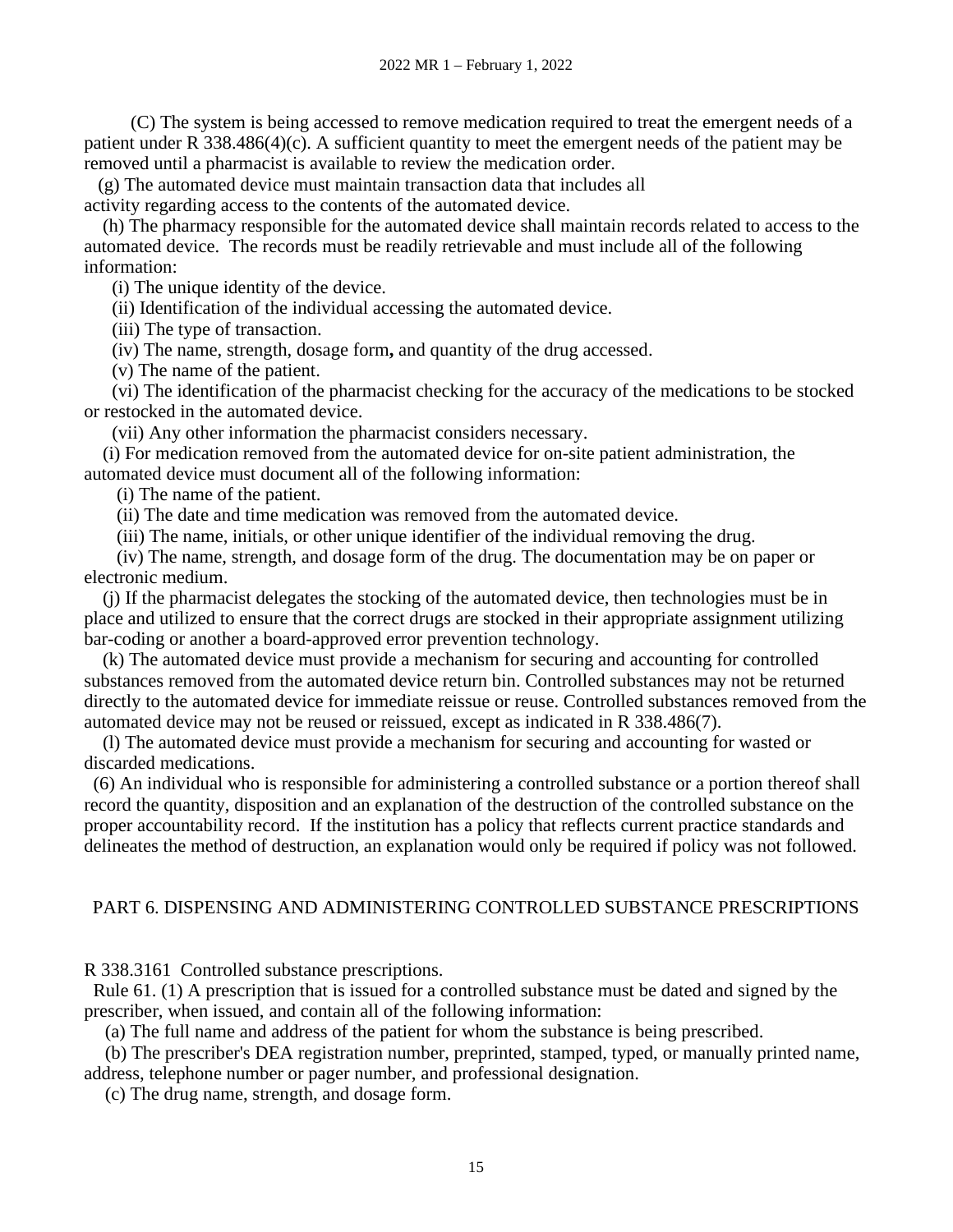(d) The quantity prescribed. For a paper prescription received in writing, the prescription must contain the quantity in both written and numerical terms. A paper prescription must contain preprinted numbers representative of the quantity next to a box or line that the prescriber may check.

(e) The directions for use.

(f) If the prescription is for an animal, then the species of the animal and the full name and address of the owner.

(2) A written prescription for a controlled substance in schedules 2 to 5 shall be written legibly with ink or an indelible pencil or prepared using a printer and signed by the prescriber.

(3) An agent of the prescriber may prepare a prescription for the signature of the prescriber, but, pursuant to the code, the prescriber is liable if the prescription does not conform to these rules. A pharmacist who dispenses a controlled substance pursuant to a prescription not prepared in the form required by these rules is liable pursuant to the code.

(4) If the controlled substance prescription or order in a medical institution is issued pursuant to delegation, then the printed name of the delegatee, the licensure designation, the delegating prescriber, and the signature of the delegatee shall be on the written prescription. In medical facilities, orders must contain the signatures of the delegatee and the printed name of the delegating prescriber.

(5) A prescriber shall not issue a prescription to obtain a stock of a controlled substance for the purpose of dispensing or administering the substance to patients.

R 338.3161a. Exception to bona fide prescriber-patient relationship; alternative requirements. Rule 61a. (1) A bona fide prescriber-patient relationship is required before a licensed prescriber may prescribe a controlled substance listed in schedules 2 to 5.

 (2) Pursuant to Section 16204e of the code, MCL 333.16204e, a licensed prescriber may prescribe a controlled substance listed in schedules 2 to 5 without first establishing the bona fide prescriber-patient relationship required under Section 7303a of the code, MCL 333.7303a, in the following situations:

 (a) The prescriber is providing on-call coverage or cross-coverage for another prescriber who is not available and has established a bona fide prescriber-patient relationship with the patient for whom the on-call or covering prescriber is prescribing a controlled substance, the prescriber, or an individual licensed under article 15 of the code, MCL 333.16101 to 333.18838, reviews the patient's relevant medical or clinical records, medical history, and any change in medical condition, and provides documentation in the patient's medical record pursuant to medically accepted standards of care.

 (b) The prescriber is following or modifying the orders of a prescriber who has established a bona fide prescriber-patient relationship with a hospital in-patient or nursing care facility resident and provides documentation in the patient's medical record pursuant to medically accepted standards of care.

 (c) The prescriber is prescribing for a patient that has been admitted to a licensed nursing care facility, completes the tasks identified in subrule  $(2)(a)$  and  $(2)(b)$  of this rule in compliance with R 325.45377, as applicable, and provides documentation in the patient's medical record pursuant to medically accepted standards of care.

 (d) The prescriber is prescribing for a patient for whom the tasks listed in subrule (2)(a) and (2)(b) of this rule have been performed by an individual licensed under article 15 of the code, MCL 333.16101 to 333.18838, and the prescriber provides documentation in the patient's medical record pursuant to medically accepted standards of care.

 (e) The prescriber is treating a patient in a medical emergency. For purposes of this subdivision, "medical emergency" means a situation that, in the prescriber's good-faith professional judgment, creates an immediate threat of serious risk to the life or health of the patient for whom the controlled substance prescription is being prescribed.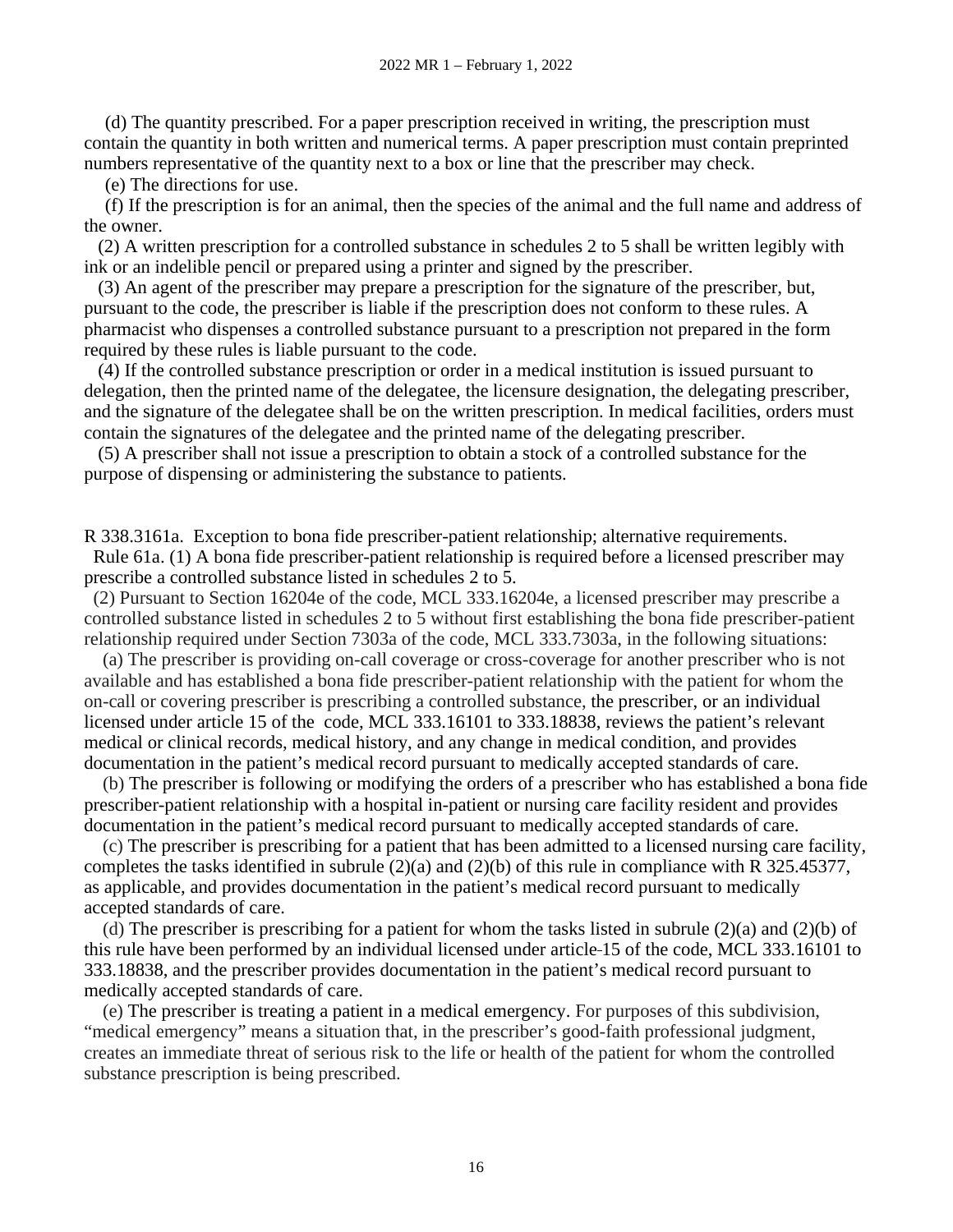R 338.3162 Dispensing by pharmacists; delivery of controlled substances.

 Rule 62. (1) Except for a remote pharmacy, which is regulated by section 17742a of the code, MCL 333.17742a, and which allows a qualified pharmacy technician to assist in the dispensing process while being overseen by a pharmacist through the use of a surveillance system and telepharmacy system, a controlled substance shall be dispensed by a pharmacist or a pharmacy intern in the presence, and under the personal charge of a pharmacist.

 (2) A pharmacist shall require positive identification of individuals to whom controlled substances are dispensed or delivered when the individual is not known to the pharmacist or pharmacy employees except when positive identification is not available and a pharmacist, who in exercising his or her professional judgment, determines that a delay in dispensing the controlled substance may be detrimental to a patient.

 (3) Subrule (2) of this rule does not exempt a pharmacist from the requirement to submit a patient identifier to the electronic system for monitoring controlled substances.

(4) The dispensing pharmacist and pharmacy are both responsible for complying with this rule.

 (5) A pharmacist may dispense a controlled substance that is listed in schedules 3 to 5 and that is a prescription drug pursuant to the provisions of the FDCA of 1991, 21 USC 353, only pursuant to a prescription on a prescription form, an oral prescription of a practitioner, or a prescription that is electronically transmitted pursuant to R 338.3162a and that contains all of the required information under R 338.3161, except that the signature of the prescriber is not required if the controlled substance is obtained pursuant to an oral order.

 (6) In addition to the requirements in section 17744 of the code, MCL 333.17744, if a prescriber's agent under delegation transmits an oral prescription for a controlled substance to a pharmacy all of the following shall be recorded on the prescription generated at the pharmacy:

(a) The information required by R 338.3161.

(b) The transmitting agent's identity.

(c) The individual who received the prescription at the pharmacy.

 (7) Only a prescription that is issued in the usual course of professional treatment or in the course of legitimate and authorized research is a prescription.

R 338.3162a Electronic transmission of prescription; waiver of electronic transmission.

 Rule 62a. (1) Until the enforcement date established by the federal Centers for Medicare and Medicaid Services for the Medicare electronic transmission requirement, a prescription may be electronically transmitted, and a pharmacist may dispense the electronically transmitted prescription if all of the following conditions are satisfied:

 (a) The prescription is transmitted to the pharmacy of the patient's choice and occurs only at the option of the patient.

(b) The electronically transmitted prescription includes all of the following information:

(i) The name and address of the prescriber.

(ii) An electronic signature or other board-approved means of ensuring prescription validity.

(iii) The prescriber's telephone number for verbal confirmation of the

# order.

(iv) The time and date of the electronic transmission.

(v) The name of the pharmacy intended to receive the electronic transmission.

 (vi) Unless otherwise authorized under section 17754(1)(b) of the code, MCL 333.17754, the full name of the patient for whom the prescription is issued.

(vii) All other information that must be contained in a prescription under R 338.3161.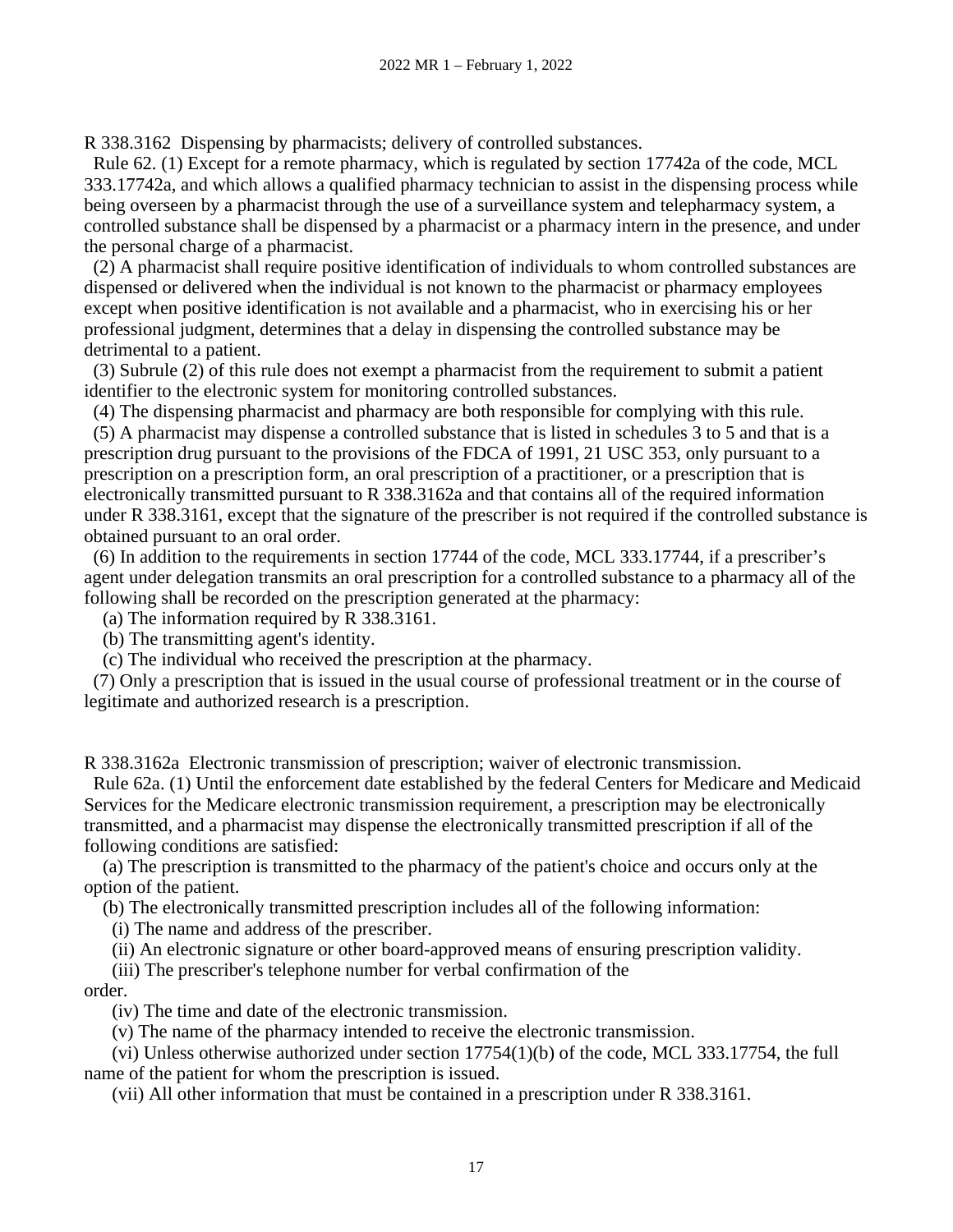(c) The pharmacist exercises professional judgment regarding the accuracy, validity, and authenticity of the transmitted prescription.

(d) All requirements in section 17754 of the code, MCL 333.17754, are met.

 (2) An electronically transmitted prescription that meets the requirements of subrule (1) of this rule is the original prescription.

 (3) Effective the enforcement date established by the federal Centers for Medicare and Medicaid Services for the Medicare electronic transmission requirement, prescribers shall, unless an exception under section 17754a of the Code, MCL 333.17754a, applies, electronically transmit a prescription for a controlled substance consistent with both of the following requirements:

(a) All the requirements in section 17754a of the code, MCL 333.17754a, are met.

(b) All the requirements in R 338.3161 are met.

 (4) A prescriber applying for a waiver from section 17754a of the code, MCL 333.17754a, shall submit a completed application to the department, on a form provided by the department, and satisfy either of the following requirements:

 (a) The prescriber provides evidence satisfactory to the department that the prescriber has received a waiver of the Medicare requirement for the electronic transmission of controlled substances prescriptions from the federal Centers for Medicare and Medicaid Services.

(b) The prescriber is unable to meet the requirements of section  $17754a(1)$  or (2) of the code, MCL 333.17754a, and the prescriber meets 1 of the following:

(i) The prescription is dispensed by a dispensing prescriber.

 (ii) The prescriber demonstrates economic hardship or technological limitations that are not within the control of the prescriber.

 (iii) The prescriber demonstrates by attesting to exceptional circumstances, including, but not limited to, the following:

 (A) Prescribing fewer than 100 controlled substances prescriptions per year or the number of controlled substances prescriptions used in the Federal Centers for Medicare and Medicaid Services waiver for electronic transmission of prescriptions for controlled substances, whichever is more.

(B) Intention to cease practice within the next twelve months.

(C) Limited practice due to an illness or other unforeseen event.

(iv) The prescriber issues prescriptions from a non-profit charitable medical clinic.

 (5) A waiver is valid for 2 years and is applicable to the specific circumstances included in the application. A waiver may be renewed by application to the department.

R 338.3162b Electronic system for monitoring schedules 2, 3, 4, and 5 controlled substances.

 Rule 62b. (1) Except as otherwise exempt under section 7333a of the code, MCL 333.7333a, a pharmacist, dispensing prescriber, and veterinarian licensed under Part 177 of the code, MCL 333.17701 to 333.17780, who dispenses a prescription drug that is a controlled substance listed in schedules 2 to 5 or a pharmacy licensed by the state that dispenses in this state or dispenses to an address in this state a controlled substance listed in schedules 2 to 5 shall report to the department or the department's contractor by means of an electronic data transmittal process the following information for each prescription of a scheduled 2 to 5 controlled substance that has been dispensed:

 (a) The patient identifier identification number. For purposes of this subdivision, all of the following apply:

(i) An identification number, as specified in R  $338.3102(1)(f)(iv)(A)$  to (C), is not required for patients under the age of 16.

(ii) If the patient is under 16 years of age, zeroes must be entered as the identification number.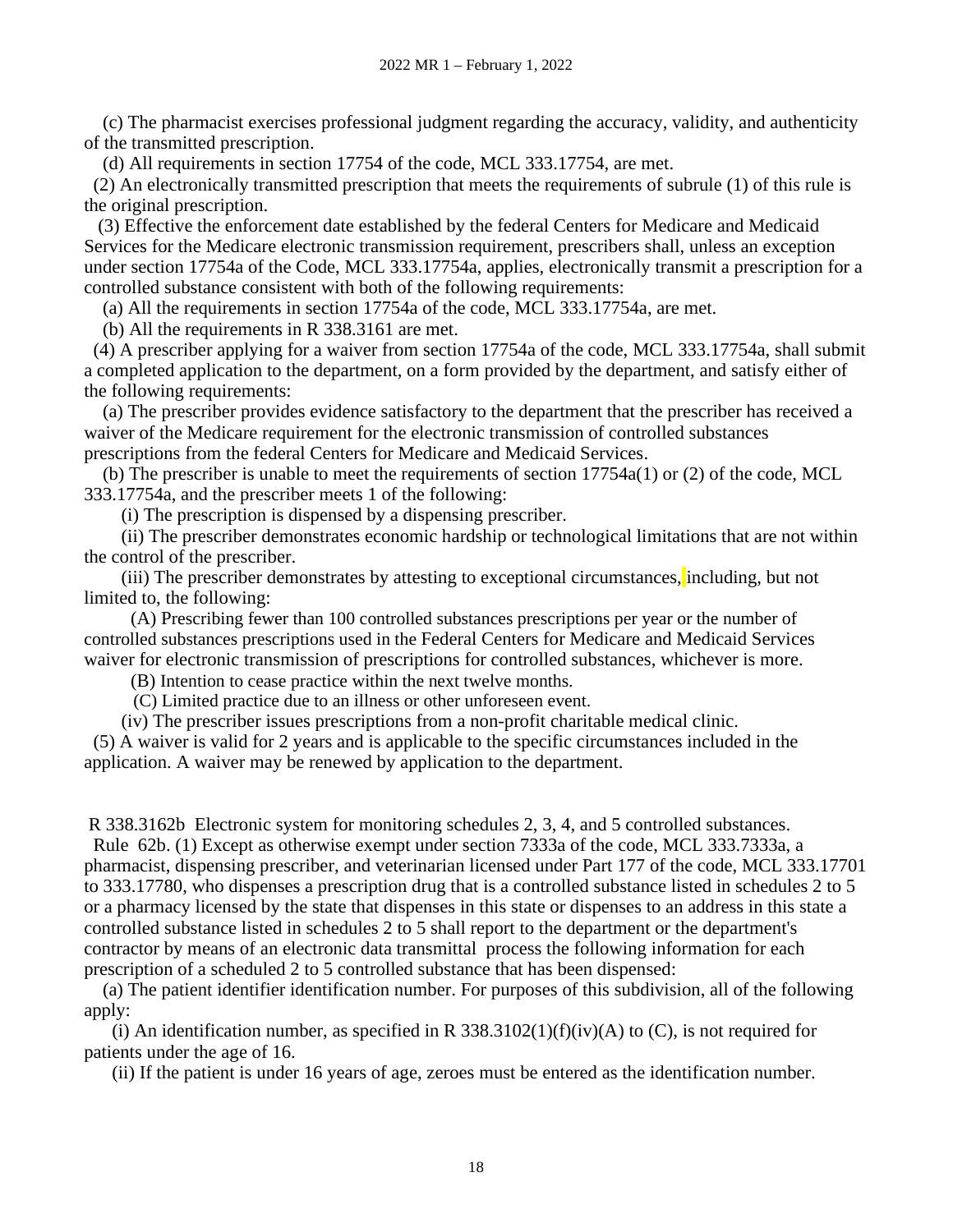(iii) If the medication being dispensed is for an animal, the patient identification number applies to the animal's owner, the client, that meets the requirements of R  $338.3102(1)(f)(iv)$ . If the animal's owner cannot be identified, zeroes must be entered as the identification number.

 (b) The patient's name; client's name, including first name, middle name, or middle initial, if available; and last name.

(c) The patient's or client's address, including street, city, state, and zip code.

(d) The patient's or client's phone number.

(e) The patient's or client's gender.

(f) The patient's or client's date of birth.

(g) The species code, as specified by ASAP.

(h) The metric quantity of the controlled substance dispensed.

(i) The NDC of the controlled substance dispensed.

(j) The date of issue of the prescription.

(k) The date of dispensing.

(l) The number of refills authorized.

(m) The refill number of the prescription fill.

(n) The estimated days of supply of the controlled substance dispensed.

(o) The prescription number assigned by the dispenser.

 (p) The prescription transmission form code, as specified by ASAP, that indicates how the pharmacy received the prescription.

(q) The prescription payment type. Cash discount cards are considered cash transactions.

(r) The electronic prescription reference number, if applicable.

(s) The patient's or client's location code when receiving pharmacy services, as specified by ASAP.

(t) The DEA registration number of the prescriber and the dispensing pharmacy.

 (2) A pharmacist, dispensing prescriber, or veterinarian may presume that the patient identification information provided by a patient, or a patient's representative, or veterinarian's client is correct.

 (3) As used in this rule, R 338.3162c, and R 338.3162d, the term "dispense" or "dispensing" means the preparation, compounding, packaging, or labeling of a controlled substance along with delivery of the controlled substance pursuant to a prescription or other authorization issued by a prescriber, and does not include the acts of prescribing a controlled substance or administering a controlled substance directly to a patient.

(4) As used in this rule, the term "patient" refers to an individual, not an animal.

R 338.3162c Format for electronic transmission of data to electronic system for monitoring; waiver. Rule 62c. (1) A pharmacist, dispensing prescriber, or veterinarian who dispenses a prescription drug that is a controlled substance listed in schedules 2 to 5 shall transmit the data, as specified under R 338.3162b by electronic media or other means as approved by the department or the department's contractor.

 (2) The data must be transmitted in the format established by the ASAP 4.1 Standard for Prescription Drug Monitoring Programs.

 (3) A pharmacist, dispensing prescriber, or veterinarian who dispenses controlled substances and who does not have an automated record-keeping system capable of producing an electronic report in the format established by subrule (2) of this rule may request a waiver from electronic reporting. The request shall be made in writing to the department.

 (4) A pharmacist, dispensing prescriber, or veterinarian may be granted a waiver, if he or she demonstrates an inability to report as required by R 338.3162b and he or she agrees in writing to report the data to the department or the department's contractor by submitting a completed MAPS claim form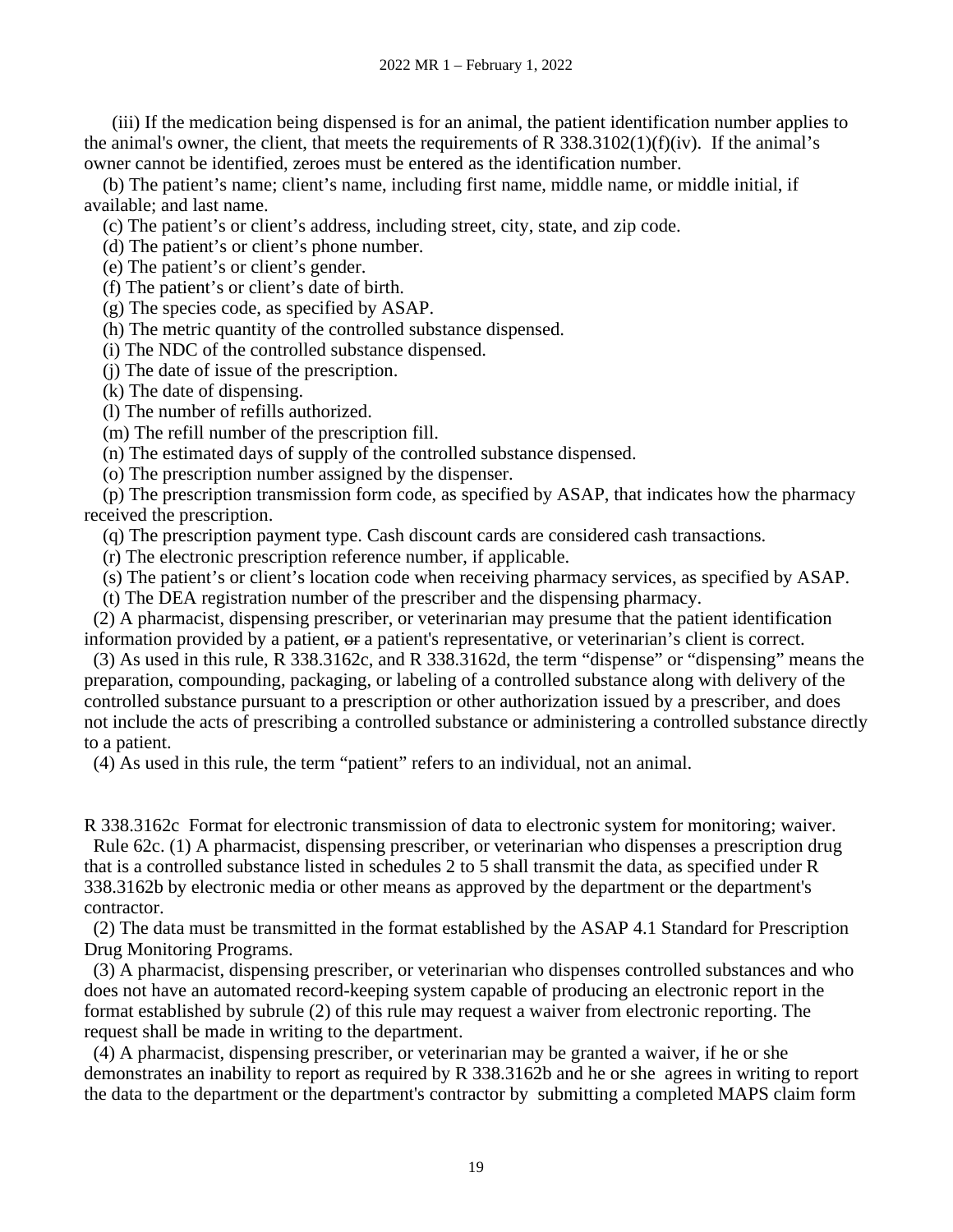as defined in R 338.3102(1)(c) or transmitting data via an internet web portal that is provided by the department or the department's contractor for this purpose.

R 338.3162d Required reporting of prescription data; error reporting.

 Rule 62d. (1) A pharmacist, pharmacy, dispensing prescriber, or veterinarian shall report all scheduled 2 to 5 controlled substances dispensed.

 (2) The licensee shall forward the data required by R 338.3162b by on-line transmission, computer diskette, compact disk, or other approved medium, as specified in R 338.3162c to the department or the department's contractor, on a daily basis, by the end of the next business day and include the data for all controlled substances dispensed since the previous transmission or report.

 (3) A pharmacist, pharmacy, dispensing prescriber, or veterinarian who does not have the capacity to forward the information as specified in R 338.3162b, shall mail or deliver the information to a location specified by the department or the department's contractor not later than 7 calendar days after the date that the controlled substance has been dispensed, and include the data for all controlled substances dispensed since the previous transmission or report.

 (4) The department or the department's contractor shall notify a pharmacist, pharmacy, dispensing prescriber, or veterinarian of an error in data reporting. Upon receiving notification of an error in data reporting, a pharmacist, pharmacy, dispensing prescriber, or veterinarian shall take appropriate measures to correct the error and transmit the corrected data to the department or the department's contractor within 7 calendar days of being notified of the error.

 (5) A pharmacist, pharmacy, dispensing prescriber, or veterinarian who fails to report the dispensing of a prescription for a controlled substance listed in schedules 2 to 5 as required, is subject to the penalty provisions in section 16221, 17741, or 17768 of the code, MCL 333.16221, 333.17741, or 333.17768, in article 15 of the code, MCL 333.16101 to 333.18838.

R 338.3162e Rescinded.

R 338.3163 Individual with substance use disorder; prescribing, dispensing, and administering controlled substance.

 Rule 63. (1) A practitioner within his or her scope of practice, may either prescribe, dispense, or administer a controlled substance to an individual with substance use disorder for the purpose of maintenance or detoxification treatment pursuant to any of the following situations:

 (a) A practitioner acting pursuant to federal law or regulations to conduct the drug treatment of an individual with substance use disorder may prescribe, dispense, and administer a controlled substance for the purpose of legitimate treatment of the individual with substance use disorder. A prescription may only be issued for a schedule 3 through 5 substance.

 (b) A practitioner may administer or dispense a controlled substance approved by the FDA specifically for use in maintenance or detoxification treatment directly to an individual with substance use disorder who is participating in a program.

 (c) A practitioner may administer a controlled substance approved by the FDA specifically for use in maintenance or detoxification treatment directly to an individual with substance use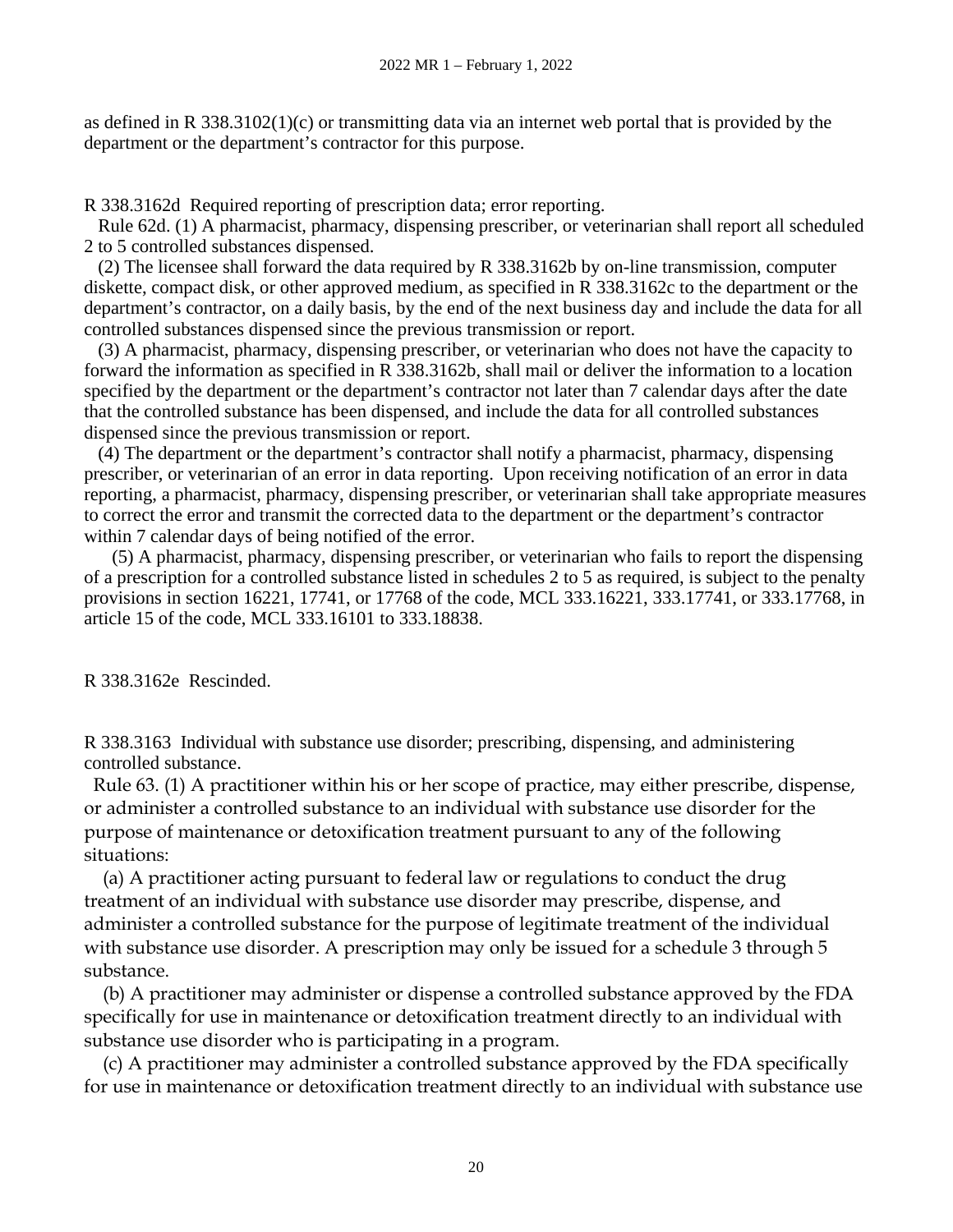disorder who is experiencing acute withdrawal symptoms and administration of a controlled substance is necessary while the practitioner is arranging referral for treatment. The following requirements must be followed:

 (i) Not more than 1 day's supply of medication may be administered or directly dispensed to the individual with drug addiction or dependence.

 (ii) The emergency treatment may be carried out for not more than 3 consecutive days and may not be renewed or extended.

 (2) Notwithstanding subrule (1) of this rule, a practitioner within the scope of his or her practice, may administer or dispense a controlled substance in a hospital or similar setting to an individual with substance use disorder consistent with both of the following:

 (a) The controlled substance is administered or dispensed to continue maintenance or detoxification treatment as an adjunct to medical or surgical treatment of conditions other than addiction.

 (b) The controlled substance is administered or dispensed to relieve intractable pain for which no relief or cure is possible, or none has been found after reasonable efforts.

(3) As use in this rule:

(a) "Practitioner" means the term defined in section 7109 of the code, MCL 333.7109.

 (b) "Program" means the term defined in section 260 of the mental health code, 1974 PA 258, MCL 330.1260.

 (c) "Substance use disorder" means that term as defined in section 100d of the mental health code, 1974 PA 258, MCL 330.1100d.

R 338.3164 Emergency dispensing of schedule 2 substances; oral prescriptions.

 Rule 64. A pharmacist may dispense a controlled substance listed in schedule 2 in an emergency in which all of the following conditions are met:

(a) The prescriber advises the pharmacist of all of the following:

 (i) Immediate administration of the controlled substance is necessary for proper treatment of the intended ultimate user.

 (ii) Appropriate alternative treatment is not available, including administration of a drug that is not a controlled substance under schedule 2.

 (iii) It is not reasonably possible for the prescriber to provide a written prescription to be presented to the dispenser before the dispensing.

 (iv) The quantity prescribed and dispensed is limited to the amount adequate to treat the patient during the emergency period and pursuant to a written prescription.

 (b) The pharmacist shall immediately put the prescription in writing, which contains the information that must be contained in a prescription under R 338.3161, except for the prescriber's signature.

 (c) If the prescriber is not known to the pharmacist, then the pharmacist shall make a reasonable effort to determine that the oral authorization came from a prescriber by returning the prescriber's call, using the telephone number listed in the telephone directory**,** and other good faith efforts to ensure the prescriber's identity.

R 338.3165 Emergency dispensing of schedule 2 substances; written prescriptions.

 Rule 65. (1) Within 7 days after authorizing an emergency oral prescription of a controlled substance listed in schedule 2, the prescriber shall comply with all of the following: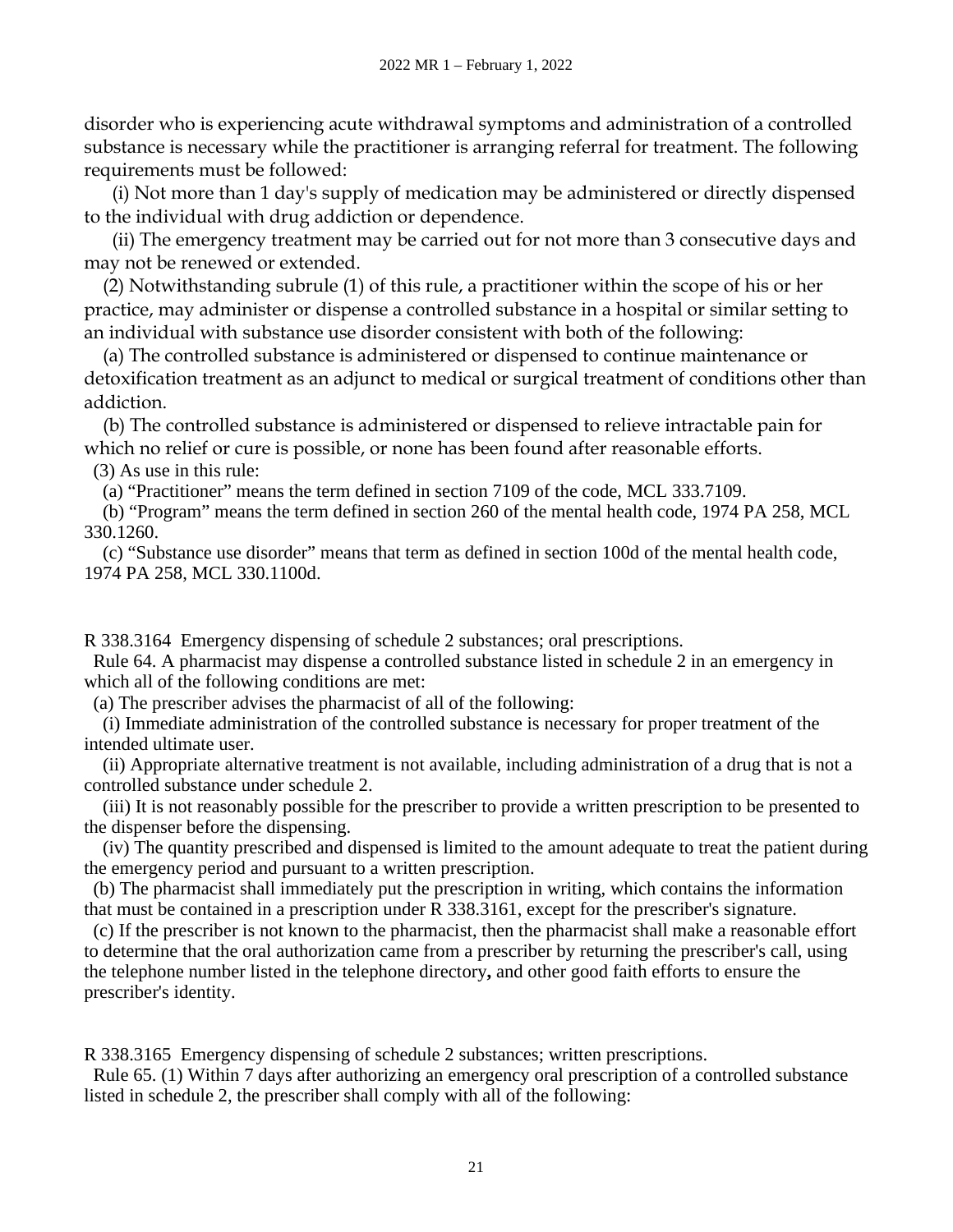(a) The prescriber shall deliver to the dispensing pharmacist a written prescription or electronically transmit the prescription pursuant to R 338.3162a.

 (b) The prescriber shall include on the prescription both "Authorization for Emergency Dispensing" and the date of the oral order.

 (2) A pharmacist that has dispensed a prescription on an emergency oral prescription shall comply with all of the following:

(a) The dispensing pharmacist shall reduce the oral prescription to writing.

 (b) Upon receipt of the prescription, the dispensing pharmacist shall attach the prescription to the oral order which was earlier reduced to writing.

 (c) The pharmacy shall notify the department if the prescriber fails to deliver to him or her either a written prescription or a prescription transmitted electronically.

 (3) The failure of the pharmacy to notify the department if the prescriber fails to deliver a prescription pursuant to subrule (1) of this rule voids the authority conferred by this rule.

R 338.3166 Partial dispensing of controlled substances.

 Rule 66. (1) A pharmacist may partially dispense a controlled substance listed in schedule 2 in conformance with the following:

 (a) The pharmacist is unable to supply the full quantity called for in a written or emergency oral prescription.

 (b) The pharmacist makes a notation of the quantity supplied on the face of the written prescription, written record of the emergency oral prescription, or in the electronic prescription record.

 (c) The pharmacist may dispense the remainder of the prescription within 72 hours after the first partial dispensing.

 (d) If the remainder of the prescription is not or cannot be dispensed within the 72 hours, the pharmacist shall notify the prescriber.

 (e) The pharmacist shall not dispense any additional quantity beyond 72 hours without a new prescription.

 (f) The pharmacy must have the balance of the prescription ready for dispensing before the 72-hour limit, but the patient is not required to pick up the balance of the prescription within that 72-hour limit.

 (2) A pharmacist may partially dispense a prescription for a controlled substance in schedule 2 at the request of the patient or the prescribing practitioner in conformance with the following:

(a) The prescription is written and filled pursuant to the CSA and DEA regulations and state law.

(b) The total quantity dispensed in all partial fillings does not exceed the total quantity prescribed.

 (c) The remaining portions of a partially filled prescription in schedule 2, if filled, shall be filled not later than 30 days after the date on which the prescription was written.

 (d) For each partial filling, the dispensing pharmacist shall record, on the back of the prescription or on another appropriate record that is uniformly maintained and readily retrievable, all of the following information:

(i) Date of the partial filling.

(ii) Quantity dispensed.

(iii) Remaining quantity that may be dispensed.

(iv) Identification of the dispensing pharmacist.

 (3) A pharmacist may partially dispense, including individual dosage units, a prescription for a schedule 2 controlled substance that is written for a patient in a long-term care facility or for a patient with a medical diagnosis that documents a terminal illness in conformance with all of the following: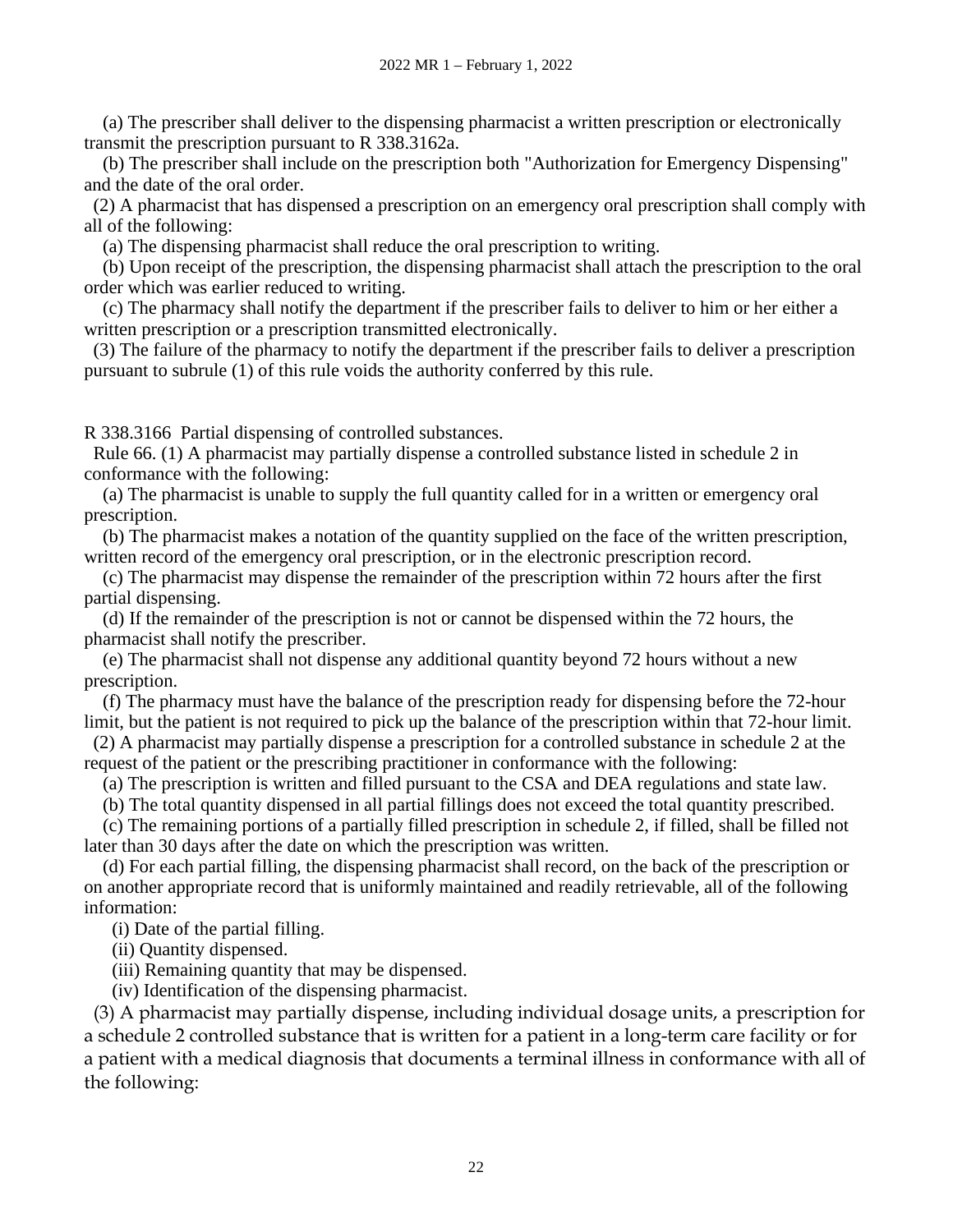(a) For each partial filling, the dispensing pharmacist shall record, on the back of the prescription or on another appropriate record that is uniformly maintained and readily retrievable, all of the following information:

(i) Date of the partial filling.

(ii) Quantity dispensed.

(iii) Remaining quantity authorized to be dispensed.

(iv) Identification of the dispensing pharmacist.

 (b) The total quantity of schedule 2 controlled substances dispensed in all partial fillings may not be more than the total quantity prescribed.

 (c) Prescriptions are valid for a period of not more than 60 days from the issue date unless terminated at an earlier date by the discontinuance of medication.

 (d) A pharmacist shall record on the prescription whether the patient is terminally ill or is a long-term care facility patient.

 (4) A pharmacy may partially fill a prescription for a schedule 3, 4, or 5 controlled substance if all of the following provisions are met:

(a) Each partial filling is recorded in the same manner as a refilling.

(b) The total quantity dispensed in all partial fillings does not exceed the total quantity prescribed.

 (c) No dispensing occurs after 6 months from the date the prescription was issued for schedules 3, 4, and 5.

R 338.3167 Dispensing schedule 5 substances without prescriptions.

 Rule 67. (1) A pharmacist may, without a prescription, dispense a controlled substance listed in schedule 5 that is not a prescription medication as determined under the FDCA, 21 USC 301 to 392, if all of the following provisions are met:

 (a) The dispensing pharmacist determines the controlled substance is intended to be used for a medical purpose.

 (b) Not more than 240 cc, 8 ounces, or 48 solid doses of a substance containing opium or more than 120 cc, 4 ounces, or 24 solid doses of any other substance listed in schedule 5 are distributed at retail to the same purchaser in any single 48-hour period.

(c) The purchaser is not younger than 18 years of age.

 (d) The dispensing pharmacist requires a purchaser, not known to the pharmacist, to furnish suitable identification, including proof of age where appropriate.

 (2) If a pharmacist dispenses a controlled substance listed in schedule 5 without a prescription, then he or she shall affix to the container in which the substance is dispensed a label that shows the date, his or her name, and the name and address of the place of practice where the substance is dispensed.

 (3) The pharmacist shall maintain a record of the dispensing without a prescription of controlled substances listed in schedule 5 with the following requirements:

 (a) The record must be kept for 5 years from the date of dispensing. After 2 years, an electronic duplicate of the original order may be made which becomes the original record.

 (b) The record must be immediately retrievable and may be maintained in the same manner as required for schedule 5 prescription medication.

(c) The record must contain all of the following information:

(i) The name and address of the patient.

(ii) The name and address of the purchaser if different from the patient.

(iii) The name and quantity of substance purchased.

(iv) The date purchased.

(v) The name or initials of the pharmacist or pharmacy intern who dispensed the substance.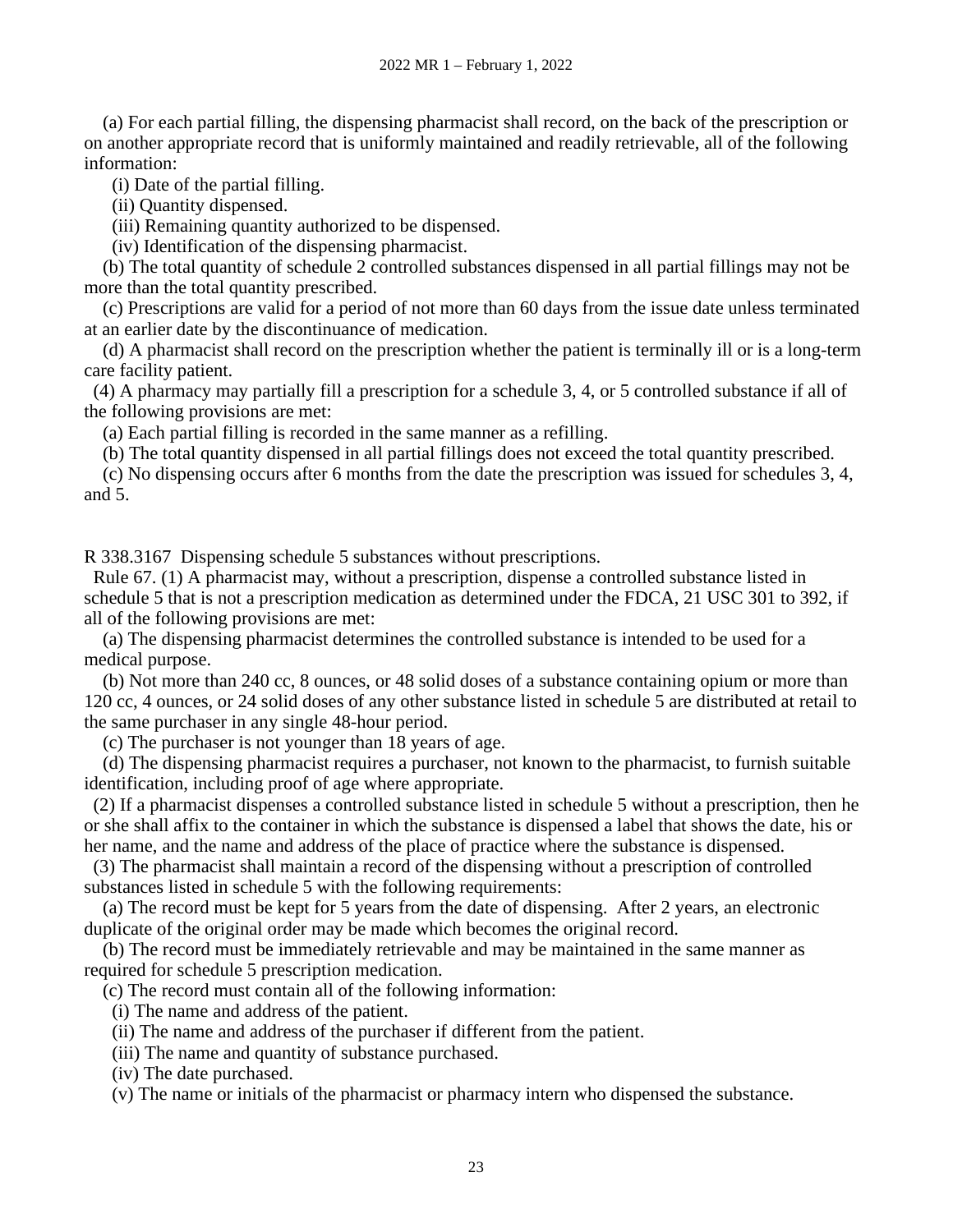(vi) The medical purpose for which the medication is being used as determined by the pharmacist.

R 338.3168 Refilling of prescriptions.

Rule 68. (1) A prescription for a controlled substance listed in schedule 2 may not be refilled.

 (2) A prescription for a controlled substance listed in schedules 3 and 4 may not be refilled more than 6 months after the prescription's date of issuance and may not be refilled more than 5 times. Renewal of the prescription must be consistent with the requirements for original prescriptions.

 (3) A prescription for a controlled substance listed in schedule 5 may be refilled only as expressly authorized by the prescriber on the prescription up to 1 year; if no authorization is indicated, then the prescription may not be refilled.

R 338.3170 Dispensing and administering controlled substances by prescribers.

Rule 70. (1) A prescriber in the course of his or her professional practice may dispense,  $\Theta$  administer, or delegate under direct supervision the administering of a controlled substance listed in schedules 2 to 5.

 (2) A veterinarian, in the course of his or her professional practice may dispense, administer, or delegate the administering under direct supervision of a controlled substance listed in schedules 2 to 5 to an animal.

# PART 7. DISTRIBUTIONS

R 338.3181 Distributions by dispensers.

 Rule 81. (1) A dispenser who is not licensed as a wholesale distributor may distribute a controlled substance to another dispenser for the purpose of general dispensing to his or her patients if all of the following conditions are satisfied:

(a) The receiving dispenser is licensed to dispense the substance.

 (b) The distribution is recorded by the distributing dispenser and a receipt record is maintained by the receiving dispenser.

(c) An order form for substances listed in schedules 1 and 2 is used.

 (d) The total number of dosage units of all controlled substances distributed by the distributing dispenser during the 12-month period in which the dispenser is licensed is not more than 5% of the total number of all dosage units distributed and dispensed during the 12-month period.

 (2) If the dispenser has reason to believe that the total number of dosage units which will be distributed by him or her pursuant to this rule will be more than 5% of the total number of dosage units of all controlled substances distributed and dispensed by him or her during the 12-month period, the dispenser shall obtain a license to distribute controlled substances.

R 338.3182 Rescinded.

R 338.3183 Distribution to suppliers.

 Rule 83. (1) A person who is lawfully in possession of a controlled substance that is listed in any schedule may distribute the substance to the person from whom he or she obtained the substance or to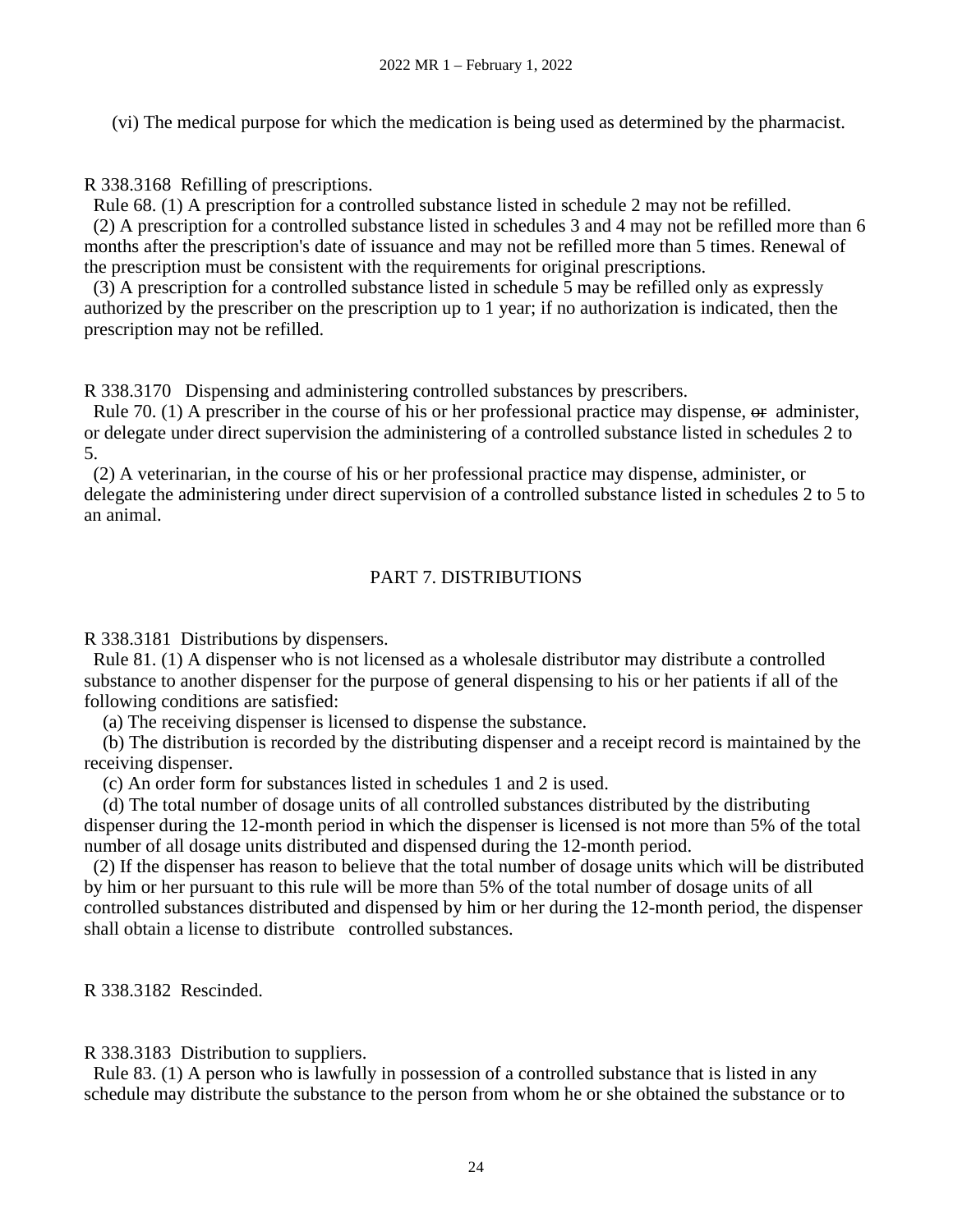the manufacturer of the substance without obtaining a license to distribute. The person who distributes the substance shall maintain a written record that contains all of the following information:

(a) The date of the distribution.

(b) The name, form, and quantity of the substance.

(c) The name, address, and license number, if any, of the person who makes the distribution.

(d) The name, address, and license number, if known, of the supplier or manufacturer.

 (2) In the case of a controlled substance listed in schedules 1 or 2, an order form must be used and maintained as the written record of the distribution.

R 338.3185 Discontinuances and transfers.

 Rule 85. A licensee who wants to discontinue or transfer business activities or a professional practice altogether or only with respect to controlled substances shall return his or her DEA registration and any unexecuted order forms in his or her possession to the DEA. The licensee shall return the state controlled substances license to the department. The transfer of the controlled substances is subject to approval by the DEA pursuant to the provisions of 21 CFR 1301.52 and written notification must be provided to the department.

R 338.3186 Use of order forms and invoices.

 Rule 86. An order form must be used to distribute schedule 2 substances and an invoice must be used to distribute schedules 3 to 5 substances. The order form may be executed only by a practitioner who is licensed under article 7 of the code, MCL 333.7101 to 333.7545, to prescribe or dispense controlled substances.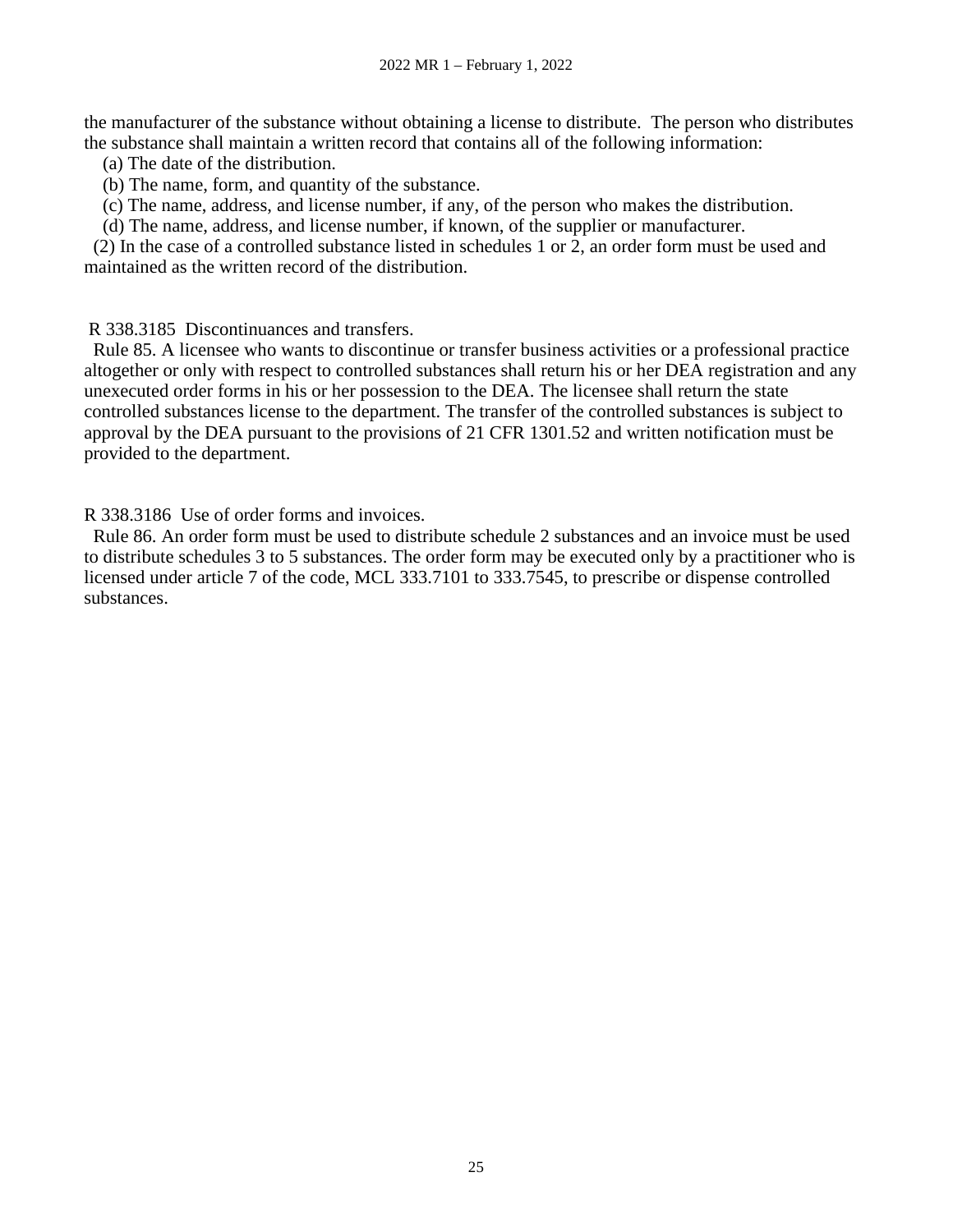#### **PROPOSED ADMINISTRATIVE RULES, NOTICES OF PUBLIC HEARINGS**

*MCL 24.242(3) states in part:* 

*"… the agency shall submit a copy of the notice of public hearing to the Office of Regulatory Reform for publication in the Michigan register. An agency's notice shall be published in the Michigan register before the public hearing and the agency shall file a copy of the notice of public hearing with the Office of Regulatory Reform."* 

*MCL 24.208 states in part:* 

*"Sec. 8. (1) The Office of Regulatory Reform shall publish the Michigan register at least once each month. The Michigan register shall contain all of the following:* 

*\* \* \** 

*(d) Proposed administrative rules.* 

*(e) Notices of public hearings on proposed administrative rules."*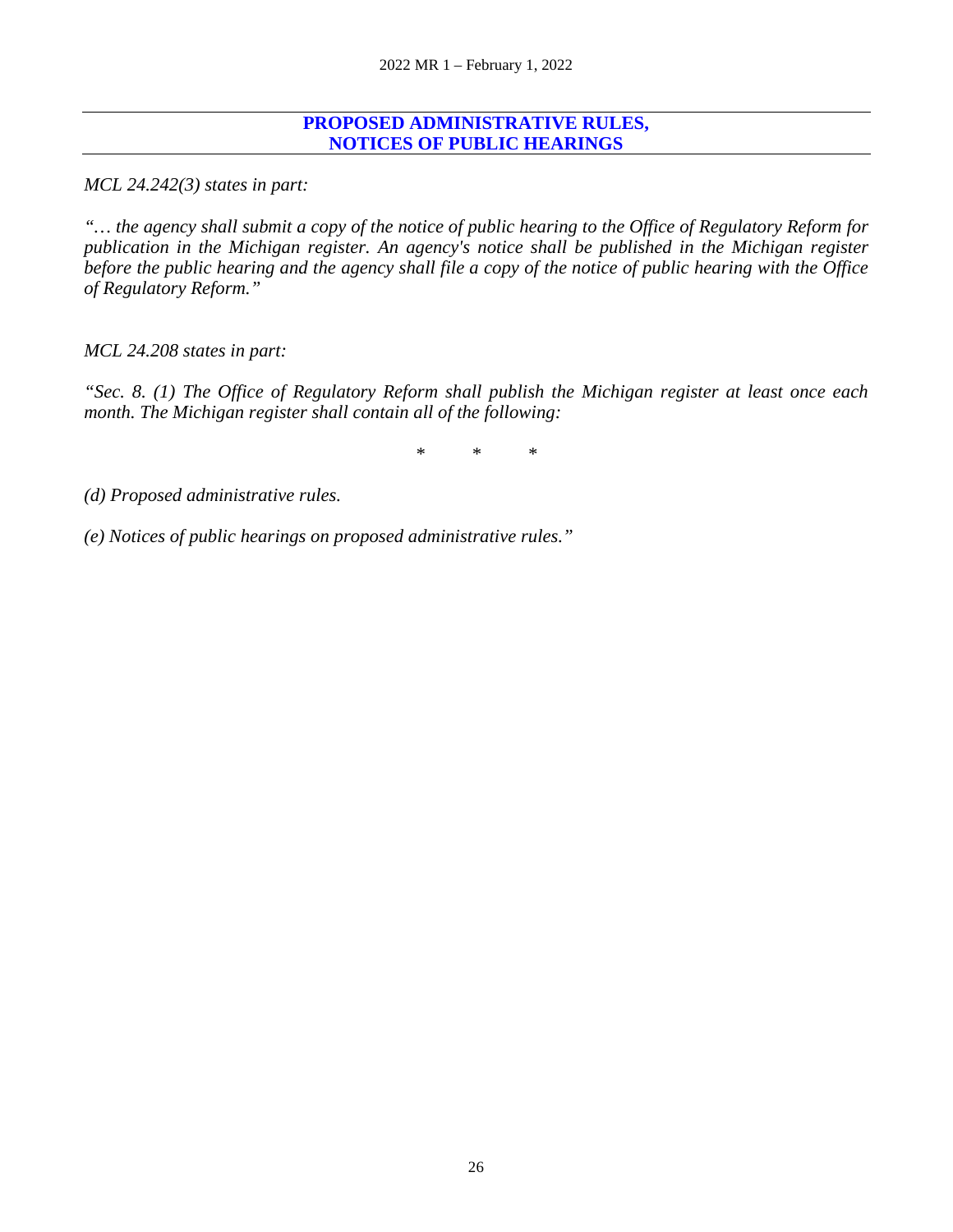# **PROPOSED ADMINISTRATIVE RULES**

# DEPARTMENT OF LICENSING AND REGULATORY AFFAIRS

# DIRECTOR'S OFFICE

### ELEVATORS

### Filed with the secretary of state on

These rules take effect 90 days after filing with the secretary of state.

These rules take effect immediately upon filing with the secretary of state unless adopted under section 33, 44, or 45(9) of the administrative procedures act of 1969, 1969 PA 306, MCL 24.233, 24.244, or 24.245a. Rules adopted under these sections become effective 7 days after filing with the secretary of state.

(By authority conferred on the director of the department of licensing and regulatory affairs by section 8 of 1967 PA 227, MCL 408.808, and section 3 of 1976 PA 333, MCL 338.2153, **and** Executive Reorganization Order Nos. 1996-2, -2003.1, **2003-1**, 2008-4 and 2011-4, MCL 445.2001, 445.2011, 445.2025, and 445.2030)

R 408.7002, R 408.7003, R 408.7004, R 408.7005, R 408.7006, R 408.7007, R 408.7012, R 408.7014, R 408.7015, R 408.7019, R 408.7020, R 408.7023, R 408.7023a, R 408.7023b, R 408.7024, R 408.7025, R 408.7029, R 408.7030, R 408.7031a, R 408.7034, R 408.734a, R 408.7037a, R 408.7041, R 408.7045, R 408.7046, R 408.7054, R 408.7057, R 408.7057a, R 408.7058a, R 408.7058b, R 408.7059a, R 408.7060, R 408.7062, R 408.7071, R 408.7079, and R 408.7081a of the Michigan Administrative Code are amended, R 408.7054a is rescinded, and R 408.7031b, R 408.7033a, R 408.7040a, R 408.7041a, and R 408.7048a are added, as follows:

# CHAPTER 1. GENERAL PROVISIONS

R 408.7002 Definitions.

Rule 2. (1) As used in these rules:

(a) "Act" means elevator safety board,  $1967$  PA 227, MCL  $408.801$  to  $408.824$ .

 (b) "Belt manlift" means a power-driven endless belt which **that** has steps and handholds and which is used to transport persons in a vertical direction through successive floors or levels of a building or structure.

(c) "Department" means the department of licensing and regulatory affairs.

 (d) "Electrical-powered, 1-man elevator" means an elevator that has a car platform area of not more than 5 square feet, a rated load of not more than 300 pounds, and a rated speed of not more than 100 feet per minute. It is for the exclusive use of certain designated operating and maintenance employees and is installed in any of the following structures:

(i) A grain or feed mill.

(ii) A chemical or alcohol distillery.

(iii) A cement storage tower.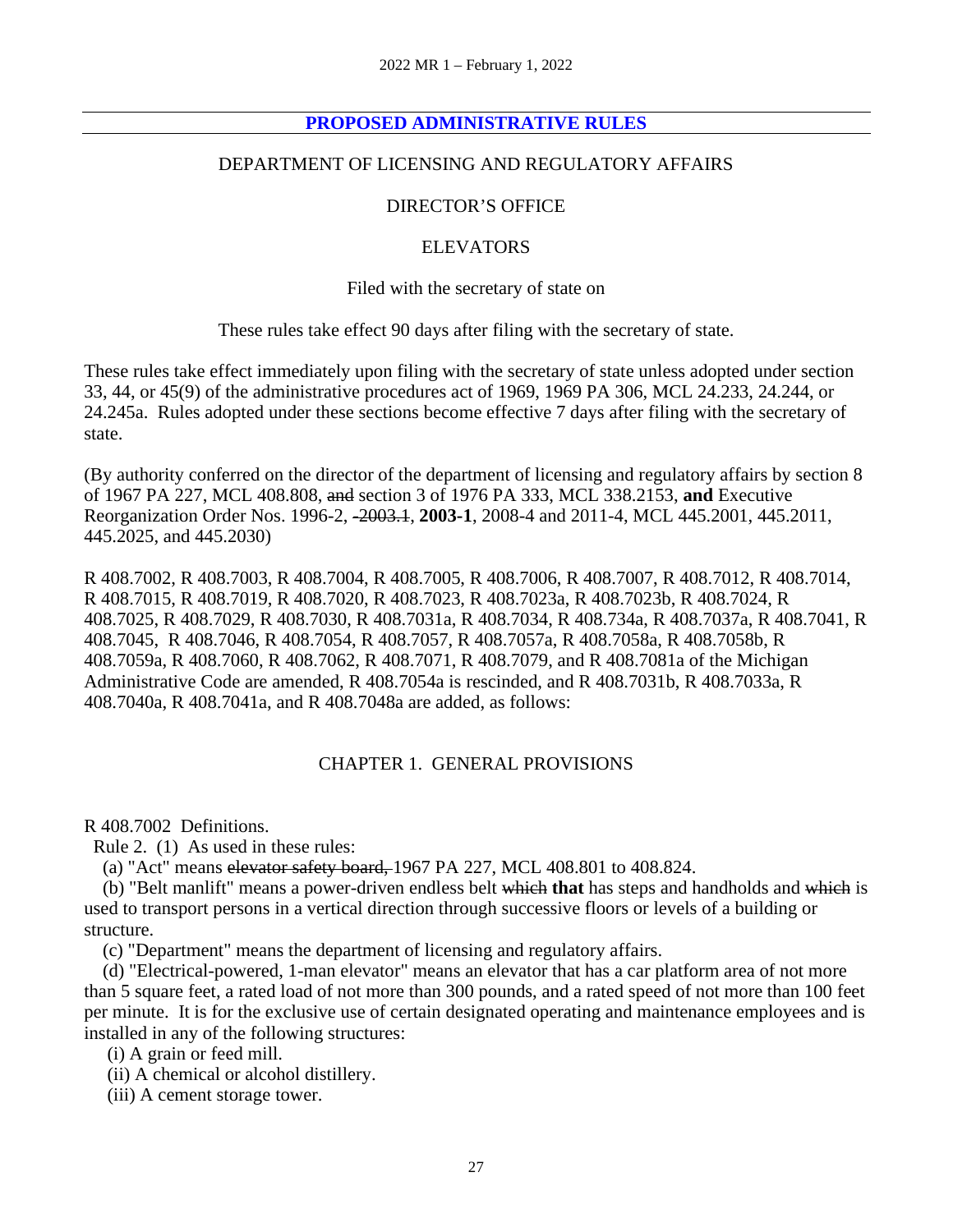(iv) A radio tower.

(v) A similar structure that is not accessible to the general public.

 (e) "Examination" means a survey of the design and construction of elevators or elevator equipment by a dealer in elevators or elevator equipment or an approved insurance company.

 (f) "Hand-powered, 1-man elevator" means an elevator which **that** has a car platform area of not more than 5 square feet, which has a rated load of not more than 300 pounds, and which is operated from the car only by pulling on a stationary rope that is located in the hoistway and passing through or adjacent to the car platform. The elevator is for the exclusive use of certain designated operating and maintenance employees and is installed in a grain or feed mill or a similar structure that is not accessible to the general public.

 (g) "Inspection" means the official determination by a general inspector of the condition of all parts of equipment on which the safe operation of an elevator depends**.** 

 (h) "Private residence elevator" means any elevating device installed in or at a private residence or installed in a building as a means of access to a private residence within such building, provided the elevator is installed so that it is not accessible to the general public or to other occupants in the building. The use is restricted to the owner and the owner's immediate family and nonpaying guests. All other elevating device installations shall **must** be classified as commercial.

 (i) "Special elevating device" includes another lifting or lowering apparatus which **that** is guided as provided in section 3 of the act**, MCL 408.803**.

 (j) "Temporary inspection" means the inspection of a permanent elevator that is to be used on a temporary basis.

### (k) **" Maintenance" means the process of routine examination, lubrication, cleaning, and adjustment of parts components or subsystems, or both, to ensure performance pursuant to these rules and the American Society of Mechanical Engineers (ASME) A17.1.**

(2) Terms defined in the act have the same meanings when used in these rules.

R 408.7003 Applicability of national standards.

Rule 3. The following standards are adopted by reference.

 (a) The following standards are available from the American Society of Mechanical Engineers (ASME), 22 Law Drive, Box 2900, Fairfield, New Jersey 07007-2900**, https://www.asme.org**, at a cost as of the time of adoption of these rules, as stated in this subdivision:

 (i) ASME A17.1-2010 **2016** safety code for elevators and escalators, except for sections, **1.2.1(b), 1.2.1(c),** 2.5.1.5.3, 2.8.3.3.2, 2.8.6, 2.11.1.3, 2.11.1.4, 2.11.7.2, 2.11.7.2.1, 2.11.7.2.2, 2.11.7.2.3, 2.11.7.2.4, 2.11.7.2.5, **2.12.7.2.1(c), 2.12.7.2.2,** 2.14.2.2(f), 2.14.2.6, 2.14.5.8.2, **2.14.5.9.2,** 2.16.5.1.3, 2.22.2, **2.27.3.1.6(c),** 3.18.3.8.3, 3.19.5.2, 3.22.1.6, 5.3.1.1.1, 5.3.1.1.2, 5.3.1.2.1, 5.3.1.14.3, **5.4.10.1,** 5.4.10.2, **5.11, 5.12, 5.12.1, 5.12.1.1, 5.12.1.2, 5.12.1.3, 5.12.1.4, 5.12.2, 5.12.3, 8.6.1.7.1, 8.6.4.20.1(b), 8.6.4.20.1(b)(1), 8.6.4.20.1(b)(2), 8.6.4.20.10(b), 8.6.4.20.10(b)(1), 8.6.4.20.10(b)(2),** 8.6.5.8, **8.6.7.11 to 8.6.7.11.3, 8.6.7.12, 8.6.7.12.1, 8.6.7.12.2,** 8.6.11.5 to 8.6.11.5.6, **8.6.11.10 to 8.6.11.10.4, 8.7.2.14.5.2,** 8.10.1.1.3, 8.11.1.1, 8.11.1.1.1, 8.11.1.1.2, **8.11.5.14 to 8.11.5.15.** Cost \$310.00 **\$252.00**.

 (ii) ASME A17.2-2012 **2017** guide for inspection of elevators, escalators, and moving walks. Cost \$180.00**\$195.00**.

 **(iii) ASME A17.3-2017 safety code for existing elevators and escalators. Cost \$168.00.**

 (iii)**(iv)** ASME A17.6-2010 **2017** standard for elevator suspension, compensation, and governor systems. Cost \$90.00 **\$92.00.**

 (iv) ASME A17.7-2007 performance-based safety code for elevators and escalators, except for where the Michigan elevator rules make an exception to, addition to, or an amendment of, an ASME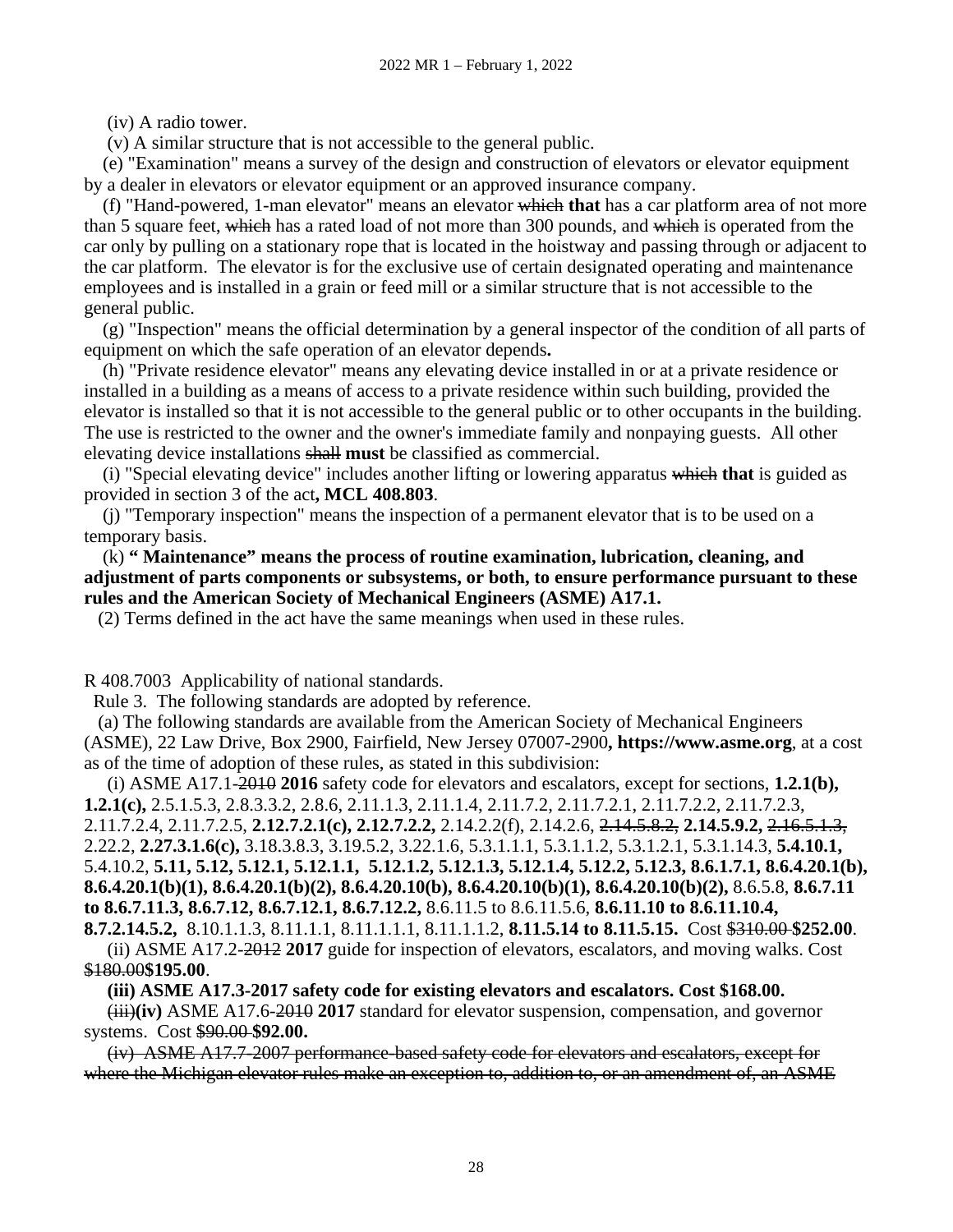A17.1/CA B44 code section the Michigan elevator rules shall govern over the corresponding section in ASME A17.7/CSA B44.7 and must obtain department approval. Cost \$155.00.

 (v)**(v)** ASME A18.1-2011 **2017** safety code standard for platform lifts and stairway chairlifts, except for sections 2.1.2 to 2.1.2.8, 2.1.3 to 2.1.3.10, 3.10.2 to 3.10.2.4, 10.1.1, 10.1.2 to 10.1.2.3, 10.1.3.3, 10.1.4, and 10.2.1. Cost \$90.00**\$98.00**.

(vi) **(vi)** ASME A90.1-2009 safety standard for belt manlifts. Cost \$59.00.

 (b) ANSI A10.4-2007 **2016**, the American n**N**ational s**S**tandards i**I**nstitute (ANSI), safety requirements for personnel hoist and employee elevators for construction and demolition and operations, except for sections 24.1.2.1 and 26.4.8.1, is available from ANSI at 1430 Broadway, New York, New York, 10018**, https://www.ansi.org**. Cost \$74.00 **\$110.00**.

 (c) The following standards are available from American Society for Testing and Materials, (ASTM), 100 Bar Harbor Drive, 2 Conshohocken, PA **Pennsylvania** 19428-2959, at a cost as of the time of adoption of these rules, as stated in this subdivision:

 (i) ASTM D 2667-2008, '**"**Standard test method for biodegradability of alkylbenzene sulfonates'**"**. Cost \$47.00**\$69.00**.

 (ii) ASTM E 648-2010, standard test method for critical radiant flux of floor-covering systems using a radiant heat energy source. Cost \$47.00. ASTM E 648-2010, standard test method for critical radiant flux of floor-covering systems using a radiant heat energy source. Cost \$47.00**\$69.00**.

 (iii) ASTM F 714-2012, **"**standard specification for polyethylene (PE) plastic pipe (SDR-PR) based on outside diameter'**"**. Cost \$47.00 **\$69.00**.

 (d) The standards adopted in this subrule are also available for inspection at the Michigan Department of Licensing and Regulatory Affairs, Bureau of Construction Codes, 2501 Woodlake Circle, Okemos, Michigan 48864 **611 W. Ottawa St., 1st Floor Ottawa Building, Lansing, Michigan 48933**. Copies **Direction to the organizations' website to order the book** may be obtained from the bureau of construction codes. at t**T**he cost of the individual codes as **is** noted in this subrule**.**, plus the department's cost for shipping and handling.

 (e) All references to NFPA 70-2011 **2017** mean the Michigan electrical code. The Michigan electrical code is available for inspection **at** or may be purchased from the Michigan Department of Licensing and Regulatory Affairs, Bureau of Construction Codes 2501 Woodlake Circle, Okemos, Michigan 48864, **611 W. Ottawa St., 1st Floor Ottawa Building, Lansing, Michigan 48933,** at a cost as of the time of adoption of these amendatory rules of \$89.50.

R 408.7004 Registration of elevators.

 Rule 4. An elevator shall be registered by the owner or user stating the location, type, capacity, name of manufacturer, and purpose for which it is used. This registration shall be made on a form furnished by the department. **The certificate holder is responsible for submitting this information and updating this information. The certificate holder shall submit this information to the department in writing.** 

R 408.7005 Identification plates and tags.

 Rule 5. (1) The holder of a certificate of operation shall permanently attach to the elevator in an approved area an identification plate **or an engraving in the car operating panel,** showing **the type,** the rated load**,** and the **state-assigned** serial number of each elevator. **The assignment of a serial number does not automatically make the unit safe for public operation. All units shall be inspected before use pursuant to R 408.7010.**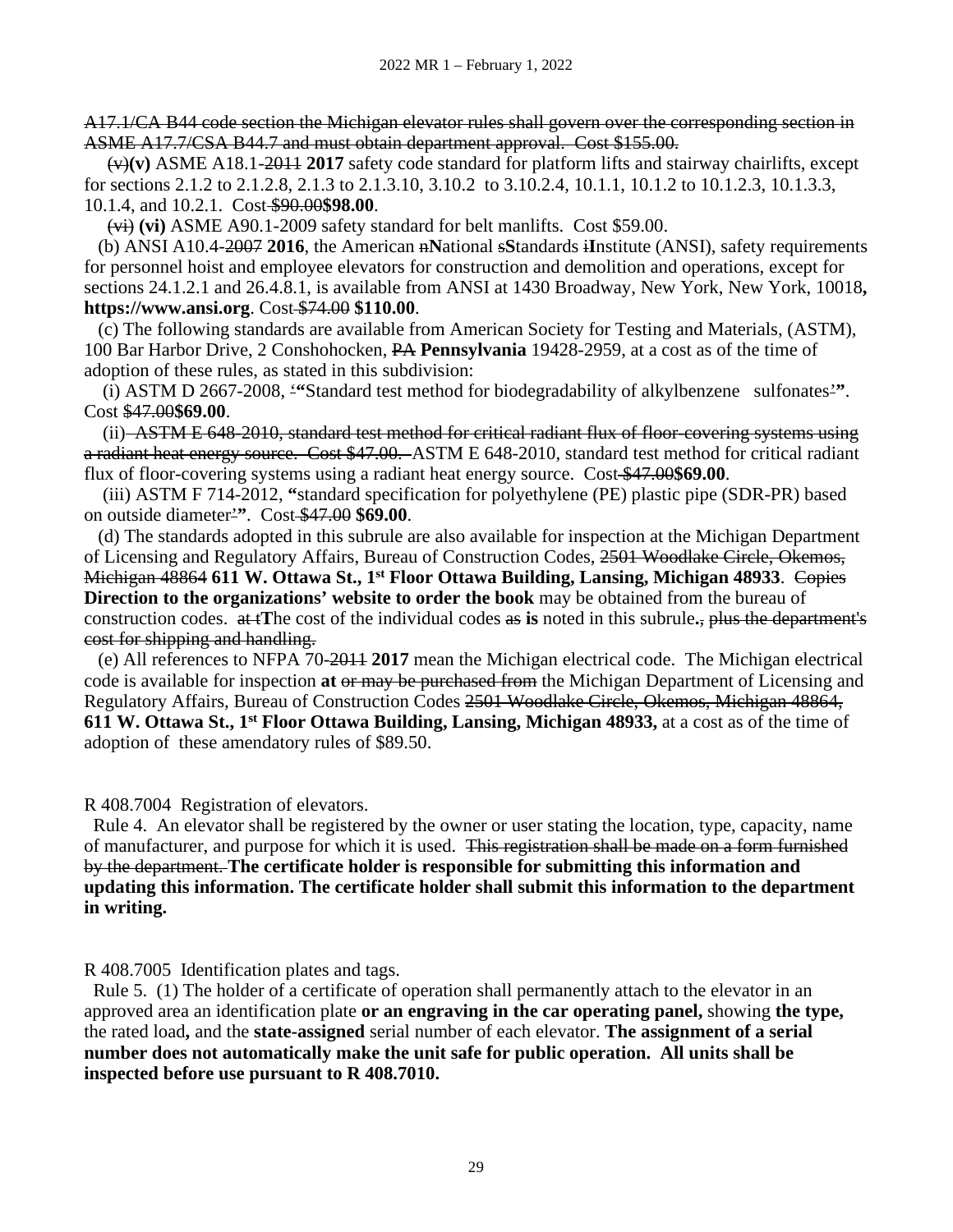(2) One serial number tag shall **must** be furnished and shall be permanently attached to the elevator machine controller.

 (3) Identification plates and tags shall be **are** furnished by the department and remain the property of the department.

R 408.7006 Accident reports.

 Rule 6. The holder of a certificate of operation shall notify the department within 48 hours of every accident involving personal injury or damage to the elevator. **in a manner and on a form prescribed by the department.** The department may investigate any accidents involving personal injury or damage to the elevator.

R 408.7007 Responsibility for elevator operation and maintenance.

 Rule 7. (1) Responsibility for the operation and maintenance of elevators shall be **is** as follows: (a) The person, firm, or corporation installing, repairing, relocating, or altering an elevator shall be **is** responsible for its operation and maintenance until the certificate of operation is issued, except as provided for in R 408.7012**,** and shall be **is** responsible for all tests of new, repaired, relocated, and altered equipment until the certificate of operation is issued.

 (b) The holder of a certificate of operation or duly appointed agent shall be **is** responsible for the safe operation and proper maintenance of the elevator.

 **(c)** The holder of the certificate of operation shall be **is** responsible for all periodic inspections and tests, securing the renewal of the certificate of operation, and the compliance with correction orders. **with violation notices.** 

 (c)**(d)** The licensed contractor holding a temporary certificate of operation shall be **is** responsible for the safe operation**,** and maintenance**, testing, and fees** of the elevator during the period that the temporary certificate is in force.

 (2) Safety tests shall **must** be performed by **elevator journeypersons who are licensed in this state.**  personnel approved by the department.

R 408.7012 Temporary use of permanent elevators during construction.

 Rule 12. (1) A licensed elevator contractor may request a temporary certificate of operation to permit the use of a passenger or freight elevator before its completion. for carrying workers, authorized personnel, or materials. Such The passenger or freight elevator shall **must** not be used until it has been approved by a general inspector, the required fee has been paid, and a temporary certificate of operation has been obtained. Such **This** certificate shall **must** be issued for a period not to exceed 90 **calendar** days. Renewals may be granted at the discretion of the department.

 (2)**(a)** Permanent elevators used temporarily during construction **to move workers, authorized personnel, and materials** shall **must have maintenance performed** be inspected every 30 **calendar** days. **by a licensed elevator journeyperson. These elevators must be inspected by a general elevator inspector employed by the department every 90 calendar days.** 

 **(b) Periodic inspections may be conducted by a general inspector every 30 calendar days. The fees are cited in R 408.7019 and may be assessed at the discretion of the department.** 

 **(2) A licensed elevator contractor may also request an inspection and temporary certificate of operation to allow the use of a passenger or freight elevator by the public before its completion. This elevator must not be used until it is inspected by a general inspector; the required fee, listed in R 408.7019, is paid; and a temporary certificate of operation is issued by the department to the**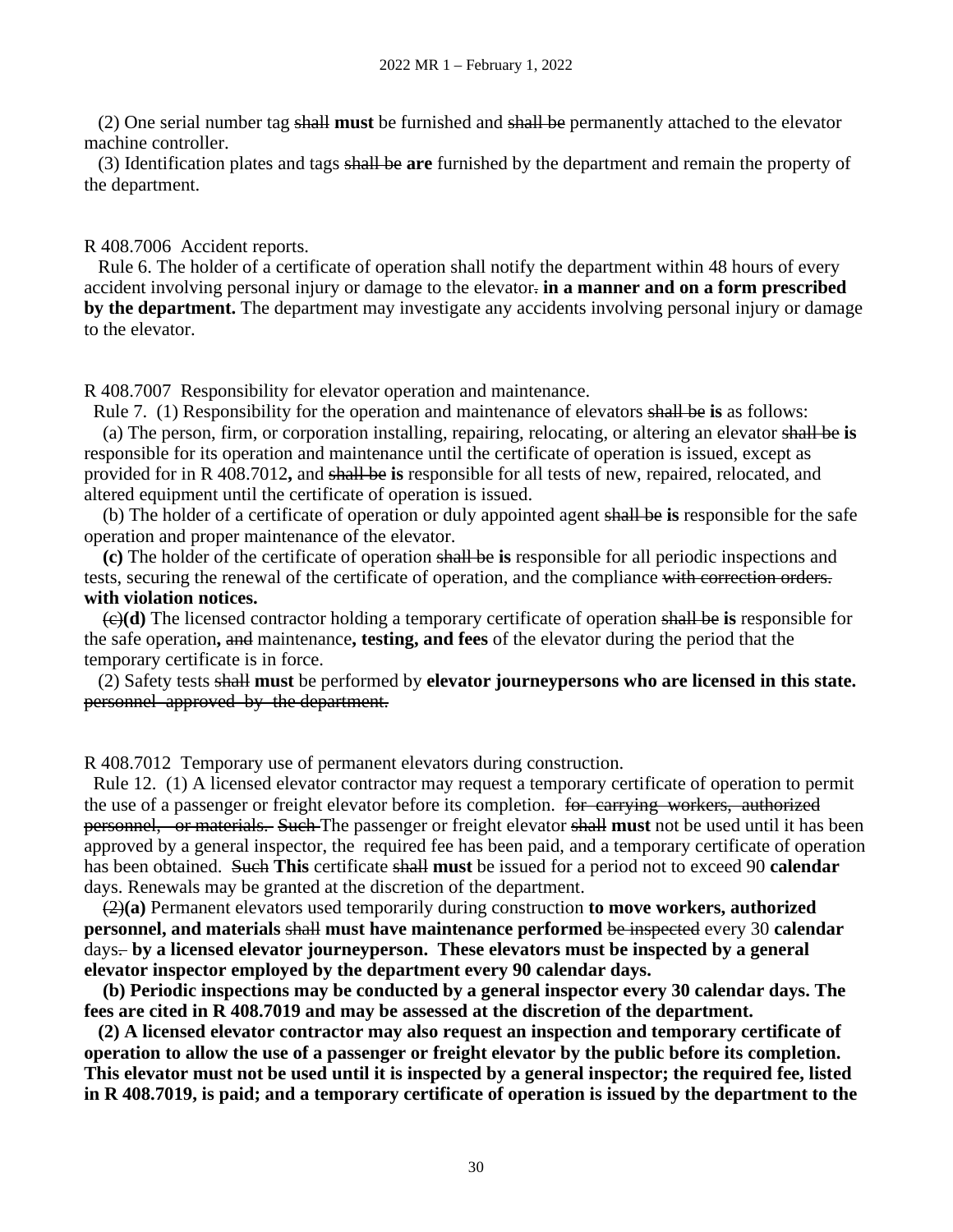**licensed elevator contractor. The certificate must be issued for a period not to exceed 90 calendar days. Renewals may be granted at the discretion of the department.** 

 **(a) Permanent elevators used temporarily by the public must have maintenance performed by a licensed elevator journeyperson every 30 calendar days.** 

 **(b) Periodic inspections may be conducted by a general inspector every 30 calendar days and the appropriate fees assessed at the discretion of the department.** 

R 408.7014 Inspection reports and certificates of operation.

 Rule 14. (1) A general inspector shall **provide** forward to the department a report **to the department** of each inspection stating the condition of the elevator **within 2 business days of the inspection**. The inspection report shall be filed with the department within 10 days after the inspection has been completed.

 (2) A report indicating an elevator has been sealed out of service shall **must** be forwarded to the department within 48 hours **of being sealed**.

 (3) The director shall issue a certificate of operation for a capacity not to exceed that **the capacity** named in the inspection report.

### R 408.7015 Correction orders **Violation notices**.

 Rule 15. (1) If upon inspection an elevator is determined to be in an unsafe condition, or if the owner or user has not complied with these rules, then the general inspector shall issue to the holder of the certificate of operation a **violation notice** written correction order stating corrections required and a time limit within which the **owner or user must comply with the violation notice.** correction order shall be complied with by the owner or user. The owner or user shall notify the department in writing as soon as **he or she has complied with the corrections stated in the violation notice and** full compliance is **affected**. Notification shall **must** be on forms furnished by the department.

 (2) If in the judgment of the general inspector, failure to make such **these** corrections would endanger human life, then compliance with the **violation notice** correction order may be required immediately.

 (3) Noncompliance with the **violation notice** correction order may subject the holder of the certificate of operation to the penalty provisions of the act.

#### R 408.7019 Fees.

Rule 19. (1) Fees shall **must** be paid in accordance with the following schedule:

#### Commissions to inspect elevators

### Examination for certificates of competency

Certificate of competency examination (nonrefundable) .................................................... \$50.00.

| Elevator contractors and journeyperson examination and licenses |  |
|-----------------------------------------------------------------|--|
|                                                                 |  |
|                                                                 |  |
|                                                                 |  |
|                                                                 |  |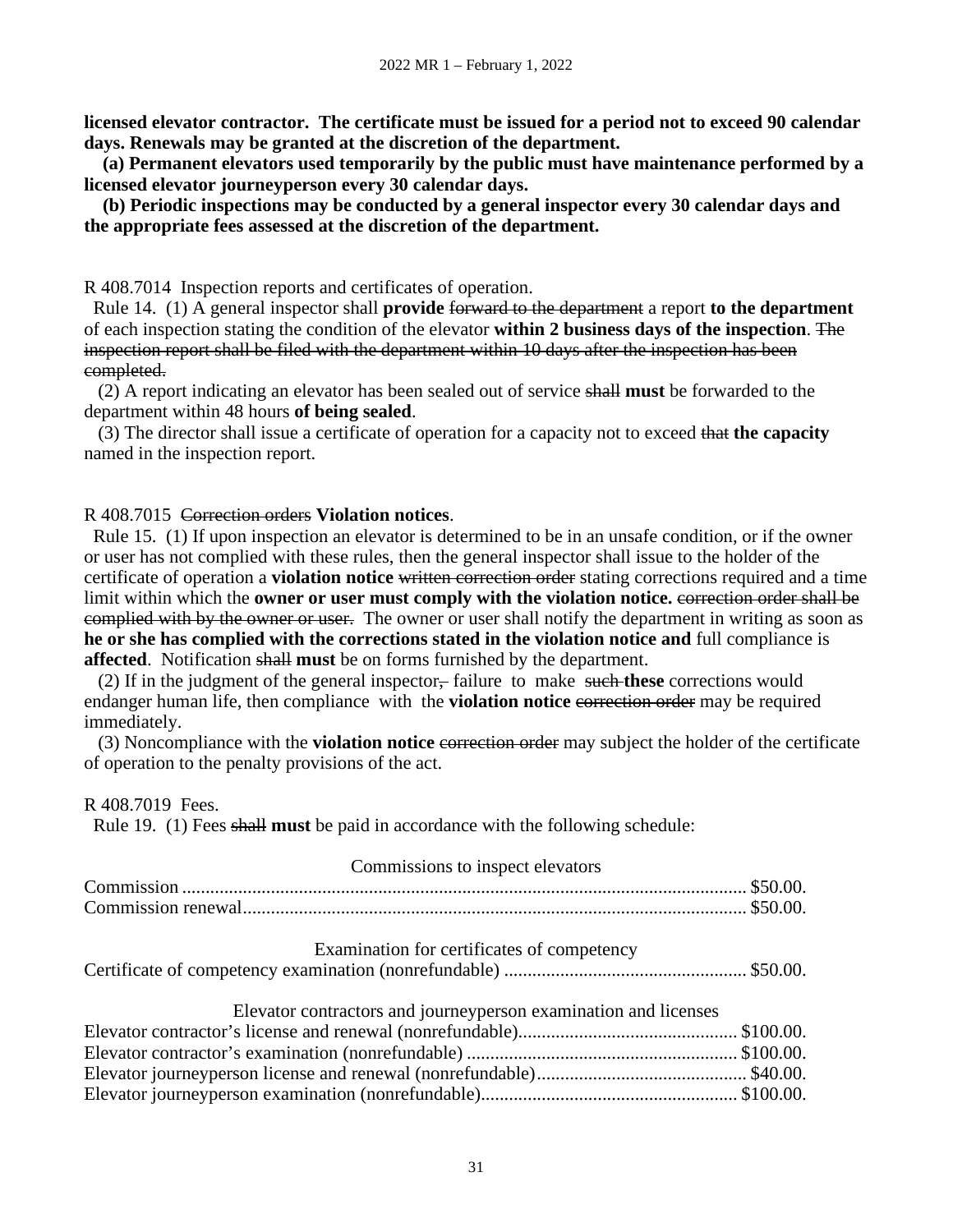#### Installation permits **fees**

| Elevator installation application Application fee all devices (nontransferable and nonrefundable) \$60.00 |
|-----------------------------------------------------------------------------------------------------------|
| <b>100.00.</b>                                                                                            |
|                                                                                                           |
| Passenger elevator                                                                                        |
| Freight elevator                                                                                          |
| -Mine elevator                                                                                            |
| Inclined elevator                                                                                         |
| Limited-use/limited application elevator                                                                  |
| Private residence elevator                                                                                |
| Private residence inclined elevator                                                                       |
| Special purpose personnel elevator                                                                        |
| Dumbwaiter                                                                                                |
| Material lift                                                                                             |
| Power sidewalk elevator                                                                                   |
| Rooftop Elevator elevator                                                                                 |
| Belt manlift                                                                                              |
| Special elevating device                                                                                  |
| <b>Personnel Hoist hoist</b>                                                                              |
| For above these installations, an additional amount of \$50.00 \$25.00 is charged for each hoistway       |
| opening and for each floor traveled without a hoistway opening or for each floor traveled without a       |
| hoistway opening, or both.                                                                                |

| Base permit fee: private residence platform lift and private residency stairway |  |
|---------------------------------------------------------------------------------|--|
|                                                                                 |  |
| Base permit fee: platform lift and stairway chairlift \$100.00.                 |  |

| Plus \$25.00 for each hoistway opening and for each floor traveled without a hoistway opening. |  |
|------------------------------------------------------------------------------------------------|--|
|                                                                                                |  |

| Private residence platform lift and private             |  |
|---------------------------------------------------------|--|
|                                                         |  |
| Platform lift and stairway chairlift in buildings other |  |
|                                                         |  |

**Alteration, replacement, and dormant elevator permit fees Application fee: all devices, excluding emergency permits, nontransferable and nonrefundable. ………………………………………………………………… \$100.00. Alteration personnel hoist …………………………………………………. \$150.00. For the specified alteration fees, an additional amount is charged for each additional alteration and or personnel hoist tower rise at \$75.00. Dormant elevator ………………………………………………………….. \$100.00. For alterations, excluding personnel hoist, and dormant elevators, an additional amount of \$25.00 is charged for each hoistway opening or for each floor traveled without a hoistway opening, or both.**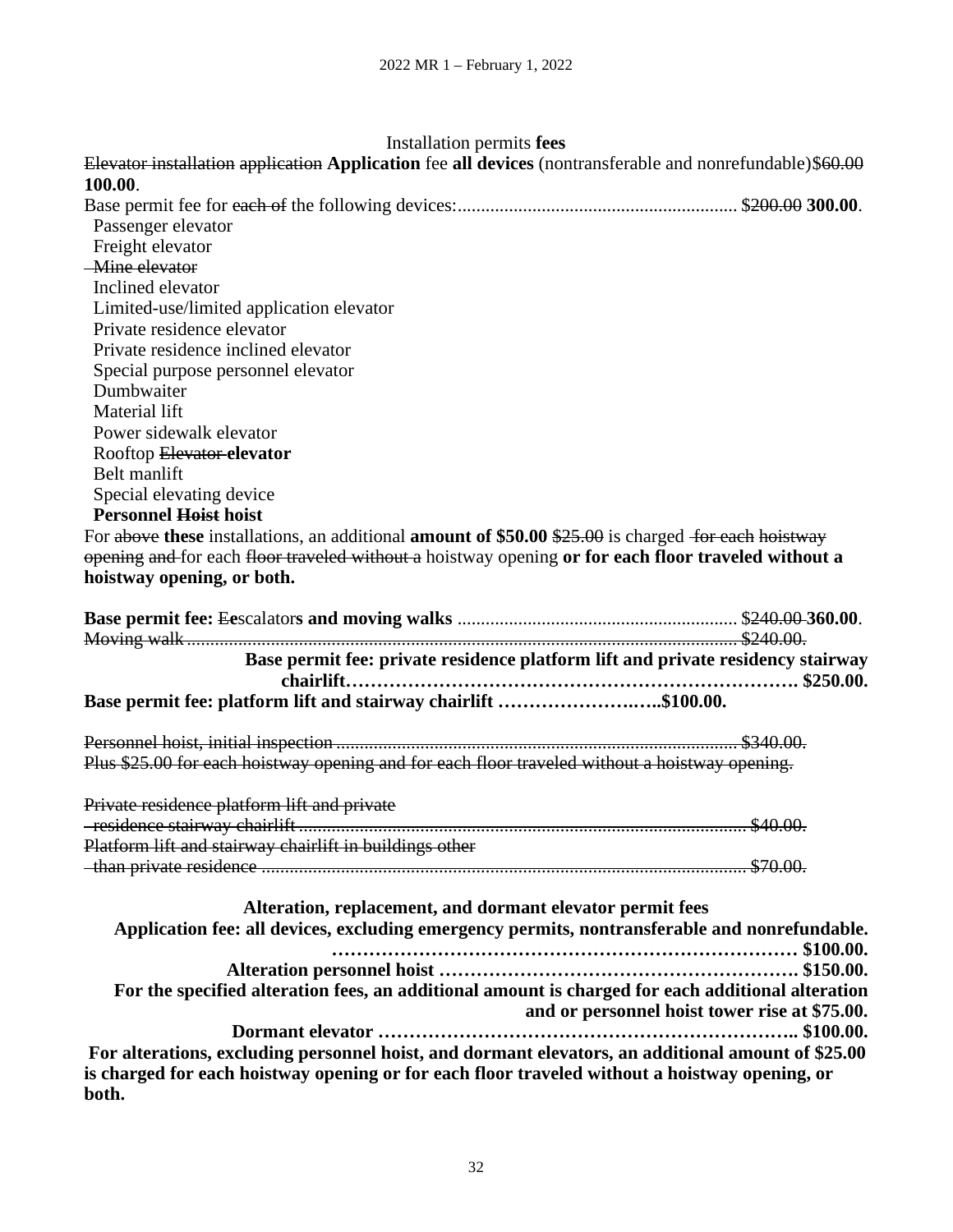# **Emergency permit fee, maximum 2 items and not applicable for installations. \$500.00.**

#### Major alteration permits

| Elevator alteration application fee (nontransferable and nonrefundable)\$60.00.                      |       |
|------------------------------------------------------------------------------------------------------|-------|
|                                                                                                      |       |
|                                                                                                      | R5500 |
|                                                                                                      |       |
| Plus \$25.00 for each added hoistway opening and for each floor traveled without a hoistway opening. |       |
| Maximum alteration fee (includes \$60.00 nontransferable and nonrefundable application fee)          |       |
|                                                                                                      |       |

 (2) A final inspection fee is included in the installation and alteration permit fee. If a scheduled final inspection is canceled without 24 hours notice to the department, or if the elevator is not complete in the judgment of the general elevator inspector, then an additional fee shall **must** be charged to the elevator contractor as follows:

(a) \$300.00 **450.00** for private residence elevator, dumbwaiter, platform lift, or stairway chairlift.

(b) \$500.00 **750.00** for all other devices.

 (3) A written request for a refund on a permit must be made within 1 year from the application date. An issued permit shall become**s** invalid unless the work on the site authorized by the permit is commenced within 180 days after issuance, or if the work authorized on the site by the permit is suspended or abandoned for a period of 180 days after work is commenced. A 1-time 180-day permit extension shall **must** automatically be granted when a building permit for the same project remains valid.

#### Certificate of operation

#### Inspection by general inspector

| $\frac{1}{2}$ |  |
|---------------|--|
|               |  |

Annual and biennial inspection for all other devices ........................................................ \$125.00 **175.00**. Plus \$5.00 for each hoistway opening and for each floor traveled without a hoistway opening. **The items listed under "Inspection by general inspector" also have an additional amount of \$25.00 that will be charged for each hoistway opening or for each floor traveled without a hoistway opening, or both.** 

Temporary certificate of operation inspection .................................................................. \$125.00 **200.00**. **The temporary certificate of operation inspection has an additional amount of \$35.00 that will be charged for each hoistway opening or for each floor traveled without a hoistway opening, or both.** 

Plus \$5.00 for each hoistway opening and for each floor traveled without a hoistway opening.

Reinspection or correction order follow-up for devices complying with R 408.7011(b) .. \$110.00 **125.00**. Reinspection or correction order follow-up for all other devices ...................................... \$125.00 **175.00**.

 (4) The department may provide, upon written request, special services that are not otherwise covered in the fee structure. The charge for this service shall be **is** at the rate of \$100.00 **150.00** per hour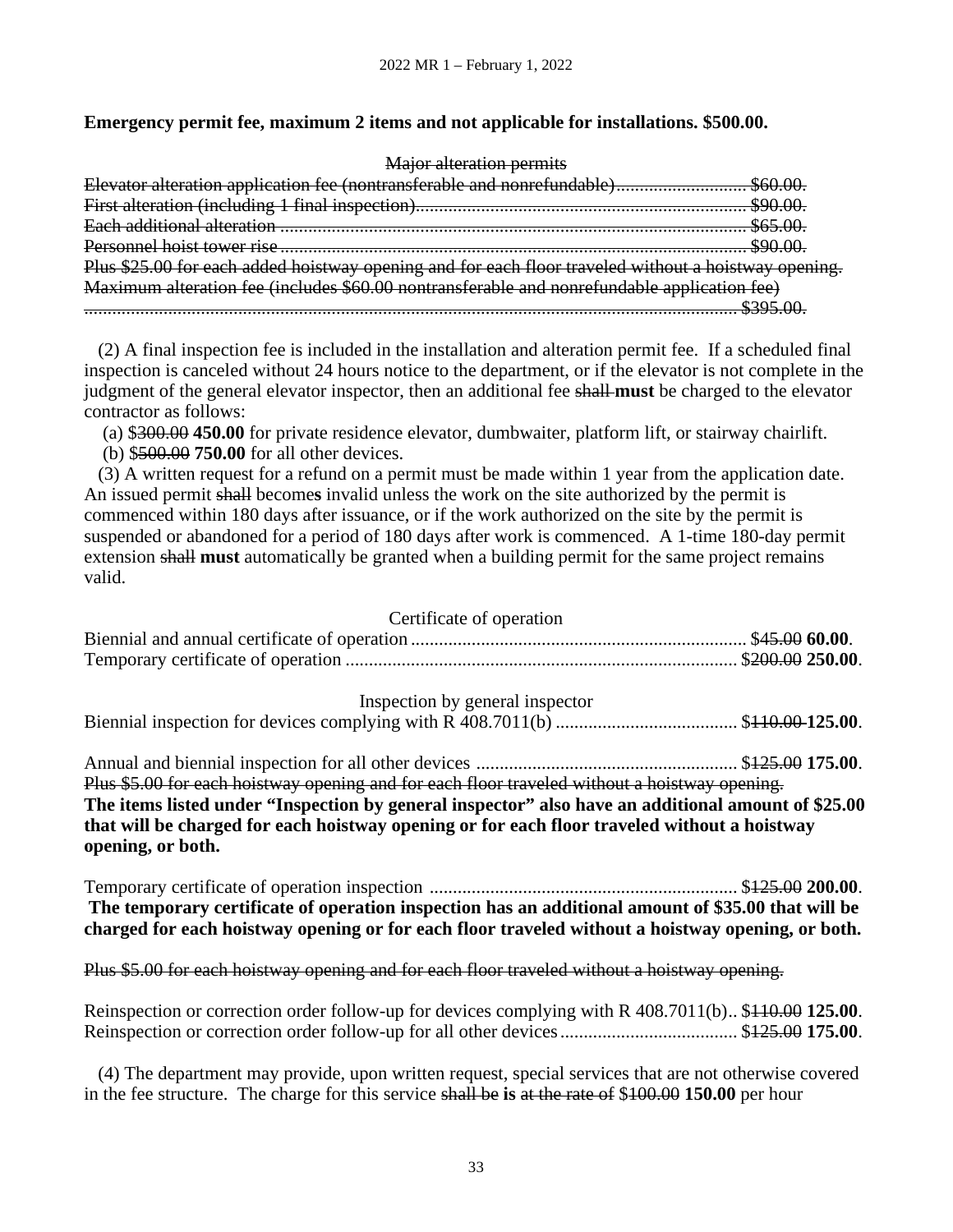including travel time.**, any overnight accommodations, or special traveling needs, such as flights, if required.** Fees that are required pursuant to the provisions of the act shall **must** be paid to the department. Checks or money orders shall **must** be made payable to the "State of Michigan."

#### R 408.7020 Supervising employees **Licensed elevator contractor and elevator contracting company.**

Rule 20. (1) If a contractor's license is based on the qualification of a supervising employee, then termination of employment of a supervising employee shall result in the suspension of the license 90 days after termination of employment and the license shall remain suspended until another supervising employee is certified for the employer by the board. The supervising employee and the employer shall each notify the department in writing when the termination of the employment of the former occurs. **If an elevator contracting company's ability to apply for permits is based on the qualification of employing an individual who works full-time and is licensed in this state as an elevator contractor, the termination or separation of employment of the licensed elevator contractor must result in the immediate suspension of the elevator contracting company's ability to obtain new permits. An elevator contracting company's ability to request permits remains suspended until another licensed elevator contractor is working full time for the elevator contracting company. Upon separation from the elevator contracting company, the licensed elevator contractor and the elevator contracting company shall each immediately notify the department in writing when the termination or separation of the employment occurs. The notification to the department of a new licensed elevator contractor working for an elevator contracting company must be submitted in writing by the licensed elevator contractor and the elevator contracting company within 5 business days of hiring. Failure to notify the department of separation or hiring may result in a \$50.00 fine to be paid by either or both parties found not to have notified the department.** 

 (2) A person serving as supervising employee of a contractor may not concurrently serve as supervising employee of another contractor. A supervising employee shall be employed on a full-time basis by the contractor. **A person serving as the licensed elevator contractor of an elevator contracting company may not concurrently serve as a licensed elevator contractor for another elevator contracting company. A licensed elevator contractor must be employed on a full-time basis by the elevator contracting company for whom the elevator contractor requests permits.** 

 (3) The elevator contracting company and the **licensed** elevator contractor license holder supervising employee shall be **are** jointly and **separately** severally responsible for exercising the supervision and control of the elevator operations necessary to secure full compliance with the act, the rules promulgated under the act, and all other laws and rules related to elevating devices.

#### R 408.7023 Appeals to the board.

 Rule 23. (1) Any person, firm, or corporation aggrieved by any decision, ruling, or order of the director or of the department may appeal within 15 days from date of mailing of the decision, ruling, or order to the board, for a hearing before the board in accordance with **pursuant to** section 8(1)(d) of the elevator safety board act, **of the act, MCL 408.808**. An appeal **must** specify the reasons and the relief sought and shall be submitted to the director for presentation to the board.

 (2) A \$200.00 **250.00** non-refundable **nonrefundable** fee shall **must** be made to the department at the time the appeal is filed. Checks**,** or money orders**, e-checks, cashier's checks, or credit card charges** shall **must** be made payable to the "State of Michigan."

 (3) The board shall set a time for hearing of the appeal and provide written notice to the appellant at least 10 days before the date set for hearing.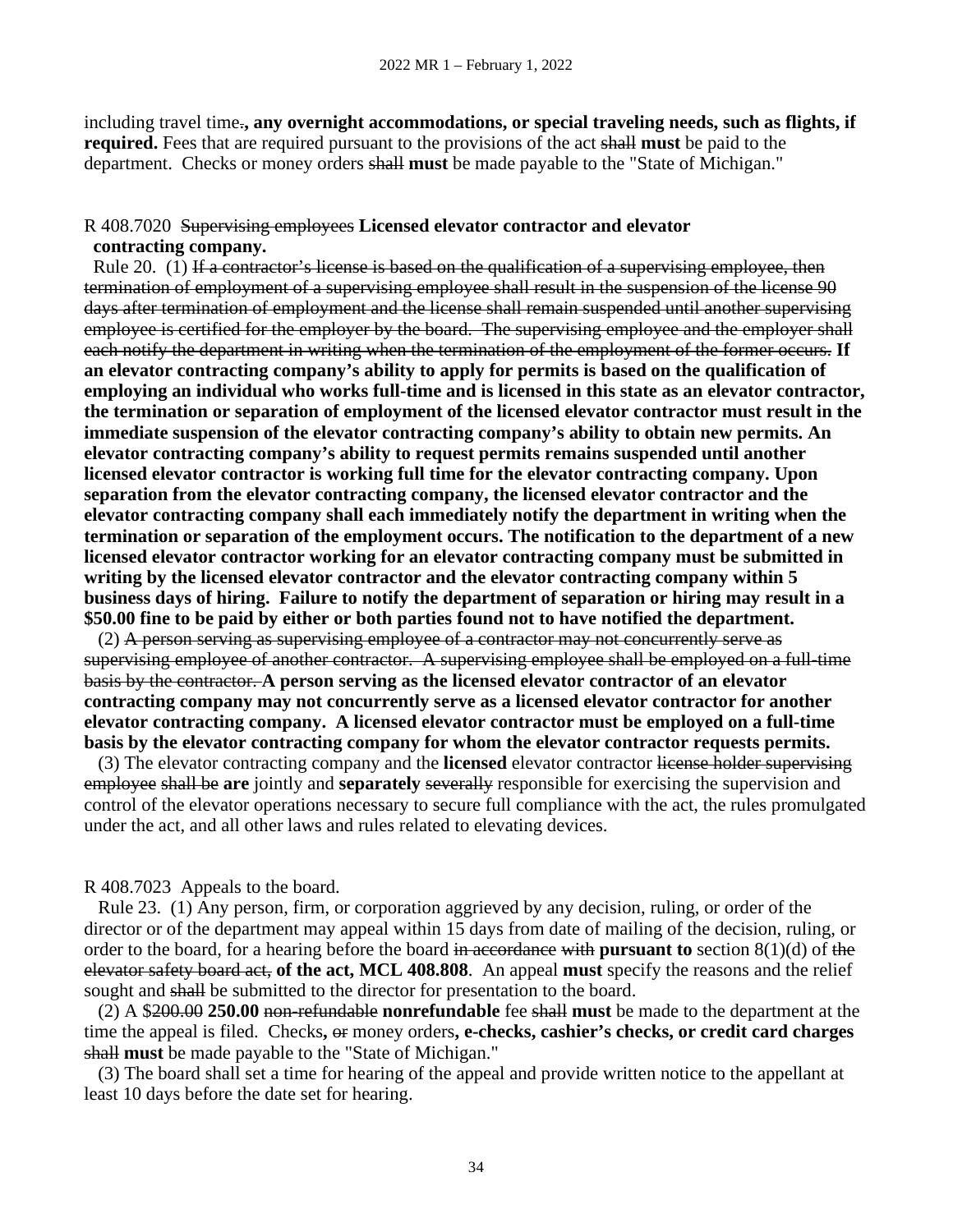(4) A request for an adjournment shall **must** be filed in writing at least 5 days before the date set for hearing. The board or the director may, for good cause, grant an adjournment.

 (5) If the appellant fails to appear at the time set for hearing, the board may proceed with the hearing and decide the case in the absence of the appellant. The board may affirm, modify, or set aside the ruling of the department and shall notify the director and the appellant in writing of its decision.

### R 408.7023a Variance requests.

 Rule 23a. (1)Any **A** person, firm, or corporation upon application in specific cases, may request a variation of the requirements of the rules when it is clearly evident that exceptions or variations are necessary to prevent undue hardship or when existing conditions prevent compliance with the literal requirements **of the act and these rules**. The request shall **must** be on a form prescribed by the department**.** and **A person, firm, or corporation shall** specify on the form the reasons **for the variance** and the relief sought. **The form** and shall **must** be submitted to the department for review.

 (2) A \$75.00 **100.00** nonrefundable fee shall **must** be **paid** to the department at the time the variance request is filed. Checks**,** or money orders**, e-checks, cashier's checks, or credit card charges** shall **must** be made payable to the "State of Michigan".

 (3) The department may submit the variance request to the board for its action. The department shall set a time for reviewing a request submitted to the board and provide written notice to the appellant at least 10 days before the date set for the review.

 (4) A request for an adjournment shall **must** be filed in writing by the appellant at least 5 days before the date set for the review. The department or the board may, for good cause, grant an adjournment.

 (5) If the appellant fails to appear at the time set for the variance request, the action may proceed **continue** and the board may decide the request in the absence of the appellant. The request may be approved, denied, modified, or set aside. The department shall notify the appellant in writing of the decision.

### R 408.7023b Product approval **acknowledgement**.

 Rule 23b. (1) All elevating devices, equipment, systems, subsystems, components, and functions must be reviewed for compliance with the current elevator requirements and approved by the department before use in this state. An initial \$75.00 **100.00** nonrefundable application fee shall **must** be made to the department at the time of application.

 (2) All product approval **acknowledgement** requests **must** be on a form prescribed by the department and accompanied by a compliance document **that** reflects compliance with the corresponding requirements and supporting documents**, including, but not limited to,** drawings, wiring diagrams, factor of safety calculations, certifications, and any other information the department finds necessary for the specific review.

#### **(3) A letter on the manufacturer's letterhead, signed by an engineer who is employed by the manufacturer, must accompany the documentation. The letter must state that when installed per manufacturer specifications, the unit will comply with the applicable standards or codes, or both, that are adopted by reference in R 408.7003.**

 (3)**(4)** A rate of \$75.00 **100.00** per hour shall **may** be charged for special services of a product review. The total charges shall be **are** determined on an hourly basis for the review upon completion. An approval **acknowledgement** may not be granted until full payment of these services has been received.

R 408.7024 Applicability of rules and manual.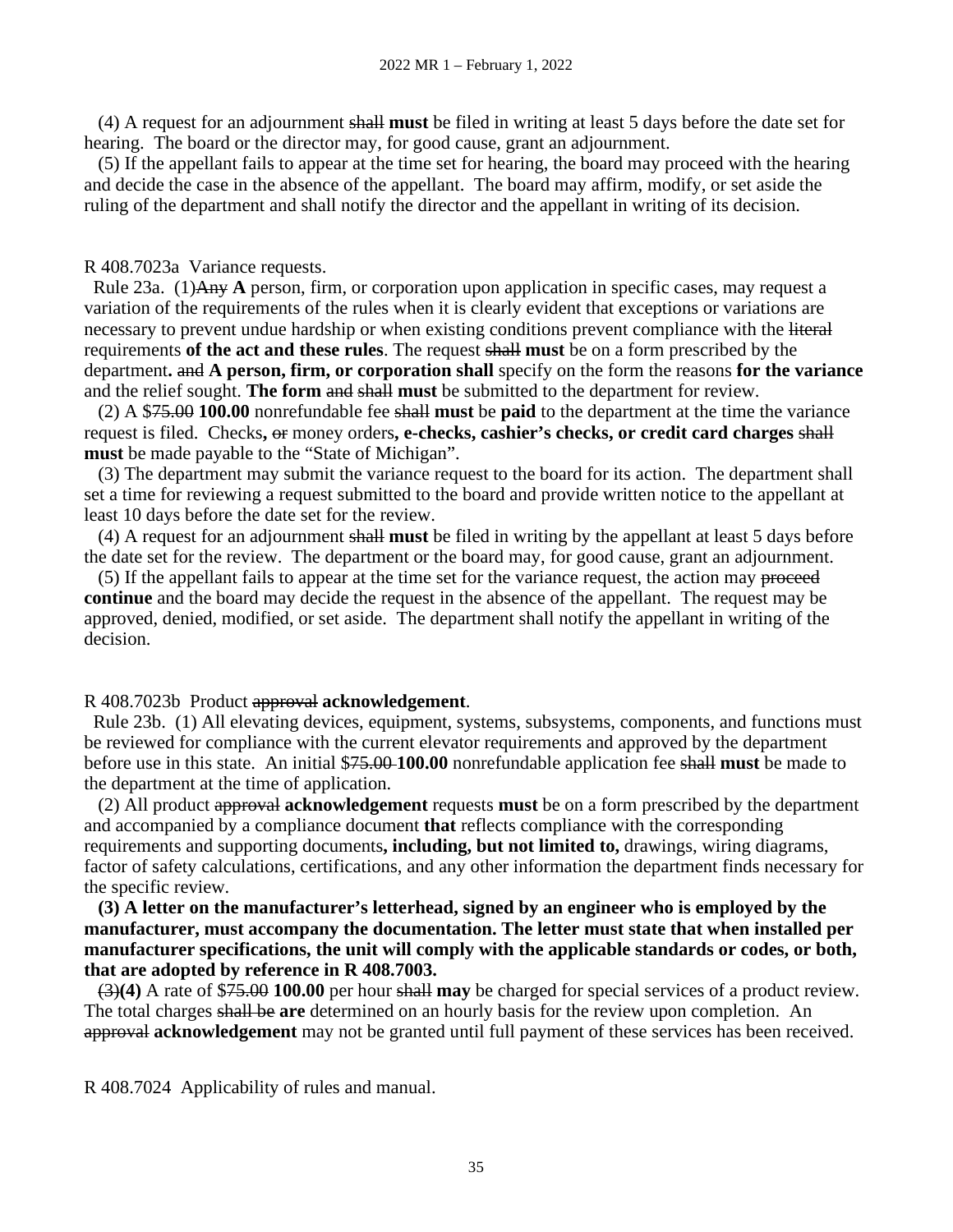Rule 24. Elevators **that were** installed before the effective date of this code edition shall **must** comply with the this state's elevator laws and rules in effect at the time of adoption of this code until the device is altered. All other approved existing features or components of the elevator shall **must** comply with these rules and shall be maintained as described in the American society of mechanical engineers (ASME) guide for inspection of **safety code for existing e**levators, **and e**scalators, and moving walks ASME A17. 2-2012 **17.3**, which is adopted by reference in R 408.7003.

R 408.7025 Service and examination **Maintenance** of power elevators; frequency;

exceptions.

 Rule 25. **(1)** A power elevator, except a private residence elevator, private residence inclined elevator, private residence platform lift, or private residence stairway chairlift, shall **must** be serviced **maintained at least once every 90 days by** and examined for defects by a licensed **an** elevator journeyperson **who is licensed in this state**, except for the following devices**,** which shall **must** be serviced **maintained** and examined at least once every 180 days:

(a) Dumbwaiters.

(b) One-person elevators, electric and hand-powered.

(c) Platform lifts and stairway chairlifts in buildings other than private residences.

 (d) Private residences inclined elevators installed under the requirements of the act for use by multiple residences.

 **(2)** An accessible **ongoing** written record of all service and examination **maintenance and testing** shall **must** be maintained **kept** in the machine room or on-site if a machine room does not exist.

# CHAPTER 2. ALL ELEVATORS

R 408.7029 Dormant elevators.

 Rule 29. (1) An elevator, escalator, or moving walk which **that** is inactive for 1 year shall **must** be classified as dormant and placed out of service in compliance with section 8.11.1.4(b) of the ASME A17.1 code.

 **(2) A permit must be obtained and the elevator must not be placed into service until it has been inspected and tested by a general inspector, except as provided in section 15 of the act, MCL 408.815.** 

 (2)**(3)** A platform lift or stairway chairlift which **that** is inactive for 1 year shall **must** be classified as dormant and placed out of service as follows:

(a) The device shall **must** be lowered and any suspension means removed.

 (b) The power feed lines shall **must** be disconnected from the machine disconnect switch and taped in compliance with section 10.1.6 of the ASME A18.1 code**, as adopted by reference in R 408.7003**.

 (c) All landing entrances shall **must** be secured in a closed position from inside the runway or hoistway.

(d) Folding type devices shall **must** be secured against movement.

 (3)**(4)** Before a dormant elevating device may be placed in service, **an alteration permit must be applied for and approved by the department. The dormant elevating device** it shall **must** be inspected by the department and shall conform to these rules and the applicable section of the standard.

R 408.7030 Elevator and escalator monitoring.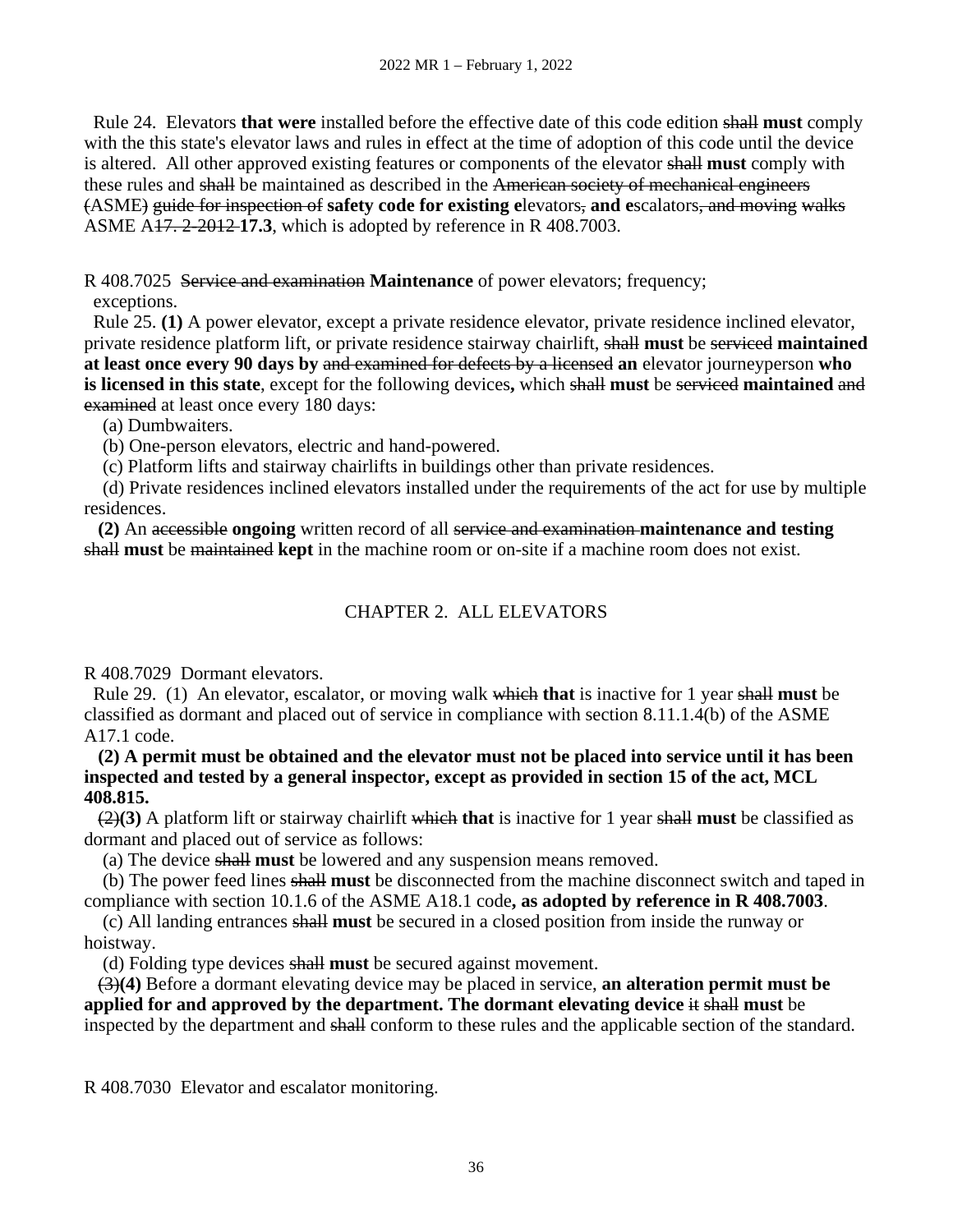Rule 30. All elevators and escalators may be monitored from a remote location. Monitoring shall **must** consist of passing information from the elevator control to a remote location for the collection of information. A device shall **may** not have the capability to adjust, alter, change**,** or reset any switch, parameter, or system of the elevator control from any location except the corresponding car, hoistway, machine room, lobby panel, or fire command center. The device shall **must** not be capable of bypassing or resetting any safety or electrical protective device. The monitoring means may be used to initiate car and hall landing calls or to secure floors from access. Information collected shall **must** be made available to the department upon request. **A system related to the operation of an elevator or escalator that interfaces and communicates with the device and any other device must also comply with this rule.** 

# CHAPTER 3. ASME A17.1 MODIFICATIONS

# R 408.7031a ASME A17.7/CSA B44.7 **Automated equipment utilizing elevator**.

Rule 31a. Section 1.2.1 of the ASME A17.1/CSA B44 code is amended to read as follows:

 $(1)$  1.2.1 The purpose of this code is to provide for the safety of life and limb, and to promote the public welfare. Compliance with this code shall be achieved by either subdivisions (a), (b) and (d) or (c) and  $(d)$ :

(a) Conformance with the requirements in ASME A17.1/CSA B44.

 (b) Conformance with some of the requirements in ASME A17.1/CSA B44 and for systems, subsystems, components, or functions that do not conform with certain requirements in ASME A17.1/CSA B44, conform with the applicable requirements in ASME A17.7/CSA B44.7. Where the Michigan elevator rules make an exception to, addition to, or an amendment of, an ASME A17.1/CSA B44 code section the Michigan elevator rules shall govern over the corresponding section in ASME A17.7/CSA B44.7 and shall also obtain department approval.

 (c) Conformance with the requirement in ASME A17.7/CSA B44.7. Where Michigan elevator rules make an exception to, addition to, or an amendment of, an ASME A17.1/CSA B44 code section the provisions of the Michigan elevator rules shall govern over the corresponding section in ASME A17.7/CSA B44.7 and shall also obtain department approval.

 (d) Any ASME A17.7/CSA B44.7 certifications that violate the Michigan elevator rules exceptions, additions, or modifications to ASME A17.1/CSA B44 shall require approval from the department. **Not more than 1 elevator in a bank may be occupied by an automated device at any 1 time. If a single elevator bank is selected due to normal power supply loss, automated devices may not utilize that car. General public passenger cars may not be used to transport automated devices.** 

 **(2) A maintenance program for devices must be instituted by the building owner and be available to the requestor upon request.** 

 **(3) Devices that utilize multiple carts must be tested annually with all possible variations of carts. Records must be kept onsite and be available to the requestor upon request.** 

 **(4) All circuitry and controllers must be kept out of elevator machine rooms and control spaces.** 

 **(5) Proper signage must be posted at each elevator connected to the automated devices. Signs must include both of the following language:** 

 **(a) Do not enter or use elevator if automated carts are entering, exiting, or on the car.** 

 **(b) Service elevator interfaced with automated carts, "Stand clear!"** 

 **(6) Any interfacing must comply with R 408.7030.**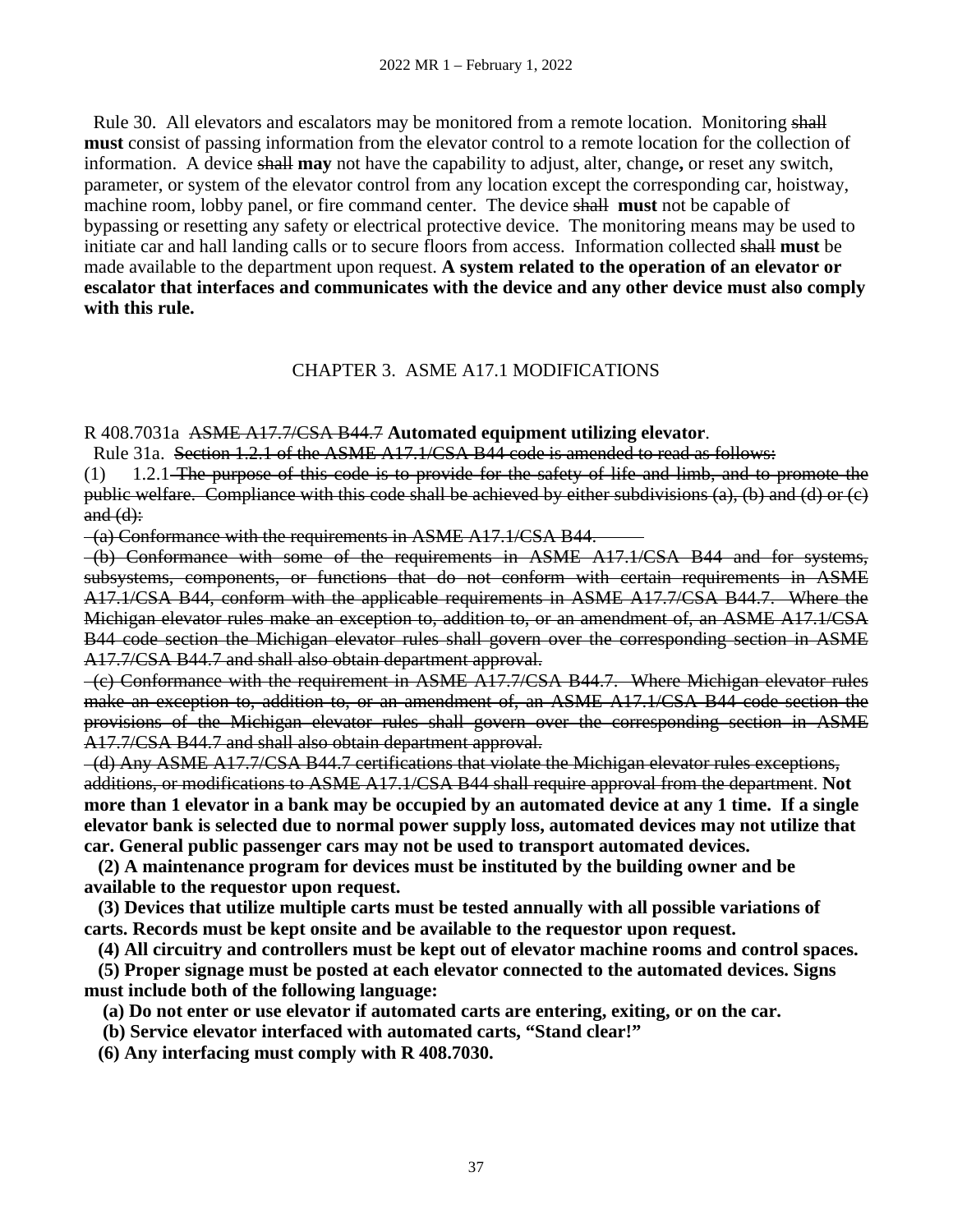## **R 408.7031b Guards between adjacent pits.**

 **Rule 31b. Section 2.2.3 of the ASME A17.1 code is amended to read as follows: Guards must be provided between adjacent pits. The guard must be not less than 2,000mm, or 79 inches, from the pit floor, metal unperforated or perforated, with openings that will reject a ball of 50 mm, or 2 inches. It must be supported and braced such that it will not deflect more than 25mm, or 1 inch, when subjected to a force of 4.79 kPa (100lbf/ft2) applied horizontally at any point. The guard may extend not less than 305mm, or 12 inches, horizontally on each side of the ladder. NOTE: A single horizontal structural element at the top of a pit ladder, used to stabilize the vertical side rails, is not considered a rung or handgrip.** 

**EXCEPTION: The guard may be omitted if the clearance between the underside of the car sling when resting on a fully compressed buffer and the bottom of the pit is not less than 2.13m, or 7 feet.** 

#### **R 408.7033a Sumps and sump pumps.**

 **Rule 33a. Section 2.2.2.6 of ASME A17.1 is amended to read as follows: Sumps and sump pumps in pits, where provided, must be covered. Covers must be secured and level with the pit floor and be either a recessed grate type or solid. If solid, it must have means to permit water flow to comply with section 2.2.2.5 of ASME 17.1.** 

R 408.7034 Enclosure of machine rooms and machinery spaces.

Rule 34. Section 2.7.1 of the ASME A17.1 code is amended to read as follows:

 2.7.1. Machines, control equipment, sheaves, and other machinery shall **may** not be exposed to the weather. Machine room, control room, and machinery-space enclosures shall **must** conform to section 2.7.1.1 or 2.7.1.2, and shall also conform to 2.7.1.3 of the ASME A17.1 code, as applicable.

 Machine rooms and control rooms shall **must** be located at a hoistway landing associated with the equipment within the room. Elevator machine and control rooms may be located overhead, adjacent to, underneath the hoistway, or at a remote location. The entrance to the machine room or control room shall **may** be not more than 25 feet, clear unobstructed walking pathway from the elevator hoistway door. The distance from the machine room door to the hoistway door may be over 25 feet when the machine room is located directly above the hoistway in a conventional layout. Pit and hoistway access doors shall **may** not be a direct access between a hoistway enclosure and machine room or control room.

 Elevators installed without a machine room or control room shall **must** locate the required disconnecting means in a single machinery space or control space outside **of** the hoistway **in a separate dedicated control space that is readily accessible and adjacent to the control space that contains the control,** located within 25 feet clear unobstructed walking pathway of the elevator hoistway door, inspection**,** and test panel,**.** and at the same hoistway landing.

The disconnecting means shall **must** be located in a single dedicated space, or dedicated room**,** intended with or without full body entry, and shall be secured so only the elevator journeyperson or other qualified personnel may gain access. **at a distance not to exceed 25 feet from the landing that contains the elevator control, inspection, or test panel. The disconnecting means must be secured so that only elevator journeyman and qualified personnel may gain access. If the controller is within a manufacture's door frame, signage must be placed at or near the frame with the specific location of the disconnecting means.** 

 Access to machine rooms, control rooms, machine spaces, or control spaces shall **may** not be through restrooms, lavatories, locker rooms, or associated vestibules. Where enclosed ceilings are required or provided**,** they shall **must** be of a solid type with no access panels. Drop type ceilings shall **are** not be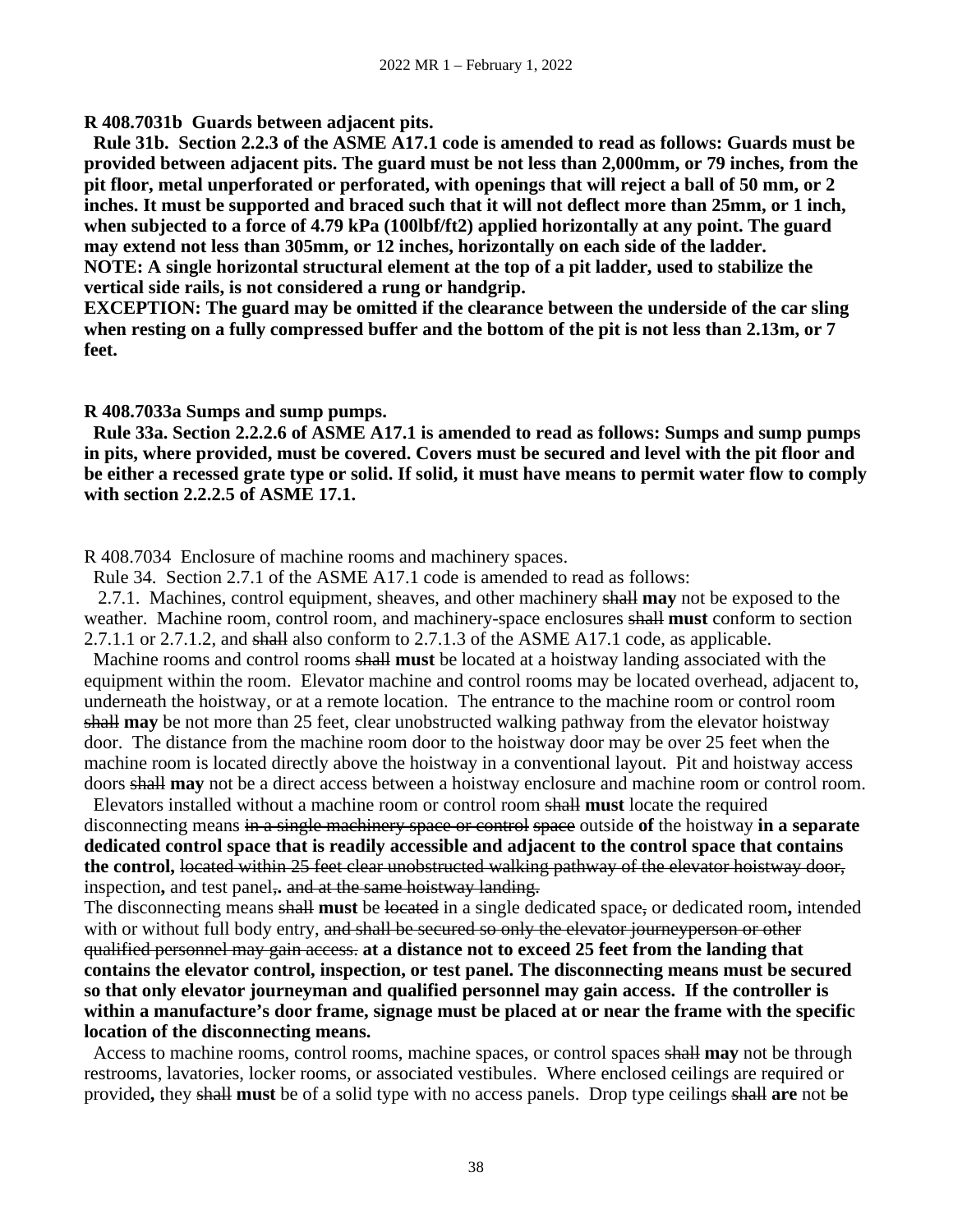permitted. Machine rooms, control rooms, machinery spaces, and control spaces shall **may** not be used as a pass through or for access to other areas. Building access panels or doors are prohibited in these areas.

### R 408.7034a Location of equipment.

Rule 34a. Section 2.7.6.3.2 of the ASME A 17.1 code is amended to read as follows:

 2.7.6.3.2 The motor controller shall **must** be located in a machinery space within the hoistway, a machine room, or control room. A motor controller shall **may** not be located outside the specified spaces. **Regardless of location, illumination of 19fc, meaning foot candles, must be provided where controller work is to be performed.** 

R 408.7037a Illumination of cars and lighting fixtures.

Rule 37a. Section 2.14.7.1.4 of ASME A17.1 is amended to read as follows:

 2.14.7.1.4 Each elevator shall **must** be provided with at least 2 electric light fixtures and a **ground fault circuit interrupter** convenience outlet fixture **duplex receptable** on the car top. The 2 light fixtures combined shall **must** provide an illumination level of not less than 10 fc at **any point on** the car top. The light fixtures shall **must** be permanent and be of the fixed or portable type and shall be equipped with guards.

### **R 408.7040a Phase I emergency recall operation.**

 **Rule 40a. Section 2.27.3.1.5 of the ASME A17.1 code is amended to read as follows: All " FIRE RECALL" switches must be provided with an illuminated visual signal. The visual signal must be 1 of the symbols shown in Fig.2.27.3.1.6(h) to indicate when Phase I Emergency Recall Operation is in effect.** 

R 408.7041 Machinery spaces, machine rooms, control spaces, and control rooms.

 Rule 41. Sections 3.7 and 3.7.1 of the ASME A17.1 code is amended to read as follows: 3.7. A machinery space outside the hoistway containing a hydraulic machine and an elevator controller shall **must** be a machine room. The hydraulic machine shall **must** be located in a machine space within the elevator hoistway or outside the hoistway in an elevator machine room. **Hydraulic machines being installed in the line of movement of an elevator car or where an affected person is required to**  work in the line of movement of an elevator car must be prohibited. The elevator controller shall **must** be accessible only from a machine room, control room, or hoistway.

 3.7.1. Hydraulic machines, control equipment, sheaves, and other machinery shall **may** not be exposed to the weather. Machine room, control room, and machinery-space enclosures shall **must** conform to the requirements of sections 2.7.1 to 2.7.7 and 2.7.9 of the ASME A17.1 code and the following:

 Machine rooms and control rooms shall **must** be located at a hoistway landing associated with the equipment within the room. Elevator machine and control rooms may be located overhead, adjacent to, underneath the hoistway, or at a remote location. The entrance to the machine room or control room shall **must** be not more than 25 feet, clear unobstructed walking pathway from the elevator hoistway door. The distance from the machine room door to the hoistway door may be over 25 feet when the machine room is located directly above the hoistway in a conventional layout. Pit and hoistway access doors shall **may** not be for direct access between a hoistway enclosure and machine room or control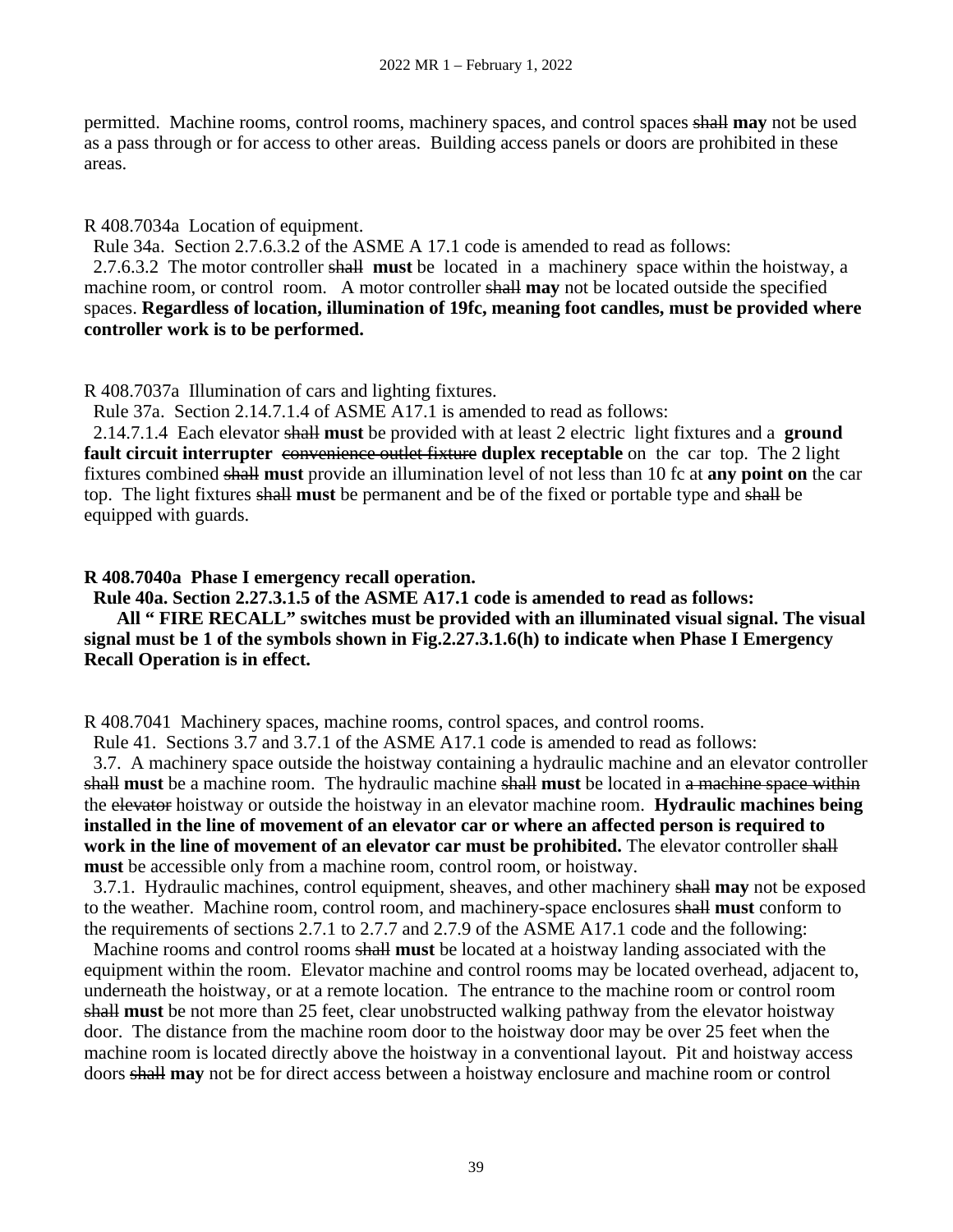room. **Regardless of location, illumination of 19fc, meaning foot candles, must be provided where controller and machinery work is to be performed.** 

 Elevators installed without a machine room or control room shall **must** locate the required disconnecting means in a single machinery space or control space outside **of** the hoistway **in a separate dedicated control space, readily accessible and adjacent to the control space that contains the control,** Located within 25 feet clear unobstructed walking pathway of the elevator hoistway door, inspection, and test panel<del>, and at the same hoistway landing</del>.

The disconnecting means shall **must** be located in a single dedicated space, or dedicated room**,** intended with or without full body entry, **at a distance not to exceed 25 feet from the landing that contains the elevator control, inspection, or test panel.** and **The disconnecting means** shall **must** be secured **so that only** so only the elevator journeyperson-journeyman or other and qualified personnel may gain access. **Signage must be placed in plain view, at or near the controller, and state the location of the disconnecting means.** 

 Access to machine rooms, control rooms, machine spaces, or control spaces shall **may** not be through restrooms, lavatories, locker rooms, or associated vestibules. Where enclosed ceilings are required or provided**,** they shall **must** be of a solid type with no access panels. Drop type ceilings shall **are** not be permitted. Machine rooms, control rooms, machinery spaces, and control spaces shall **may** not be used as a pass through or for access to other areas. Building access panels or doors are prohibited in these areas.

#### **R 408.7041a. Fire extinguishers.**

 **Rule 41a. Section 8.6.6.5 of ASME A17.1 is amended to read as follows: In jurisdictions not enforcing the National Building Code of Canada, Class "ABC" fire extinguishers must be provided in elevator machine rooms, control rooms, and control spaces outside the hoistway intended for full bodily entry, and walk-in machinery and control rooms for escalators and moving walks; and they must be located convenient to the access door. For machine-room-less (MRL) installations, Class "ABC" fire extinguishers must be conspicuously located where they are readily accessible outside of the elevator hoistway within 21 ft (6.4m) of the centerline of each elevator entrance associated with the controller.** 

R 408.7045 Shutoff valves; gauge snaps; underground piping; tags.

Rule 45. Section 3.19.4.1 of the ASME A17.1 code is amended to read as follows:

 3.19.4.1 A shutoff valve shall **must** be provided on a new or modernized hydraulic elevator and shall be installed in the cylinder supply line within the elevator machine room. If the hoistway is remotely located from the machine room, then a shutoff valve shall **must** also be provided in the elevator pit.

Where the hydraulic machine is located in the hoistway, the manually operated shutoff valve may be located inside the hoistway, provided that it is accessible from outside the hoistway to elevator personnel only.

R 408.7046 Pressure gauge fittings.

Rule 46. Section 3.19.4.5 of the ASME A17.1 code is amended to read as follows:

 3.19.4.5 A new hydraulic machine shall **must** be provided with the necessary permanent pressure gauge snap-on fittings or permanent gauges, with a shut off valve to allow pressure readings at each pump for checking operating pressures. The gauge or fitting shall **must** be located on the jack side of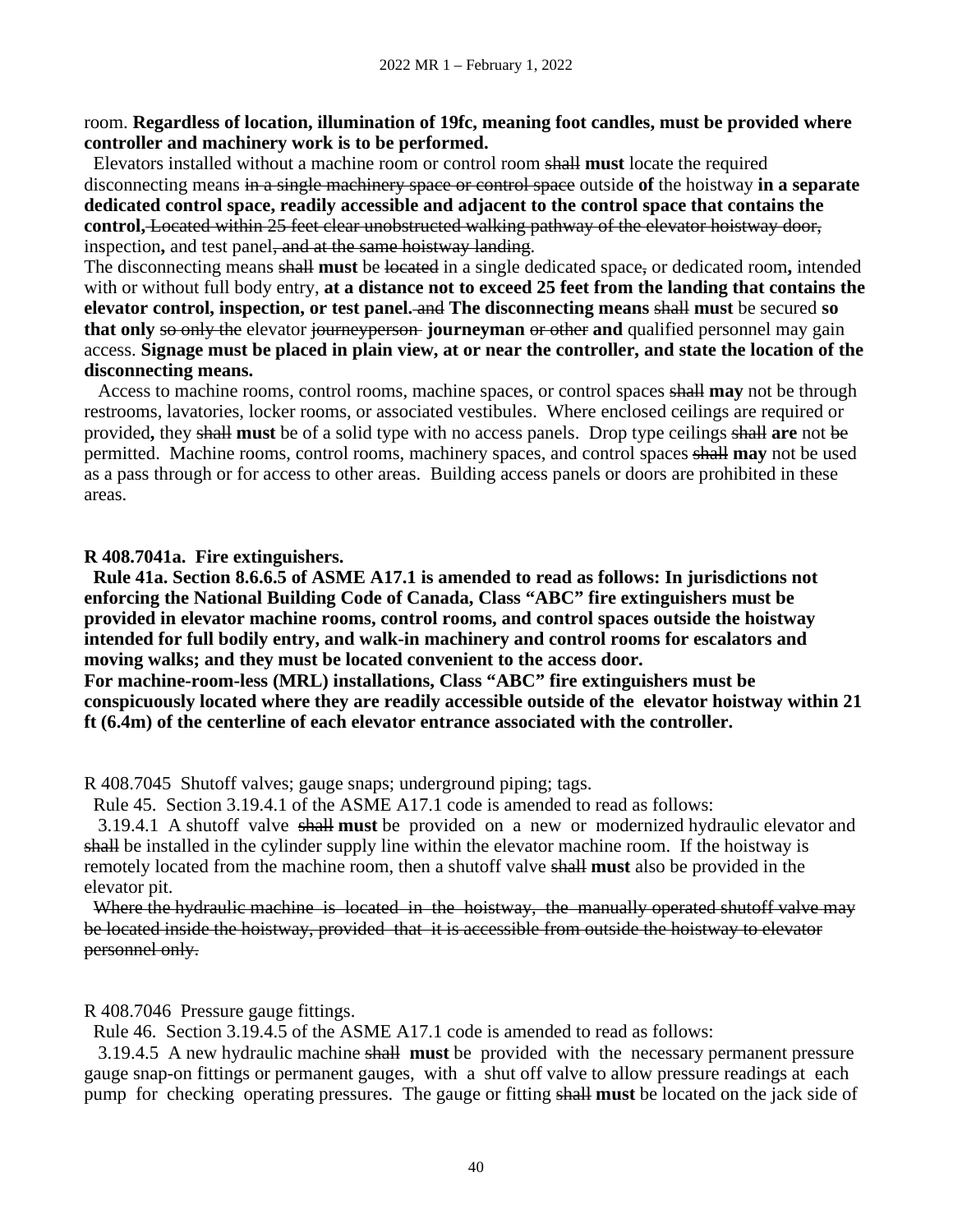the check valve or immediately adjacent to the hydraulic control valve. Where the hydraulic machine is located in the hoistway, the pressure gauge fittings shall only be accessible to elevator personnel from outside the hoistway.

#### **R 408.7048a. Rupture or overspeed valve.**

 **Rule 48a. Section 5.3.2.2.2 of the ASME A17.1 code is amended to read as follows: A pressure switch must be provided to remove power from the pump motor and the control valve unless there is positive pressure at the control valve.** 

 **A rupture or overspeed valve must be provided on all roped hydraulic jacks, either cable or chain, to stop the flow of fluid and arrest the descent of the car in the event of line or pipe rupture.**

R 408.7054 Skirt deflector devices.

Rule 54. Section 6.1.3.3.10 of the ASME A17.1 code is amended to read as follows:

 6.1.3.3.10 Deflector devices shall be **are** permitted. Where provided, deflector devices shall **must**  extend from skirt panels parallel to the escalator path of travel. Means to secure such **these** deflector devices may be on the exposed surface of the skirt. All fasteners shall **must** be of steel with machine screw threads. Any exposed fastener heads shall be of the tamper-resistant type and flush to within 1 mm. or  $(0.04$  inch.

(1) Rigid elements shall **must comply** be in compliance with the following conditions:

 (a) Horizontal protrusions extending above the step shall **must** be 18 mm**, or** (0.75 inch)**,** maximum. Corners or changes in profile shall **must** be rounded or beveled.

 The exposed surfaces of such elements shall **must** be smooth and permanently treated with a lowfriction material.

 (b) On the incline, the area of any protrusion shall **must** lie entirely offset outward from a line beginning on the vertical portion of the skirt panel measured 25 mm**, or** (1 inch)**,** vertically above the step nose line. The lower surface shall **must** be beveled not less than 10 degrees upward and the upper surface shall **must** be beveled not less than 15 degrees downward in compliance with Figure 6.1.3.3.10 of the ASME A17.1 code.

 (c) At the upper and lower landing, any protrusion shall **must** lie entirely above a line beginning on the vertical portion of the skirt panel 50 mm**, or** (2 inches)**,** above the step nose line. The lower surface shall **must** be beveled not less than 10 degrees upward and the upper surface shall **must** be beveled not less than 15 degrees downward. Any rigid elements at the landings shall **must** smoothly blend into the rigid elements along the incline in accordance with the radius of curvature of the transition zone.

 (d) If attached to the skirt, rigid elements shall **must** withstand a force of 900 N (200 lbf) perpendicular to the line of attachment of the element without detachment or permanent deformation. The force shall be applied to an area of 645 mm<sup>2</sup> (1 inch<sup>2</sup>).

(2) Flexible elements shall **must** be in compliance **comply** with the following conditions:

 (a) The horizontal protrusion extending from the skirt surface above the step shall **must** be 50 mm**, or** (2 inches)**,** maximum.

 (b) Shall **Must** be capable of deflecting to an angle of 10 degrees or greater above the horizontal protrusion.

 (c) Noncontinuous flexible elements shall be **are** allowed to deflect to allow a maximum of 9.5 mm**, or** (0.375 inch)**,** interference with any point on the step surface.

(d) Continuous flexible elements shall **may** not deflect such that they can contact the steps.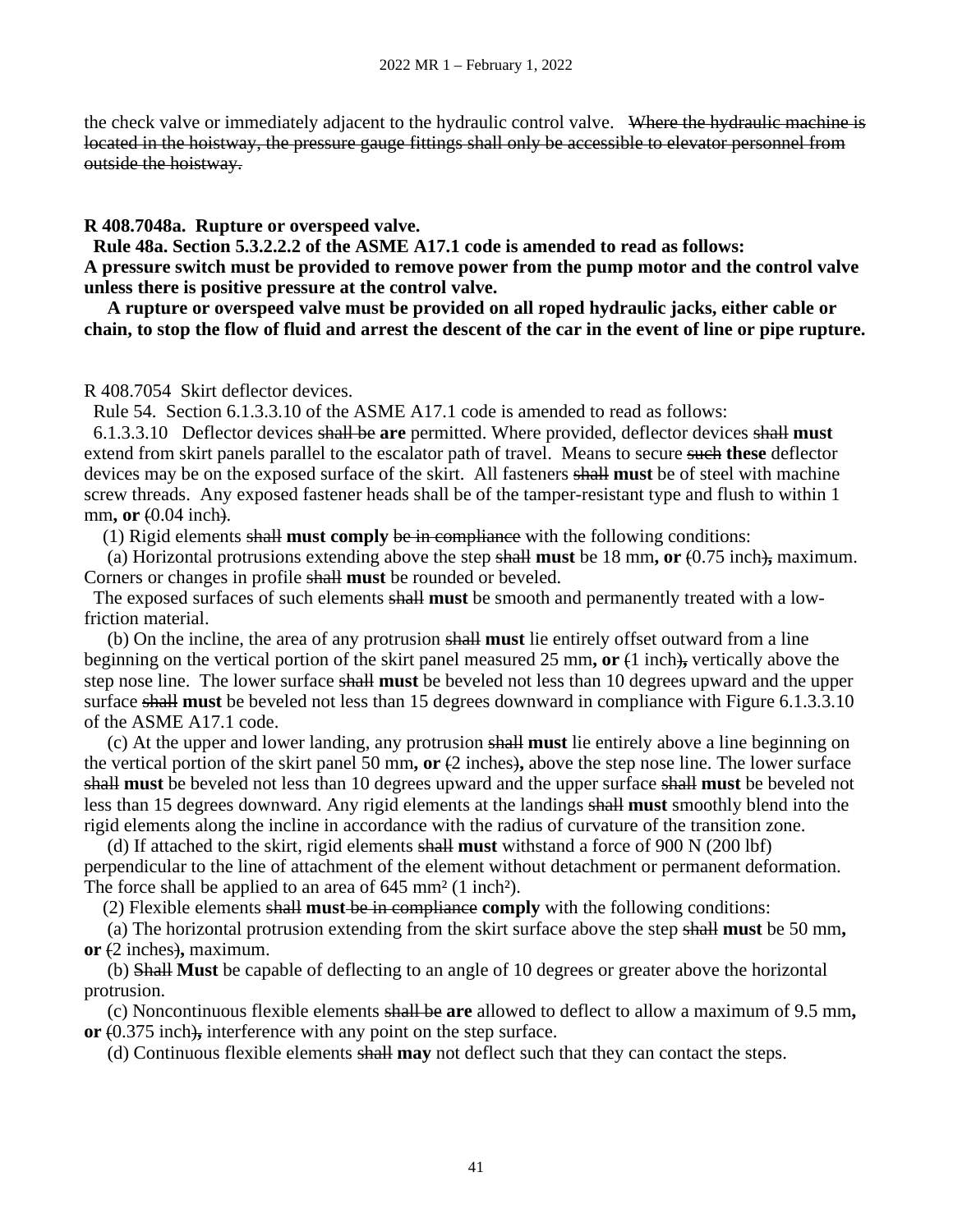#### R 408.7054a Code data plate. **Rescinded.**

Rule 54a. Section 8.6.1.5.1 of the ASME A17.1 code is amended to read as follows:

-8.6.1.5.1 A data plate that indicates the code and edition in effect at the time of installation and any alteration as described in section 8.7.1.8 of the ASME A17.1 code may be provided. The data plate may also specify the code and edition in effect at the time of any alteration and the applicable requirements of section 8.7 of the ASME A17.1 code.

R 408.7057 Applicability of alteration requirements.

Rule 57. Section 8.7.1.1 of the ASME A17.1 code is amended to read as follows:

8.7.1.1 (1) If **an** alteration is performed **to the elevator or any of its subsystems**, regardless of any other requirements of section 8.7 of the ASME A17.1 code, then the installation **the alteration**, at a minimum, shall **must** conform to both of the following requirements:

(a)The Michigan **This state's** elevator laws and rules at the time of installation.

(b) The Michigan **This state's** elevator laws and rules for the alteration at the time of any alteration.

 (2) A permit shall **must** be obtained and the elevator shall **may** not be placed into service until it has been inspected and tested in the presence of a general inspector, except as provided in section 15 of the act**, MCL 408.815**.

#### R 408.7057a Code data plate **Bottom car clearances**.

 Rule 57a. Section 8.7.1.8 of the ASME A17.1 code is amended to read as follows: **Section 2.15.9.2(c) of ASME A17.1 is amended to read as follows:** 

 8.7.1.8. A data plate may be provided as required by section 8.6.1.5 of the ASME A17.1 code. In jurisdictions enforcing national building code of Canada, the data plate required by 8.9.1 shall include the code and edition in effect at the time of alteration and the requirements in section 8.7 of the ASME A17.1 code that were applicable to the alteration. 2.15.9.2(c). **Where the installation is the result of replacement or modernization utilizing an existing hoistway and pit, the toe guard may be reduced in length utilizing an existing hoistway and pit, provided the car speed does not exceed 150 feet per minute. The toe guard may be reduced in length proportionate to the maximum length the pit depth will allow complying with section 2.4.1.5. At no time may the toe guard be shorter than the leveling or truck zone plus 75mm, or 3 inches.** 

R 408.7058a Escalators; general requirements **electrical protective devices**.

 Rule 58a. Section 8.7.6.1.1 **6.1.6.3** of the ASME A17.1 code is amended to read as follows: -8.7.6.1.1 A change in component parts that are interchangeable in form, fit, and function is an alteration and shall comply with the requirements in this section as described in section 8.6.3.1 of the ASME A17.1 code.

 The addition of a component or a device that was not part of the original design is an alteration and shall conform to the requirements of section 8.7.6.1 of the ASME A17.1 code for that device or component.

 The requirements of section 6.1.3.6.5 of the ASME A17.1 code do not apply to existing escalators that were not required to comply with this requirement at the time of the original installation. **6.1.6.3. Electrical protective devices must be provided pursuant to 6.1.6.3 through 6.1.6.3.16 and be the manually resetting type. Automatic resetting of a safety device within these codes is prohibited.** 

R 408.7058b Moving walks; general requirements **electrical protective devices**.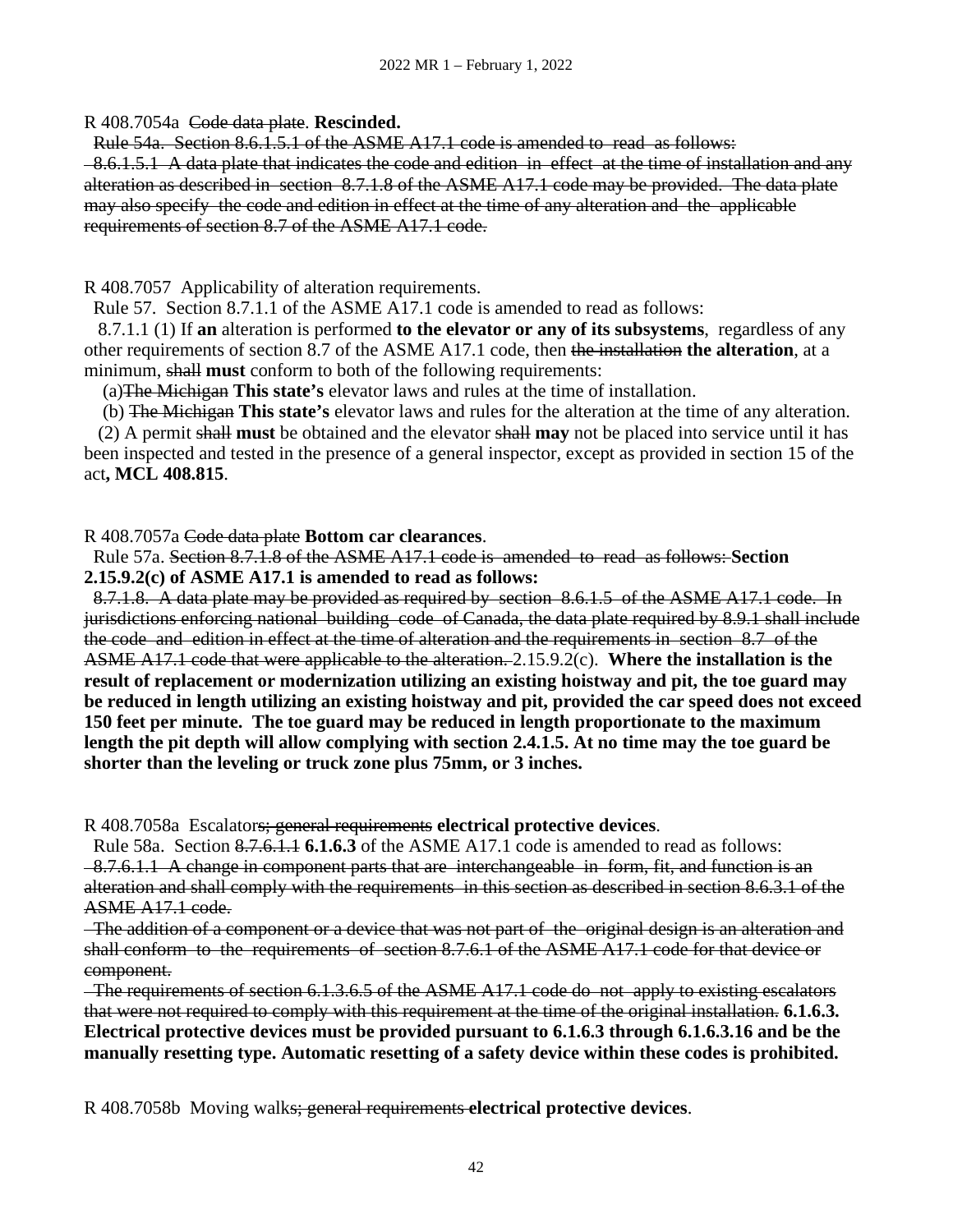Rule 58b. Section 8.7.6.2.1 **6.2.6.3** of the ASME A17.1 code is amended to read as follows: 8.7.6.2.1. A change in component parts that are interchangeable in form, fit, and function is an

alteration and shall comply with the requirements in this section as described in section 8.6.3.1 of the ASME A17.1 code.

 The addition of a component or a device that was not part of the original design is an alteration and shall conform to the requirements of section 8.7.6.2 of the ASME A17.1 code for that device or component.

 When multiple driving machines per moving walk are utilized, operating and safety devices required by section 8.7.6.2 of the ASME A17.1 code shall simultaneously control all driving machines. 6.2.6.3. **Electrical protective devices must be provided pursuant to 6.2.6.3.1 through 6.2.6.3.12 and be the manually resetting type. Automatic resetting of a safety device within these codes is prohibited.** 

R 408.7059a Periodic test tags.

 Rule 59a. Section 8.6.1.7.2 **8.10.1.1.1** of the ASME A17.1 code is amended to read as follows: 8.6.1.7.2 **8.10.1.1.1**. **The acceptance inspection must be made by an inspector employed by the authority having jurisdiction. All parts of the installation must be inspected for conformity with the requirements of this state's elevator laws, these rules, and section 8.10 of the ASME A17.1 and ASME 17.2.** An approved paper tag with the applicable code requirement or requirements and date or dates performed, and the name of the person or firm performing the test, shall **must** be installed in the machine room or machine space for all periodic tests.

R 408.7060 Three-year inspection and test requirements.

Rule 60. Section 8.6.5.15.3 is added to the ASME A17.1 code to read as follows:

8.6.5.15.3. (1) Cylinders shall **must** be tested at intervals of not more than 36 months.

(2) Three-year inspection and test requirements **are as follow**.**:**

(a) The relief valve setting **must** shall be in compliance **comply** with section 3.19.4.2 of the ASME

A17.1 code. The relief valve shall **must** be resealed if the relief valve setting is altered or if the seal is broken.

(b) Test the relief valve setting by first inching the empty car upward to engage the

plunger stop ring or to engage other suitable blocking provided and then apply pressure

 from the pump to check the setting. **A copy of test forms must be maintained on site in the machine room or space available to elevator personnel pursuant to section** 

 **8.6.1.4.1 of ASME A17.1.** Procedures for set test are as follows:

(i) Put rated load in the car and locate it at any convenient level.

 (ii) Open the disconnect switch and locate the elevation of the platform with respect to a convenient reference.

 (iii) For cylinders that are not completely exposed, after not less than 2 hours, note the position of the platform with respect to the chosen reference. For cylinders that are completely exposed, after not less than 30 minutes, note the position of the platform with respect to the chosen reference. A change in the car position during a cylinder test that cannot be accounted for by visible oil leakage or temperature change of the oil indicates a failure of some type requiring further inspections, tests, or repairs. An accessible written record of all oil levels and all oil added shall **must** be maintained in the machine room.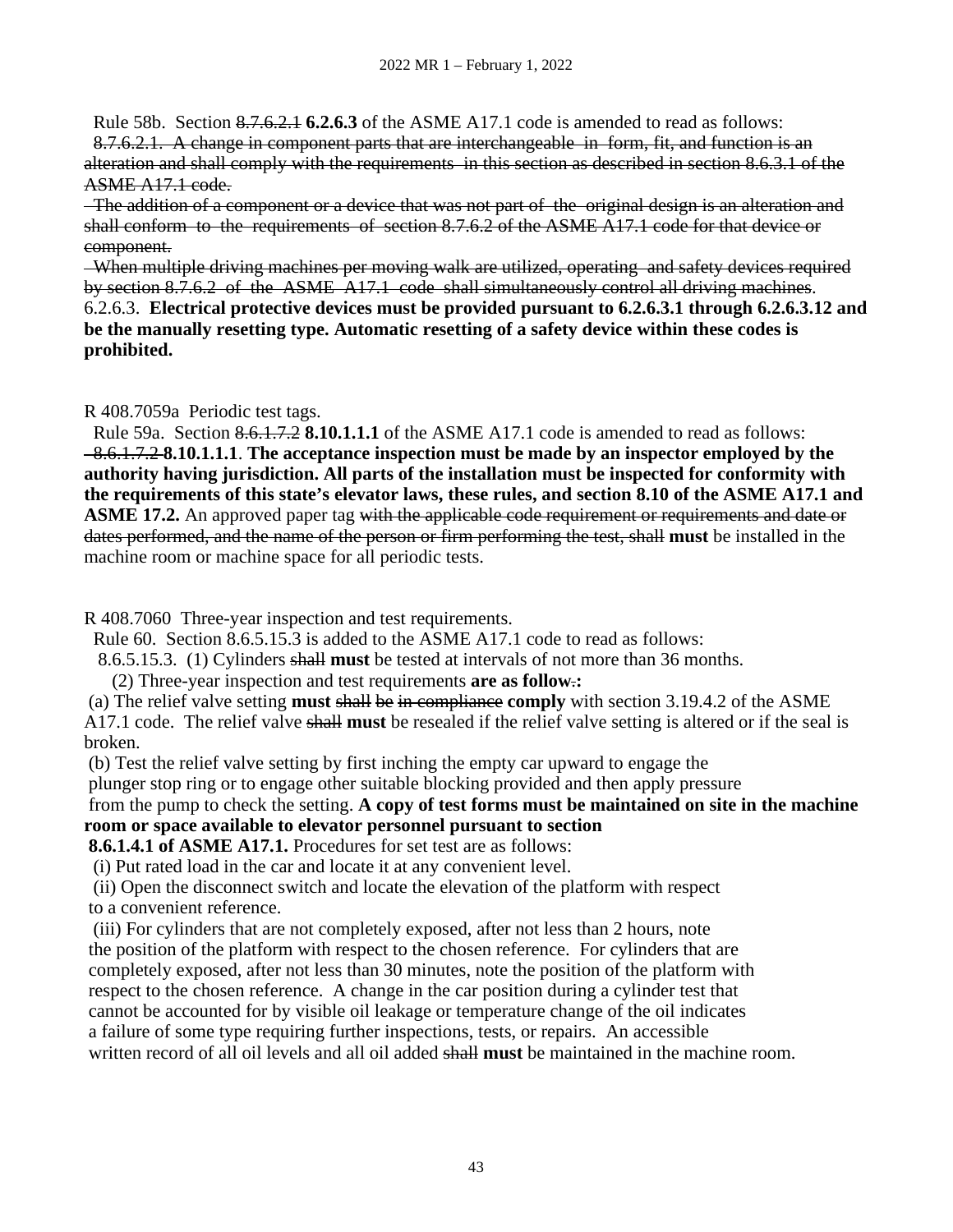#### CHAPTER 4. ASME A18.1 MODIFICATIONS

R 408.7062 Runway entrance.

Rule 62. Section 2.1.1.2 of the ASME A18.1 code is amended to read as follows:

 2.1.1.2 The runway entrance shall **must** be guarded at the upper landing by a door of unperforated construction not wider than the platform plus 1 inch**, or** (25.4 **millimeters**). The door shall **must** be self-closing **or power operated** and guard the entire opening to a height equal to or higher than the height of the platform enclosure. The openings created in the runway by these doors shall **must** provide a minimum vertical clearance of 6 feet 8 inches. The doors shall **must** guard the entire area of the openings except for space necessary for operation. Space necessary for operation shall **must** reject a ball 12 mm**, or** (0.5 in**ches**.)**,** in diameter. The lift side of the landing doors and sill shall **must** present a smooth surface located not closer than 10 mm**, or** (0.375 in**ches**.)**,** or more than 20 mm**, or** (0.75 inches.), from the platform floor.

## CHAPTER 6. ANSI A10.4 MODIFICATIONS

#### R 408.7071 Location.

Rule 71. Section 5.4.8 of the ANSI A10.4 standard is amended to read as follows:

 5.4.8. (1) A personnel hoist shall **must** be installed not less than 10 feet from any other lifting or lowering apparatus except other personnel hoists.

(2) A hoistway shall **may** not be located either partially or wholly over sidewalks or passageways.

 (3) If tower cranes **or any other lifting or lowering apparatus** are installed such that the boom**, load,** or trolley may go over or into the 10-foot restricted area, then the personnel hoist shall **must** be unoccupied anytime the boom**,** or trolley passes over the restricted area. The evacuation of the personnel hoist shall **must** be the responsibility of the crane operator and the general contractor.

R 408.7079 Rated load safety test.

Rule 79. Section 26.4.8 of the ANSI A10.4 standard is amended to read as follows:

 26.4.8 A rated load safety test, as required by section 26.2.1.1 of the ANSI A10.4 standard, shall **must**  be performed by a licensed elevator contractor in the presence of a general elevator inspector every 90 days. **Periodic inspections may be conducted every 30 days and the appropriate fees assessed at the discretion of the department.** 

R 408.7081a Operators.

Rule 81a. Section 30.3 of the ANSI A10.4 standard is amended to read as follows:

 30.3 The user shall ensure that the operators are knowledgeable and capable of performing the duties outlined in the operating manual and are capable of recording such activity in their log. **A list certifying the training of any operator must be kept in the on-site documentation. Only authorized personnel listed in that document may operate the lift.**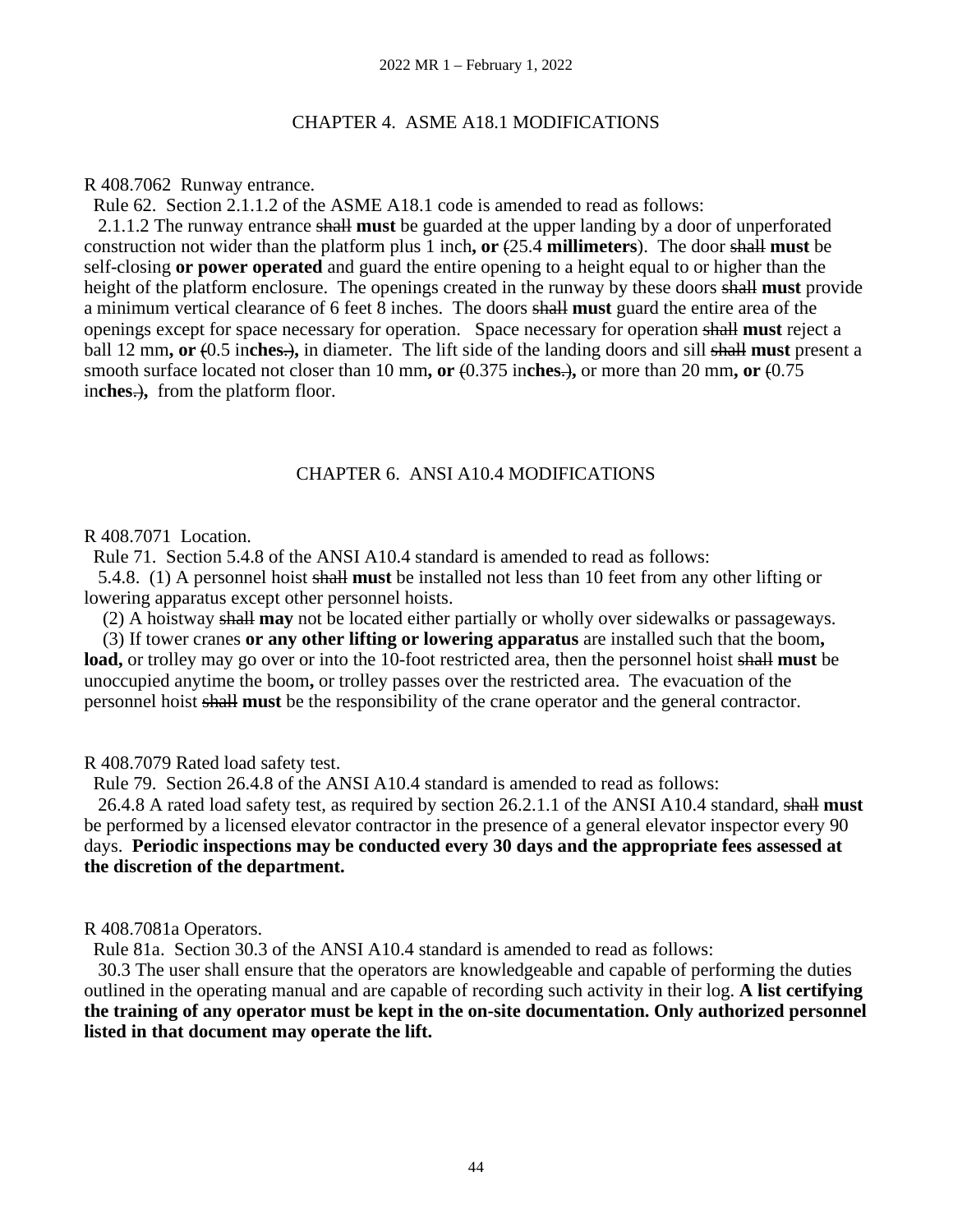## **NOTICE OF PUBLIC HEARING**

Department of Licensing and Regulatory Affairs Bureau of Construction Codes Administrative Rules for Elevator Rule Set 2019-138 LR

## NOTICE OF PUBLIC HEARING Friday, February 4, 2022 10:00AM

## Michigan Library & Historical Center 720 W. Kalamazoo, Lansing, Michigan 48915

The Department of Licensing and Regulatory Affairs will hold a public hearing to receive public comments on proposed changes to the Elevator rule set.

The rules are being revised to update the Michigan Elevator Rules by adopting the following national standards: the ASME A17.1-2016. The standards cover the design, construction, operation, inspection, testing, maintenance, alteration, and repair of elevating devices.

The adoption of national standards ensures that elevating devices are constructed, maintained, and inspected to the most current standards. As with all construction codes, it is essential to establish standards that address new technology and innovative equipment, as well as resolve problem areas that have been identified with the use of existing or older standards. The adoption of national standards further ensures that rules are developed through a consensus process by persons affected by the rules.

By authority conferred on the director of the department of licensing and regulatory affairs by section 8 of 1967 PA 227, MCL 408.808, section 3 of 1976 PA 333, MCL 338.2153, and Executive Reorganization Order Nos. 1996-2, 2003-1, 2008-4 and 2011-4, MCL 445.2001, 445.2011, 445.2025, and 445.2030.

The proposed rules will take effect 90 days after filing with the Secretary of State. The proposed rules are published on the State of Michigan's website at [www.michigan.gov/ARD](http://www.michigan.gov/ARD) and in the 2/1/2022 issue of the Michigan Register. Copies of these proposed rules may also be obtained by mail or electronic mail at the following email address: [JohnsonA39@michigan.gov.](mailto:JohnsonA39@michigan.gov)

Comments on these proposed rules may be made at the hearing, by mail, or by electronic mail at the following addresses until 2/4/2022 at 05:00PM.

Administrative Services Division- Rules Analyst Amanda Johnson

611 W. Ottawa Street Lansing, MI 48933

### [JohnsonA39@michigan.gov](mailto:JohnsonA39@michigan.gov)

The public hearing will be conducted in compliance with the 1990 Americans with Disabilities Act. If the hearing is held at a physical location, the building will be accessible with handicap parking available. Anyone needing assistance to take part in the hearing due to disability may call 517-582- 5519 to make arrangements.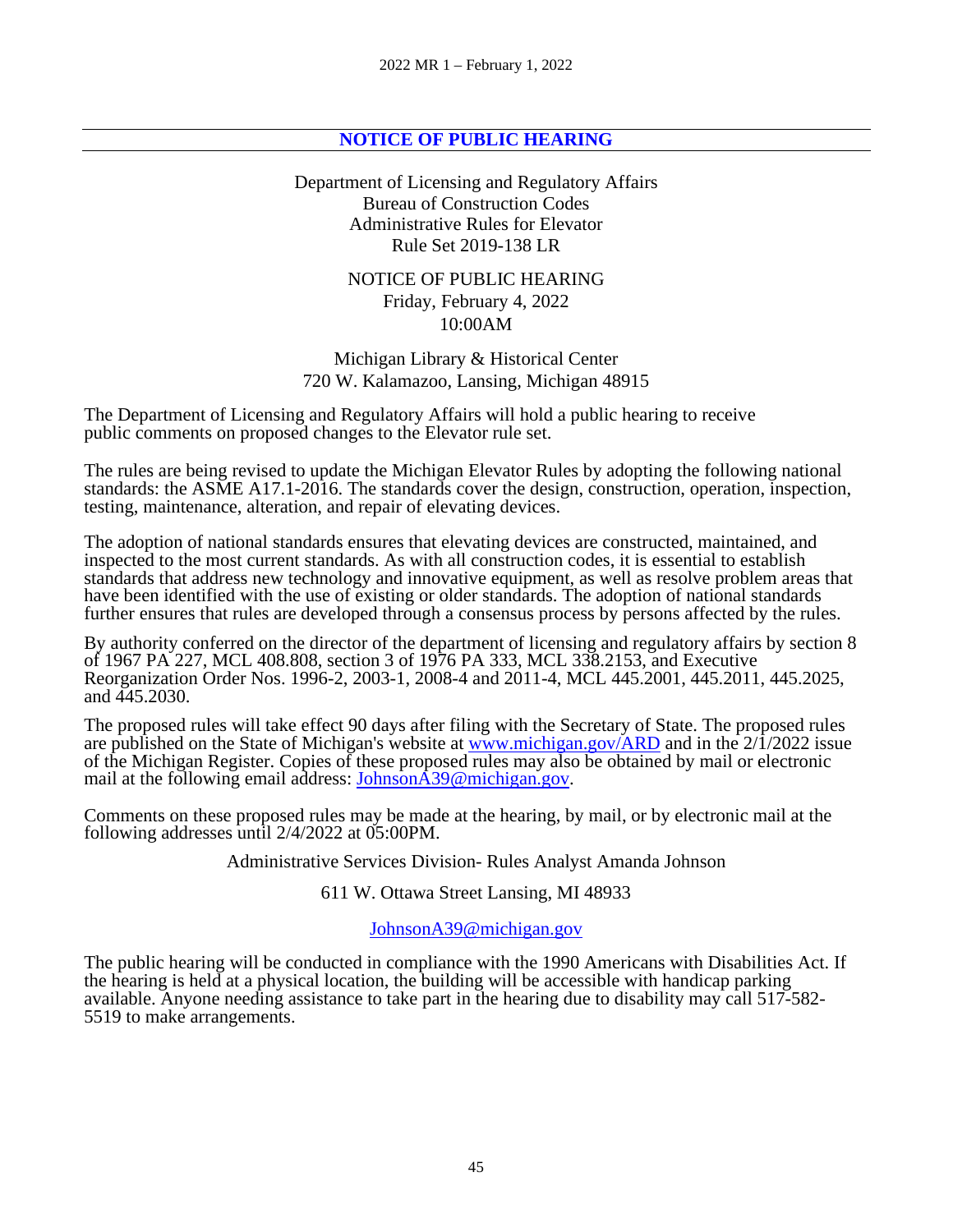#### **MICHIGAN ADMINISTRATIVE CODE TABLE (2022 SESSION)**

*MCL 24.208 states in part:* 

*"Sec. 8. (1) The Office of Regulatory Reform shall publish the Michigan register at least once each month. The Michigan register shall contain all of the following:* 

*\* \* \** 

*"(2) The office of regulatory reform shall publish a cumulative index for the Michigan register."* 

*The following table cites administrative rules promulgated during the year 2022 and indicates the effect of these rules on the Michigan Administrative Code (1979 ed.).*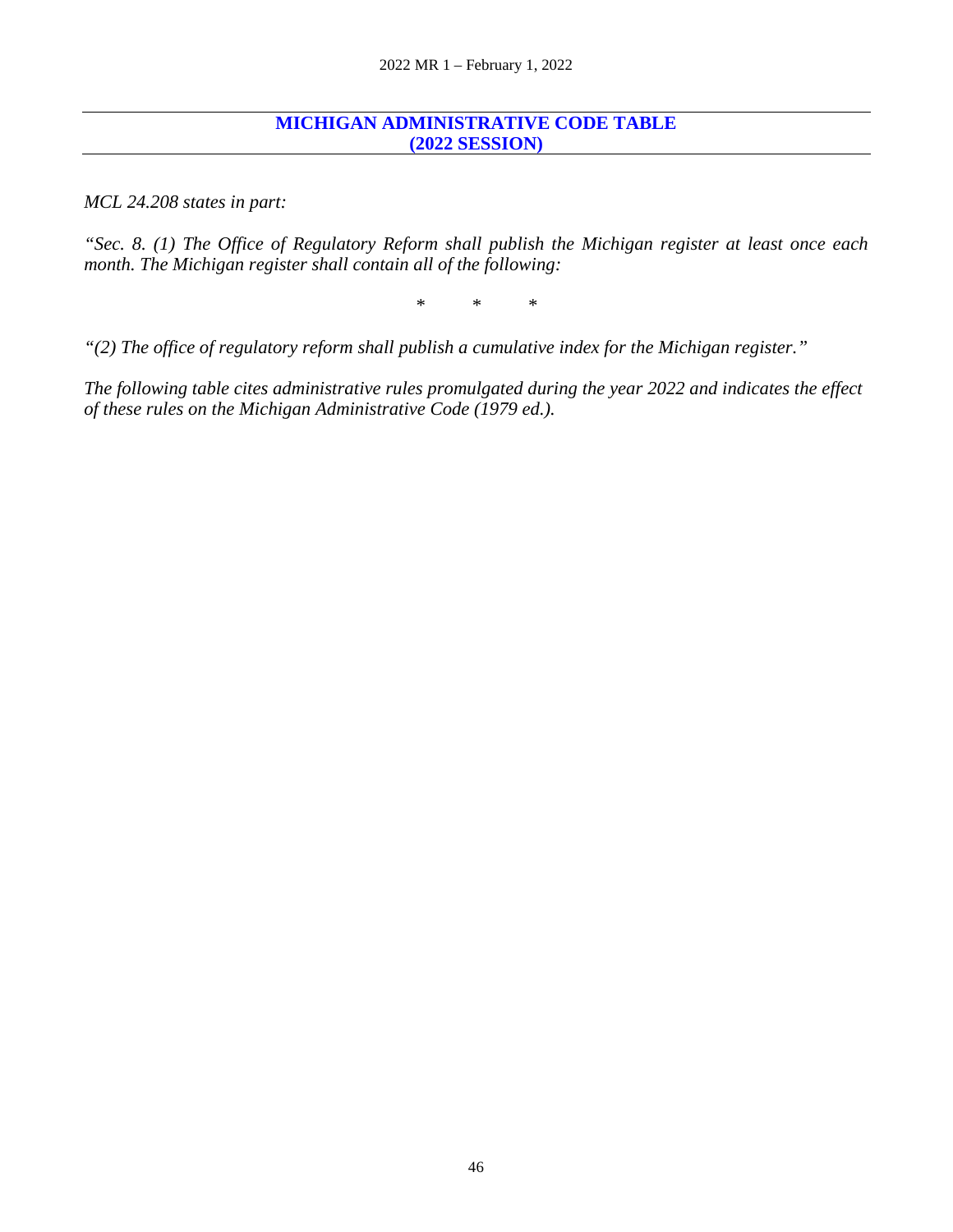| MICHIGAN ADMINISTRATIVE CODE TABLE |
|------------------------------------|
| <b>(2022 RULE FILINGS)</b>         |

|           |              | 2022<br>MR   |           |              | 2022<br>MR   |
|-----------|--------------|--------------|-----------|--------------|--------------|
| R Number  | Action       | Issue        | R Number  | Action       | Issue        |
| 338.3101  | *            | $\mathbf{1}$ | 338.3161a | *            | $\mathbf{1}$ |
| 338.3102  | *            | $\mathbf{1}$ | 338.3162  | ∗            | 1            |
| 338.3104  | $\ast$       | 1            | 338.3162a | *            | 1            |
| 338.3108  | $\ast$       | 1            | 338.3162b | *            | $\mathbf{1}$ |
| 338.3109  | R            | $\mathbf{1}$ | 338.3162c | *            | $\mathbf{1}$ |
| 338.3111  | $\ast$       | $\mathbf{1}$ | 338.3162d | *            | $\mathbf{1}$ |
| 338.3112  | $\mathbf R$  | $\mathbf{1}$ | 338.3162e | $\mathbb{R}$ | 1            |
| 338.3113  | $\mathbb{R}$ | 1            | 338.3163  | *            | $\mathbf{1}$ |
| 338.3113a | R            | $\mathbf{1}$ | 338.3181  | R            | $\mathbf{1}$ |
| 338.3114  | $\mathbb{R}$ | 1            |           |              |              |
| 338.3114a | $\mathbf R$  | 1            |           |              |              |
| 338.3116  | $\mathbb{R}$ | $\mathbf{1}$ |           |              |              |
| 338.3117  | $\mathbf R$  | $\mathbf{1}$ |           |              |              |
| 338.3118  | $\mathbf R$  | $\mathbf{1}$ |           |              |              |
| 338.3119  | $\mathbb R$  | 1            |           |              |              |
| 338.3119a | $\mathbb{R}$ | $\mathbf{1}$ |           |              |              |
| 338.3119b | $\mathbb{R}$ | $\mathbf{1}$ |           |              |              |
| 338.3120  | $\mathbb{R}$ | $\mathbf{1}$ |           |              |              |
| 338.3121  | $\mathbf R$  | 1            |           |              |              |
| 338.3121a | $\mathbb{R}$ | 1            |           |              |              |
| 338.3122  | $\mathbf R$  | $\mathbf{1}$ |           |              |              |
| 338.3123  | $\mathbf R$  | $\mathbf{1}$ |           |              |              |
| 338.3125  | R            | $\mathbf{1}$ |           |              |              |
| 338.3126  | $\mathbf R$  | $\mathbf{1}$ |           |              |              |
| 338.3127  | $\mathbf R$  | $\mathbf{1}$ |           |              |              |
| 338.3129  | $\mathbb{R}$ | $\mathbf{1}$ |           |              |              |
| 338.3132  | $\ast$       | 1            |           |              |              |
| 338.3135  | $\ast$       | 1            |           |              |              |
| 338.3136  | R            | $\mathbf{1}$ |           |              |              |
| 338.3137  | *            | $\mathbf{1}$ |           |              |              |
| 338.3141  | *            | $\mathbf{1}$ |           |              |              |
| 338.3143  | *            | 1            |           |              |              |
| 338.3145  | *            | $\mathbf{1}$ |           |              |              |
| 338.3151  | $\ast$       | $\,1$        |           |              |              |
| 338.3152  | R            | 1            |           |              |              |
| 338.3153  | $\ast$       | $\mathbf{1}$ |           |              |              |
| 338.3153a | *            | $\,1$        |           |              |              |
| 338.3154  | *            | $\mathbf{1}$ |           |              |              |
| 338.3161  | $\ast$       | $\mathbf{1}$ |           |              |              |

(**\*** Amendment to Rule, **A** Added Rule, **N** New Rule, **R** Rescinded Rule)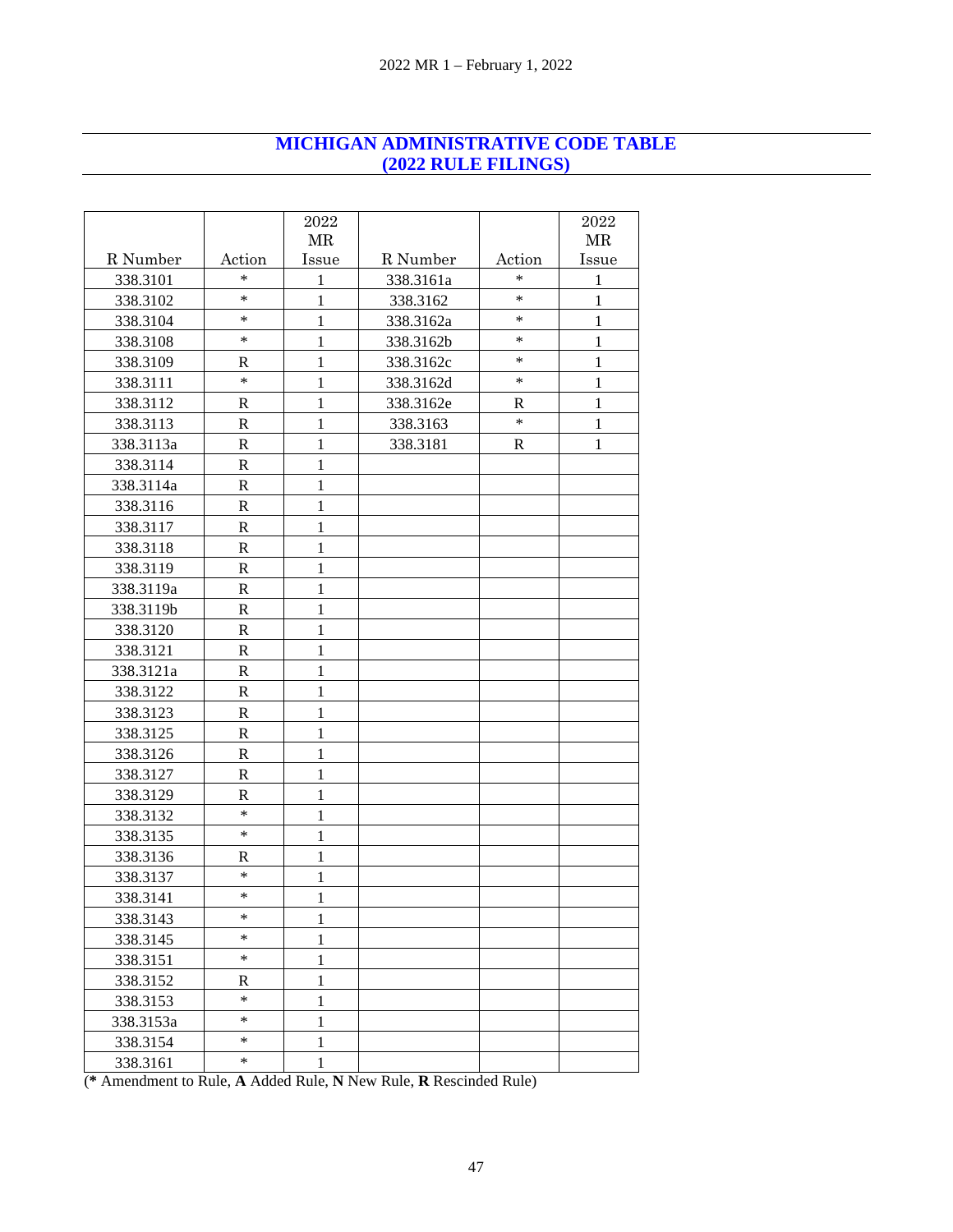

# **CUMULATIVE INDEX**

# **L**

# **LICENSING & REGULATORY AFFAIRS**

Pharmacy - Controlled Substances (2022-1)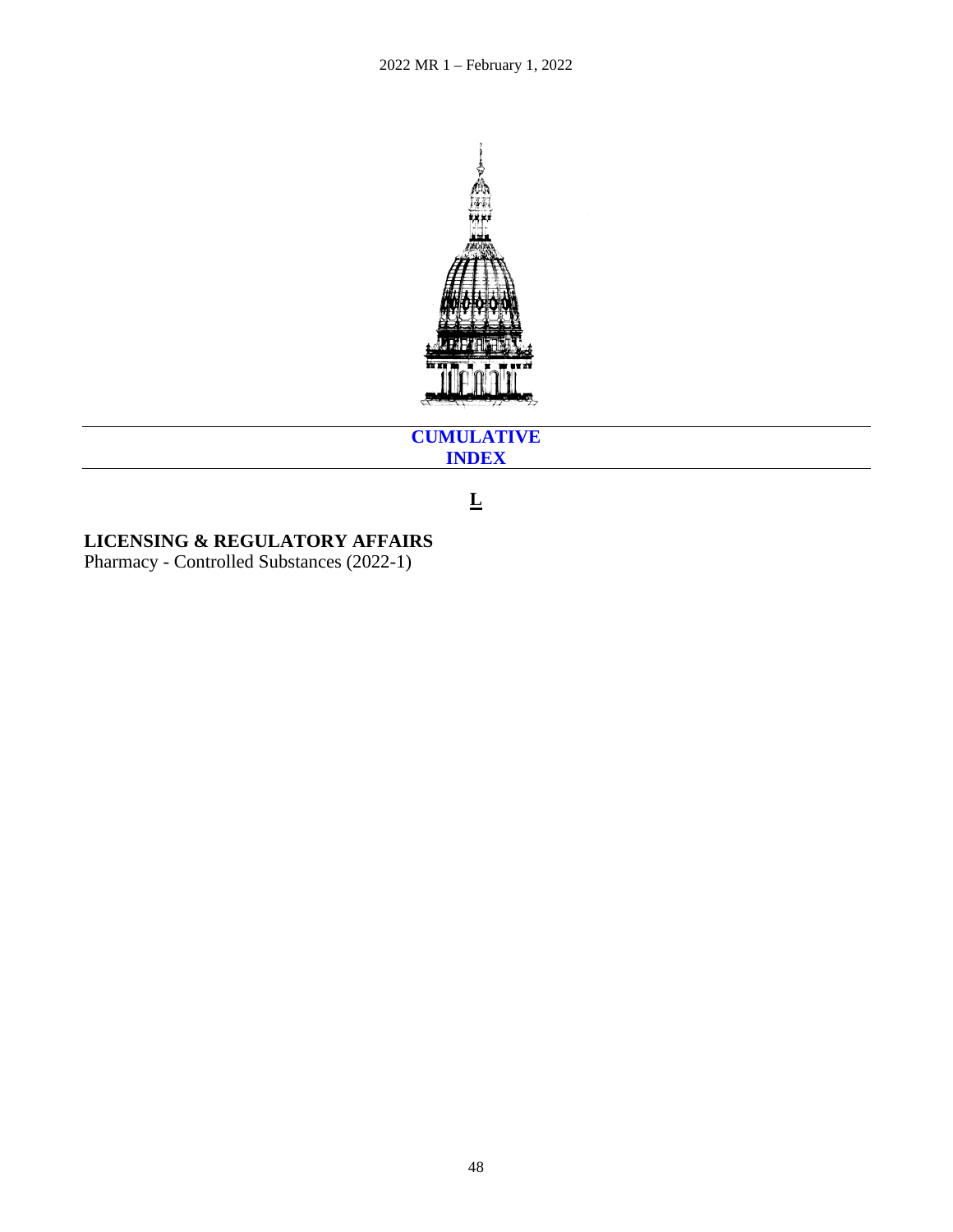#### **ADMINISTRATIVE RULES ENROLLED SENATE AND HOUSE BILLS SIGNED INTO LAW OR VETOED (2021 SESSION)**

*Mich. Const. Art. IV, §33 provides: "Every bill passed by the legislature shall be presented to the governor before it becomes law, and the governor shall have 14 days measured in hours and minutes from the time of presentation in which to consider it. If he approves, he shall within that time sign and file it with the secretary of state and it shall become law . . . If he does not approve, and the legislature has within that time finally adjourned the session at which the bill was passed, it shall not become law. If he disapproves . . . he shall return it within such 14-day period with his objections, to the house in which it originated."* 

*Mich. Const. Art. IV, §27, further provides: "No act shall take effect until the expiration of 90 days from the end of the session at which it was passed, but the legislature may give immediate effect to acts by a two-thirds vote of the members elected to and serving in each house."* 

*MCL 24.208 states in part:* 

*"Sec. 8. (1) The Office of Regulatory Reform shall publish the Michigan register at least once each month. The Michigan register shall contain all of the following:* 

*\* \* \** 

 *(b) On a cumulative basis, the numbers and subject matter of the enrolled senate and house bills signed into law by the governor during the calendar year and the corresponding public act numbers.* 

*(c) On a cumulative basis, the numbers and subject matter of the enrolled senate and house bills vetoed by the governor during the calendar year."*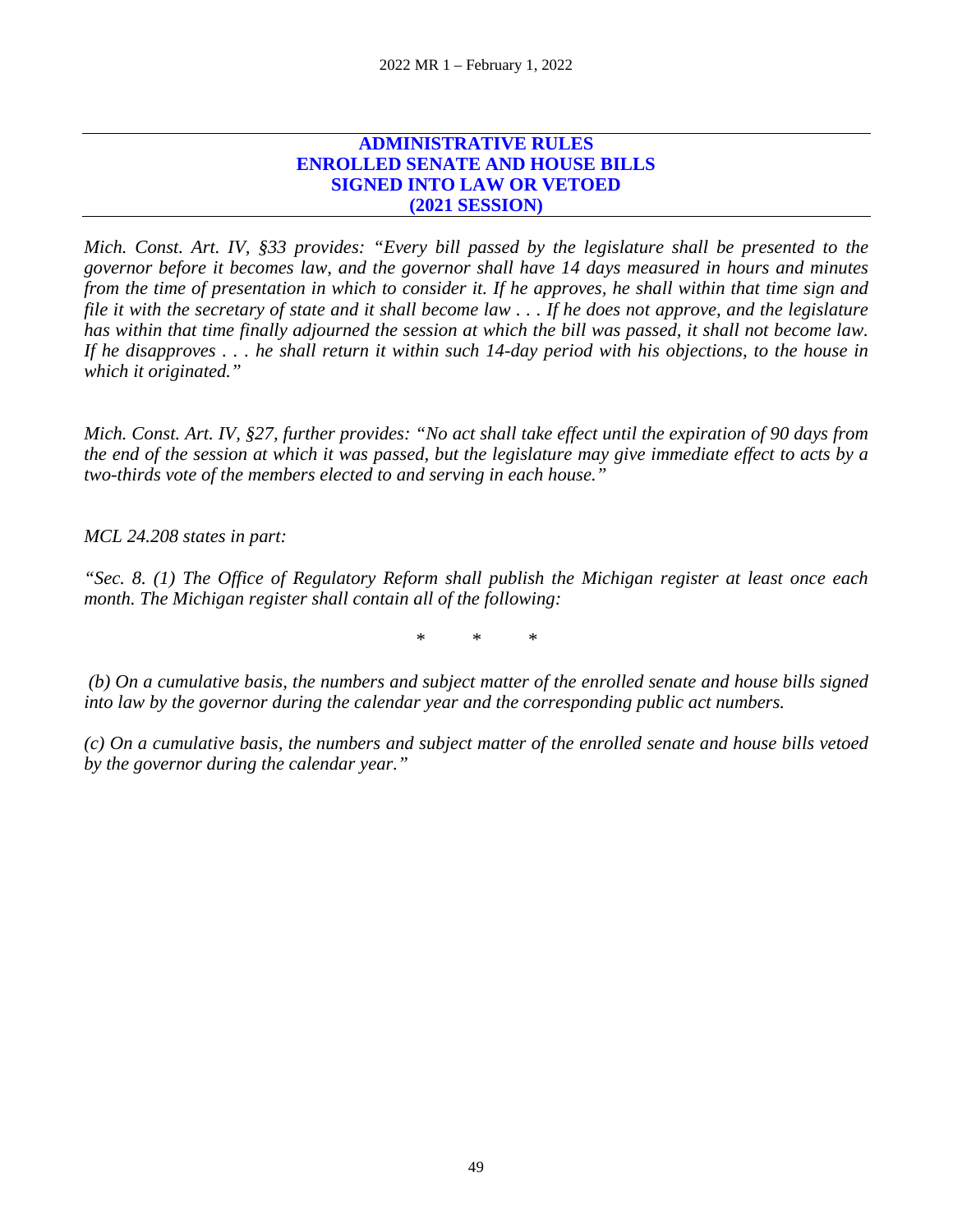# **2021 Michigan Public Acts Table**

Legislative Service Bureau Legal Division, Statutory Compiling and Law Publications Unit 124 W. Allegan, Lansing, MI 48909

January 25, 2022 Compiled through PA 168 of 2021

| PA        | <b>ENROLLED</b> |           | IE*        |           | Governor          |                       |                                                                                                                                                   |
|-----------|-----------------|-----------|------------|-----------|-------------------|-----------------------|---------------------------------------------------------------------------------------------------------------------------------------------------|
| No.       | H <sub>B</sub>  | <b>SB</b> | Yes/No     | Approved  | <b>Filed Date</b> | <b>Effective Date</b> | <b>SUBJECT</b>                                                                                                                                    |
| 0001      |                 | 0030      | <b>Yes</b> | 3/2/2021  | 3/2/2021          | 3/2/2021              | Highways; memorial; portion of I-94 in Wayne County, designate as the<br>"Firefighter Coleman A Tate Memorial Highway".<br>(Sen. Adam J. Hollier) |
| 0002 4047 |                 |           | Yes        | 3/9/2021  | 3/9/2021          | 3/9/2021<br>$\ddot{}$ | Appropriations; supplemental; supplemental appropriations; provide for fiscal<br>year 2020-2021.<br>(Rep. Timothy Beson)                          |
|           | 0003 4048       |           | Yes        | 3/9/2021  | 3/9/2021          | 3/9/2021<br>$\ddot{}$ | School aid; supplemental; supplemental school funding; provide for.<br>(Rep. Brad Paquette)                                                       |
| 0004      |                 | 0186      | Yes        | 3/24/2021 | 3/24/2021         | 3/24/2021             | Agriculture; industrial hemp; regulations for growing industrial hemp; modify.<br>(Sen. Dan Lauwers)                                              |
| 0005      |                 | 0100      | Yes        | 3/26/2021 | 3/26/2021         | 3/26/2021             | Children; child care; definition of foster care; provide for.<br>(Sen. John Bizon, M.D.)                                                          |
|           | 0006 4126       |           | Yes        | 4/8/2021  | 4/8/2021          | 4/8/2021              | <b>Natural resources</b> ; hunting, pheasant stamp program; modify.<br>(Rep. Gary Howell)                                                         |
| 0007      | 4569            |           | Yes        | 4/22/2021 | 4/22/2021         | 4/22/2021             | Individual income tax; city; extension of 2020 city income tax filing deadline;<br>allow.<br>(Rep. Andrew Beeler)                                 |
|           | 0008 4571       |           | Yes        | 4/22/2021 | 4/22/2021         | 4/22/2021             | Individual income tax; returns; extension of filing deadline for 2020 income<br>taxes; allow.<br>(Rep. Tenisha Yancey)                            |

\* - I.E. meansLegislature voted to give the Act immediate effect.

\*\* - Act takeseffect on the 91st day after sine die adjournment of the Legislature. \*\*\* - See Act for applicable effective date.

+ - Line item veto.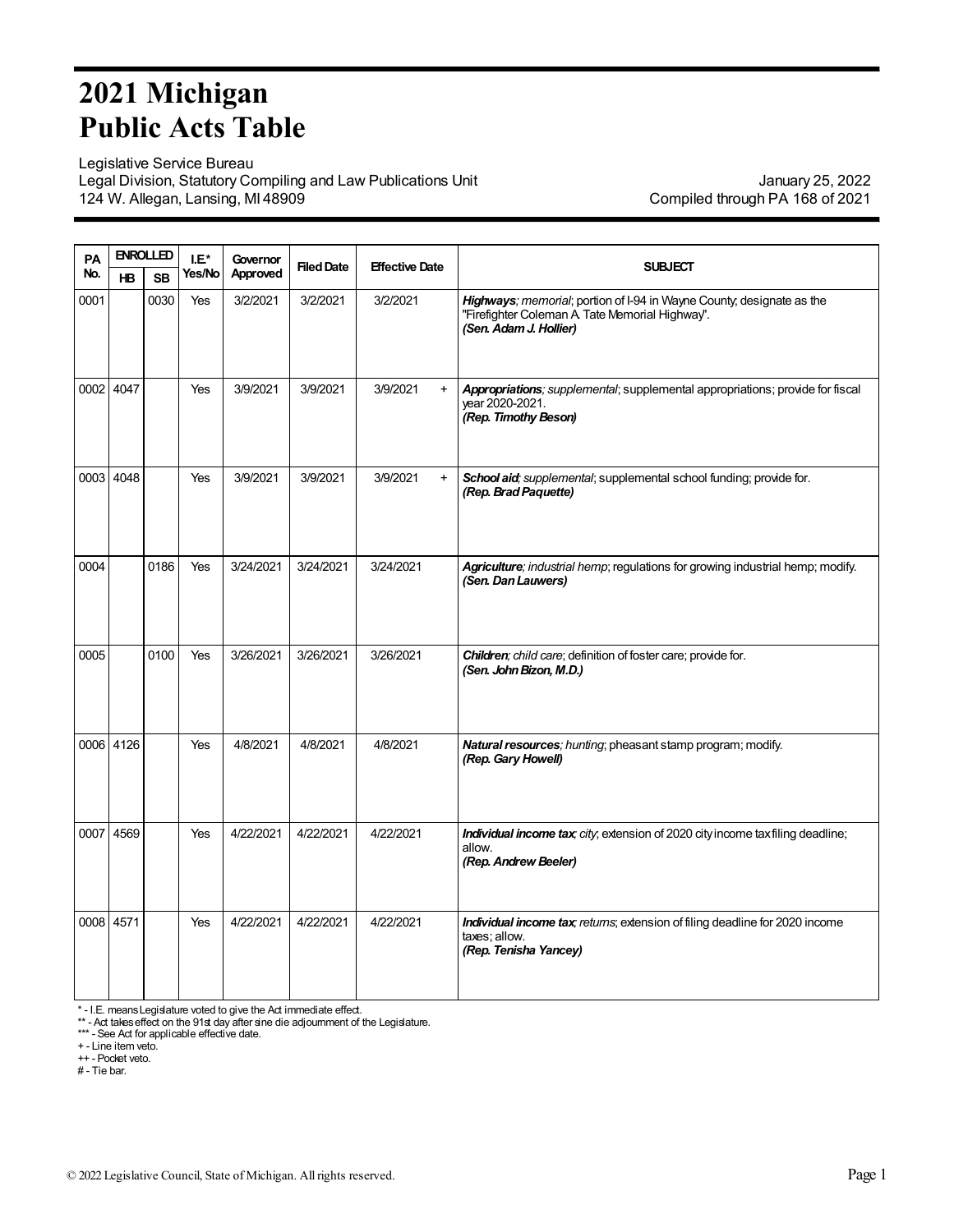| PA   | <b>ENROLLED</b> |           | I.E*      | Governor  | <b>Filed Date</b> | <b>Effective Date</b> |   | <b>SUBJECT</b>                                                                                                                                                                |
|------|-----------------|-----------|-----------|-----------|-------------------|-----------------------|---|-------------------------------------------------------------------------------------------------------------------------------------------------------------------------------|
| No.  | <b>HB</b>       | <b>SB</b> | Yes/No    | Approved  |                   |                       |   |                                                                                                                                                                               |
| 0009 | 4469            |           | Yes       | 5/6/2021  | 5/7/2021          | 5/7/2021              |   | Appropriations; natural resources; Mchigan natural resources trust fund; provide<br>appropriations for fiscal year 2021-2022.<br>(Rep. Sue Allor)                             |
|      | 0010 4019       |           | Yes       | 5/6/2021  | 5/7/2021          | 5/7/2021              |   | Appropriations; zero budget; multi-department supplemental appropriations;<br>provide for fiscal year 2020-2021.<br>(Rep. Thomas Albert)                                      |
|      | 0011 4429       |           | Yes       | 5/13/2021 | 5/13/2021         | 5/13/2021             |   | Highways; memorial; portion of US-2 and US-41; designate as the "Darryl M<br>Rantanen Memorial Highway".<br>(Rep. Beau LaFave)                                                |
|      | 0012 4067       |           | <b>No</b> | 5/13/2021 | 5/13/2021         | 3/30/2022             |   | Health occupations; dentists; health profession specialty field license; expand to<br>include other health profession specialty fields.<br>(Rep. Ben Frederick)               |
|      | 0013 4053       |           | Yes       | 5/13/2021 | 5/13/2021         | 5/13/2021             |   | Highways; memorial; portion of M-120; designate as the "Deputy Ernest W.<br>Heikkila Memorial Highway".<br>(Rep. Greg VanWoerkom)                                             |
| 0014 |                 | 0016      | Yes       | 5/19/2021 | 5/19/2021         | 8/17/2021             |   | Housing; inspection; change of ownership; exclude certain transfers.<br>(Sen. Dale W. Zorn)                                                                                   |
| 0015 |                 | 0118      | Yes       | 5/19/2021 | 5/19/2021         | 5/19/2021             |   | School aid; penalties; penalties for prohibited conduct; modify.<br>(Sen. Ed McBroom)                                                                                         |
| 0016 |                 | 0141      | Yes       | 5/24/2021 | 5/25/2021         | 8/23/2021             | # | Liquor; spirits; definition of mixed spirit drink; modify, and modify eligibility for<br>direct shipper license and retailer delivery.<br>(Sen. Wayne A. Schmidt)             |
| 0017 |                 | 0142      | Yes       | 5/24/2021 | 5/25/2021         | 8/23/2021             | # | Liquor; retail sales; allowing in state and out-of-state mixed spirit drink<br>manufacturers to deliver mixed spirit drink to retailers; provide for.<br>(Sen. Winnie Brinks) |
| 0018 |                 | 0143      | Yes       | 5/24/2021 | 5/25/2021         | 8/23/2021             | # | Liquor; spirits; definition of mixed spirit drink; modify.<br>(Sen. Jeremy Moss)                                                                                              |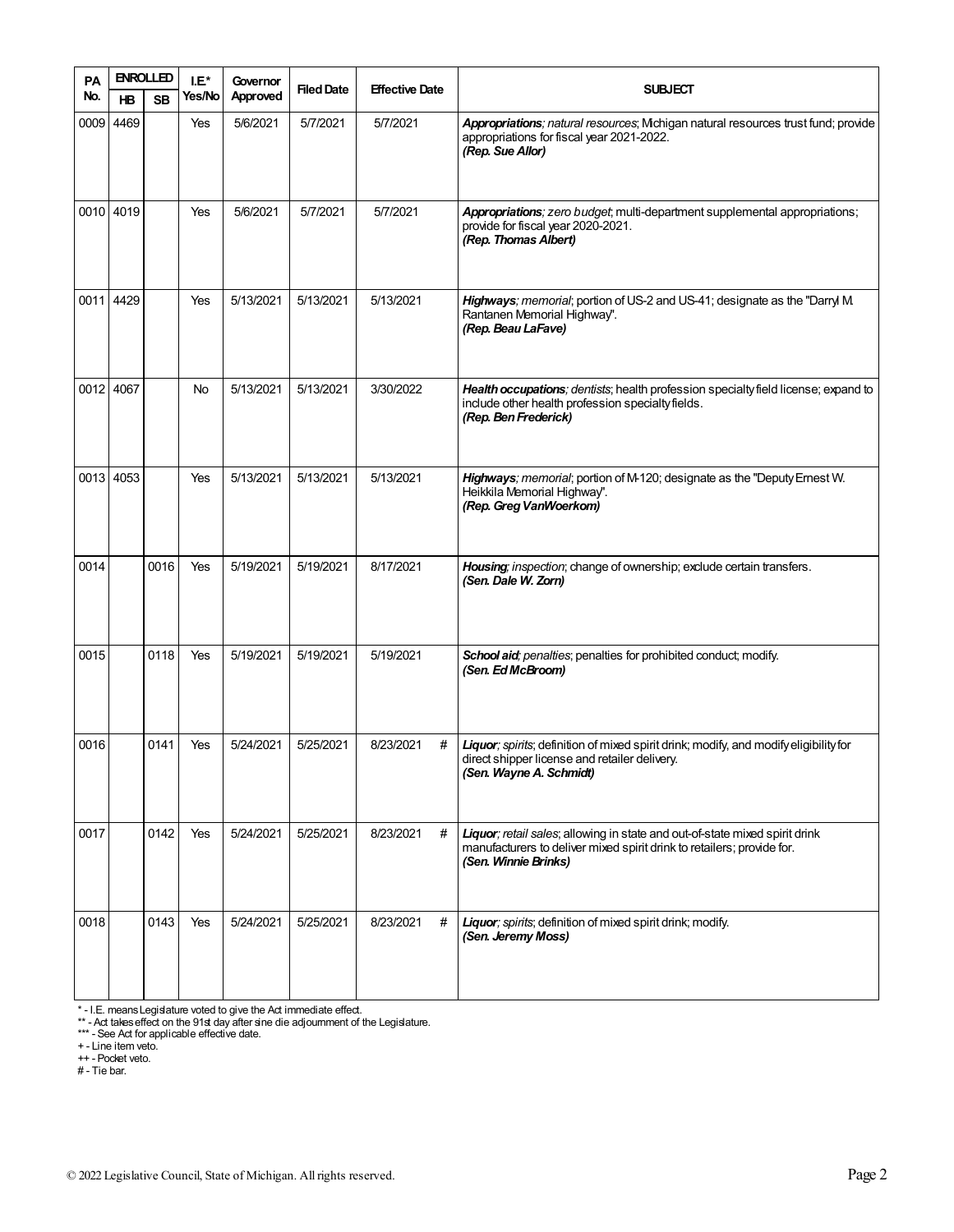| <b>PA</b> |           | <b>ENROLLED</b> | IE*    | Governor  |                   |                       |   |                                                                                                                                                                                                                                                                                         |
|-----------|-----------|-----------------|--------|-----------|-------------------|-----------------------|---|-----------------------------------------------------------------------------------------------------------------------------------------------------------------------------------------------------------------------------------------------------------------------------------------|
| No.       | <b>HB</b> | <b>SB</b>       | Yes/No | Approved  | <b>Filed Date</b> | <b>Effective Date</b> |   | <b>SUBJECT</b>                                                                                                                                                                                                                                                                          |
| 0019      |           | 0144            | Yes    | 5/24/2021 | 5/25/2021         | 8/23/2021             | # | <b>Liquor</b> ; spirits; definition of mixed spirit drink; modify.<br>(Sen. Curtis S. VanderWall)                                                                                                                                                                                       |
| 0020      |           | 0049            | Yes    | 6/3/2021  | 6/3/2021          | 6/3/2021              |   | <b>Liquor</b> ; permits; an on-premises tasting room and an off-premises tasting room<br>held at same location; allow under certain conditions.<br>(Sen. Kimberly A. LaSata)                                                                                                            |
| 0021      | 4043      |                 | No     | 6/8/2021  | 6/9/2021          | 3/30/2022             |   | <b>Mental health</b> ; other, information gathered by the electronic inpatient bed<br>registry, require to be reported to the Mchigan crisis and access line.<br>(Rep. Mary Whiteford)                                                                                                  |
|           | 0022 4044 |                 | No     | 6/8/2021  | 6/9/2021          | 3/30/2022             |   | <b>Mental health</b> ; other, state-operated registries related to mental health; require<br>to report data to the Mchigan crisis and access line.<br>(Rep. Mary Whiteford)                                                                                                             |
| 0023      | 4376      |                 | Yes    | 6/9/2021  | 6/9/2021          | 9/7/2021              | # | Occupations; individual licensing and registration; waiver of licensing fees for<br>veterans, members of the armed forces, members of the uniformed forces, and<br>their dependents; provide for.<br>(Rep. Andrea Schroeder)                                                            |
| 0024 4377 |           |                 | Yes    | 6/9/2021  | 6/9/2021          | 9/7/2021              |   | Occupations; individual licensing and registration; licensing reciprocity for<br>certain skilled trades for veterans, members of the armed forces, members of<br>the uniformed services, and their dependents who hold an out-of-state license;<br>provide for.<br>(Rep. Sarah Anthony) |
| 0025      |           | 0157            | Yes    | 6/9/2021  | 6/9/2021          | 9/7/2021              |   | Health occupations; health professionals; reciprocity for veterans, members of<br>the armed forces, members of the uniformed services, and their dependents<br>who hold an out-of-state license or registration; provide for.<br>(Sen. John Bizon, M.D.)                                |
| 0026      |           | 0312            | Yes    | 6/9/2021  | 6/9/2021          | 9/7/2021              | # | Occupations; individual licensing and registration; licensing reciprocity for<br>certain occupations for veterans, members of the armed forces, members of the<br>uniformed services, and their dependents who hold an out-of-state license;<br>provide for.<br>(Sen. Marshall Bullock) |
| 0027      |           | 0437            | Yes    | 6/15/2021 | 6/15/2021         | 6/15/2021             |   | Michigan business tax; credits; time frame for completion of certain multiphase<br>projects; modify.<br>(Sen. Wayne A. Schmidt)                                                                                                                                                         |
|           | 0028 4325 |                 | No     | 6/15/2021 | 6/15/2021         | 3/30/2022             |   | Senior citizens; other, criminal history check for employees, volunteers, or<br>independent contractors of a local area agency on aging; require.<br>(Rep. Matt Hall)                                                                                                                   |

+ - Line item veto. ++ - Pocket veto. # - Tie bar.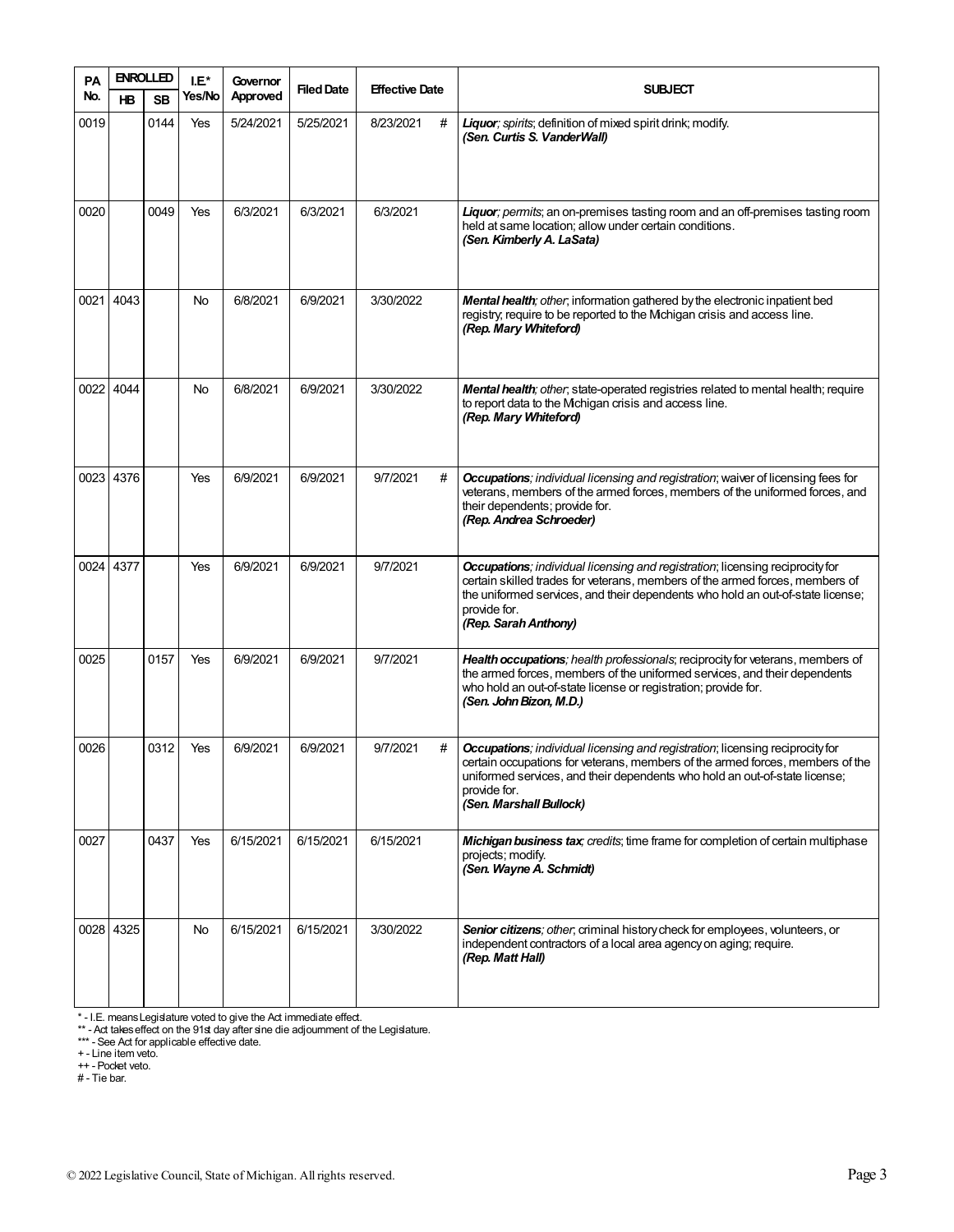| <b>PA</b> | <b>ENROLLED</b> |           | IE*    | Governor  | <b>Filed Date</b> | <b>Effective Date</b> | <b>SUBJECT</b>                                                                                                                                                                        |
|-----------|-----------------|-----------|--------|-----------|-------------------|-----------------------|---------------------------------------------------------------------------------------------------------------------------------------------------------------------------------------|
| No.       | <b>HB</b>       | <b>SB</b> | Yes/No | Approved  |                   |                       |                                                                                                                                                                                       |
| 0029      | 4445            |           | No     | 6/15/2021 | 6/15/2021         | 3/30/2022             | Liquor; licenses; minimum number of sporting events for a motor sports license;<br>reduce.<br>(Rep. Sarah Lightner)                                                                   |
| 0030      |                 | 0037      | Yes    | 6/23/2021 | 6/23/2021         | 6/23/2021             | Appropriations; zero budget; supplemental appropriations; provide for fiscal<br>year 2020-2021.<br>(Sen. Jim Stamas)                                                                  |
| 0031      |                 | 0010      | Yes    | 6/24/2021 | 6/24/2021         | 6/24/2021             | <b>Records</b> ; veterans; veteran services boards; allow to hold closed sessions<br>when interviewing veterans' applications for benefits.<br>(Sen. Lana Theis)                      |
|           | 0032 4040       |           | No     | 6/24/2021 | 6/24/2021         | 3/30/2022             | Education; occupational schools; occupational school regulations; exempt<br>certain apprenticeship programs.<br>(Rep. Ben Frederick)                                                  |
| 0033      | 4050            |           | Yes    | 6/24/2021 | 6/24/2021         | 6/24/2021             | Civil rights; public records; certain data relating to location of game; exempt from<br>freedom of information act requests.<br>(Rep. John Cherry)                                    |
|           | 0034 4122       |           | Yes    | 6/24/2021 | 6/24/2021         | 6/24/2021             | Military affairs; other, distribution structure of the county veteran service fund;<br>modify.<br>(Rep. Annette Glenn)                                                                |
| 0035      |                 | 0440      | Yes    | 6/24/2021 | 6/24/2021         | 6/24/2021             | Health facilities; certificate of need; certain PET scanners; exempt from<br>certificate of need regulations.<br>(Sen. Winnie Brinks)                                                 |
| 0036      |                 | 0155      | Yes    | 7/1/2021  | 7/1/2021          | 7/1/2021              | Health; pharmaceuticals; emergency dispensing of insulin; provide for under<br>certain circumstances.<br>(Sen. Kevin Daley)                                                           |
| 0037      |                 | 0156      | Yes    | 7/1/2021  | 7/1/2021          | 7/1/2021<br>#         | Insurance; health insurers; coverage for emergency refill of prescription<br>medication of insulin for up to a 30-day supply, provide for.<br>(Sen. Kevin Daley)                      |
| 0038      |                 | 0256      | Yes    | 7/1/2021  | 7/1/2021          | 7/1/2021              | Sales tax; distribution; transfer of funds from the comprehensive transportation<br>fund into the transportation administration collection fund; provide for.<br>(Sen. Roger Victory) |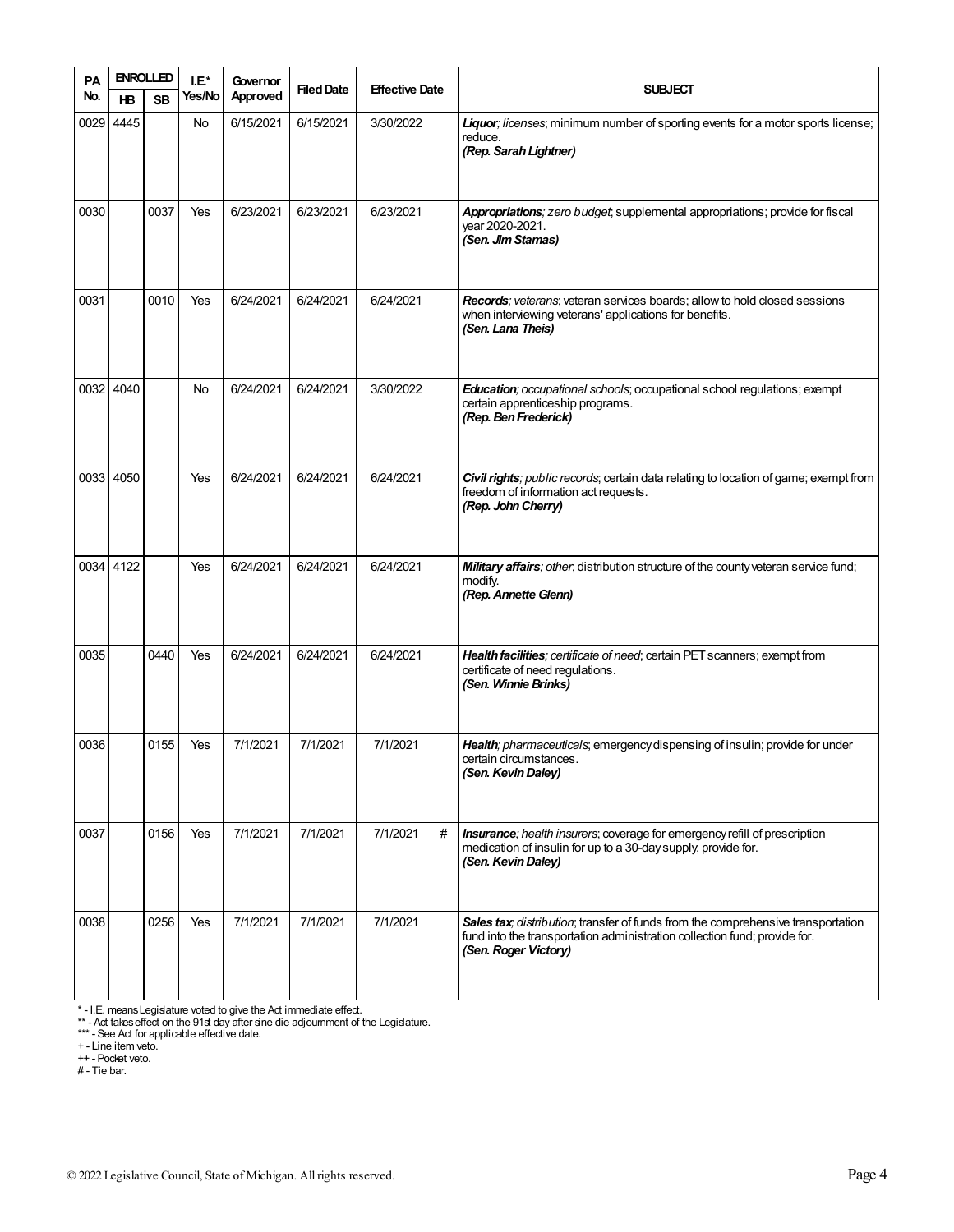| PA        |           | <b>ENROLLED</b> | I.E*   | Governor  | <b>Filed Date</b> |                       |                                                                                                                                                                                                          |
|-----------|-----------|-----------------|--------|-----------|-------------------|-----------------------|----------------------------------------------------------------------------------------------------------------------------------------------------------------------------------------------------------|
| No.       | <b>HB</b> | <b>SB</b>       | Yes/No | Approved  |                   | <b>Effective Date</b> | <b>SUBJECT</b>                                                                                                                                                                                           |
| 0039      |           | 0438            | Yes    | 7/1/2021  | 7/1/2021          | 7/1/2021              | <b>Criminal procedure</b> ; arrests; exception to the presumption for issuance of<br>appearance tickets in lieu of an arrest in operating while intoxicated; provide for.<br>(Sen. Curtis S. VanderWall) |
|           | 0040 4055 |                 | Yes    | 7/1/2021  | 7/1/2021          | 7/1/2021              | Higher education; financial aid; state competitive scholarships; modify.<br>(Rep. Sarah Anthony)                                                                                                         |
|           | 0041 4056 |                 | Yes    | 7/1/2021  | 7/1/2021          | 7/1/2021              | <b>Higher education</b> ; tuition; tuition grants; modify.<br>(Rep. Scott VanSingel)                                                                                                                     |
|           | 0042 4540 |                 | Yes    | 7/1/2021  | 7/1/2021          | 7/1/2021              | Law enforcement; other, transit police officers as law enforcement officers;<br>establish.<br>(Rep. Tyrone Carter)                                                                                       |
| 0043 4541 |           |                 | Yes    | 7/1/2021  | 7/1/2021          | 7/1/2021              | Vehicles; other, street cars; modify motor vehicle code to provide for.<br>(Rep. Graham Filler)                                                                                                          |
| 0044 4641 |           |                 | Yes    | 7/1/2021  | 7/1/2021          | 7/1/2021              | Economic development; neighborhood enterprise zones; filing of neighborhood<br>enterprise zone certificate extension; modify.<br>(Rep. Steve Marino)                                                     |
|           | 0045 4123 |                 | Yes    | 7/1/2021  | 7/1/2021          | 7/1/2021              | Water supply; systems; use of clean water assistance and safe drinking water<br>assistance funds for energy efficiency water works projects; modify.<br>(Rep. Beth Griffin)                              |
|           | 0046 4015 |                 | No     | 7/1/2021  | 7/1/2021          | 3/30/2022             | <b>Consumer protection</b> ; marketing and advertising; disclosure from third-party<br>websites conducting state business; require.<br>(Rep. Sarah Lightner)                                             |
|           | 0047 4421 |                 | Yes    | 7/7/2021  | 7/7/2021          | 7/7/2021              | Appropriations; school aid; multisection school aid supplemental for fiscal year<br>2021-2022; provide for.<br>(Rep. Brad Paquette)                                                                      |
|           | 0048 4411 |                 | Yes    | 7/13/2021 | 7/13/2021         | $***$<br>$\ddot{}$    | Appropriations; school aid; provide for fiscal years 2020-2021 and 2021-2022.<br>(Rep. Brad Paquette)                                                                                                    |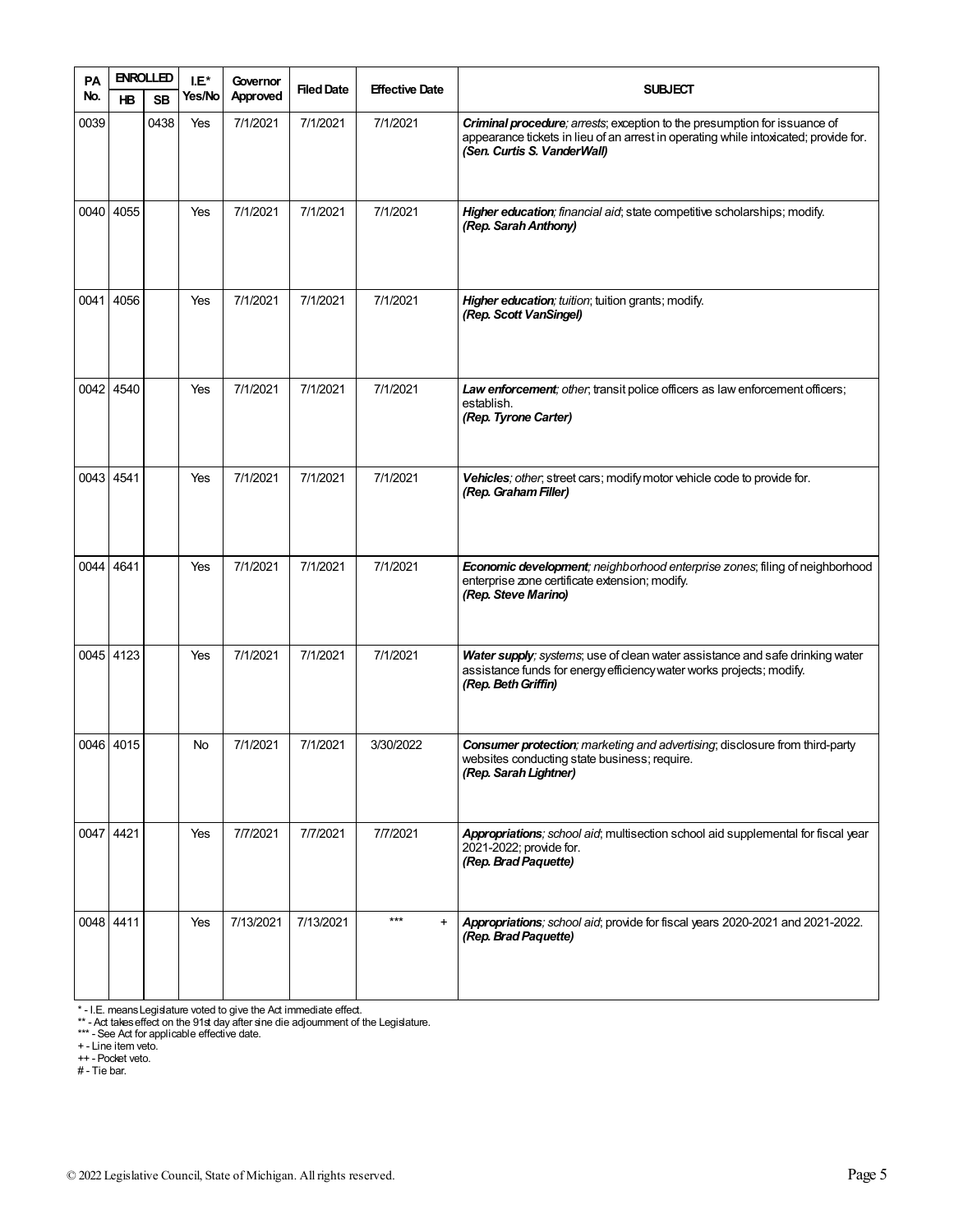| PA        | <b>ENROLLED</b> |           | $LE^*$ | Governor  | <b>Filed Date</b> | <b>Effective Date</b> | <b>SUBJECT</b>                                                                                                                                                                                                           |
|-----------|-----------------|-----------|--------|-----------|-------------------|-----------------------|--------------------------------------------------------------------------------------------------------------------------------------------------------------------------------------------------------------------------|
| No.       | <b>HB</b>       | <b>SB</b> | Yes/No | Approved  |                   |                       |                                                                                                                                                                                                                          |
| 0049      | 4201            |           | Yes    | 7/13/2021 | 7/13/2021         | 10/11/2021<br>#       | Transportation; school vehicles; penalties for entering a school bus without<br>authorization or impeding or obstructing a school bus; create.<br>(Rep. Jack O'Malley)                                                   |
| 0050 4202 |                 |           | Yes    | 7/13/2021 | 7/13/2021         | 10/11/2021<br>#       | Transportation; school vehicles; school bus stop-arm cameras; allow.<br>(Rep. Tyrone Carter)                                                                                                                             |
|           | 0051 4203       |           | Yes    | 7/13/2021 | 7/13/2021         | 10/11/2021<br>#       | Transportation; school vehicles; allowable painting of school buses; modify.<br>(Rep. Jewell Jones)                                                                                                                      |
| 0052 4204 |                 |           | Yes    | 7/13/2021 | 7/13/2021         | 10/11/2021<br>#       | Transportation; school vehicles; school bus stop-arm cameras; allow.<br>(Rep. Greg VanWoerkom)                                                                                                                           |
|           | 0053 4359       |           | Yes    | 7/13/2021 | 7/13/2021         | 10/11/2021            | Health occupations; nurses; scope of practice of registered professional nurse<br>holding a specialty certification as a nurse anesthetist; modify.<br>(Rep. Mary Whiteford)                                             |
|           | 0054 4603       |           | Yes    | 7/13/2021 | 7/13/2021         | 7/13/2021             | Civil rights; open meetings; circumstances permitting public meetings of certain<br>public bodies to be held electronically by telephonic or video conferencing;<br>modify.<br>(Rep. Joe Bellino)                        |
|           | 0055 4516       |           | Yes    | 7/13/2021 | 7/13/2021         | 10/11/2021            | Marihuana; liability; sale of marihuana to an individual who is younger than 21<br>years of age or visibly intoxicated; prohibit, and create cause of action for harm<br>that the individual causes.<br>(Rep. Jim Lilly) |
| 0056 4517 |                 |           | Yes    | 7/13/2021 | 7/13/2021         | 10/11/2021            | Marihuana; other, definitions of marihuana and industrial hemp; modify, and<br>require the marijuana regulatory agency to promulgate rules regarding.<br>(Rep. Yousef Rabhi)                                             |
|           | 0057 4740       |           | Yes    | 7/13/2021 | 7/13/2021         | 10/11/2021            | Marihuana; other, certain definitions in the medical marihuana facilities<br>licensing act; modify.<br>(Rep. Pat Outman)                                                                                                 |
| 0058 4741 |                 |           | Yes    | 7/13/2021 | 7/13/2021         | 10/11/2021            | Marihuana; other, certain definitions in the industrial hemp growers act; modify.<br>(Rep. TC Clements)                                                                                                                  |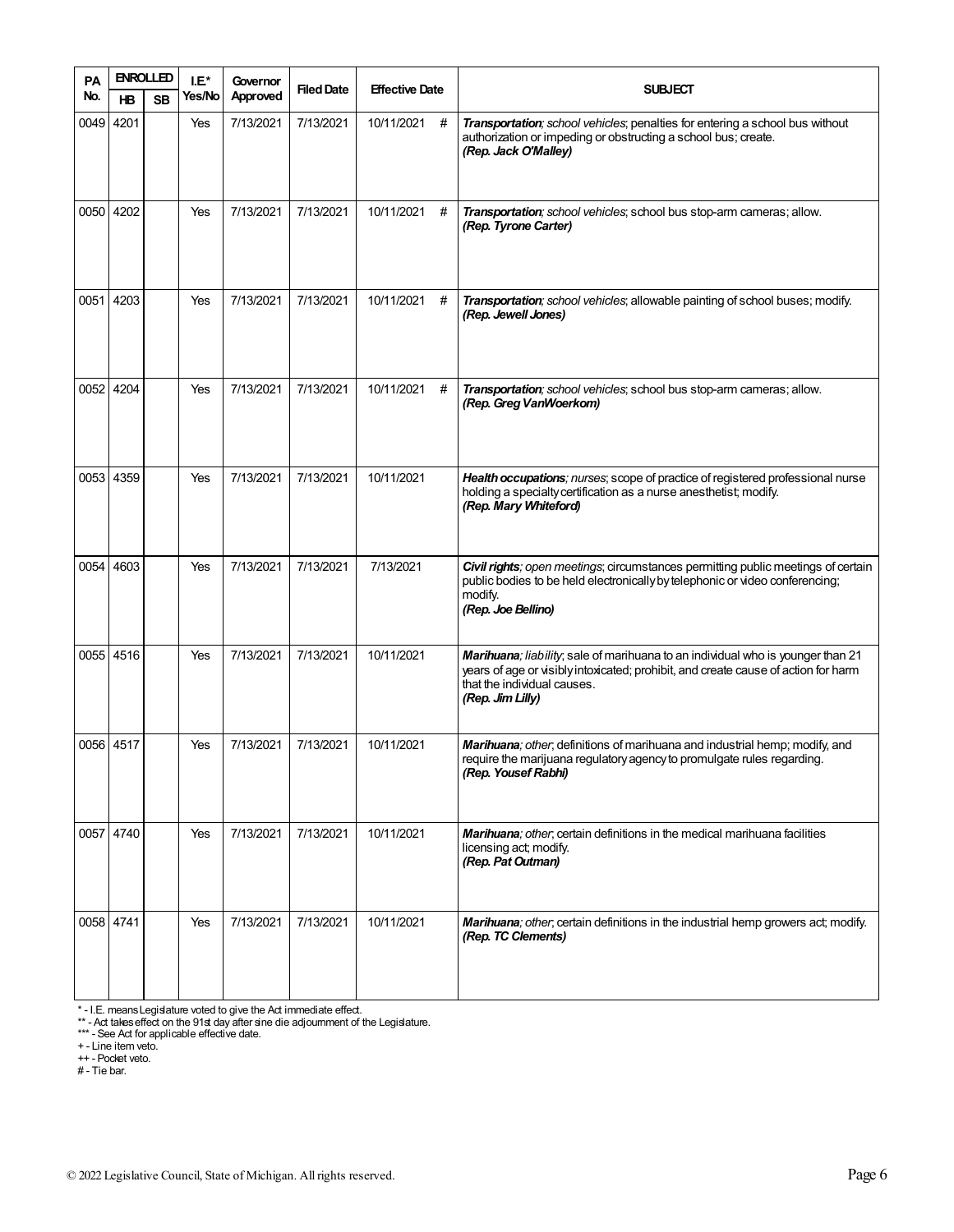| <b>PA</b> | <b>ENROLLED</b> |           | IE*    | Governor  |                   |                       |                                                                                                                                                                                                                |
|-----------|-----------------|-----------|--------|-----------|-------------------|-----------------------|----------------------------------------------------------------------------------------------------------------------------------------------------------------------------------------------------------------|
| No.       | <b>HB</b>       | <b>SB</b> | Yes/No | Approved  | <b>Filed Date</b> | <b>Effective Date</b> | <b>SUBJECT</b>                                                                                                                                                                                                 |
| 0059      | 4742            |           | Yes    | 7/13/2021 | 7/13/2021         | 10/11/2021            | Marihuana; other, certain definitions in the marihuana tracking act; modify.<br>(Rep. Tenisha Yancey)                                                                                                          |
|           | 0060 4743       |           | Yes    | 7/13/2021 | 7/13/2021         | 10/11/2021            | Marihuana; other, certain definitions in the public health code; modify.<br>(Rep. Julie Calley)                                                                                                                |
|           | 0061 4744       |           | Yes    | 7/13/2021 | 7/13/2021         | 10/11/2021            | Marihuana; other, certain definitions in the industrial hemp research and<br>development act; modify.<br>(Rep. Richard Steenland)                                                                              |
|           | 0062 4745       |           | Yes    | 7/13/2021 | 7/13/2021         | 10/11/2021            | Marihuana; other, certain definitions in the Mchigan Medical Marihuana Act;<br>modify.<br>(Rep. Jim Lilly)                                                                                                     |
| 0063      | 4746            |           | Yes    | 7/13/2021 | 7/13/2021         | 10/11/2021            | Liquor; other, definition of marihuana in the Michigan liquor control code of 1998;<br>modify.<br>(Rep. Roger Hauck)                                                                                           |
| 0064      |                 | 0559      | Yes    | 7/13/2021 | 7/13/2021         | 7/13/2021             | Liquor; other, provisions relating to drinks to go and social districts; extend<br>sunset.<br>(Sen. Aric Nesbitt)                                                                                              |
| 0065      |                 | 0028      | Yes    | 7/15/2021 | 7/15/2021         | 7/15/2021             | Appropriations; zero budget, supplemental appropriations; provide for multi-<br>year supplemental.<br>(Sen. Jim Stamas)                                                                                        |
| 0066      |                 | 0501      | Yes    | 7/17/2021 | 7/19/2021         | 7/19/2021             | <b>Employment security</b> ; benefits; applicant for unemployment benefits; require to<br>register with a Michigan works agency, and extend work search waiver in certain<br>circumstances.<br>(Sen. Ken Horn) |
| 0067      |                 | 0027      | Yes    | 7/26/2021 | 7/27/2021         | 7/27/2021             | Appropriations; zero budget; supplemental appropriations; provide for fiscal<br>year 2020-2021.<br>(Sen. Jim Stamas)                                                                                           |
| 0068      |                 | 0060      | Yes    | 7/29/2021 | 7/29/2021         | 7/29/2021             | Occupations; mechanical contractors; minimum experience requirement to take<br>written license examination; modify.<br>(Sen. Roger Victory)                                                                    |

++ - Pocket veto. # - Tie bar.

© 2022 Legislative Council, State of Michigan. All rights reserved. Page 7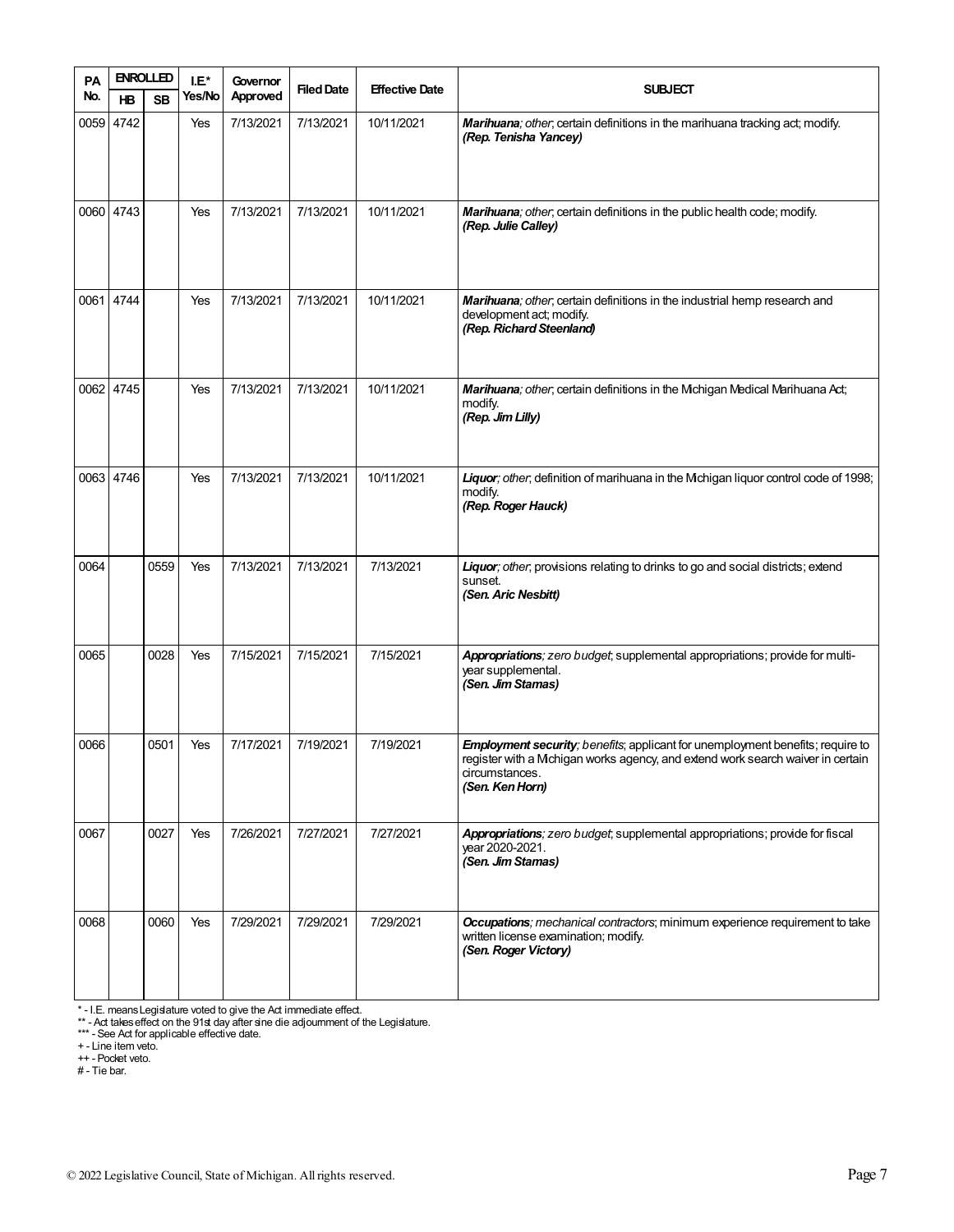| PA        |        | <b>ENROLLED</b> | $LE^*$ | Governor  |                   |                       |                                                                                                                                                                                                                                                     |
|-----------|--------|-----------------|--------|-----------|-------------------|-----------------------|-----------------------------------------------------------------------------------------------------------------------------------------------------------------------------------------------------------------------------------------------------|
| No.       | $H\!B$ | <b>SB</b>       | Yes/No | Approved  | <b>Filed Date</b> | <b>Effective Date</b> | <b>SUBJECT</b>                                                                                                                                                                                                                                      |
| 0069      |        | 0372            | Yes    | 7/29/2021 | 7/29/2021         | 7/29/2021             | <b>Communications</b> ; telecommunications; requirement for distribution of printed<br>directory, modify.<br>(Sen. Ken Horn)                                                                                                                        |
| 0070      |        | 0459            | Yes    | 7/29/2021 | 7/29/2021         | 7/29/2021             | Economic development; neighborhood enterprise zones; filing of neighborhood<br>enterprise zone certificate; modify.<br>(Sen. Jeremy Moss)                                                                                                           |
| 0071      |        | 0507            | Yes    | 7/29/2021 | 7/29/2021         | 7/29/2021<br>#        | <b>Traffic control</b> ; driver license; additional extension of renewal date for driver<br>license or registration; provide for.<br>(Sen. Kevin Daley)                                                                                             |
| 0072      |        | 0508            | Yes    | 7/29/2021 | 7/29/2021         | 7/29/2021<br>#        | Traffic control; driver license; additional extension of renewal date for enhanced<br>driver licenses and enhanced state identification cards; provide for.<br>(Sen. Ruth A. Johnson)                                                               |
| 0073      |        | 0509            | Yes    | 7/29/2021 | 7/29/2021         | 7/29/2021<br>#        | State; identification cards; additional extension of renewal date for state<br>identification cards; provide for.<br>(Sen. Curtis S. VanderWall)                                                                                                    |
| 0074 4656 |        |                 | No     | 7/29/2021 | 7/29/2021         | 3/30/2022             | Courts; circuit court; twenty-fifth circuit court; restore judgeship.<br>(Rep. Sara Cambensy)                                                                                                                                                       |
| 0075 4980 |        |                 | Yes    | 7/29/2021 | 7/29/2021         | 7/29/2021             | Traffic control; speed restrictions; drag racing; make prohibition of inapplicable<br>to scramble area at Silver Lake State Park.<br>(Rep. Scott VanSingel)                                                                                         |
| 0076 4735 |        |                 | Yes    | 7/29/2021 | 7/29/2021         | 7/29/2021             | Highways; memorial; portion of US-127 in Clinton County, designate as the<br>"PFC Ronald James Fitch Memorial Highway" and portion of M-10 in Eaton<br>County, designate as the "Ensign Francis Flaherty Memorial Highway".<br>(Rep. Graham Filler) |
| 0077      |        |                 | No     | No        | 7/15/2021         | $***$                 | Initiated Law; proclamation of state of emergency by governor; powers and<br>duties; repeal.;                                                                                                                                                       |
| 0078 4219 |        |                 | Yes    | 8/23/2021 | 8/23/2021         | 2/19/2022<br>#        | Criminal procedure; expunction; definition of first violation operating while<br>intoxicated offense for purposes of expungement; provide for.<br>(Rep. Tenisha Yancey)                                                                             |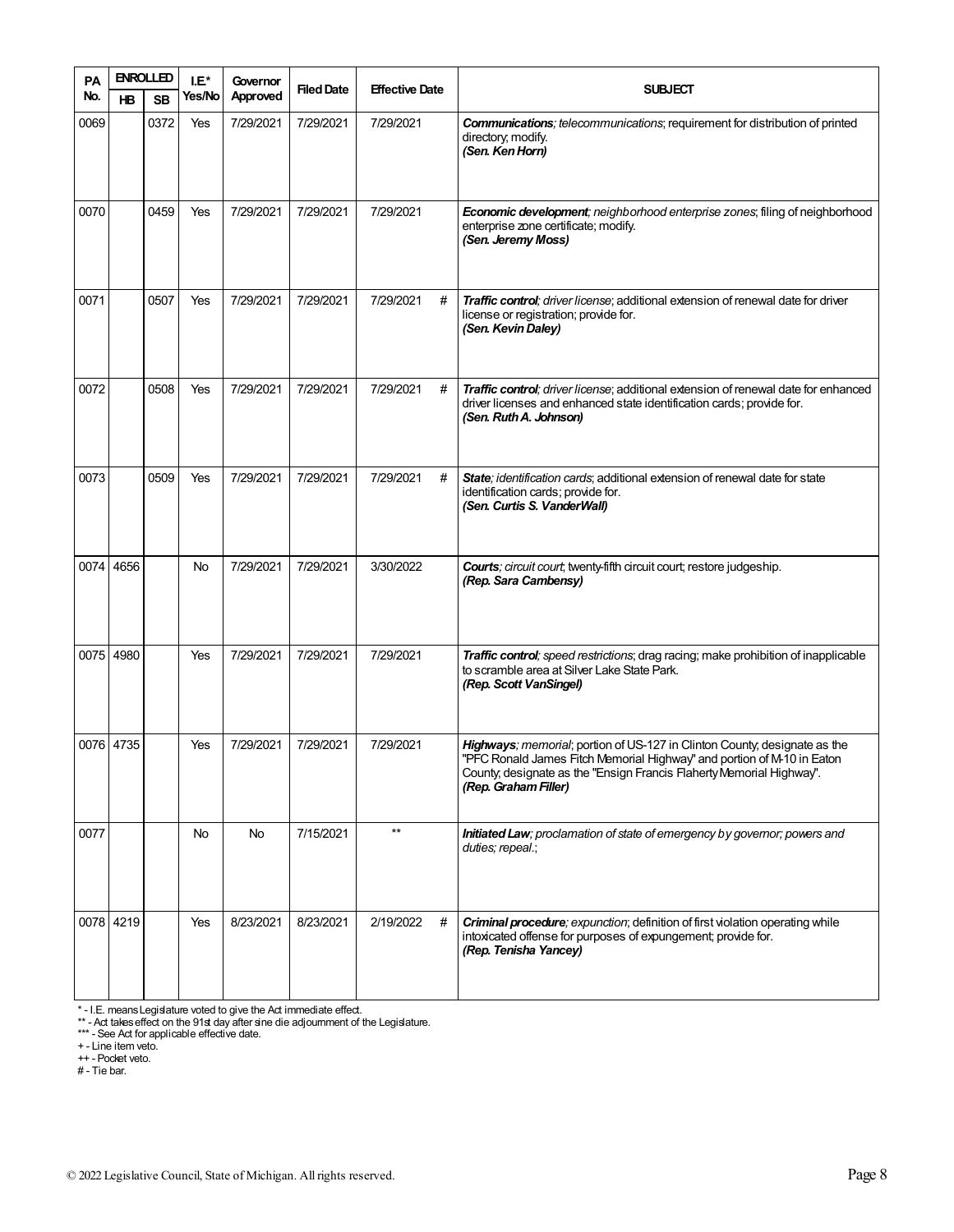| PA        |           | <b>ENROLLED</b> | $LE^*$ | Governor  | <b>Filed Date</b> | <b>Effective Date</b> |           |                                                                                                                                                                                                                 |
|-----------|-----------|-----------------|--------|-----------|-------------------|-----------------------|-----------|-----------------------------------------------------------------------------------------------------------------------------------------------------------------------------------------------------------------|
| No.       | <b>HB</b> | <b>SB</b>       | Yes/No | Approved  |                   |                       |           | <b>SUBJECT</b>                                                                                                                                                                                                  |
| 0079      | 4220      |                 | Yes    | 8/23/2021 | 8/23/2021         | 2/19/2022             | #         | Criminal procedure; expunction; eligibility for record expungement of operating<br>while intoxicated convictions; allow.<br>(Rep. Joe Bellino)                                                                  |
|           | 0080 4308 |                 | Yes    | 8/23/2021 | 8/23/2021         | 11/21/2021            | #         | Crimes; intoxication or impairment; blood alcohol level requirement for certain<br>alcohol-related driving violations; eliminate sunset for .08 limit.<br>(Rep. Abdullah Hammoud)                               |
|           | 0081 4309 |                 | Yes    | 8/23/2021 | 8/23/2021         | 11/21/2021            | #         | Criminal procedure; sentencing guidelines; blood alcohol level requirement for<br>certain alcohol-related driving violations; eliminate sunset for .08 limit.<br>(Rep. Graham Filler)                           |
| 0082      |           | 0400            | Yes    | 9/10/2021 | 9/10/2021         | 3/9/2022              | #         | Criminal procedure; expunction; time period required to elapse before applying<br>to expunge operating while intoxicated conviction; provide for.<br>(Sen. Ed McBroom)                                          |
| 0083      |           | 0408            | Yes    | 9/10/2021 | 9/10/2021         | 9/10/2021             |           | Civil procedure; other, order granting new trial; provide for immediate appeal.<br>(Sen. Roger Victory)                                                                                                         |
| 0084      |           | 0616            | Yes    | 9/24/2021 | 9/24/2021         | 9/24/2021             | #         | Criminal procedure; sentencing guidelines; technical changes regarding<br>eliminating sunset for .08 limit; provide for.<br>(Sen. Roger Victory)                                                                |
| 0085      |           | 0617            | Yes    | 9/24/2021 | 9/24/2021         | 9/24/2021             | #         | <b>Crimes</b> ; intoxication or impairment; technical changes regarding eliminating<br>sunset for .08 limit; provide for.<br>(Sen. Roger Victory)                                                               |
| 0086 4400 |           |                 | Yes    | 9/29/2021 | 9/29/2021         | 9/29/2021             | $\ddot{}$ | <b>Appropriations:</b> zero budget, higher education; community colleges; provide for<br>fiscal year 2021-2022.<br>(Rep. Mark Huizenga)                                                                         |
| 0087      |           | 0082            | Yes    | 9/29/2021 | 9/29/2021         | 9/29/2021             | $\ddot{}$ | Appropriations; omnibus; appropriations for multiple departments and<br>branches; provide for fiscal year 2021-2022, and make supplemental<br>appropriations for fiscal year 2020-2021.<br>(Sen. Roger Victory) |
| 0088      |           | 0048            | Yes    | 10/7/2021 | 10/7/2021         | 10/7/2021             |           | Highways; memorial; portion of I-94 in Berrien County, designate as the "Kevin<br>D. White Memorial Highway".<br>(Sen. Kimberly A. LaSata)                                                                      |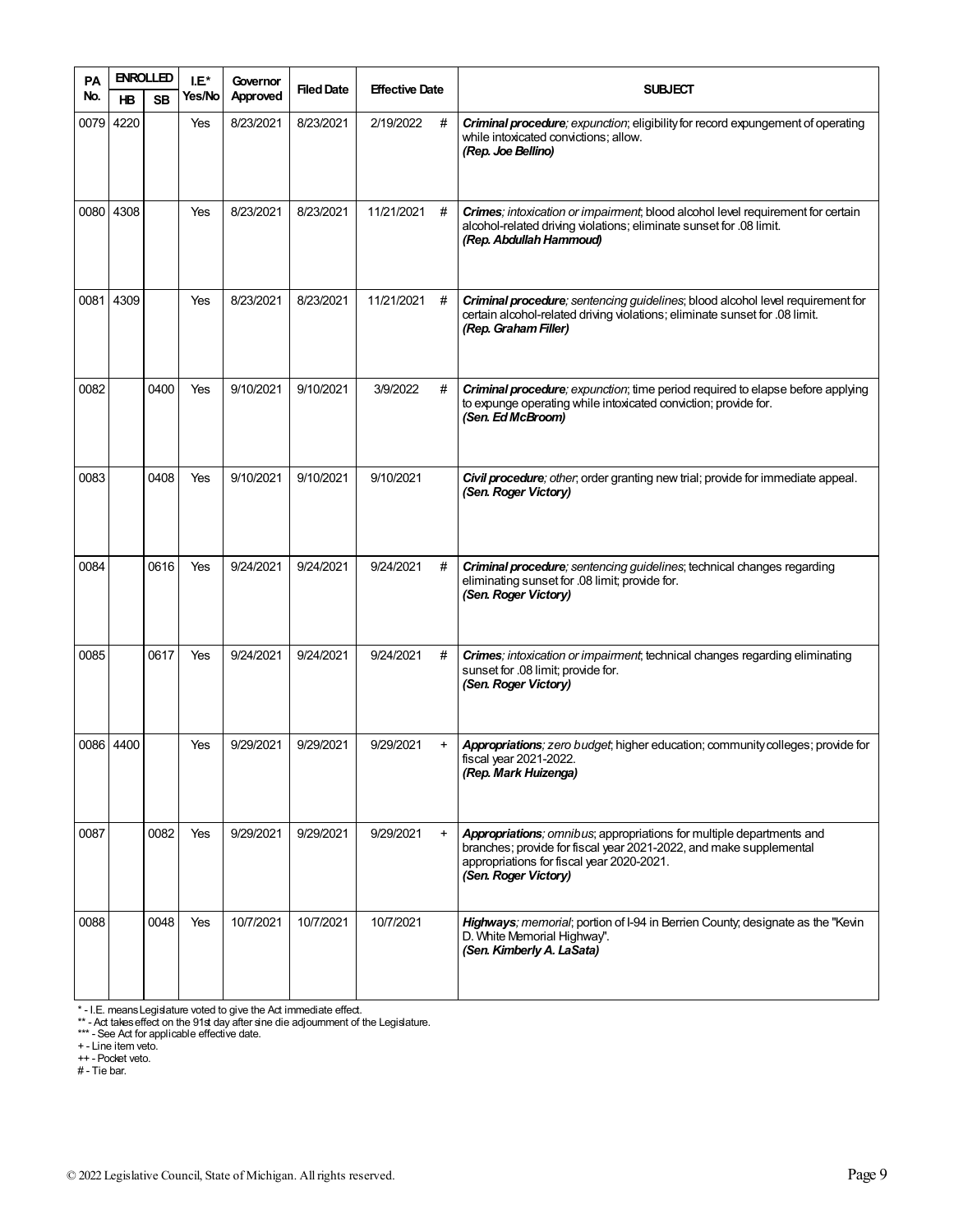| PA   |           | <b>ENROLLED</b> | I.E*      | Governor   | <b>Filed Date</b> | <b>Effective Date</b> |                                                                                                                                                           |
|------|-----------|-----------------|-----------|------------|-------------------|-----------------------|-----------------------------------------------------------------------------------------------------------------------------------------------------------|
| No.  | <b>HB</b> | <b>SB</b>       | Yes/No    | Approved   |                   |                       | <b>SUBJECT</b>                                                                                                                                            |
| 0089 | 5094      |                 | Yes       | 10/7/2021  | 10/7/2021         | 10/7/2021             | Crime victims; other, statewide trauma system funding from the crime victim's<br>rights fund; modify.<br>(Rep. Mary Whiteford)                            |
| 0090 |           | 0128            | Yes       | 10/14/2021 | 10/15/2021        | 12/14/2021            | Occupations; vehicles, dealers and repair facilities; dealership requirement for<br>hours of operation; modify.<br>(Sen. Kimberly A. LaSata)              |
|      | 0091 5003 |                 | Yes       | 10/19/2021 | 10/20/2021        | 10/20/2021            | Environmental protection; funding; certain fees; extend sunset.<br>(Rep. Shri Thanedar)                                                                   |
|      | 0092 4431 |                 | Yes       | 10/29/2021 | 10/29/2021        | 10/29/2021            | Gaming; bingo and charitable gaming; definition of occasion; modify.<br>(Rep. Kevin Hertel)                                                               |
|      | 0093 4712 |                 | Yes       | 10/29/2021 | 10/29/2021        | 10/29/2021            | Michigan business tax; credits; certain brownfield tax credit deadlines; extend.<br>(Rep. Ryan Berman)                                                    |
| 0094 | 4659      |                 | Yes       | 10/29/2021 | 10/29/2021        | 10/29/2021            | Health; pharmaceuticals; requirement to transmit prescriptions electronically to a<br>pharmacy, modify under certain circumstances.<br>(Rep. Joe Bellino) |
|      | 0095 4087 |                 | No        | 10/29/2021 | 10/29/2021        | 3/30/2022             | Law enforcement; state police; emergency materials and supplies reserve;<br>provide for.<br>(Rep. Jeff Yaroch)                                            |
|      | 0096 4026 |                 | No        | 10/29/2021 | 10/29/2021        | 10/1/2022<br>#        | Vehicles; registration; issuance of 2-year recreation passport; provide for under<br>certain circumstances.<br>(Rep. Gary Eisen)                          |
|      | 0097 4637 |                 | <b>No</b> | 10/29/2021 | 10/29/2021        | 3/30/2022             | Townships; other, approval of township name change by township electors;<br>require.<br>(Rep. David Martin)                                               |
|      | 0098 4700 |                 | Yes       | 11/4/2021  | 11/4/2021         | 11/4/2021             | Highways; bridges; bridge over Cheboyganing Creek on M-13; designate as the<br>"Sergeant Kristopher J. Gould Memorial Bridge".<br>(Rep. Timothy Beson)    |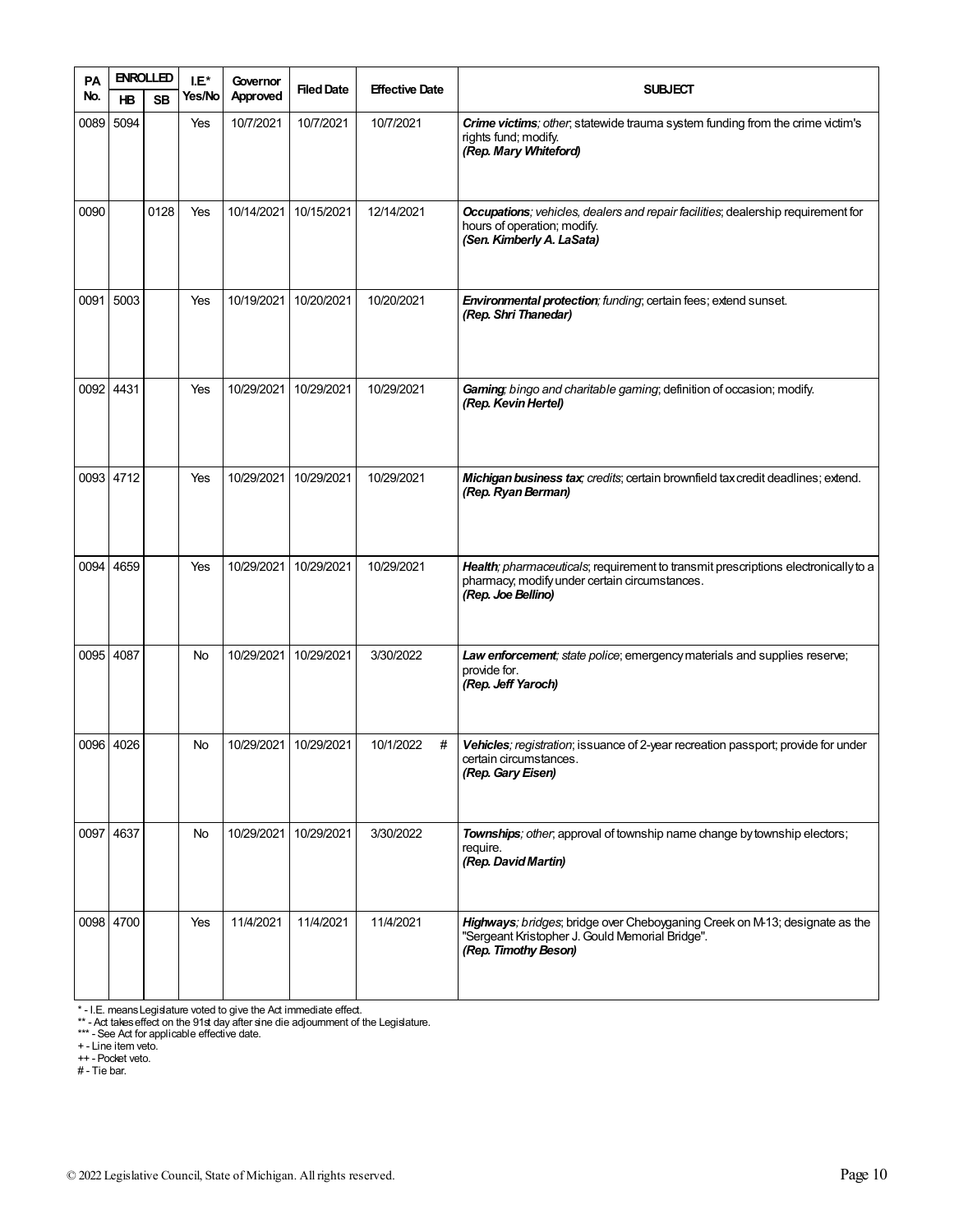| PA        | <b>ENROLLED</b> |           | I.E*      | Governor  |                   |                       |                                                                                                                                                                                                    |
|-----------|-----------------|-----------|-----------|-----------|-------------------|-----------------------|----------------------------------------------------------------------------------------------------------------------------------------------------------------------------------------------------|
| No.       | H <sub>B</sub>  | <b>SB</b> | Yes/No    | Approved  | <b>Filed Date</b> | <b>Effective Date</b> | <b>SUBJECT</b>                                                                                                                                                                                     |
|           | 0099 4739       |           | Yes       | 11/4/2021 | 11/4/2021         | 11/4/2021             | Highways; memorial; portion of M-49; designate as the "Marine Sergeant<br>Mchael P. Hodshire Memorial Highway".<br>(Rep. Andrew Fink)                                                              |
| 0100 4832 |                 |           | Yes       | 11/4/2021 | 11/4/2021         | 11/4/2021             | Highways; memorial; portion of M-34; designate as the "Patrolman Bobby Lynn<br>Williams Memorial Highway".<br>(Rep. Bronna Kahle)                                                                  |
| 0101 4207 |                 |           | <b>No</b> | 11/4/2021 | 11/4/2021         | 3/30/2022             | Occupations; barbers; barber apprenticeship requirements for licensure;<br>provide for.<br>(Rep. John Roth)                                                                                        |
| 0102 4485 |                 |           | Yes       | 11/4/2021 | 11/4/2021         | 11/4/2021             | Taxation; tobacco; sunset on cap for taxes on cigars; remove.<br>(Rep. Matt Hall)                                                                                                                  |
| 0103 4295 |                 |           | Yes       | 11/4/2021 | 11/4/2021         | 11/4/2021             | Medical marihuana; licenses; eligibility for medical marihuana license; modify.<br>(Rep. Julie Alexander)                                                                                          |
| 0104 4364 |                 |           | Yes       | 11/4/2021 | 11/4/2021         | 12/1/2021             | Traffic control; driver license; communication impediment designation<br>requirements; modify.<br>(Rep. Jim Lilly)                                                                                 |
| 0105 4365 |                 |           | Yes       | 11/4/2021 | 11/4/2021         | 12/1/2021             | State; identification cards; communication impediment designation<br>requirements for state identification cards; modify.<br>(Rep. Tim Sneller)                                                    |
| 0106 4366 |                 |           | Yes       | 11/4/2021 | 11/4/2021         | 11/4/2021             | Traffic control; driver license; designation as an individual with a<br>communication impediment; allow in enhanced driver license, and provide for<br>law enforcement access.<br>(Rep. Jim Lilly) |
| 0107      |                 | 0686      | Yes       | 11/4/2021 | 11/4/2021         | 11/4/2021             | Water supply; systems; fees related to certification of operators of water<br>treatment systems; extend sunset.<br>(Sen. Sean McCann)                                                              |
| 0108 5267 |                 |           | Yes       | 11/4/2021 | 11/5/2021         | 2/3/2022              | Sales tax; exemptions; sale of feminine hygiene products; exempt.<br>(Rep. Bryan Posthumus)                                                                                                        |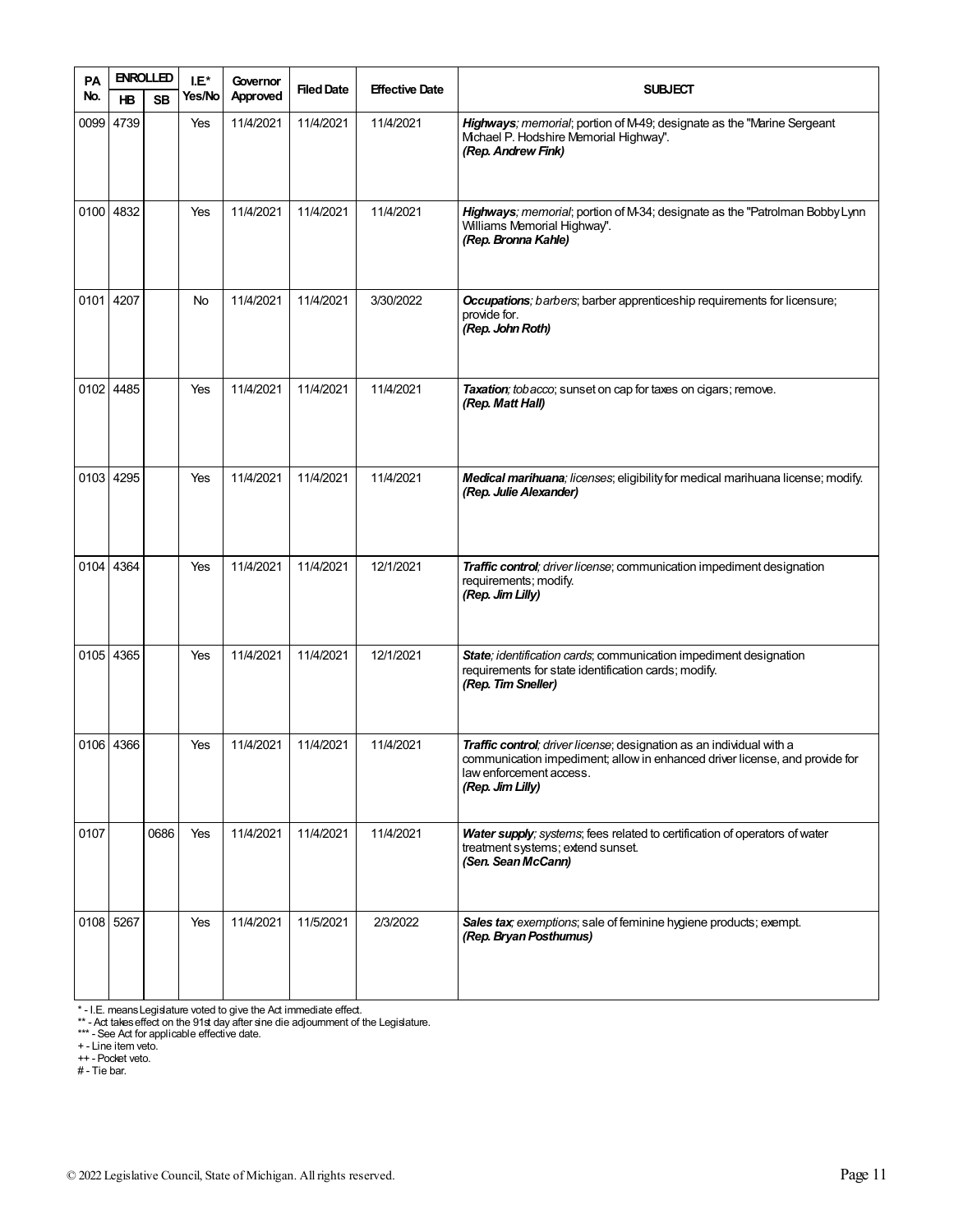| <b>PA</b> | <b>ENROLLED</b> |           | $LE^*$ | Governor   |                   | <b>Effective Date</b> |                                                                                                                                                                                                                                     |
|-----------|-----------------|-----------|--------|------------|-------------------|-----------------------|-------------------------------------------------------------------------------------------------------------------------------------------------------------------------------------------------------------------------------------|
| No.       | <b>HB</b>       | <b>SB</b> | Yes/No | Approved   | <b>Filed Date</b> |                       | <b>SUBJECT</b>                                                                                                                                                                                                                      |
| 0109      |                 | 0153      | Yes    | 11/5/2021  | 11/5/2021         | 2/3/2022              | Use tax; exemptions; sale of feminine hygiene products; exempt.<br>(Sen. Winnie Brinks)                                                                                                                                             |
| 0110      |                 | 0220      | Yes    | 11/10/2021 | 11/10/2021        | 11/10/2021            | Vehicles; registration; renewal of farm and wood harvester related license plates<br>online; allow.<br>(Sen. Lana Theis)                                                                                                            |
|           | 0111 4059       |           | No     | 11/10/2021 | 11/10/2021        | 3/30/2022             | <b>Human services</b> ; medical services; autism evaluation review process<br>requirements for Medicaid benefit eligibility, modify.<br>(Rep. Pauline Wendzel)                                                                      |
|           | 0112 4117       |           | No     | 11/10/2021 | 11/10/2021        | 10/1/2022<br>#        | Vehicles; registration; 2-year vehicle registration; provide for.<br>(Rep. Steven Johnson)                                                                                                                                          |
| 0113 4281 |                 |           | Yes    | 11/10/2021 | 11/10/2021        | 11/10/2021            | Cities; public services; qualified city in the police and fire protection act; modify<br>population threshold, and expand definition of qualified city to include a city that<br>contains a qualified airport.<br>(Rep. Alex Garza) |
|           | 0114 4778       |           | Yes    | 11/22/2021 | 11/22/2021        | 11/22/2021            | State financing and management; other, state agencies using messaging apps<br>that allow deletion of messages to avoid FOIA: prohibit.<br>(Rep. Steven Johnson)                                                                     |
| 0115 4694 |                 |           | Yes    | 11/22/2021 | 11/22/2021        | 11/22/2021            | <b>Commercial code</b> ; secured transactions; references to certain forms and<br>statements; update.<br>(Rep. Jack O'Malley)                                                                                                       |
| 0116 4711 |                 |           | Yes    | 11/22/2021 | 11/22/2021        | 11/22/2021            | Liquor; licenses; license to serve alcohol at the baseball stadiums of Eastern<br>Mchigan University and Oakland University, allow under certain conditions.<br>(Rep. Matt Hall)                                                    |
|           | 0117 4171       |           | Yes    | 11/30/2021 | 11/30/2021        | 11/30/2021            | Worker's compensation; disabilities; occupational cancer; extend presumption<br>of causation to fire/crash rescue officers and forest fire officers.<br>(Rep. Sue Allor)                                                            |
| 0118      |                 | 0683      | Yes    | 11/30/2021 | 11/30/2021        | 11/30/2021            | Juveniles; other, court jurisdiction over juveniles; modify.<br>(Sen. Michael D. MacDonald)                                                                                                                                         |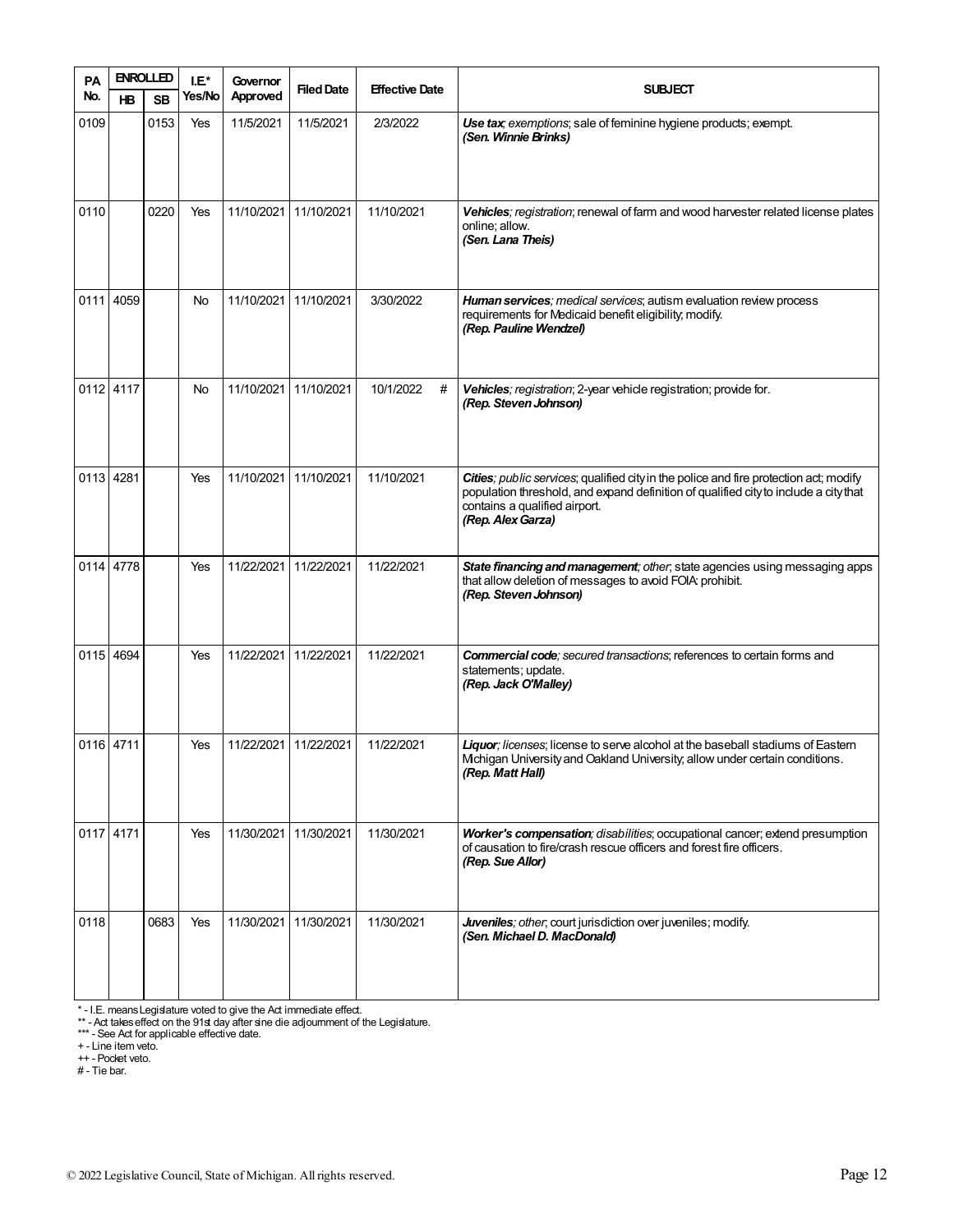| <b>PA</b> | <b>ENROLLED</b> |           | IE*    | Governor   | <b>Filed Date</b> | <b>Effective Date</b> | <b>SUBJECT</b>                                                                                                                                                                                                               |
|-----------|-----------------|-----------|--------|------------|-------------------|-----------------------|------------------------------------------------------------------------------------------------------------------------------------------------------------------------------------------------------------------------------|
| No.       | <b>HB</b>       | <b>SB</b> | Yes/No | Approved   |                   |                       |                                                                                                                                                                                                                              |
| 0119      | 4921            |           | Yes    | 12/7/2021  | 12/7/2021         | 12/7/2021             | Medical marihuana; facilities; financial statements required to be submitted by<br>facilities; modify due date.<br>(Rep. Roger Hauck)                                                                                        |
| 0120      |                 | 0025      | Yes    | 12/7/2021  | 12/7/2021         | 12/7/2021             | <b>Individual income tax</b> ; deductions; student loan forgiveness for disabled<br>veterans under the total and permanent disability discharge program; provide for.<br>(Sen. Tom Barrett)                                  |
| 0121      |                 | 0245      | No     | 12/16/2021 | 12/17/2021        | 3/30/2022<br>#        | <b>Counties</b> ; charter, county board of commissioners; provide for 4-year terms.<br>(Sen. Jeremy Moss)                                                                                                                    |
| 0122      |                 | 0242      | No     | 12/16/2021 | 12/17/2021        | 3/30/2022<br>#        | <b>Counties</b> ; boards and commissions; county board of commissioners; provide for<br>4-year terms.<br>(Sen. Ed McBroom)                                                                                                   |
| 0123      |                 | 0494      | Yes    | 12/16/2021 | 12/17/2021        | 12/17/2021            | Agriculture; other, certain reporting requirements for environmental assurance<br>advisory council and funding and standards for the MAEAP; modify, and extend<br>water quality protection fee sunset.<br>(Sen. Kevin Daley) |
| 0124      |                 | 0674      | Yes    | 12/16/2021 | 12/17/2021        | 12/17/2021            | Transportation; motor fuel tax; rate increase on certain previously-taxed motor<br>fuel; repeal.<br>(Sen. Aric Nesbitt)                                                                                                      |
| 0125      |                 | 0103      | Yes    | 12/16/2021 | 12/17/2021        | 12/17/2021            | Public utilities; electric utilities; rights of electric transmission companies;<br>provide for.<br>(Sen. Wayne A. Schmidt)                                                                                                  |
|           | 0126 5026       |           | Yes    | 12/16/2021 | 12/17/2021        | 12/17/2021            | Communications; emergency 9-1-1; emergency 9-1-1 service enabling act;<br>modify.<br>(Rep. Julie Calley)                                                                                                                     |
|           | 0127 4247       |           | Yes    | 12/16/2021 | 12/17/2021        | 12/17/2021            | Higher education; financial aid; tuition assistance benefits for certain survivors of<br>Mchigan police officers and Mchigan fire fighters killed in the line of duty, modify.<br>(Rep. Matt Koleszar)                       |
| 0128 4521 |                 |           | No     | 12/16/2021 | 12/17/2021        | 3/30/2022             | Health; other, HIV positive organ donations; allow when recipient is HIV positive.<br>(Rep. Felicia Brabec)                                                                                                                  |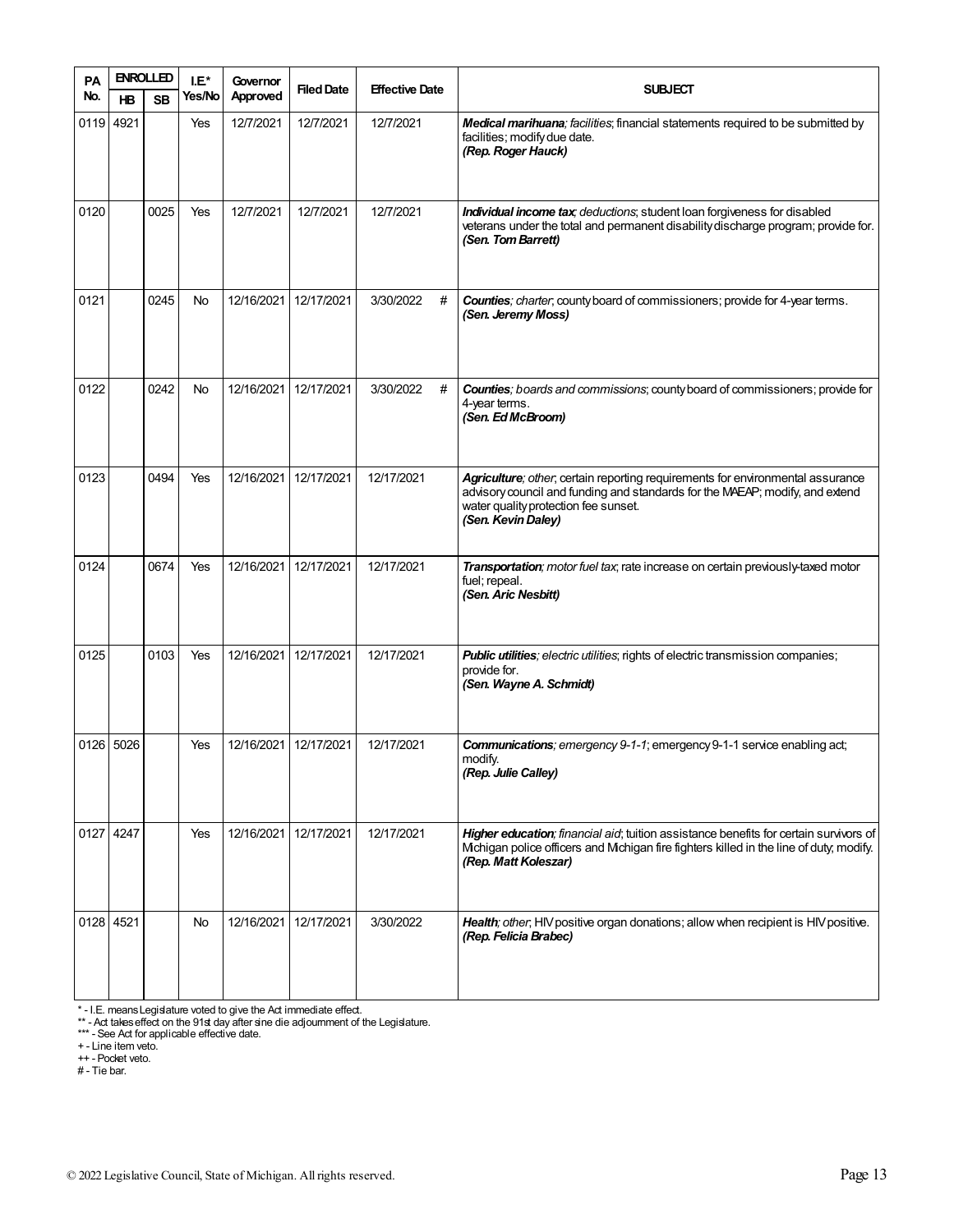| PA   | <b>ENROLLED</b> | I.E*      | Governor | <b>Filed Date</b> | <b>Effective Date</b> | <b>SUBJECT</b>  |                                                                                                                                                                                      |
|------|-----------------|-----------|----------|-------------------|-----------------------|-----------------|--------------------------------------------------------------------------------------------------------------------------------------------------------------------------------------|
| No.  | <b>HB</b>       | <b>SB</b> | Yes/No   | Approved          |                       |                 |                                                                                                                                                                                      |
| 0129 | 4172            |           | Yes      | 12/16/2021        | 12/17/2021            | 12/17/2021      | Worker's compensation; disabilities; certain occupational diseases; extend<br>presumption of causation to part-time, paid on-call, and volunteer firefighters.<br>(Rep. Jeff Yaroch) |
|      | 0130 5072       |           | Yes      | 12/16/2021        | 12/17/2021            | 12/17/2021      | Health; pharmaceuticals; requirements for licensure of a pharmacy as a<br>wholesale distributor; modify.<br>(Rep. Ryan Berman)                                                       |
|      | 0131 4861       |           | Yes      | 12/16/2021        | 12/17/2021            | 12/17/2021      | Transportation; school vehicles; provision related to school bus drivers; update.<br>(Rep. Jack O'Malley)                                                                            |
| 0132 |                 | 0085      | Yes      | 12/20/2021        | 12/21/2021            | 12/21/2021      | Appropriations; supplemental; multi-department supplemental appropriations;<br>provide for fiscal year 2021-2022.<br>(Sen. Ken Horn)                                                 |
|      | 0133 4398       |           | Yes      | 12/20/2021        | 12/21/2021            | 12/21/2021      | Appropriations; zero budget; general government; provide for fiscal year 2021-<br>2022.<br>(Rep. Greg VanWoerkom)                                                                    |
| 0134 | 5603            |           | Yes      | 12/20/2021        | 12/21/2021            | 12/27/2021<br># | Economic development; Michigan strategic fund; Michigan strategic site<br>readiness program; create.<br>(Rep. Julie Calley)                                                          |
|      | 0135 5376       |           | Yes      | 12/20/2021        | 12/21/2021            | 12/21/2021      | Corporate income tax; flow-through entities; entity flow-through tax; provide for.<br>(Rep. Mark Tisdel)                                                                             |
| 0136 |                 | 0771      | Yes      | 12/20/2021        | 12/21/2021            | 12/27/2021<br># | Appropriations; Mchigan strategic fund; critical industry fund; create.<br>(Sen. Roger Victory)                                                                                      |
| 0137 |                 | 0769      | Yes      | 12/20/2021        | 12/21/2021            | 12/27/2021<br># | Economic development; other, strategic outreach and attraction reserve fund;<br>create.<br>(Sen. Kimberly A. LaSata)                                                                 |
| 0138 |                 | 0671      | Yes      | 12/23/2021        | 12/27/2021            | 12/27/2021      | Economic development; brownfield redevelopment authority, eligibility criteria<br>for transformational brownfield plans; modify.<br>(Sen. Ken Horn)                                  |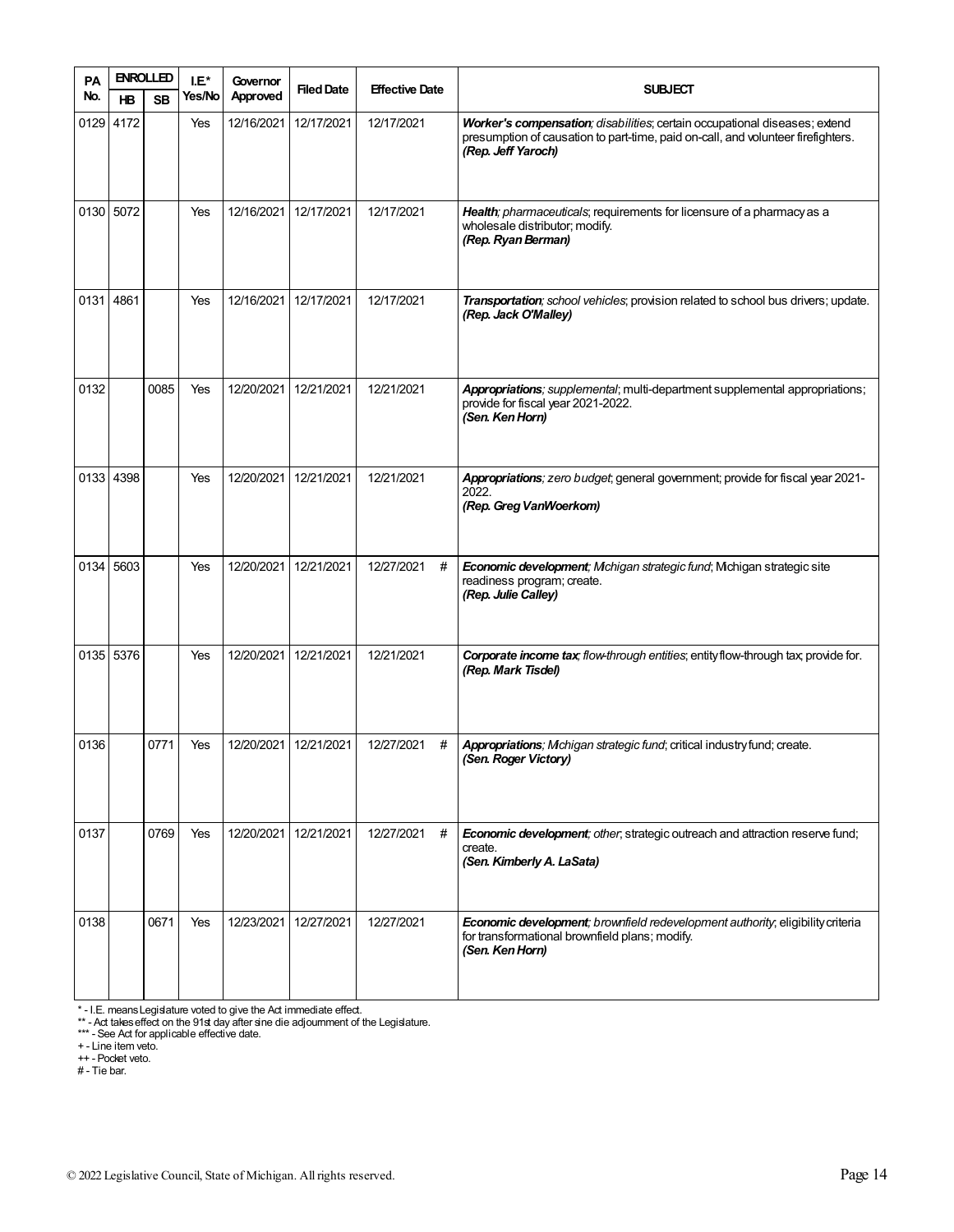| PA   |           | <b>ENROLLED</b><br><b>HB</b><br><b>SB</b> | I.E*   | Governor   | <b>Filed Date</b> | <b>Effective Date</b> | <b>SUBJECT</b>                                                                                                                                                                                                       |
|------|-----------|-------------------------------------------|--------|------------|-------------------|-----------------------|----------------------------------------------------------------------------------------------------------------------------------------------------------------------------------------------------------------------|
| No.  |           |                                           | Yes/No | Approved   |                   |                       |                                                                                                                                                                                                                      |
| 0139 | 4780      |                                           | Yes    | 12/23/2021 | 12/27/2021        | 3/27/2022<br>#        | Trade; containers; distribution of bottle deposit fund; modify and earmark.<br>(Rep. Mike Mueller)                                                                                                                   |
|      | 0140 4781 |                                           | Yes    | 12/23/2021 | 12/27/2021        | 3/27/2022<br>#        | Trade; containers, distributors to originate and maintain a record of deposits on<br>certain containers; require.<br>(Rep. Andrew Fink)                                                                              |
|      | 0141 4782 |                                           | Yes    | 12/23/2021 | 12/27/2021        | 3/27/2022<br>#        | Criminal procedure; sentencing guidelines; sentencing guidelines for failure to<br>originate and maintain record of deposits on certain containers with intent to<br>defraud or cheat; create.<br>(Rep. Tim Sneller) |
|      | 0142 4783 |                                           | Yes    | 12/23/2021 | 12/27/2021        | 3/27/2022<br>#        | Trade; containers; penalties for failure to originate and maintain record of<br>deposits on certain containers with the intent to defraud or cheat; establish.<br>(Rep. Tyrone Carter)                               |
|      | 0143 4082 |                                           | Yes    | 12/23/2021 | 12/27/2021        | 12/27/2021<br>#       | Appropriations; grants and transfers; state administrative board limitations;<br>modify.<br>(Rep. Ben Frederick)                                                                                                     |
|      | 0144 4282 |                                           | Yes    | 12/23/2021 | 12/27/2021        | 12/27/2021            | Elections; filing fees; candidate filing fee in lieu of nominating petitions for the<br>office of state senator or state representative; make nonrefundable.<br>(Rep. Julie Calley)                                  |
|      | 0145 4283 |                                           | Yes    | 12/23/2021 | 12/27/2021        | 12/27/2021            | Elections; filing fees; candidate filing fee in lieu of nominating petitions for the<br>office of county commissioner; make nonrefundable.<br>(Rep. Terry Sabo)                                                      |
|      | 0146 4284 |                                           | Yes    | 12/23/2021 | 12/27/2021        | 12/27/2021            | <b>Elections</b> ; filing fees; candidate filing fee in lieu of nominating petitions for county<br>offices; make nonrefundable.<br>(Rep. Matt Koleszar)                                                              |
|      | 0147 4285 |                                           | Yes    | 12/23/2021 | 12/27/2021        | 12/27/2021            | Elections; filing fees; candidate filing fee in lieu of nominating petitions for<br>township offices; make nonrefundable.<br>(Rep. Ann Bollin)                                                                       |
|      | 0148 4787 |                                           | Yes    | 12/23/2021 | 12/27/2021        | 12/27/2021            | Traffic control; driver license; waiver of knowledge test for an individual with<br>military commercial motor vehicle experience; provide for.<br>(Rep. Gregory Markkanen)                                           |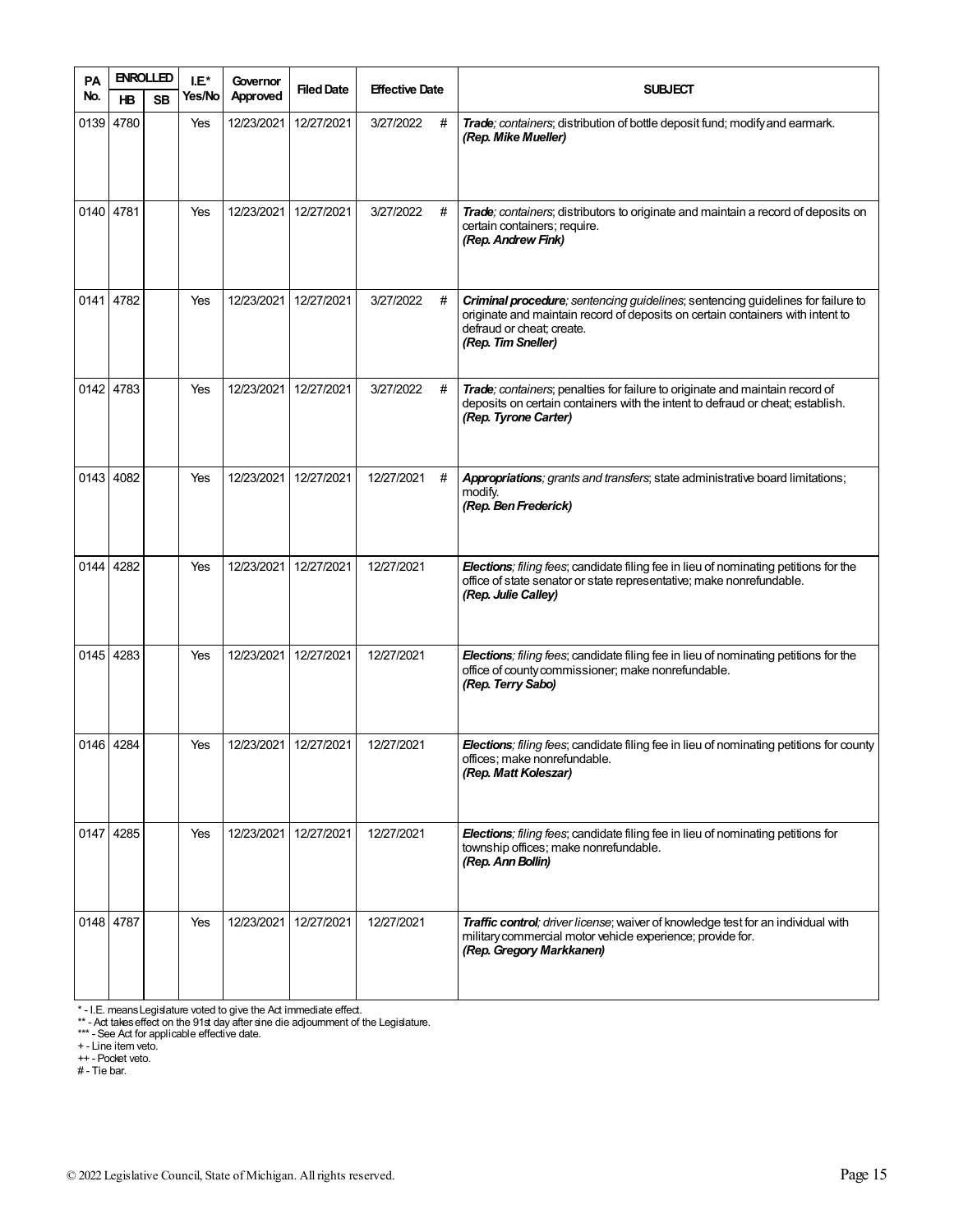| PA        |           | <b>ENROLLED</b><br><b>HB</b><br><b>SB</b> | I.E*      | Governor   | <b>Filed Date</b> | <b>Effective Date</b> |   | <b>SUBJECT</b>                                                                                                                                                     |
|-----------|-----------|-------------------------------------------|-----------|------------|-------------------|-----------------------|---|--------------------------------------------------------------------------------------------------------------------------------------------------------------------|
| No.       |           |                                           | Yes/No    | Approved   |                   |                       |   |                                                                                                                                                                    |
| 0149      | 4294      |                                           | Yes       | 12/23/2021 | 12/27/2021        | 12/27/2021            |   | <b>Education</b> ; teachers; exception for college credit requirements for an individual to<br>serve as a substitute teacher; provide for.<br>(Rep. Brad Paquette) |
| 0150 5351 |           |                                           | No        | 12/23/2021 | 12/27/2021        | 12/31/2022            |   | <b>Property tax</b> exemptions; small business personal property tax exemption;<br>modify.<br>(Rep. Steven Johnson)                                                |
| 0151 5447 |           |                                           | No        | 12/23/2021 | 12/27/2021        | 3/30/2022             | # | <b>Businesses</b> ; business corporations; protection of corporate names; include<br>historically black colleges and universities.<br>(Rep. Joe Tate)              |
|           | 0152 5448 |                                           | <b>No</b> | 12/23/2021 | 12/27/2021        | 3/30/2022             | # | <b>Businesses</b> ; business corporations; educational corporation; allow to reopen<br>under certain conditions.<br>(Rep. Pamela Hornberger)                       |
| 0153      | 5502      |                                           | Yes       | 12/23/2021 | 12/27/2021        | 12/27/2021            | # | Property tax; exemptions; filing for eligible manufacturing personal property tax<br>exemptions; modify.<br>(Rep. Mark Tisdel)                                     |
|           | 0154 5503 |                                           | Yes       | 12/23/2021 | 12/27/2021        | 12/27/2021            | # | Property tax; exemptions; filing for eligible manufacturing personal property tax<br>exemptions; modify.<br>(Rep. Diana Farrington)                                |
| 0155 5504 |           |                                           | Yes       | 12/23/2021 | 12/27/2021        | 12/27/2021            | # | <b>Property tax</b> ; state essential services assessment; state essential services<br>assessment; modify.<br>(Rep. Julie Calley)                                  |
|           | 0156 5505 |                                           | Yes       | 12/23/2021 | 12/27/2021        | 12/27/2021            | # | <b>Property tax</b> ; state essential services assessment; alternative state essential<br>services assessment; modify.<br>(Rep. Mary Cavanagh)                     |
|           | 0157 5506 |                                           | Yes       | 12/23/2021 | 12/27/2021        | 12/27/2021            |   | Taxation; other, eligibility for certain industrial facilities exemption certificates;<br>modify.<br>(Rep. Jim Ellison)                                            |
| 0158      |           | 0212                                      | Yes       | 12/23/2021 | 12/27/2021        | 12/27/2021            |   | Elections; candidates; affidavit of identity, expand, and clarify requirements.<br>(Sen. Ruth A. Johnson)                                                          |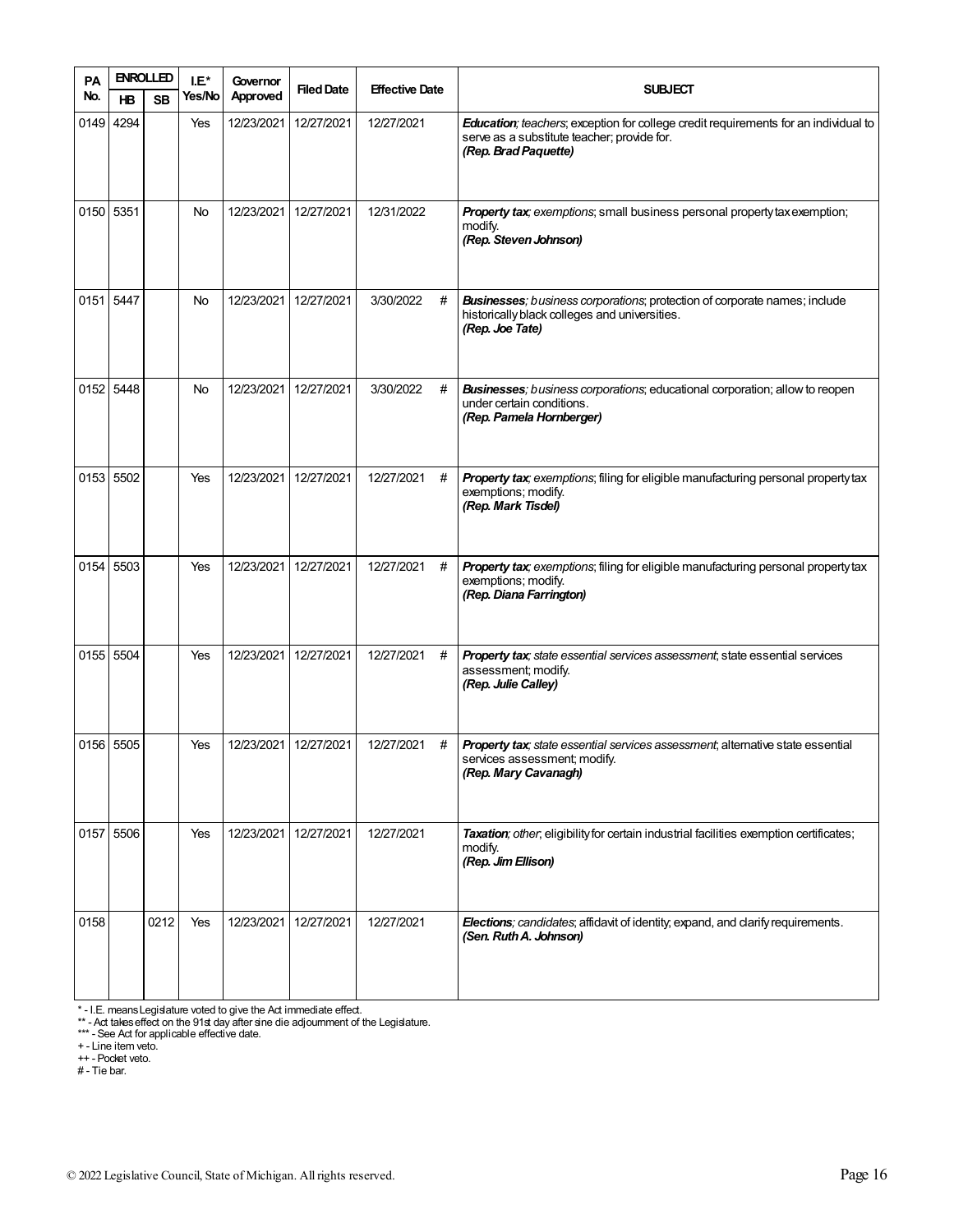| <b>PA</b> | <b>ENROLLED</b> | $LE^*$    | Governor  | <b>Filed Date</b> | <b>Effective Date</b> | <b>SUBJECT</b>  |                                                                                                                                                                                                                   |
|-----------|-----------------|-----------|-----------|-------------------|-----------------------|-----------------|-------------------------------------------------------------------------------------------------------------------------------------------------------------------------------------------------------------------|
| No.       | <b>HB</b>       | <b>SB</b> | Yes/No    | Approved          |                       |                 |                                                                                                                                                                                                                   |
| 0159      |                 | 0213      | <b>No</b> | 12/23/2021        | 12/27/2021            | 3/30/2022       | Human services; long-term care; duties of the long-term care ombudsman;<br>modify during a declared emergency.<br>(Sen. Kimberly A. LaSata)                                                                       |
| 0160      |                 | 0461      | <b>No</b> | 12/23/2021        | 12/27/2021            | 3/30/2022<br>#  | Medical marihuana; licenses; proof of financial responsibility criteria; modify.<br>(Sen. Curtis S. VanderWall)                                                                                                   |
| 0161      |                 | 0462      | <b>No</b> | 12/23/2021        | 12/27/2021            | 3/30/2022<br>#  | Medical marihuana; licenses; approval of an application for a state license;<br>make contingent upon licensee's compliance with financial responsibility<br>requirements.<br>(Sen. Paul Wojno)                    |
| 0162      |                 | 0637      | Yes       | 12/23/2021        | 12/27/2021            | 12/27/2021<br># | Mental health; other, community crisis response grant fund and program; create.<br>(Sen. Stephanie Chang)                                                                                                         |
| 0163      |                 | 0638      | Yes       | 12/23/2021        | 12/27/2021            | 12/27/2021<br># | Mental health; other, behavioral health jail diversion program; create.<br>(Sen. Rick Outman)                                                                                                                     |
| 0164      |                 | 0698      | Yes       | 12/23/2021        | 12/27/2021            | 12/27/2021      | Property tax; personal property; assessment situs of personal property<br>relocated due to the COVID-19 pandemic; provide for.<br>(Sen. Jim Runestad)                                                             |
| 0165      |                 | 0723      | Yes       | 12/23/2021        | 12/27/2021            | 12/27/2021      | Economic development; neighborhood enterprise zones; filing of neighborhood<br>enterprise zone certificate; modify.<br>(Sen. Ken Horn)                                                                            |
| 0166      |                 | 0728      | Yes       | 12/23/2021        | 12/27/2021            | 12/27/2021      | Civil rights; open meetings; open meetings of the independent citizens<br>redistricting commission; require.<br>(Sen. Ed McBroom)                                                                                 |
| 0167      |                 | 0759      | Yes       | 12/23/2021        | 12/27/2021            | 12/27/2021      | Health occupations; health professionals; exemption from licensure for<br>individuals who hold an out-of-state license; provide for during epidemic-related<br>staffing shortages.<br>(Sen. Curtis S. VanderWall) |
| 0168      |                 | 0764      | Yes       | 12/23/2021        | 12/27/2021            | 12/27/2021      | Individual income tax; income; deduction for certain wagering losses; provide<br>for.<br>(Sen. Curtis Hertel, Jr.)                                                                                                |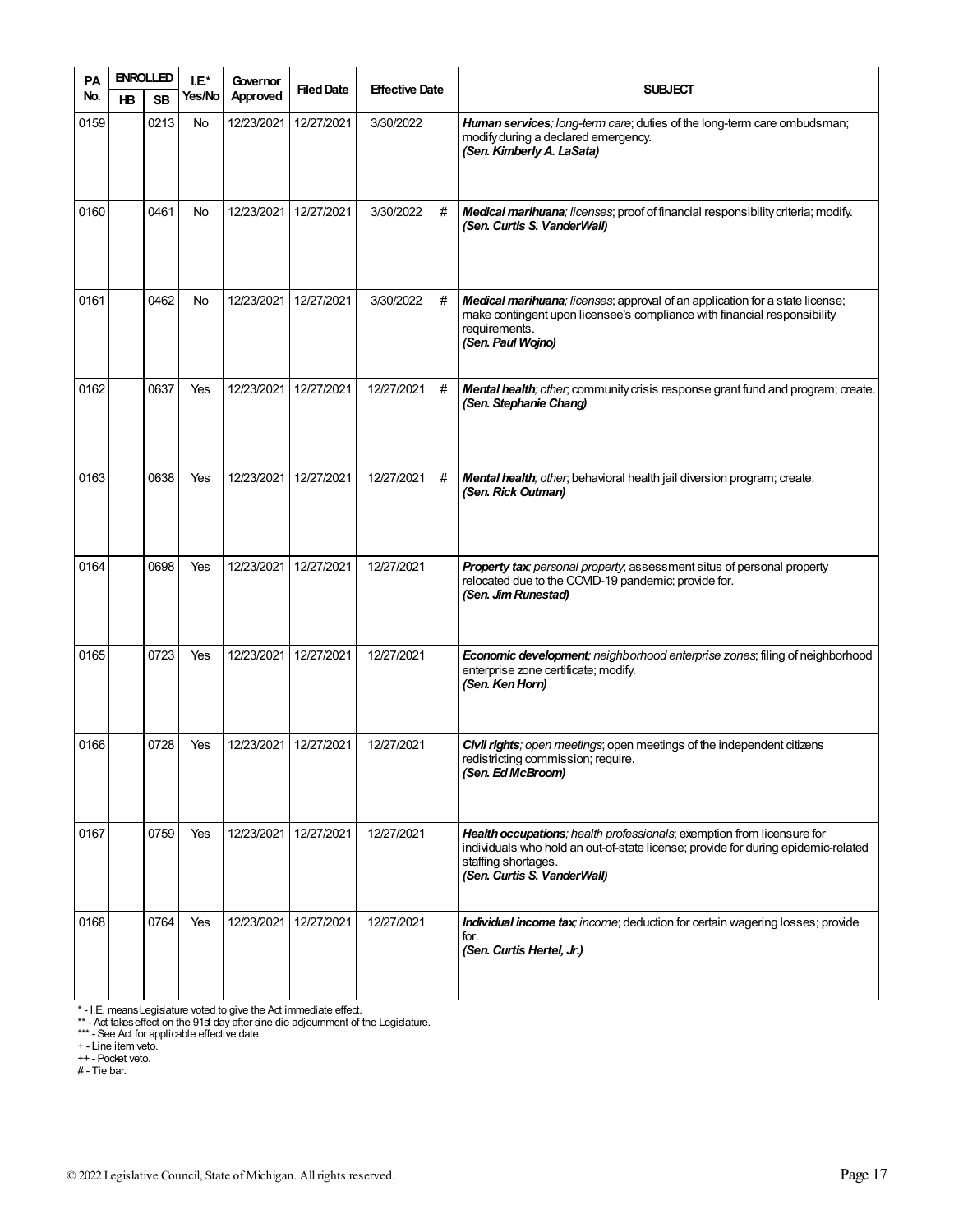| PA   | <b>ENROLLED</b> | $LE^*$    | Governor  | <b>Filed Date</b> | <b>Effective Date</b> | <b>SUBJECT</b> |                                                                                                                                                                                                                                         |  |
|------|-----------------|-----------|-----------|-------------------|-----------------------|----------------|-----------------------------------------------------------------------------------------------------------------------------------------------------------------------------------------------------------------------------------------|--|
| No.  | <b>HB</b>       | <b>SB</b> |           | Yes/No            | Approved              |                |                                                                                                                                                                                                                                         |  |
| Veto | 4049            |           | No        | No                |                       | 3/9/2021       | Health; diseases; authority to close certain schools to in-person instruction and<br>prohibit certain sporting events in emergency orders issued in response to an<br>epidemic; modify.<br>(Rep. Pamela Hornberger)                     |  |
| Veto |                 | 0001      | No        | No                |                       | 3/24/2021      | Health; diseases; time limits on emergency orders issued in response to an<br>epidemic; provide for unless extension is approved by the legislature and require<br>emergency order to include certain information.<br>(Sen. Lana Theis) |  |
| Veto |                 | 0029      | <b>No</b> | No                |                       | 3/26/2021      | Appropriations; supplemental; supplemental appropriations for 2019-2020 and<br>2020-2021; provide for.<br>(Sen. Jim Stamas)                                                                                                             |  |
| Veto |                 | 0114      | <b>No</b> | <b>No</b>         |                       | 3/26/2021      | Appropriations; zero budget; multidepartment supplemental appropriations;<br>provide for fiscal year 2020-2021.<br>(Sen. Jim Stamas)                                                                                                    |  |
| Veto | 4210            |           | <b>No</b> | No                |                       | 4/14/2021<br># | Property tax; utility property; eligible broadband equipment; exempt from certain<br>taxes.<br>(Rep. Beth Griffin)                                                                                                                      |  |
| Veto |                 | 0046      | No.       | No                |                       | 5/13/2021      | Property tax; exemptions; eligible broadband equipment; exempt from personal<br>property tax.<br>(Sen. Aric Nesbitt)                                                                                                                    |  |
| Veto |                 | 0017      | No        | No                |                       | 5/19/2021      | Public employees and officers; other, 1968 PA317 regarding contracts of public<br>servants with public entities; modify certain population thresholds.<br>(Sen. Dale W. Zorn)                                                           |  |
| Veto | 4448            |           | No        | No                |                       | 6/3/2021       | State financing and management; other, suspension of freedom of information<br>act requests in an executive order under the emergency management act;<br>prohibit.<br>(Rep. Steven Johnson)                                             |  |
|      | Veto 4728       |           | <b>No</b> | No                |                       | 6/3/2021       | Health; diseases; exemption for high school commencement ceremonies from<br>emergency orders issued to control an epidemic; provide for under certain<br>circumstances.<br>(Rep. Ann Bollin)                                            |  |
|      | Veto 4224       |           | No.       | <b>No</b>         |                       | 6/25/2021      | Sales tax; exemptions; exemption for certain personal protective equipment;<br>provide for.<br>(Rep. Jim Lilly)                                                                                                                         |  |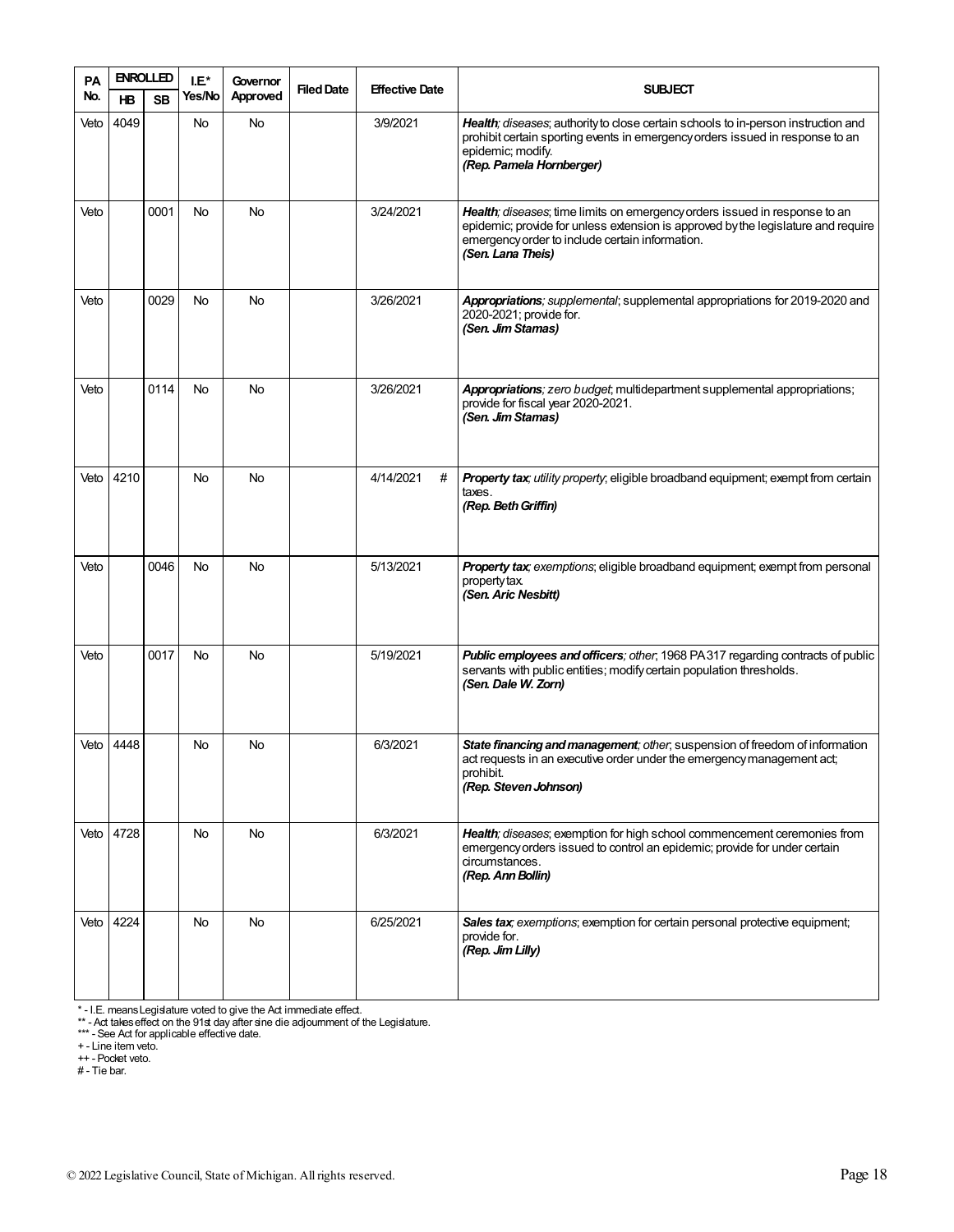| <b>PA</b> | <b>ENROLLED</b><br><b>HB</b><br><b>SB</b> | $LE^*$ | Governor<br>Approved | <b>Filed Date</b> | <b>Effective Date</b> | <b>SUBJECT</b> |                                                                                                                                                                                                                                               |
|-----------|-------------------------------------------|--------|----------------------|-------------------|-----------------------|----------------|-----------------------------------------------------------------------------------------------------------------------------------------------------------------------------------------------------------------------------------------------|
| No.       |                                           | Yes/No |                      |                   |                       |                |                                                                                                                                                                                                                                               |
| Veto      | 4225                                      |        | No                   | No                |                       | 6/25/2021      | Use tax; exemptions; exemption for certain personal protective equipment;<br>provide for.<br>(Rep. Sarah Anthony)                                                                                                                             |
| Veto      | 4945                                      |        | No                   | <b>No</b>         |                       | 7/1/2021       | <b>Education</b> ; alternative; operation of a strict discipline academy, modify.<br>(Rep. Pamela Hornberger)                                                                                                                                 |
| Veto      | 4288                                      |        | No                   | No                |                       | 7/13/2021      | Corporate income tax; flow-through entities; entity flow-through tax; provide for.<br>(Rep. Mark Tisdel)                                                                                                                                      |
| Veto      | 4434                                      |        | No                   | <b>No</b>         |                       | 7/20/2021      | <b>Employment security</b> ; administration; plain language; require the<br>unemployment agency to use in communications and determinations.<br>(Rep. Jeff Yaroch)                                                                            |
| Veto      | 4061                                      |        | No                   | No                |                       | 9/10/2021      | Law enforcement; communications; restrictions for use of the emergency alert<br>system; provide for.<br>(Rep. Bradley Slagh)                                                                                                                  |
| Veto      | 4272                                      |        | No                   | No                |                       | 9/10/2021      | Environmental protection; other, gas cans manufactured in Mchigan; provide<br>for labeling of and declare not part of interstate commerce.<br>(Rep. Steven Johnson)                                                                           |
| Veto      | 4063                                      |        | No                   | No                |                       | 9/16/2021      | Labor; youth employment, parent or legal guardian of a minor being educated at<br>the minor's home; allow to issue a work permit for the minor.<br>(Rep. John Reilly)                                                                         |
| Veto      | 4492                                      |        | No                   | <b>No</b>         |                       | 10/3/2021      | Elections; polling places; polling place locations; expand.<br>(Rep. Ann Bollin)                                                                                                                                                              |
|           | Veto 4528                                 |        | No                   | No                |                       | 10/3/2021      | Elections; challengers; training requirements for election challengers; provide<br>for, and provide for comprehensive election challenger training for county derks,<br>political parties, and other organizations.<br>(Rep. Bryan Posthumus) |
| Veto      | 4837                                      |        | No                   | <b>No</b>         |                       | 10/3/2021      | Elections; qualified voter file; access to qualified voter file; clarify.<br>(Rep. Sarah Lightner)                                                                                                                                            |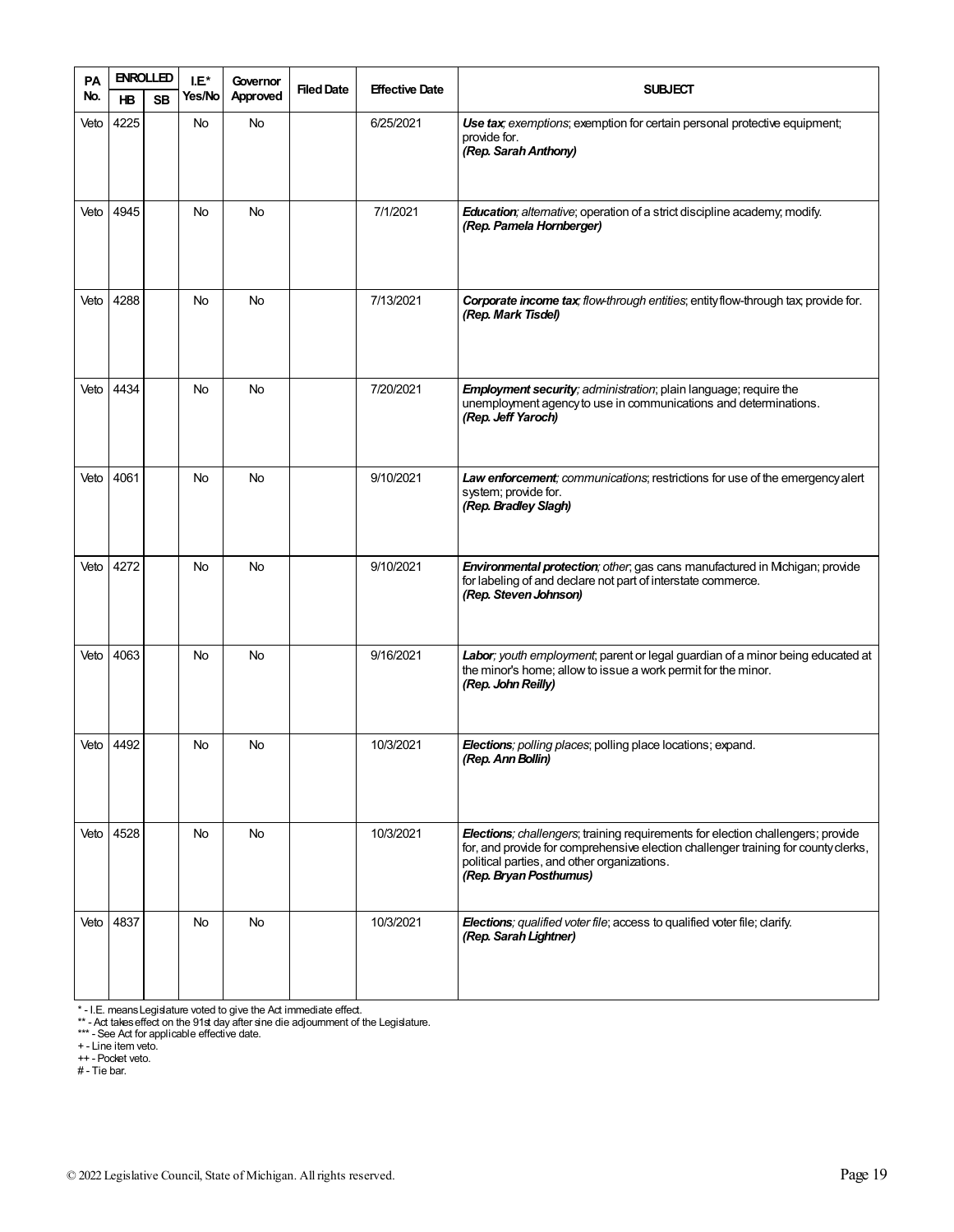| <b>PA</b> | <b>ENROLLED</b> | $LE^*$    | Governor  |           | <b>Effective Date</b> | <b>SUBJECT</b>    |                                                                                                                                                                                                                                                                                                                                                                                                                                         |  |
|-----------|-----------------|-----------|-----------|-----------|-----------------------|-------------------|-----------------------------------------------------------------------------------------------------------------------------------------------------------------------------------------------------------------------------------------------------------------------------------------------------------------------------------------------------------------------------------------------------------------------------------------|--|
| No.       | <b>HB</b>       | <b>SB</b> | Yes/No    |           | Approved              | <b>Filed Date</b> |                                                                                                                                                                                                                                                                                                                                                                                                                                         |  |
| Veto      | 4838            |           | No        | No        |                       | 10/3/2021         | <b>Elections</b> ; voting equipment; prohibiting connection of the electronic voting<br>system and electronic poll book to the internet on election day, provide for.<br>(Rep. Phil Green)                                                                                                                                                                                                                                              |  |
| Veto      | 4088            |           | No        | <b>No</b> |                       | 10/7/2021         | Natural resources; other, wildlife feeding; allow under certain conditions.<br>(Rep. Ken Borton)                                                                                                                                                                                                                                                                                                                                        |  |
| Veto      |                 | 0277      | No        | <b>No</b> |                       | 10/15/2021        | <b>Elections</b> ; election officials; county clerks to update the qualified voter file to<br>cancel the voter registration records of deceased voters; require, require<br>electronic notification to city and township clerks of canceled voter registration<br>records, and require the secretary of state to post data on the department's<br>website regarding canceled voter registration records.<br>(Sen. Michael D. MacDonald) |  |
| Veto      |                 | 0280      | <b>No</b> | <b>No</b> |                       | 10/15/2021        | <b>Elections</b> ; initiative and referendum; time frame for the board of state<br>canvassers to complete the canvass of an initiative petition; provide for and<br>clarify.<br>(Sen. Ruth A. Johnson)                                                                                                                                                                                                                                  |  |
| Veto      |                 | 0303      | <b>No</b> | <b>No</b> |                       | 10/29/2021        | Elections; voting procedures; provisional ballot process; modify, require<br>providing identification to obtain an absent voter ballot, prohibit the sending of<br>unsolicited absent voter ballot applications to electors, and require elections to<br>be funded with public money.<br>(Sen. Tom Barrett)                                                                                                                             |  |
| Veto      |                 | 0304      | No        | No        |                       | 10/29/2021<br>#   | Elections; election officials; notice to a voter who votes a provisional ballot<br>concerning the burden of proof to verify his or her identity to have the provisional<br>ballot tabulated and his or her ability to obtain an official state personal<br>identification card without a fee; require.<br>(Sen. Curtis S. VanderWall)                                                                                                   |  |
| Veto      | 5007            |           | No        | No        |                       | 10/29/2021<br>#   | <b>State</b> ; <i>identification cards</i> ; removal of certain fees for issuing an original or<br>renewal official state personal identification card; provide for.<br>(Rep. Ryan Berman)                                                                                                                                                                                                                                              |  |
|           | Veto 5404       |           | No        | No        |                       | 11/5/2021         | Education; other, student opportunity scholarship accounts; create.<br>(Rep. Bryan Posthumus)                                                                                                                                                                                                                                                                                                                                           |  |
|           | Veto 5405       |           | No        | No        |                       | 11/5/2021<br>#    | <b>Individual income tax</b> credit, credit for contributions to scholarship-granting<br>organizations and deduction of funds distributed to student opportunity<br>scholarship accounts; provide for.<br>(Rep. Phil Green)                                                                                                                                                                                                             |  |
| Veto      | 4066            |           | No        | No        |                       | 11/5/2021         | Weapons; concealed; local government restrictions on usage, concealment, and<br>transportation of knives; prohibit.<br>(Rep. Andrew Fink)                                                                                                                                                                                                                                                                                               |  |